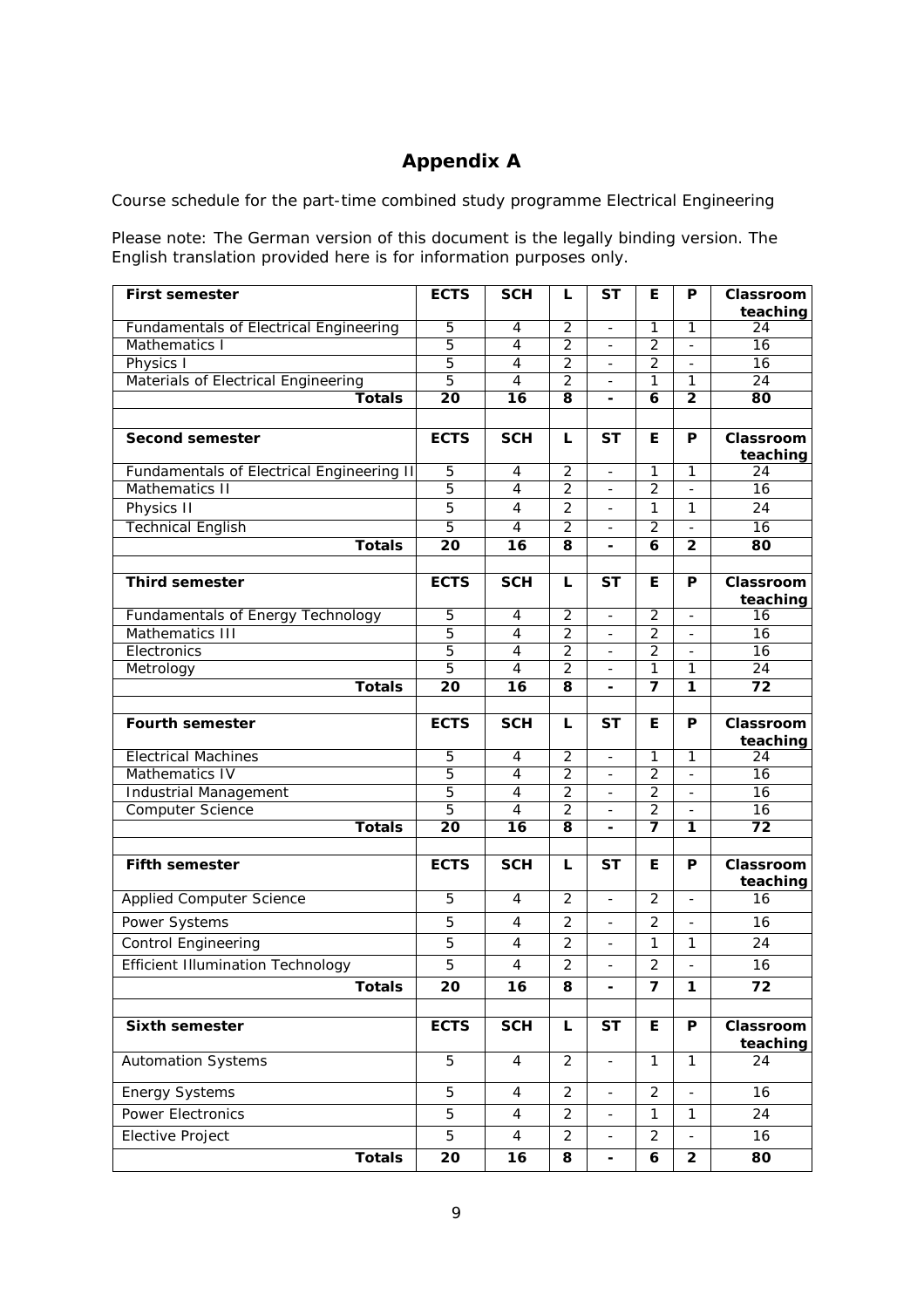| <b>Seventh semester</b>               | <b>ECTS</b> | <b>SCH</b>     | L              | <b>ST</b>      | Е              | P                        | Classroom<br>teaching |
|---------------------------------------|-------------|----------------|----------------|----------------|----------------|--------------------------|-----------------------|
| Product Risk Management               | 5           | 4              | $\mathcal{P}$  |                | 2              |                          | 16                    |
| Power Drive Technology                | 5           | 4              | $\overline{2}$ | ÷              | 1              | 1                        | 24                    |
| <b>Compulsory Elective Module I</b>   | 5           | 4              | $\overline{2}$ |                |                |                          |                       |
| <b>Compulsory Elective Module II</b>  | 5           | 4              | 2              |                |                | $\overline{\phantom{m}}$ |                       |
| <b>Totals</b>                         | 20          | 16             |                |                |                |                          |                       |
|                                       |             |                |                |                |                |                          |                       |
| <b>Eighth semester</b>                | <b>ECTS</b> | <b>SCH</b>     | L              | <b>ST</b>      | Е              | P                        | Classroom<br>teaching |
| Project Management                    | 5           | 4              | 2              | $\overline{a}$ | 2              | ÷.                       | 16                    |
| Renewable and Conventional Power      | 5           | 4              | 2              | ۳              | 1              | 1                        | 24                    |
| <b>Compulsory Elective Module III</b> | 5           | 4              | $\overline{2}$ | ÷              | $\overline{2}$ | ÷                        | 16                    |
| <b>Compulsory Elective Module IV</b>  | 5           | 4              | $\mathcal{P}$  |                | $\overline{2}$ | $\overline{\phantom{a}}$ | 16                    |
| <b>Totals</b>                         | 20          | 16             |                |                |                |                          | 64                    |
|                                       |             |                |                |                |                |                          |                       |
| <b>Ninth semester</b>                 | <b>ECTS</b> | <b>SCH</b>     | L              | <b>ST</b>      | Е              | P                        | Classroom<br>teaching |
| <b>Quality Management</b>             | 5           | 4              | $\overline{2}$ | ÷.             | 1              | 1                        | 24                    |
| <b>Bachelor Thesis</b>                | 12          | ÷.             | $\blacksquare$ | ٠              | ٠              |                          |                       |
| Colloquium                            | 3           | $\overline{a}$ | $\blacksquare$ | ÷              | $\sim$         | $\overline{\phantom{a}}$ | $\sim$                |
| <b>Totals</b>                         | 20          | 4              | $\overline{2}$ | $\blacksquare$ | 1              | 1                        | 24                    |
|                                       |             |                |                |                |                |                          |                       |

\* The extent of classroom teaching can be found in the respective compulsory elective modules.

Legend:

|          | $= 100\%$ study materials | + 0% classroom teaching   |
|----------|---------------------------|---------------------------|
| ST and E | $=$ 50% study materials   | + 50% classroom teaching  |
|          | $= 0\%$ study materials   | + 100% classroom teaching |

| <b>Focus: Further Education</b>                                  | <b>ECTS</b> | <b>SCH</b> |   | ST | Е |   | Classroom<br>teaching |
|------------------------------------------------------------------|-------------|------------|---|----|---|---|-----------------------|
| CEM I: Diagnosis and Support                                     | 5           |            |   |    |   |   | 24                    |
| CEM II: Vocational Education I and<br>Vocational Field Practical | 5           | 4          |   |    |   |   | 16                    |
| CEM III: Didactics of Technology                                 | 5           |            | 2 |    |   |   | 24                    |
| <b>CEM IV: Vocational Education II</b>                           | 5           |            | 2 |    |   |   | 24                    |
| Totals                                                           | 20          | 16         | 6 |    | 5 | 3 | 88                    |

| <b>Focus: Energy and Automation</b><br><b>Technology</b> | <b>ECTS</b> | <b>SCH</b> |   |   |               | P | <b>Classroom</b><br>teaching |
|----------------------------------------------------------|-------------|------------|---|---|---------------|---|------------------------------|
| CEM I: Modern Energy Policy                              | 5           |            |   | - | $\mathcal{P}$ |   | 16                           |
| CEM II: Thermodynamics                                   | 5           |            | 2 |   |               |   | 24                           |
| CEM III: Mechatronic Systems                             | 5           |            | າ |   | ⌒             |   | 16                           |
| CEM IV: High-Voltage Technology                          | 5           |            | ◠ | - | 2             |   | 16                           |
| <b>Totals</b>                                            | 20          | 16         | 8 |   |               |   |                              |

Additional module for the focus on further education: General Didactics and Orientation Practical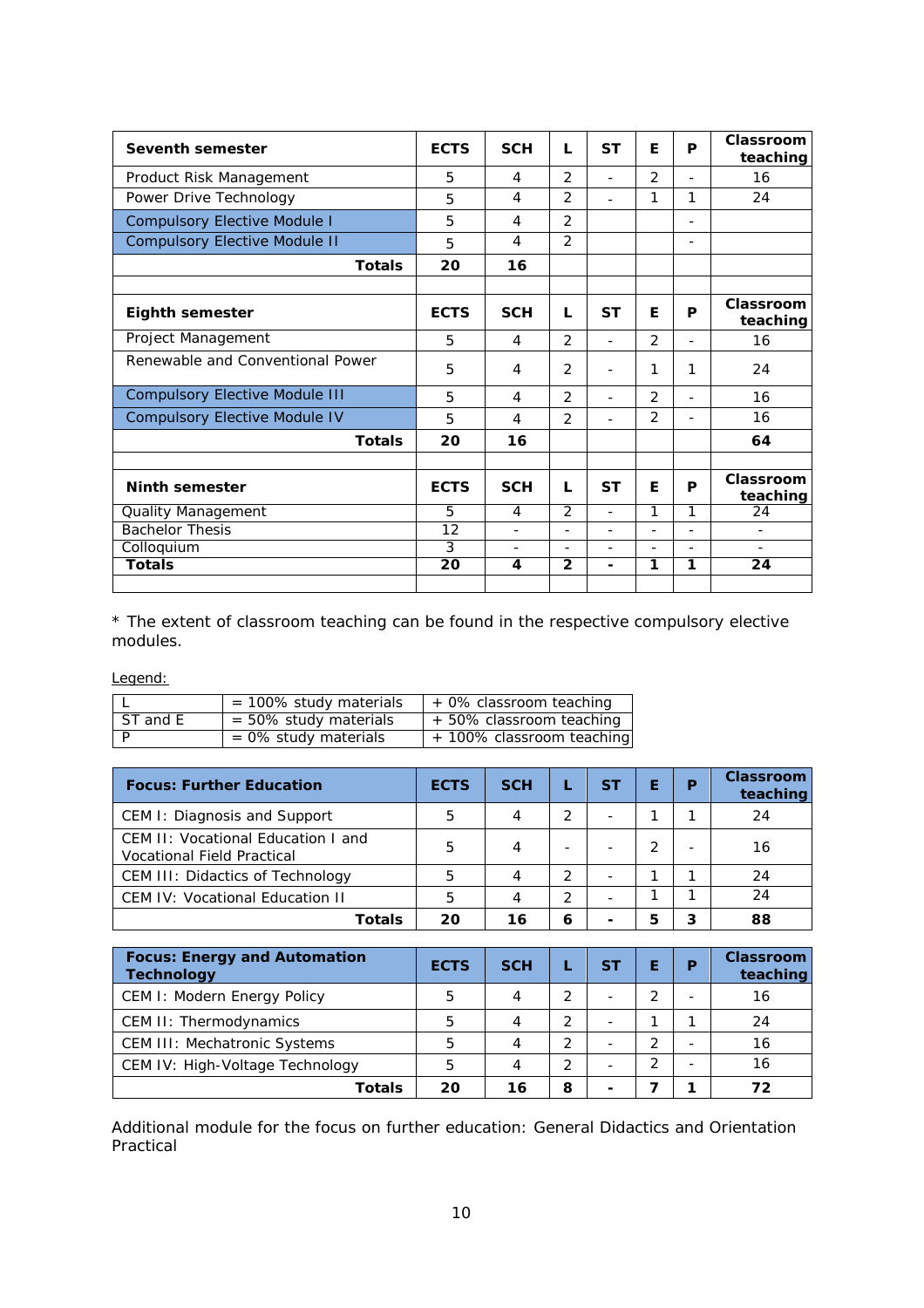Appendix B

# Module catalogue

for the bachelor's degree study programme in Electrical Engineering (part-time combined studies) of the Faculty of Engineering and Mathematics

Please note: The German version of this document is the legally binding version. The English translation provided here is for information purposes only.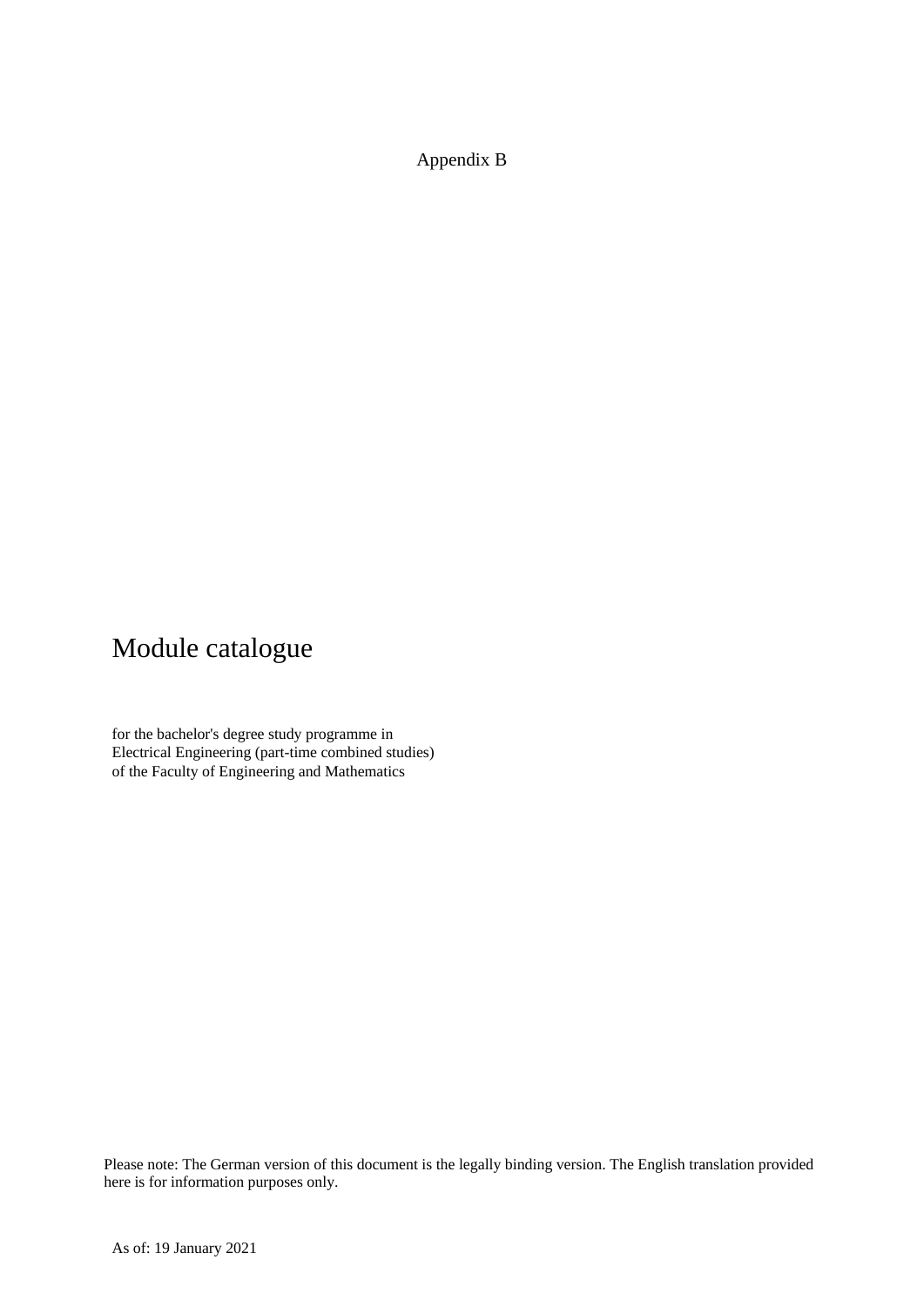# Table of contents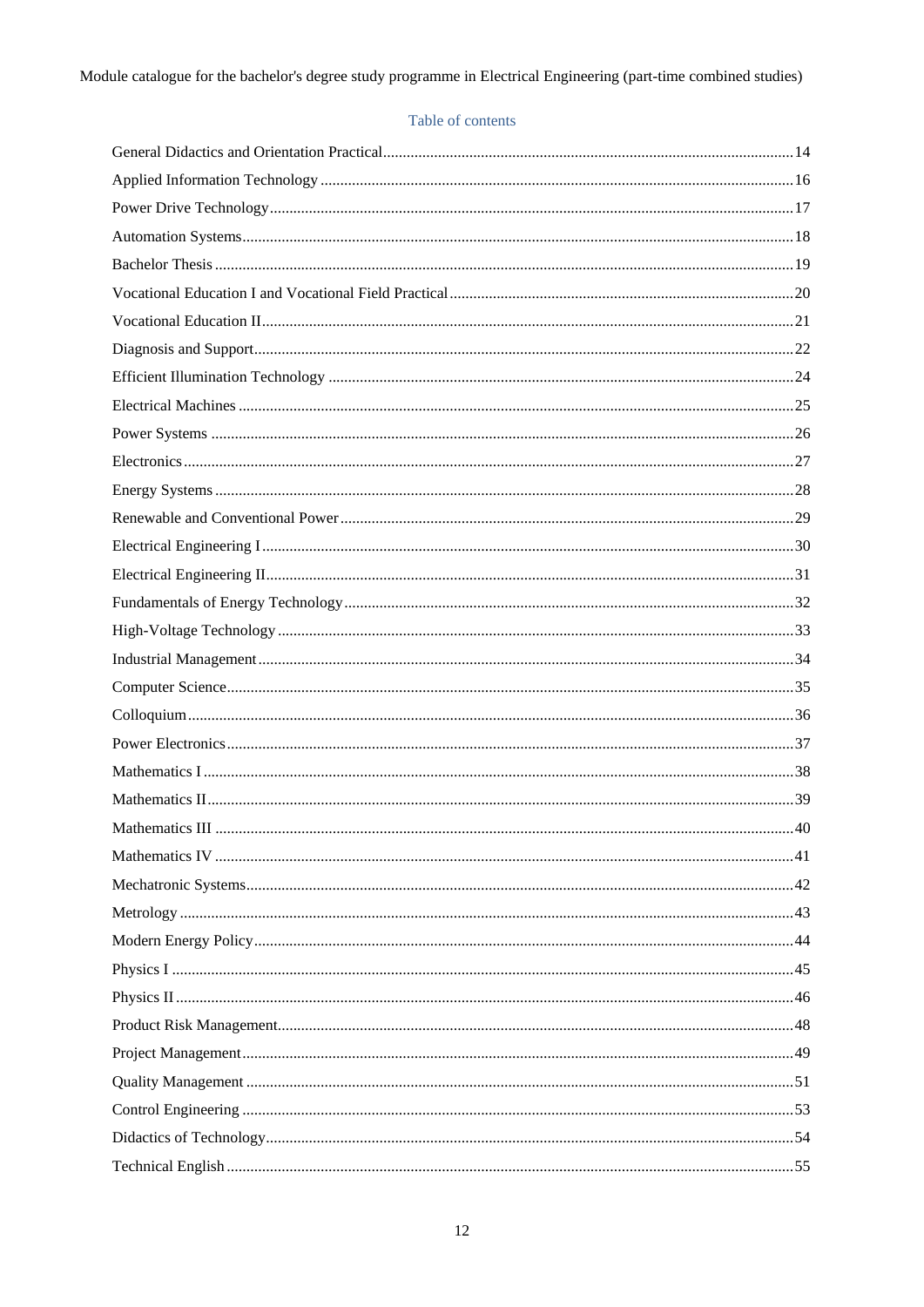Module catalogue for the bachelor's degree study programme in Electrical Engineering (part-time combined studies)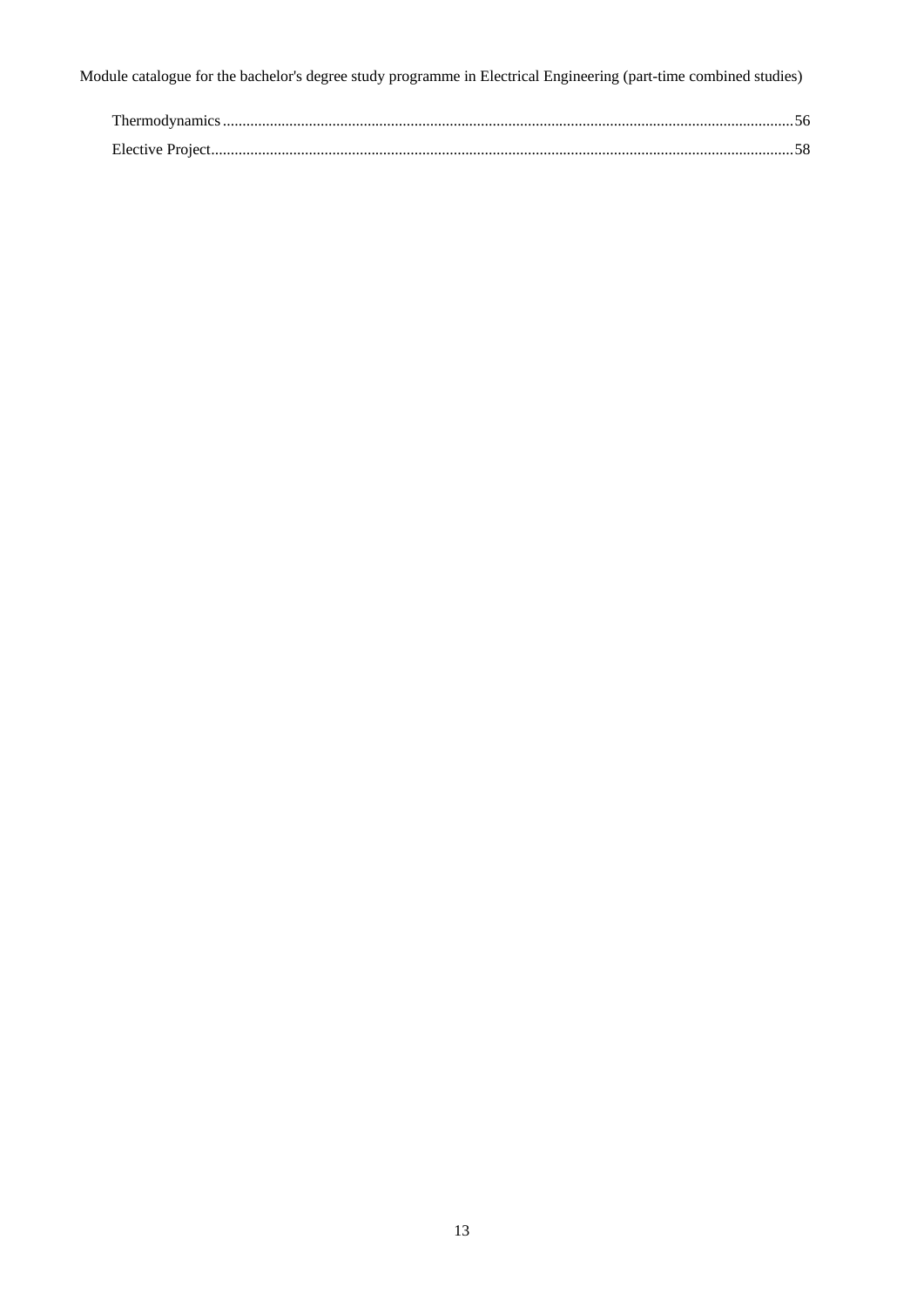|                |                                                                                                                 |                  |               | General Didactics and Orientation Practical                                                                                                                                                                                                                                                                                                                                                                                                                                                                                                                                                                                                                                                                                                                                                                                                                                                                                                                                                                                                                                                              |        |                |            |                    |                     | <b>ADOP</b>      |            |  |
|----------------|-----------------------------------------------------------------------------------------------------------------|------------------|---------------|----------------------------------------------------------------------------------------------------------------------------------------------------------------------------------------------------------------------------------------------------------------------------------------------------------------------------------------------------------------------------------------------------------------------------------------------------------------------------------------------------------------------------------------------------------------------------------------------------------------------------------------------------------------------------------------------------------------------------------------------------------------------------------------------------------------------------------------------------------------------------------------------------------------------------------------------------------------------------------------------------------------------------------------------------------------------------------------------------------|--------|----------------|------------|--------------------|---------------------|------------------|------------|--|
|                | Identification<br>Workload:<br>Credits:<br>Frequency of the<br>Duration:<br>Study semester:<br>offer<br>number: |                  |               |                                                                                                                                                                                                                                                                                                                                                                                                                                                                                                                                                                                                                                                                                                                                                                                                                                                                                                                                                                                                                                                                                                          |        |                |            |                    |                     |                  |            |  |
| 4078           |                                                                                                                 | 125 <sub>h</sub> |               | 5                                                                                                                                                                                                                                                                                                                                                                                                                                                                                                                                                                                                                                                                                                                                                                                                                                                                                                                                                                                                                                                                                                        | module | Supplementary  |            | Annual<br>(Winter) |                     |                  | 1 semester |  |
| 1              | Course:                                                                                                         |                  |               | Planned group sizes                                                                                                                                                                                                                                                                                                                                                                                                                                                                                                                                                                                                                                                                                                                                                                                                                                                                                                                                                                                                                                                                                      |        | Scope          |            |                    | Actual contact time | Self-study       |            |  |
|                |                                                                                                                 |                  |               |                                                                                                                                                                                                                                                                                                                                                                                                                                                                                                                                                                                                                                                                                                                                                                                                                                                                                                                                                                                                                                                                                                          |        |                |            |                    |                     |                  |            |  |
|                |                                                                                                                 |                  |               |                                                                                                                                                                                                                                                                                                                                                                                                                                                                                                                                                                                                                                                                                                                                                                                                                                                                                                                                                                                                                                                                                                          |        |                |            |                    | classroom teaching  |                  |            |  |
|                | 60 students<br><b>SCH</b><br>$\overline{0}$<br>Lecture                                                          |                  |               |                                                                                                                                                                                                                                                                                                                                                                                                                                                                                                                                                                                                                                                                                                                                                                                                                                                                                                                                                                                                                                                                                                          |        |                |            | $\theta$           | h                   | $\boldsymbol{0}$ | h          |  |
|                | Tuition in seminars<br>30 students                                                                              |                  |               |                                                                                                                                                                                                                                                                                                                                                                                                                                                                                                                                                                                                                                                                                                                                                                                                                                                                                                                                                                                                                                                                                                          |        | $\Omega$       | <b>SCH</b> | $\Omega$           | h                   | $\Omega$         | h          |  |
|                | Exercise                                                                                                        |                  |               | 20 students                                                                                                                                                                                                                                                                                                                                                                                                                                                                                                                                                                                                                                                                                                                                                                                                                                                                                                                                                                                                                                                                                              |        | $\overline{c}$ | <b>SCH</b> | 16                 | h                   | 3                | h          |  |
|                | Practical or seminar                                                                                            |                  |               | 15 students                                                                                                                                                                                                                                                                                                                                                                                                                                                                                                                                                                                                                                                                                                                                                                                                                                                                                                                                                                                                                                                                                              |        | $\overline{0}$ | <b>SCH</b> | 106                | h                   | $\overline{0}$   | h          |  |
|                | Supervised self-study                                                                                           |                  |               | 60 students                                                                                                                                                                                                                                                                                                                                                                                                                                                                                                                                                                                                                                                                                                                                                                                                                                                                                                                                                                                                                                                                                              |        | $\overline{0}$ | <b>SCH</b> | $\theta$           | $\,$ h              | $\overline{0}$   | h          |  |
| $\overline{2}$ | Learning outcomes/competences:                                                                                  |                  |               |                                                                                                                                                                                                                                                                                                                                                                                                                                                                                                                                                                                                                                                                                                                                                                                                                                                                                                                                                                                                                                                                                                          |        |                |            |                    |                     |                  |            |  |
|                | The students<br>$\bullet$<br>$\bullet$<br>$\bullet$<br>$\bullet$<br>$\bullet$<br>$\bullet$                      | didactics.       |               | understand didactics as a sub-discipline of education and are able to draw further boundaries to<br>neighbouring disciplines and reference disciplines as well as to identify subject areas and functions of<br>are able to distinguish selected didactic theories and models from each other and to highlight the<br>significance of these theoretical foundations for the planning of teaching-learning processes.<br>have a basic knowledge and understanding of teaching categories, can apply them in initial planning<br>attempts and critically evaluate them.<br>are able to transfer the steps of lesson planning and use them for their own teaching encounter in the<br>orientation practical internship.<br>are able to critically question this knowledge, to modify resulting questions into exploratory questions and<br>to systematically elaborate them during the orientation practical internship.<br>reflect on their own developmental process and in doing so include both initial practical work experience<br>and theoretical discussions about a variety of exploration topics. |        |                |            |                    |                     |                  |            |  |
| $\mathfrak{Z}$ | Contents:                                                                                                       |                  |               |                                                                                                                                                                                                                                                                                                                                                                                                                                                                                                                                                                                                                                                                                                                                                                                                                                                                                                                                                                                                                                                                                                          |        |                |            |                    |                     |                  |            |  |
|                |                                                                                                                 |                  |               | Genesis, subject areas/tasks, research approaches in didactics, didactic theories, e.g. didactics of educational<br>theory, critical-constructive didactics, didactics of learning/teaching theory,                                                                                                                                                                                                                                                                                                                                                                                                                                                                                                                                                                                                                                                                                                                                                                                                                                                                                                      |        |                |            |                    |                     |                  |            |  |
|                |                                                                                                                 |                  |               | Basic forms of didactic lesson planning, implementation and analysis,                                                                                                                                                                                                                                                                                                                                                                                                                                                                                                                                                                                                                                                                                                                                                                                                                                                                                                                                                                                                                                    |        |                |            |                    |                     |                  |            |  |
|                | Target groups of didactic action.                                                                               |                  |               |                                                                                                                                                                                                                                                                                                                                                                                                                                                                                                                                                                                                                                                                                                                                                                                                                                                                                                                                                                                                                                                                                                          |        |                |            |                    |                     |                  |            |  |
|                |                                                                                                                 |                  |               |                                                                                                                                                                                                                                                                                                                                                                                                                                                                                                                                                                                                                                                                                                                                                                                                                                                                                                                                                                                                                                                                                                          |        |                |            |                    |                     |                  |            |  |
| $\overline{4}$ | Forms of teaching:                                                                                              |                  |               |                                                                                                                                                                                                                                                                                                                                                                                                                                                                                                                                                                                                                                                                                                                                                                                                                                                                                                                                                                                                                                                                                                          |        |                |            |                    |                     |                  |            |  |
|                |                                                                                                                 |                  |               | Learning units for self-study, classroom sessions in the form of exercises                                                                                                                                                                                                                                                                                                                                                                                                                                                                                                                                                                                                                                                                                                                                                                                                                                                                                                                                                                                                                               |        |                |            |                    |                     |                  |            |  |
| 5              | Participation requirements:                                                                                     |                  |               |                                                                                                                                                                                                                                                                                                                                                                                                                                                                                                                                                                                                                                                                                                                                                                                                                                                                                                                                                                                                                                                                                                          |        |                |            |                    |                     |                  |            |  |
|                | Formal:                                                                                                         |                  | $\frac{1}{2}$ |                                                                                                                                                                                                                                                                                                                                                                                                                                                                                                                                                                                                                                                                                                                                                                                                                                                                                                                                                                                                                                                                                                          |        |                |            |                    |                     |                  |            |  |
|                | Content:<br>Forms of assessment:                                                                                |                  |               |                                                                                                                                                                                                                                                                                                                                                                                                                                                                                                                                                                                                                                                                                                                                                                                                                                                                                                                                                                                                                                                                                                          |        |                |            |                    |                     |                  |            |  |
| 6              |                                                                                                                 |                  |               | Written examination or oral examination                                                                                                                                                                                                                                                                                                                                                                                                                                                                                                                                                                                                                                                                                                                                                                                                                                                                                                                                                                                                                                                                  |        |                |            |                    |                     |                  |            |  |
| 7              |                                                                                                                 |                  |               | Prerequisite for the award of credit points:                                                                                                                                                                                                                                                                                                                                                                                                                                                                                                                                                                                                                                                                                                                                                                                                                                                                                                                                                                                                                                                             |        |                |            |                    |                     |                  |            |  |
|                | Module examination pass                                                                                         |                  |               |                                                                                                                                                                                                                                                                                                                                                                                                                                                                                                                                                                                                                                                                                                                                                                                                                                                                                                                                                                                                                                                                                                          |        |                |            |                    |                     |                  |            |  |
| 8              |                                                                                                                 |                  |               | Application of the module (in the following study programmes)                                                                                                                                                                                                                                                                                                                                                                                                                                                                                                                                                                                                                                                                                                                                                                                                                                                                                                                                                                                                                                            |        |                |            |                    |                     |                  |            |  |
|                |                                                                                                                 |                  |               | Electrical Engineering (part-time combined studies) (B.Eng.); Mechanical Engineering (part-time                                                                                                                                                                                                                                                                                                                                                                                                                                                                                                                                                                                                                                                                                                                                                                                                                                                                                                                                                                                                          |        |                |            |                    |                     |                  |            |  |
|                | combined studies) (B.Eng.);                                                                                     |                  |               | Importance of the grade for the final grade:                                                                                                                                                                                                                                                                                                                                                                                                                                                                                                                                                                                                                                                                                                                                                                                                                                                                                                                                                                                                                                                             |        |                |            |                    |                     |                  |            |  |
| 9              |                                                                                                                 |                  |               | Percentage based on the sum of credits of the graded modules according to RPO-BA §32.                                                                                                                                                                                                                                                                                                                                                                                                                                                                                                                                                                                                                                                                                                                                                                                                                                                                                                                                                                                                                    |        |                |            |                    |                     |                  |            |  |
| 10             | Module coordinator:                                                                                             |                  |               |                                                                                                                                                                                                                                                                                                                                                                                                                                                                                                                                                                                                                                                                                                                                                                                                                                                                                                                                                                                                                                                                                                          |        |                |            |                    |                     |                  |            |  |
|                | Prof. Dr.-Ing. Thorsten Jungmann                                                                                |                  |               |                                                                                                                                                                                                                                                                                                                                                                                                                                                                                                                                                                                                                                                                                                                                                                                                                                                                                                                                                                                                                                                                                                          |        |                |            |                    |                     |                  |            |  |
| 11             | Other information:                                                                                              |                  |               |                                                                                                                                                                                                                                                                                                                                                                                                                                                                                                                                                                                                                                                                                                                                                                                                                                                                                                                                                                                                                                                                                                          |        |                |            |                    |                     |                  |            |  |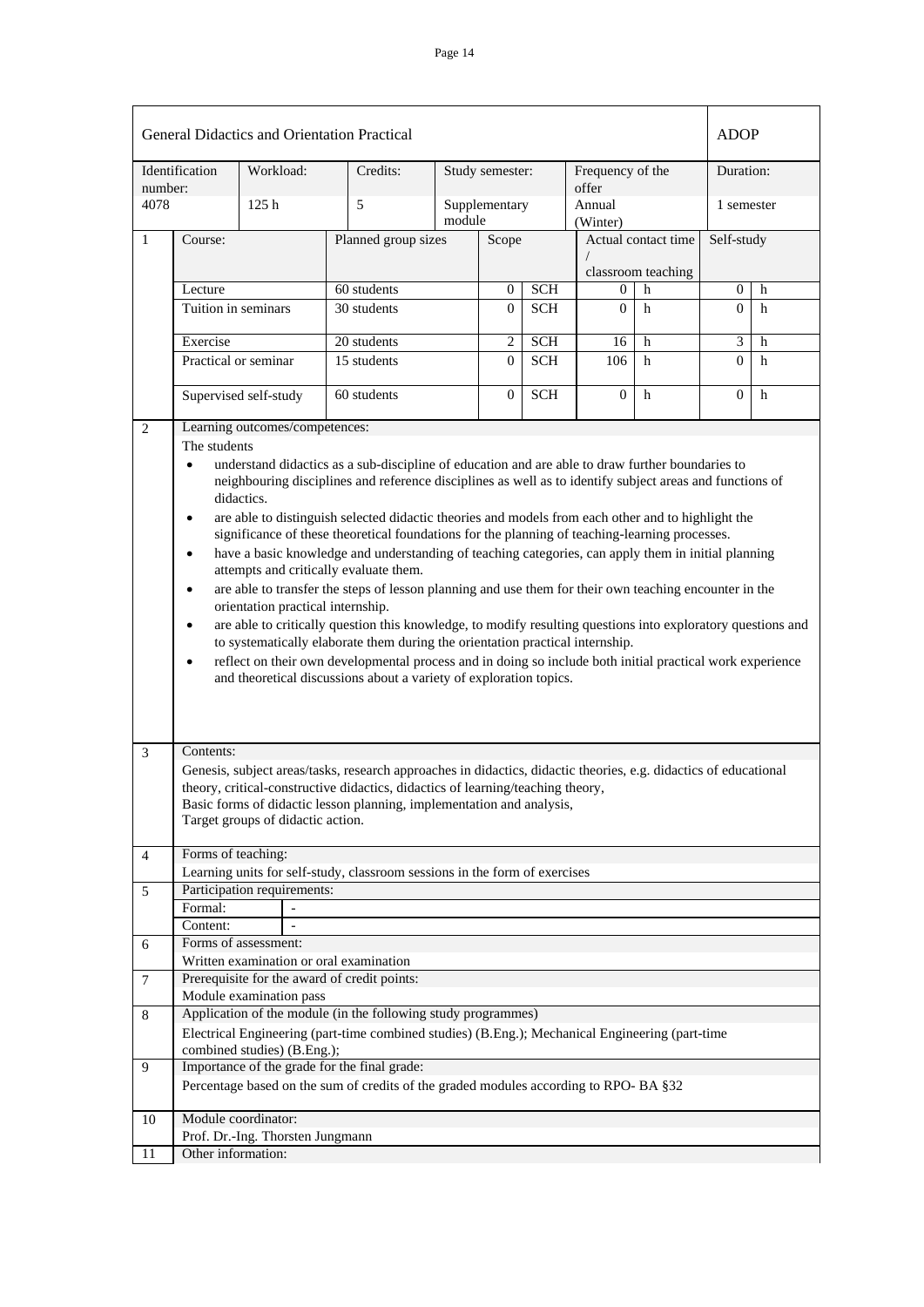ㄱ -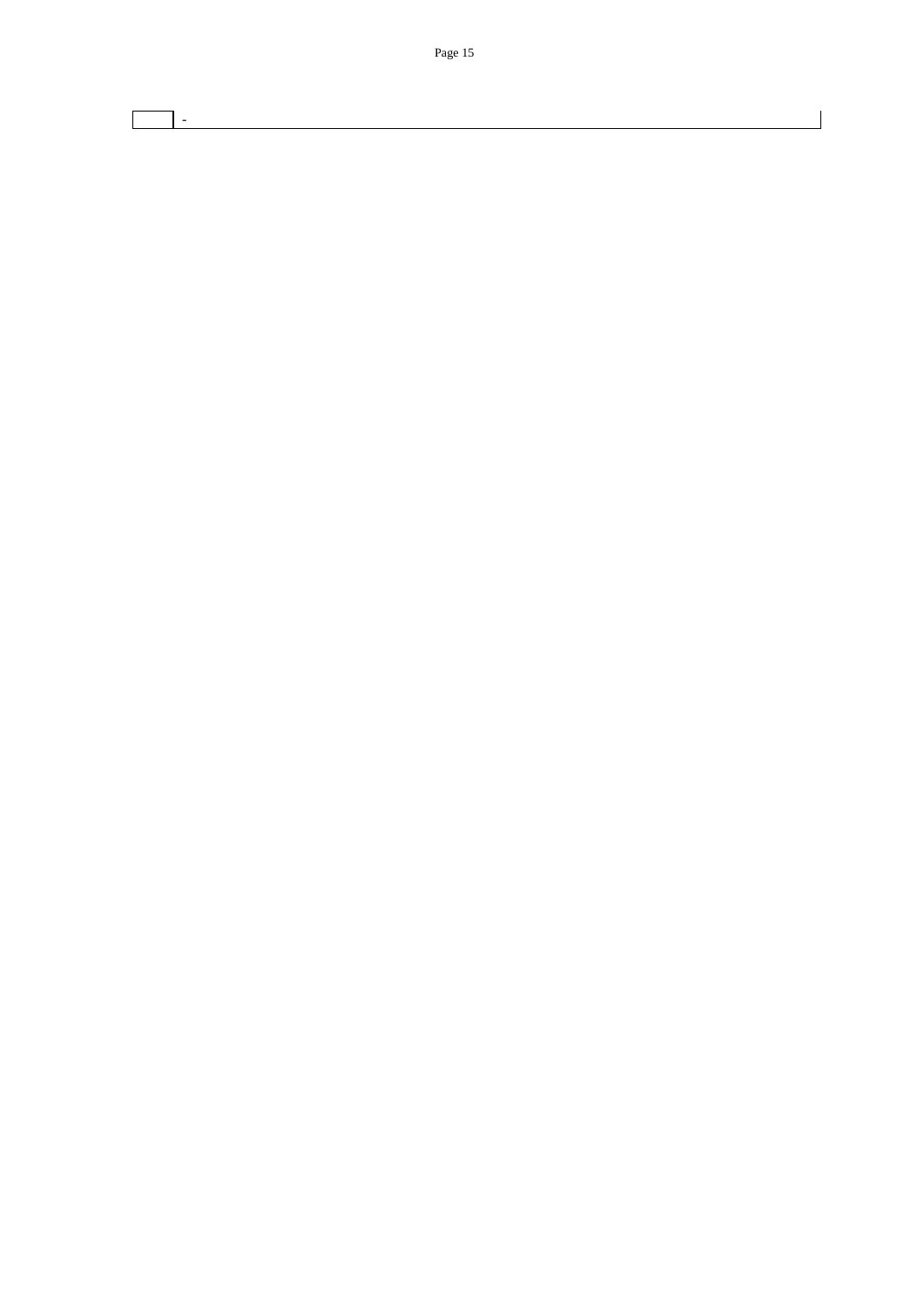|                |                                                                                                                                                                                                                                                                                                                                                                                                                                                                                                           | <b>Applied Information Technology</b> |                                                                                       |          |                 |            |                           |                     | <b>AINF</b> |            |
|----------------|-----------------------------------------------------------------------------------------------------------------------------------------------------------------------------------------------------------------------------------------------------------------------------------------------------------------------------------------------------------------------------------------------------------------------------------------------------------------------------------------------------------|---------------------------------------|---------------------------------------------------------------------------------------|----------|-----------------|------------|---------------------------|---------------------|-------------|------------|
| number:        | Identification                                                                                                                                                                                                                                                                                                                                                                                                                                                                                            | Workload:                             | Credits:                                                                              |          | Study semester: |            | Frequency of the<br>offer |                     | Duration:   |            |
| 4058           |                                                                                                                                                                                                                                                                                                                                                                                                                                                                                                           | 125h                                  | 5                                                                                     | 5th sem. |                 |            | Annual<br>(Winter)        |                     |             | 1 semester |
| $\mathbf{1}$   | Course:                                                                                                                                                                                                                                                                                                                                                                                                                                                                                                   |                                       | Planned group sizes                                                                   |          | Scope           |            | $\sqrt{2}$                | Actual contact time | Self-study  |            |
|                |                                                                                                                                                                                                                                                                                                                                                                                                                                                                                                           |                                       |                                                                                       |          |                 |            |                           | classroom teaching  |             |            |
|                | <b>SCH</b><br>60 students<br>$\overline{0}$<br>h<br>2<br>Lecture                                                                                                                                                                                                                                                                                                                                                                                                                                          |                                       |                                                                                       |          |                 |            |                           | 62.5                | h           |            |
|                | Tuition in seminars                                                                                                                                                                                                                                                                                                                                                                                                                                                                                       |                                       | 30 students                                                                           |          | $\Omega$        | <b>SCH</b> | $\Omega$                  | h                   | $\Omega$    | h          |
|                | Exercise                                                                                                                                                                                                                                                                                                                                                                                                                                                                                                  |                                       | 20 students                                                                           |          | $\overline{c}$  | <b>SCH</b> | 16                        | h                   | 46.5        | h          |
|                | Practical or seminar                                                                                                                                                                                                                                                                                                                                                                                                                                                                                      |                                       | 15 students                                                                           |          | $\Omega$        | <b>SCH</b> | $\Omega$                  | h                   | $\Omega$    | h          |
|                |                                                                                                                                                                                                                                                                                                                                                                                                                                                                                                           | Supervised self-study                 | 60 students                                                                           |          | $\Omega$        | <b>SCH</b> | $\Omega$                  | h                   | $\Omega$    | h          |
| 3              | Learning outcomes/competences:<br>2<br>Students have an understanding of basic procedures for developing complex programmes and can deal with the<br>relevant technical terms. They can develop simple object-oriented programmes, including graphical user interfaces<br>with the help of an appropriate standard framework.                                                                                                                                                                             |                                       |                                                                                       |          |                 |            |                           |                     |             |            |
|                | Contents:<br>Contents:<br>Theory and practice of object-oriented programming e.g. in the language $C++$ Graphical aids for design,<br>e.g. UML class diagrams<br>Working with software libraries and APIs Basics of files and streams<br>Error handling, exceptions<br>Use of an exemplary standard tool for the construction of graphical user interfaces<br>Event-based programming<br>Developing and presenting as well as discussing approaches and solutions to tasks and more extensive<br>problems |                                       |                                                                                       |          |                 |            |                           |                     |             |            |
| $\overline{4}$ | Forms of teaching:                                                                                                                                                                                                                                                                                                                                                                                                                                                                                        |                                       |                                                                                       |          |                 |            |                           |                     |             |            |
|                |                                                                                                                                                                                                                                                                                                                                                                                                                                                                                                           | Participation requirements:           | Learning units for self-study, classroom sessions in the form of exercises            |          |                 |            |                           |                     |             |            |
| 5              | Formal:                                                                                                                                                                                                                                                                                                                                                                                                                                                                                                   | $\overline{a}$                        |                                                                                       |          |                 |            |                           |                     |             |            |
|                | Content:                                                                                                                                                                                                                                                                                                                                                                                                                                                                                                  |                                       |                                                                                       |          |                 |            |                           |                     |             |            |
| 6              |                                                                                                                                                                                                                                                                                                                                                                                                                                                                                                           | Forms of assessment:                  |                                                                                       |          |                 |            |                           |                     |             |            |
|                |                                                                                                                                                                                                                                                                                                                                                                                                                                                                                                           |                                       | Written or oral examination or project work                                           |          |                 |            |                           |                     |             |            |
| $\overline{7}$ |                                                                                                                                                                                                                                                                                                                                                                                                                                                                                                           |                                       | Prerequisite for the award of credit points:                                          |          |                 |            |                           |                     |             |            |
| 8              |                                                                                                                                                                                                                                                                                                                                                                                                                                                                                                           | Module examination pass               | Application of the module (in the following study programmes)                         |          |                 |            |                           |                     |             |            |
|                |                                                                                                                                                                                                                                                                                                                                                                                                                                                                                                           |                                       | Electrical Engineering (part-time combined studies) (B.Eng.);                         |          |                 |            |                           |                     |             |            |
| $\overline{9}$ |                                                                                                                                                                                                                                                                                                                                                                                                                                                                                                           |                                       | Importance of the grade for the final grade:                                          |          |                 |            |                           |                     |             |            |
|                |                                                                                                                                                                                                                                                                                                                                                                                                                                                                                                           |                                       | Percentage based on the sum of credits of the graded modules according to RPO- BA §32 |          |                 |            |                           |                     |             |            |
| 10             |                                                                                                                                                                                                                                                                                                                                                                                                                                                                                                           | Module coordinator:                   |                                                                                       |          |                 |            |                           |                     |             |            |
|                |                                                                                                                                                                                                                                                                                                                                                                                                                                                                                                           | Prof. Dr. rer. nat. Jörn Loviscach    |                                                                                       |          |                 |            |                           |                     |             |            |
| 11             | Other information:                                                                                                                                                                                                                                                                                                                                                                                                                                                                                        |                                       |                                                                                       |          |                 |            |                           |                     |             |            |
|                |                                                                                                                                                                                                                                                                                                                                                                                                                                                                                                           |                                       |                                                                                       |          |                 |            |                           |                     |             |            |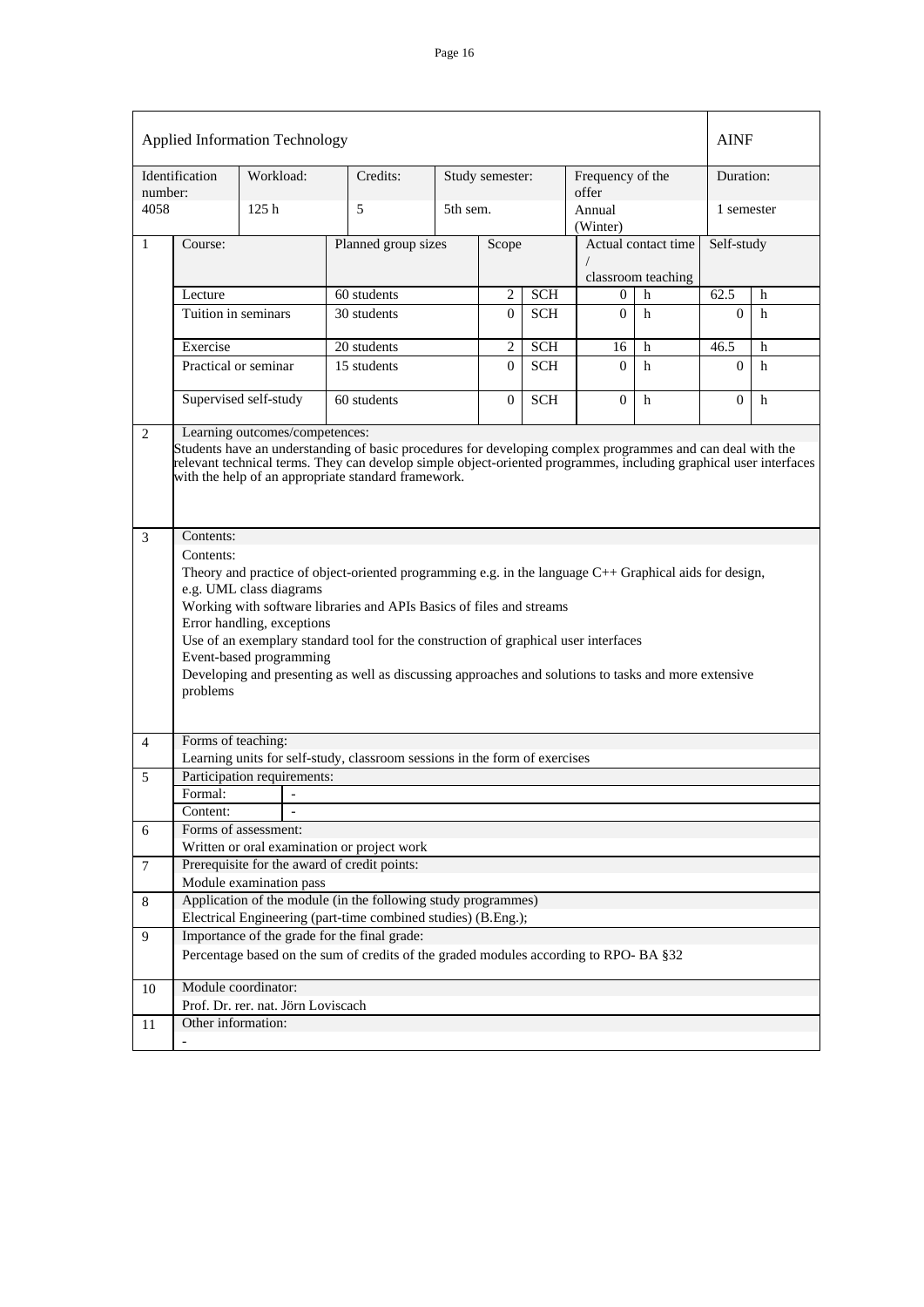|                | <b>Power Drive Technology</b>                                                                                                                                                                                                                                                                                                                                                                                                                                                                                                          |                                   |                                                                                                                                |          |                 |            |                           |                    | <b>ATT</b>     |            |  |
|----------------|----------------------------------------------------------------------------------------------------------------------------------------------------------------------------------------------------------------------------------------------------------------------------------------------------------------------------------------------------------------------------------------------------------------------------------------------------------------------------------------------------------------------------------------|-----------------------------------|--------------------------------------------------------------------------------------------------------------------------------|----------|-----------------|------------|---------------------------|--------------------|----------------|------------|--|
| number:        | Identification                                                                                                                                                                                                                                                                                                                                                                                                                                                                                                                         | Workload:                         | Credits:                                                                                                                       |          | Study semester: |            | Frequency of the<br>offer |                    | Duration:      |            |  |
| 4066           |                                                                                                                                                                                                                                                                                                                                                                                                                                                                                                                                        | 125h                              | 5                                                                                                                              | 7th sem. |                 |            | Annual<br>(Winter)        |                    |                | 1 semester |  |
| 1              | Course:                                                                                                                                                                                                                                                                                                                                                                                                                                                                                                                                |                                   | Planned group sizes                                                                                                            | Scope    |                 | $\sqrt{2}$ | Actual contact time       |                    | Self-study     |            |  |
|                |                                                                                                                                                                                                                                                                                                                                                                                                                                                                                                                                        |                                   |                                                                                                                                |          |                 |            |                           | classroom teaching |                |            |  |
|                | Lecture                                                                                                                                                                                                                                                                                                                                                                                                                                                                                                                                |                                   | 60 students                                                                                                                    |          | $\overline{2}$  | <b>SCH</b> | $\overline{0}$            | h                  | 62.5           | h          |  |
|                | Tuition in seminars                                                                                                                                                                                                                                                                                                                                                                                                                                                                                                                    |                                   | 30 students                                                                                                                    |          | $\Omega$        | <b>SCH</b> | $\Omega$                  | h                  | $\Omega$       | h          |  |
|                | Exercise                                                                                                                                                                                                                                                                                                                                                                                                                                                                                                                               |                                   | 20 students                                                                                                                    |          | 1               | <b>SCH</b> | 8                         | h                  | 38.5           | h          |  |
|                |                                                                                                                                                                                                                                                                                                                                                                                                                                                                                                                                        | Practical or seminar              | 15 students                                                                                                                    |          | $\mathbf{1}$    | <b>SCH</b> | 16                        | h                  | $\overline{0}$ | h          |  |
|                |                                                                                                                                                                                                                                                                                                                                                                                                                                                                                                                                        | Supervised self-study             | 60 students                                                                                                                    |          | $\Omega$        | <b>SCH</b> | $\Omega$                  | h                  | $\Omega$       | h          |  |
| 3              | The students are able to completely select converter-fed drives for any practical application and describe them in<br>terms of control technology. They can determine the optimal controller parameters of a cascade structure in the<br>frequency domain and the technical realisation with operational amplifiers (analogue) or microcontrollers (digital).                                                                                                                                                                          |                                   |                                                                                                                                |          |                 |            |                           |                    |                |            |  |
|                | Contents:<br>Mechanical and dynamic requirements on the shaft (four-quadrant operation) Project planning and dimensioning<br>of controlled electric drives<br>Selection of suitable machine - converter combinations<br>Position-speed-torque cascade structure and its control description (Laplace transform)<br>Determination of the controller parameters with the help of the frequency characteristics in the Bode diagram<br>and their analogue and digital realisation<br>Fields of application of electrical drive technology |                                   |                                                                                                                                |          |                 |            |                           |                    |                |            |  |
| $\overline{4}$ | Forms of teaching:                                                                                                                                                                                                                                                                                                                                                                                                                                                                                                                     |                                   |                                                                                                                                |          |                 |            |                           |                    |                |            |  |
|                |                                                                                                                                                                                                                                                                                                                                                                                                                                                                                                                                        |                                   | Learning units for self-study, classroom events in the form of exercises and practicals                                        |          |                 |            |                           |                    |                |            |  |
| 5              |                                                                                                                                                                                                                                                                                                                                                                                                                                                                                                                                        | Participation requirements:       |                                                                                                                                |          |                 |            |                           |                    |                |            |  |
|                | Formal:                                                                                                                                                                                                                                                                                                                                                                                                                                                                                                                                |                                   |                                                                                                                                |          |                 |            |                           |                    |                |            |  |
|                | Content:                                                                                                                                                                                                                                                                                                                                                                                                                                                                                                                               | $\blacksquare$                    |                                                                                                                                |          |                 |            |                           |                    |                |            |  |
| 6              |                                                                                                                                                                                                                                                                                                                                                                                                                                                                                                                                        | Forms of assessment:              | Written examination or oral examination                                                                                        |          |                 |            |                           |                    |                |            |  |
| $\tau$         |                                                                                                                                                                                                                                                                                                                                                                                                                                                                                                                                        |                                   | Prerequisite for the award of credit points:                                                                                   |          |                 |            |                           |                    |                |            |  |
|                |                                                                                                                                                                                                                                                                                                                                                                                                                                                                                                                                        |                                   | Module examination pass and course assessment                                                                                  |          |                 |            |                           |                    |                |            |  |
| 8              |                                                                                                                                                                                                                                                                                                                                                                                                                                                                                                                                        |                                   | Application of the module (in the following study programmes)<br>Electrical Engineering (part-time combined studies) (B.Eng.); |          |                 |            |                           |                    |                |            |  |
| 9              |                                                                                                                                                                                                                                                                                                                                                                                                                                                                                                                                        |                                   | Importance of the grade for the final grade:                                                                                   |          |                 |            |                           |                    |                |            |  |
|                |                                                                                                                                                                                                                                                                                                                                                                                                                                                                                                                                        |                                   | percentage based on the sum of credits of the graded modules according to RPO-BA §32                                           |          |                 |            |                           |                    |                |            |  |
| 10             |                                                                                                                                                                                                                                                                                                                                                                                                                                                                                                                                        | Module coordinator:               |                                                                                                                                |          |                 |            |                           |                    |                |            |  |
|                |                                                                                                                                                                                                                                                                                                                                                                                                                                                                                                                                        | Prof. Dr. Ing. habil. Klaus Hofer |                                                                                                                                |          |                 |            |                           |                    |                |            |  |
| 11             | Other information:                                                                                                                                                                                                                                                                                                                                                                                                                                                                                                                     |                                   |                                                                                                                                |          |                 |            |                           |                    |                |            |  |
|                |                                                                                                                                                                                                                                                                                                                                                                                                                                                                                                                                        |                                   |                                                                                                                                |          |                 |            |                           |                    |                |            |  |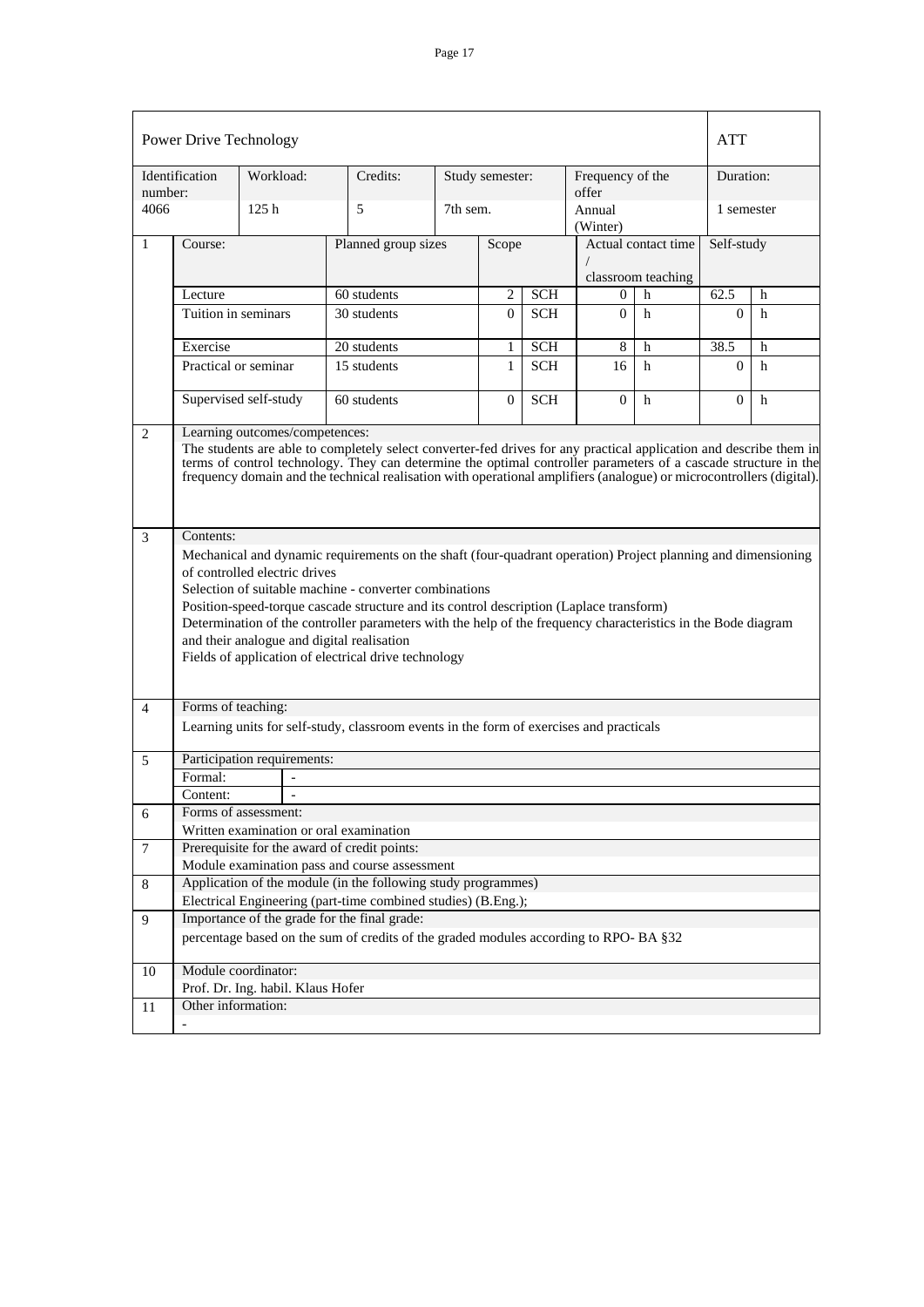|                | <b>Automation Systems</b>          |                                |                                                                                                        |          |                 |            |                           |                                           |                |   |
|----------------|------------------------------------|--------------------------------|--------------------------------------------------------------------------------------------------------|----------|-----------------|------------|---------------------------|-------------------------------------------|----------------|---|
| number:        | Identification                     | Workload:                      | Credits:                                                                                               |          | Study semester: |            | Frequency of the<br>offer |                                           | Duration:      |   |
| 4025           |                                    | 125 <sub>h</sub>               | 5                                                                                                      | 6th sem. |                 |            | Annual<br>(Summer)        |                                           | 1 semester     |   |
| $\mathbf{1}$   | Course:                            |                                | Planned group sizes                                                                                    |          | Scope           |            |                           | Actual contact time<br>classroom teaching | Self-study     |   |
|                | Lecture                            |                                | 60 students                                                                                            |          | 2               | <b>SCH</b> | $\overline{0}$            | h                                         | 62.5           | h |
|                | Tuition in seminars<br>30 students |                                |                                                                                                        |          | $\Omega$        | <b>SCH</b> | $\Omega$                  | h                                         | $\theta$       | h |
|                | Exercise                           |                                | 20 students                                                                                            |          | $\mathbf{1}$    | <b>SCH</b> | 8                         | h                                         | 38.5           | h |
|                | Practical or seminar               |                                | 15 students                                                                                            |          | $\mathbf{1}$    | <b>SCH</b> | 16                        | h                                         | $\overline{0}$ | h |
|                | Supervised self<br>study           |                                | 60 students                                                                                            |          | $\mathbf{0}$    | <b>SCH</b> | $\boldsymbol{0}$          | $\mathbf h$                               | $\theta$       | h |
| 2              |                                    | Learning outcomes/competences: |                                                                                                        |          |                 |            |                           |                                           |                |   |
|                |                                    |                                | Graduates of the module are able to design, configure or programme automation systems and solve simple |          |                 |            |                           |                                           |                |   |
|                | automation tasks.                  |                                |                                                                                                        |          |                 |            |                           |                                           |                |   |
|                |                                    |                                |                                                                                                        |          |                 |            |                           |                                           |                |   |
| $\mathfrak{Z}$ | Contents:                          |                                |                                                                                                        |          |                 |            |                           |                                           |                |   |
|                |                                    |                                | Design and structure of automation systems                                                             |          |                 |            |                           |                                           |                |   |
|                |                                    | Programmable logic controller  |                                                                                                        |          |                 |            |                           |                                           |                |   |
|                |                                    | Networked automation systems   |                                                                                                        |          |                 |            |                           |                                           |                |   |
|                |                                    | Process visualisation, MMI     |                                                                                                        |          |                 |            |                           |                                           |                |   |
|                |                                    |                                | Current trends and new developments                                                                    |          |                 |            |                           |                                           |                |   |
| $\overline{4}$ | Forms of teaching:                 |                                |                                                                                                        |          |                 |            |                           |                                           |                |   |
|                |                                    |                                | Learning units for self-study, classroom events in the form of exercises and practicals                |          |                 |            |                           |                                           |                |   |
| 5              |                                    | Participation requirements:    |                                                                                                        |          |                 |            |                           |                                           |                |   |
|                | Formal:                            |                                |                                                                                                        |          |                 |            |                           |                                           |                |   |
|                | Content:                           |                                |                                                                                                        |          |                 |            |                           |                                           |                |   |
| 6              |                                    | Forms of assessment:           |                                                                                                        |          |                 |            |                           |                                           |                |   |
|                |                                    |                                | Written or oral examination or project work                                                            |          |                 |            |                           |                                           |                |   |
| 7              |                                    |                                | Prerequisite for the award of credit points:                                                           |          |                 |            |                           |                                           |                |   |
|                |                                    |                                | module examination pass and course assessment                                                          |          |                 |            |                           |                                           |                |   |
| 8              |                                    |                                | Application of the module (in the following study programmes)                                          |          |                 |            |                           |                                           |                |   |
|                |                                    |                                | Electrical Engineering (part-time combined studies) (B.Eng.);                                          |          |                 |            |                           |                                           |                |   |
| $\overline{9}$ |                                    |                                | Importance of the grade for the final grade:                                                           |          |                 |            |                           |                                           |                |   |
|                |                                    |                                | Percentage based on the sum of credits of the graded modules according to RPO-BA §32                   |          |                 |            |                           |                                           |                |   |
| 10             |                                    | Module coordinator:            |                                                                                                        |          |                 |            |                           |                                           |                |   |
|                | N. N.                              |                                |                                                                                                        |          |                 |            |                           |                                           |                |   |
| 11             | Other information:                 |                                |                                                                                                        |          |                 |            |                           |                                           |                |   |
|                | $\overline{\phantom{0}}$           |                                |                                                                                                        |          |                 |            |                           |                                           |                |   |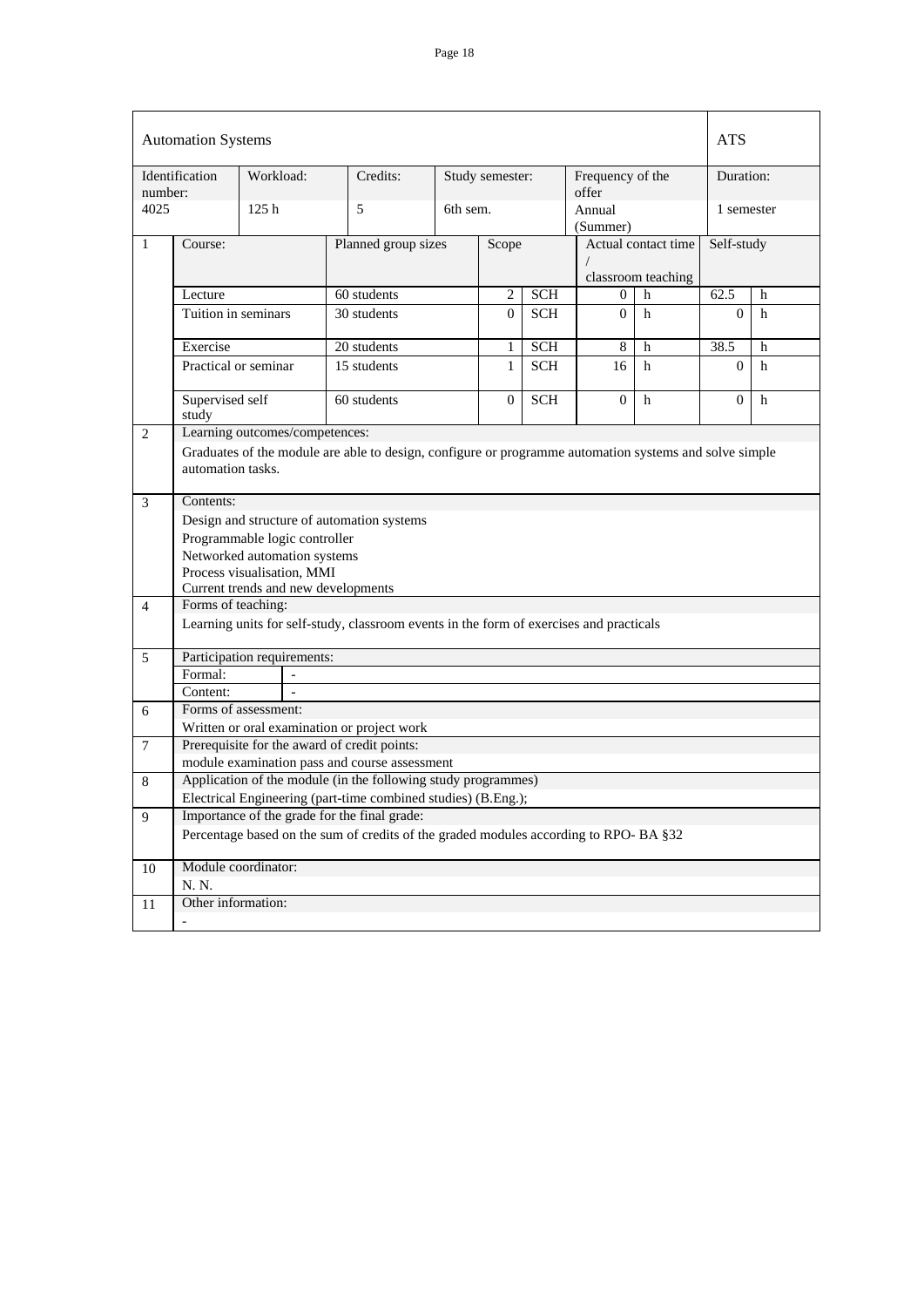|                | <b>Bachelor Thesis</b>                                                                                                                                                                                                                                                                                                                                                                                                                                                                                          |                  |  |                                                                                                             |          |                 |            |                                |   |                |   |  |
|----------------|-----------------------------------------------------------------------------------------------------------------------------------------------------------------------------------------------------------------------------------------------------------------------------------------------------------------------------------------------------------------------------------------------------------------------------------------------------------------------------------------------------------------|------------------|--|-------------------------------------------------------------------------------------------------------------|----------|-----------------|------------|--------------------------------|---|----------------|---|--|
| number:        | Identification                                                                                                                                                                                                                                                                                                                                                                                                                                                                                                  | Workload:        |  | Credits:                                                                                                    |          | Study semester: |            | Frequency of the<br>offer      |   | Duration:      |   |  |
| 1291           |                                                                                                                                                                                                                                                                                                                                                                                                                                                                                                                 | 300 <sub>h</sub> |  | 12                                                                                                          | 9th sem. |                 |            | each semester                  |   | 1 semester     |   |  |
| $\mathbf{1}$   | Course:                                                                                                                                                                                                                                                                                                                                                                                                                                                                                                         |                  |  | Planned group sizes                                                                                         |          | Scope           |            | Actual contact                 |   | Self-study     |   |  |
|                |                                                                                                                                                                                                                                                                                                                                                                                                                                                                                                                 |                  |  |                                                                                                             |          |                 |            | time / $classroom$<br>teaching |   |                |   |  |
|                | Lecture                                                                                                                                                                                                                                                                                                                                                                                                                                                                                                         |                  |  | 60 students                                                                                                 |          | $\mathbf{0}$    | <b>SCH</b> | 0                              | h | 300            | h |  |
|                | Tuition in seminars                                                                                                                                                                                                                                                                                                                                                                                                                                                                                             |                  |  | 30 students                                                                                                 |          | $\Omega$        | <b>SCH</b> | $\overline{0}$                 | h | $\overline{0}$ | h |  |
|                |                                                                                                                                                                                                                                                                                                                                                                                                                                                                                                                 |                  |  |                                                                                                             |          |                 |            |                                |   |                |   |  |
|                | Exercise                                                                                                                                                                                                                                                                                                                                                                                                                                                                                                        |                  |  | 20 students                                                                                                 |          | $\overline{0}$  | <b>SCH</b> | $\overline{0}$                 | h | $\overline{0}$ | h |  |
|                | Practical or seminar                                                                                                                                                                                                                                                                                                                                                                                                                                                                                            |                  |  | 15 students                                                                                                 |          | $\Omega$        | <b>SCH</b> | $\Omega$                       | h | $\overline{0}$ | h |  |
|                | Supervised self-study                                                                                                                                                                                                                                                                                                                                                                                                                                                                                           |                  |  | 60 students                                                                                                 |          | $\mathbf{0}$    | <b>SCH</b> | $\mathbf{0}$                   | h | $\overline{0}$ | h |  |
| 2              | Learning outcomes/competences:                                                                                                                                                                                                                                                                                                                                                                                                                                                                                  |                  |  |                                                                                                             |          |                 |            |                                |   |                |   |  |
|                |                                                                                                                                                                                                                                                                                                                                                                                                                                                                                                                 |                  |  | After successfully completing the bachelor thesis, students are able to independently work on and present a |          |                 |            |                                |   |                |   |  |
|                |                                                                                                                                                                                                                                                                                                                                                                                                                                                                                                                 |                  |  | practice-oriented task from their special subject area, both in the subject-specific details and in the     |          |                 |            |                                |   |                |   |  |
|                |                                                                                                                                                                                                                                                                                                                                                                                                                                                                                                                 |                  |  | interdisciplinary contexts, using scientific methods within a specified period of time.                     |          |                 |            |                                |   |                |   |  |
|                |                                                                                                                                                                                                                                                                                                                                                                                                                                                                                                                 |                  |  |                                                                                                             |          |                 |            |                                |   |                |   |  |
| 3              |                                                                                                                                                                                                                                                                                                                                                                                                                                                                                                                 |                  |  |                                                                                                             |          |                 |            |                                |   |                |   |  |
|                | Contents:<br>The bachelor thesis is an independent scientific work from the subject area of the respective study programme<br>with a description and explanation of its solution. It can be derived from current research projects at the<br>university or from operational problems with an engineering character. It can also be carried out through an<br>empirical investigation or through conceptual or design tasks or through an evaluation of existing sources. A<br>combination of these is possible. |                  |  |                                                                                                             |          |                 |            |                                |   |                |   |  |
|                |                                                                                                                                                                                                                                                                                                                                                                                                                                                                                                                 |                  |  |                                                                                                             |          |                 |            |                                |   |                |   |  |
| $\overline{4}$ | Forms of teaching:                                                                                                                                                                                                                                                                                                                                                                                                                                                                                              |                  |  | Written composition with faculty tutoring                                                                   |          |                 |            |                                |   |                |   |  |
| 5              | Participation requirements:                                                                                                                                                                                                                                                                                                                                                                                                                                                                                     |                  |  |                                                                                                             |          |                 |            |                                |   |                |   |  |
|                | Formal:                                                                                                                                                                                                                                                                                                                                                                                                                                                                                                         | L.               |  |                                                                                                             |          |                 |            |                                |   |                |   |  |
|                | Content:                                                                                                                                                                                                                                                                                                                                                                                                                                                                                                        |                  |  | Coordinated topic from the student's special subject area                                                   |          |                 |            |                                |   |                |   |  |
| 6              | Forms of assessment:                                                                                                                                                                                                                                                                                                                                                                                                                                                                                            |                  |  |                                                                                                             |          |                 |            |                                |   |                |   |  |
|                | Bachelor thesis                                                                                                                                                                                                                                                                                                                                                                                                                                                                                                 |                  |  |                                                                                                             |          |                 |            |                                |   |                |   |  |
| $\overline{7}$ |                                                                                                                                                                                                                                                                                                                                                                                                                                                                                                                 |                  |  | Prerequisite for the award of credit points:                                                                |          |                 |            |                                |   |                |   |  |
|                | Module examination pass                                                                                                                                                                                                                                                                                                                                                                                                                                                                                         |                  |  |                                                                                                             |          |                 |            |                                |   |                |   |  |
| $\,8\,$        |                                                                                                                                                                                                                                                                                                                                                                                                                                                                                                                 |                  |  | Application of the module (in the following study programmes)                                               |          |                 |            |                                |   |                |   |  |
|                |                                                                                                                                                                                                                                                                                                                                                                                                                                                                                                                 |                  |  | Electrical Engineering (part-time combined studies) (B.Eng.); Mechanical Engineering (part-time             |          |                 |            |                                |   |                |   |  |
|                | combined studies) (B.Eng.);                                                                                                                                                                                                                                                                                                                                                                                                                                                                                     |                  |  |                                                                                                             |          |                 |            |                                |   |                |   |  |
| 9              |                                                                                                                                                                                                                                                                                                                                                                                                                                                                                                                 |                  |  | Importance of the grade for the final grade:                                                                |          |                 |            |                                |   |                |   |  |
|                |                                                                                                                                                                                                                                                                                                                                                                                                                                                                                                                 |                  |  | percentage based on the sum of credits of the graded modules according to RPO- BA §32                       |          |                 |            |                                |   |                |   |  |
| 10             | Module coordinator:                                                                                                                                                                                                                                                                                                                                                                                                                                                                                             |                  |  |                                                                                                             |          |                 |            |                                |   |                |   |  |
|                | Prof. Dr.-Ing. Michael Fahrig                                                                                                                                                                                                                                                                                                                                                                                                                                                                                   |                  |  |                                                                                                             |          |                 |            |                                |   |                |   |  |
| 11             | Other information:                                                                                                                                                                                                                                                                                                                                                                                                                                                                                              |                  |  |                                                                                                             |          |                 |            |                                |   |                |   |  |
|                |                                                                                                                                                                                                                                                                                                                                                                                                                                                                                                                 |                  |  |                                                                                                             |          |                 |            |                                |   |                |   |  |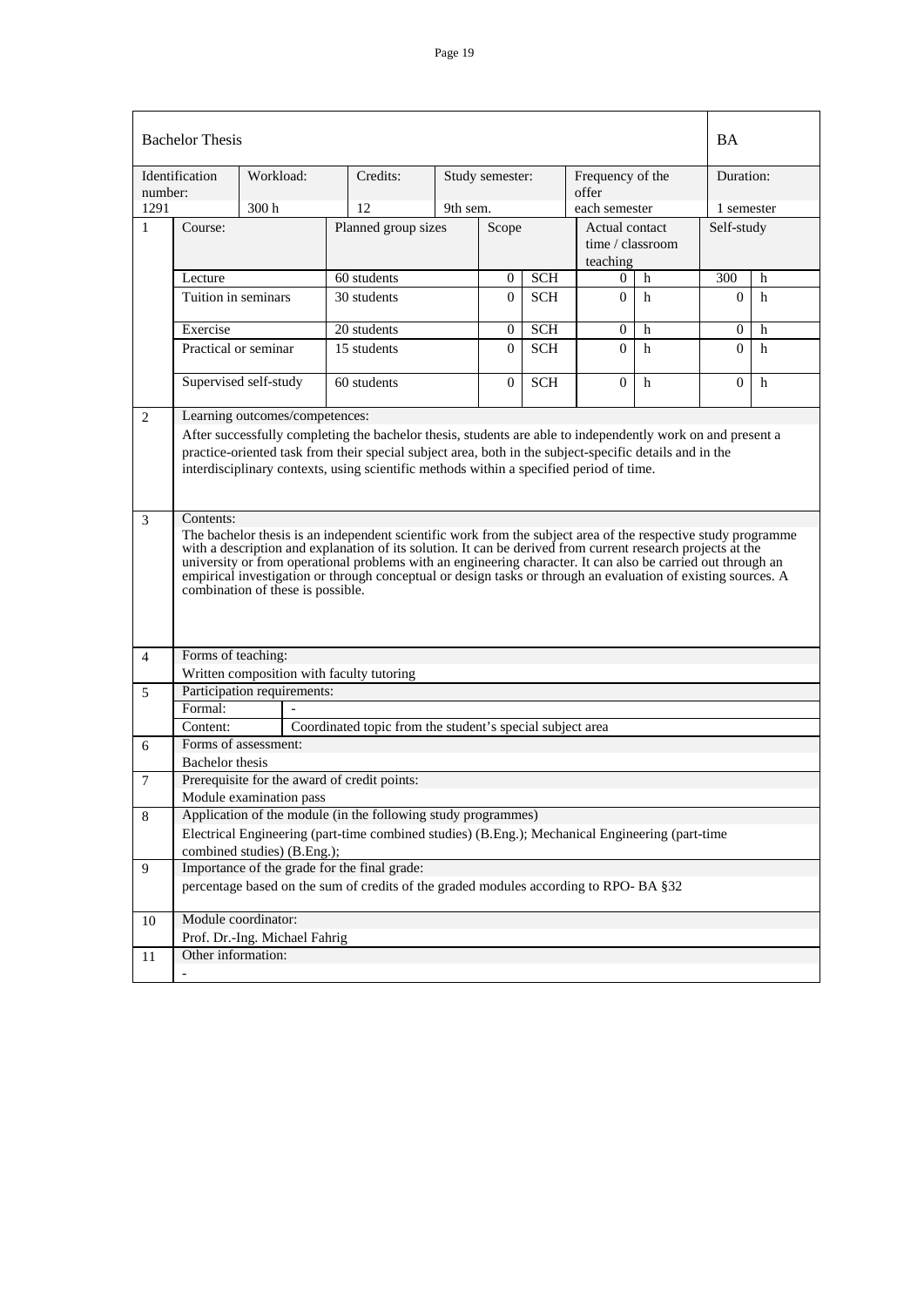| number:        | Identification                                   | Workload: |                                                                                                                                                                                                                                                                                                                                                                                                                                                              | Credits:            |          | Study semester: |            | Frequency of the<br>offer                   |             | Duration:        |   |
|----------------|--------------------------------------------------|-----------|--------------------------------------------------------------------------------------------------------------------------------------------------------------------------------------------------------------------------------------------------------------------------------------------------------------------------------------------------------------------------------------------------------------------------------------------------------------|---------------------|----------|-----------------|------------|---------------------------------------------|-------------|------------------|---|
| 4046           |                                                  | 125h      |                                                                                                                                                                                                                                                                                                                                                                                                                                                              | 5                   | 7th sem. |                 |            | Annual<br>(Winter)                          |             | 1 semester       |   |
| $\mathbf{1}$   | Course:                                          |           |                                                                                                                                                                                                                                                                                                                                                                                                                                                              | Planned group sizes |          | Scope           |            | actual contact time /<br>classroom teaching |             | Self-study       |   |
|                | Lecture                                          |           |                                                                                                                                                                                                                                                                                                                                                                                                                                                              | 60 students         |          | $\overline{0}$  | <b>SCH</b> | $\boldsymbol{0}$                            | h           | $\boldsymbol{0}$ | h |
|                | Tuition in seminars                              |           |                                                                                                                                                                                                                                                                                                                                                                                                                                                              | 30 students         |          | $\Omega$        | <b>SCH</b> | $\Omega$                                    | h           | $\Omega$         | h |
|                | Exercise                                         |           |                                                                                                                                                                                                                                                                                                                                                                                                                                                              | 20 students         |          | 2               | <b>SCH</b> | 16                                          | h           | 29               | h |
|                | Practical or seminar                             |           |                                                                                                                                                                                                                                                                                                                                                                                                                                                              | 15 students         |          | $\Omega$        | <b>SCH</b> | 80                                          | h           | $\theta$         | h |
|                |                                                  |           |                                                                                                                                                                                                                                                                                                                                                                                                                                                              |                     |          |                 |            |                                             |             |                  |   |
|                | Supervised self<br>study                         |           |                                                                                                                                                                                                                                                                                                                                                                                                                                                              | 60 students         |          | $\overline{0}$  | <b>SCH</b> | $\Omega$                                    | $\mathbf h$ | $\overline{0}$   | h |
| 2              |                                                  |           | Learning outcomes/competences:                                                                                                                                                                                                                                                                                                                                                                                                                               |                     |          |                 |            |                                             |             |                  |   |
| 3              | $\bullet$<br>$\bullet$<br>Contents:<br>$\bullet$ |           | are able to identify the requirements for company and school educators and understand vocational<br>education as a profession in this context.<br>can describe the structures and forms of the vocational education system in Germany and consider the<br>historical, educational and legal framework.<br>Concepts, subject areas and research fields of educational science as well as vocational education as a sub-<br>discipline of educational science, |                     |          |                 |            |                                             |             |                  |   |
|                | $\bullet$<br>$\bullet$                           | of VET    | Objectives, structures and systems of the Vocational Educational Training (VET) system, legal framework<br>Contributors and roles in the VET system<br>Processes of (vocational) pedagogical professionalisation                                                                                                                                                                                                                                             |                     |          |                 |            |                                             |             |                  |   |
| $\overline{4}$ | Forms of teaching:                               |           |                                                                                                                                                                                                                                                                                                                                                                                                                                                              |                     |          |                 |            |                                             |             |                  |   |
|                |                                                  |           | Learning units for self-study, classroom sessions in the form of exercises                                                                                                                                                                                                                                                                                                                                                                                   |                     |          |                 |            |                                             |             |                  |   |
| 5              | Participation requirements:                      |           |                                                                                                                                                                                                                                                                                                                                                                                                                                                              |                     |          |                 |            |                                             |             |                  |   |
|                | Formal:<br>Content:                              |           | $\overline{a}$                                                                                                                                                                                                                                                                                                                                                                                                                                               |                     |          |                 |            |                                             |             |                  |   |
|                |                                                  |           | $\sim$                                                                                                                                                                                                                                                                                                                                                                                                                                                       |                     |          |                 |            |                                             |             |                  |   |
|                |                                                  |           |                                                                                                                                                                                                                                                                                                                                                                                                                                                              |                     |          |                 |            |                                             |             |                  |   |
| 6              | Forms of assessment:                             |           |                                                                                                                                                                                                                                                                                                                                                                                                                                                              |                     |          |                 |            |                                             |             |                  |   |
| 7              |                                                  |           | Written examination or oral examination<br>Prerequisite for the award of credit points:                                                                                                                                                                                                                                                                                                                                                                      |                     |          |                 |            |                                             |             |                  |   |
|                | Module examination pass                          |           |                                                                                                                                                                                                                                                                                                                                                                                                                                                              |                     |          |                 |            |                                             |             |                  |   |
| $\,8\,$        |                                                  |           | Application of the module (in the following study programmes)                                                                                                                                                                                                                                                                                                                                                                                                |                     |          |                 |            |                                             |             |                  |   |
|                |                                                  |           | Electrical Engineering (part-time combined studies) (B.Eng.); Mechanical Engineering (part-time<br>combined studies) (B.Eng.);                                                                                                                                                                                                                                                                                                                               |                     |          |                 |            |                                             |             |                  |   |
| 9              |                                                  |           | Importance of the grade for the final grade:<br>percentage based on the sum of credits of the graded modules according to RPO-BA §32                                                                                                                                                                                                                                                                                                                         |                     |          |                 |            |                                             |             |                  |   |
| 10             | Module coordinator:                              |           |                                                                                                                                                                                                                                                                                                                                                                                                                                                              |                     |          |                 |            |                                             |             |                  |   |
| 11             | Other information:                               |           | Prof. Dr.-Ing. Thorsten Jungmann                                                                                                                                                                                                                                                                                                                                                                                                                             |                     |          |                 |            |                                             |             |                  |   |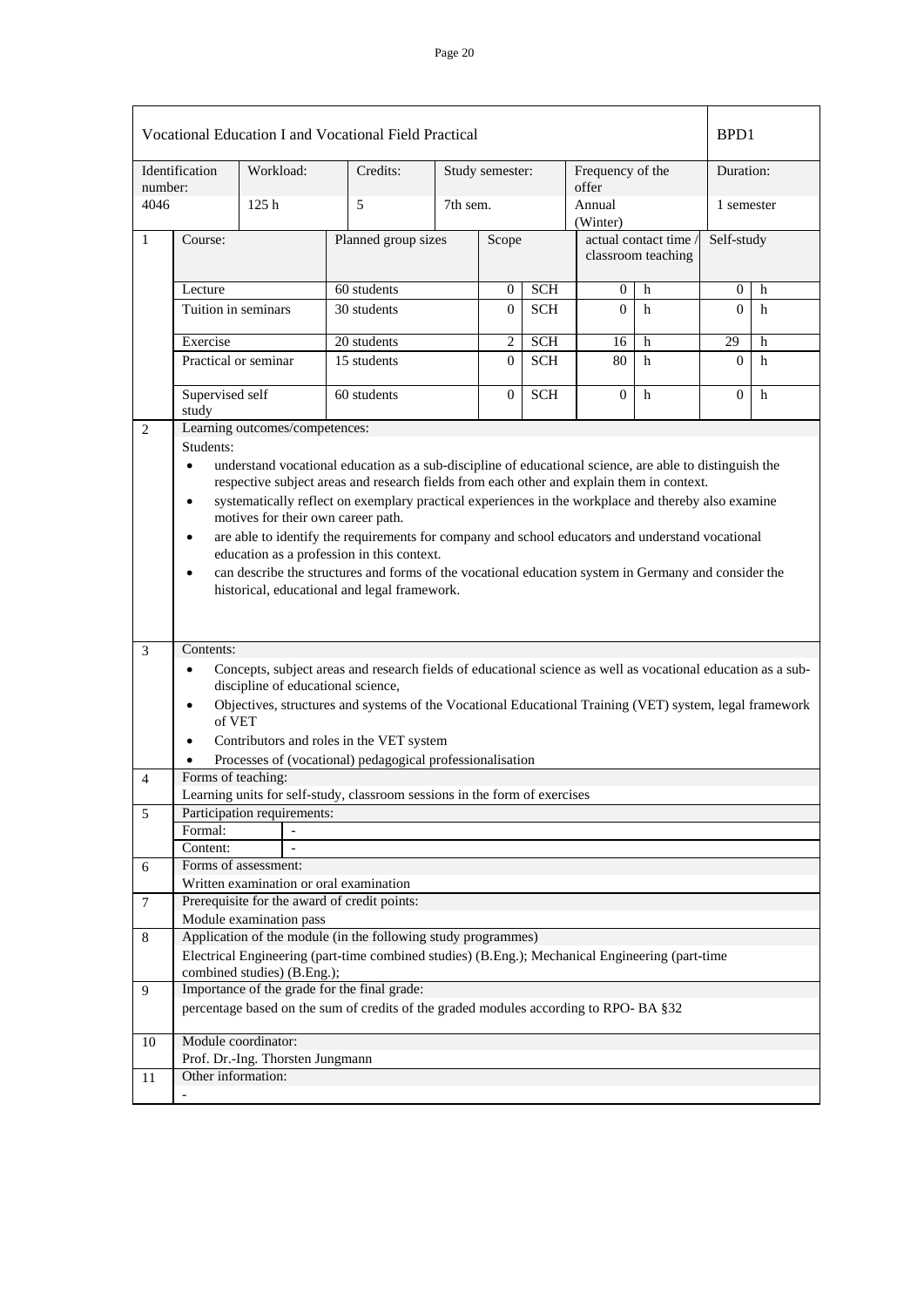|                | Vocational Education II                                                                                                                                                                                                                                                                                                                                                                                                                                                                                                                                                                                                                                                                                                                                                                                                                                                                                                                                                      |                                           |                                                                                                                                                                                                         |          |                 |            |                           |                     | BPD <sub>2</sub> |   |
|----------------|------------------------------------------------------------------------------------------------------------------------------------------------------------------------------------------------------------------------------------------------------------------------------------------------------------------------------------------------------------------------------------------------------------------------------------------------------------------------------------------------------------------------------------------------------------------------------------------------------------------------------------------------------------------------------------------------------------------------------------------------------------------------------------------------------------------------------------------------------------------------------------------------------------------------------------------------------------------------------|-------------------------------------------|---------------------------------------------------------------------------------------------------------------------------------------------------------------------------------------------------------|----------|-----------------|------------|---------------------------|---------------------|------------------|---|
| number:        | Identification                                                                                                                                                                                                                                                                                                                                                                                                                                                                                                                                                                                                                                                                                                                                                                                                                                                                                                                                                               | Workload:                                 | Credits:                                                                                                                                                                                                |          | Study semester: |            | Frequency of the<br>offer |                     | Duration:        |   |
| 4048           |                                                                                                                                                                                                                                                                                                                                                                                                                                                                                                                                                                                                                                                                                                                                                                                                                                                                                                                                                                              | 125h                                      | 5                                                                                                                                                                                                       | 8th sem. |                 |            | Annual<br>(Summer)        |                     | 1 semester       |   |
| 1              | Course:                                                                                                                                                                                                                                                                                                                                                                                                                                                                                                                                                                                                                                                                                                                                                                                                                                                                                                                                                                      |                                           | Planned group sizes                                                                                                                                                                                     |          | Scope           |            | / classroom<br>teaching   | Actual contact time | Self-study       |   |
|                | Lecture                                                                                                                                                                                                                                                                                                                                                                                                                                                                                                                                                                                                                                                                                                                                                                                                                                                                                                                                                                      |                                           | 60 students                                                                                                                                                                                             |          | 2               | <b>SCH</b> | $\overline{0}$            | h                   | 62.5             | h |
|                | Tuition in seminars                                                                                                                                                                                                                                                                                                                                                                                                                                                                                                                                                                                                                                                                                                                                                                                                                                                                                                                                                          |                                           | 30 students                                                                                                                                                                                             |          | $\Omega$        | <b>SCH</b> | $\Omega$                  | h                   | $\Omega$         | h |
|                | Exercise                                                                                                                                                                                                                                                                                                                                                                                                                                                                                                                                                                                                                                                                                                                                                                                                                                                                                                                                                                     |                                           | 20 students                                                                                                                                                                                             |          | 1               | <b>SCH</b> | 8                         | h                   | 38.5             | h |
|                |                                                                                                                                                                                                                                                                                                                                                                                                                                                                                                                                                                                                                                                                                                                                                                                                                                                                                                                                                                              | Practical or seminar                      | 15 students                                                                                                                                                                                             |          | $\mathbf{1}$    | <b>SCH</b> | 16                        | h                   | $\Omega$         | h |
|                |                                                                                                                                                                                                                                                                                                                                                                                                                                                                                                                                                                                                                                                                                                                                                                                                                                                                                                                                                                              | Supervised self-study                     | 60 students                                                                                                                                                                                             |          | $\overline{0}$  | <b>SCH</b> | $\Omega$                  | $\mathbf h$         | $\mathbf{0}$     | h |
| 2              |                                                                                                                                                                                                                                                                                                                                                                                                                                                                                                                                                                                                                                                                                                                                                                                                                                                                                                                                                                              | Learning outcomes/competences:            |                                                                                                                                                                                                         |          |                 |            |                           |                     |                  |   |
| 3              | Students:<br>can critically reflect on and classify current research trends in Vocational Educational Training (VET)<br>$\bullet$<br>research on the basis of their level of knowledge. In this context, they discover possible research desiderata<br>in their own profession-specific field,<br>recognise interfaces to general and subject-related didactics in the context of VET research and empirical<br>$\bullet$<br>teaching research.<br>are able to derive vocational education issues or problems and to deal with them in a systematic and<br>theoretically sound manner, taking into account existing criteria of academic work,<br>are able to describe the process of developing a teaching-learning scenario,<br>$\bullet$<br>based on the framework curriculum of an apprenticeship occupation, interpret the learning field in an<br>$\bullet$<br>exemplary way and transform it didactically.<br>Contents:<br>Principles of academic papers<br>$\bullet$ |                                           |                                                                                                                                                                                                         |          |                 |            |                           |                     |                  |   |
|                | $\bullet$<br>$\bullet$                                                                                                                                                                                                                                                                                                                                                                                                                                                                                                                                                                                                                                                                                                                                                                                                                                                                                                                                                       | design of teaching,<br>Action orientation | Research objects, research questions and research methods in education and training research,<br>Concept of practice or action research to explore own teaching, learning field and competence-oriented |          |                 |            |                           |                     |                  |   |
| $\overline{4}$ | Forms of teaching:                                                                                                                                                                                                                                                                                                                                                                                                                                                                                                                                                                                                                                                                                                                                                                                                                                                                                                                                                           |                                           | Learning units for self-study, classroom events in the form of exercises and practicals                                                                                                                 |          |                 |            |                           |                     |                  |   |
| 5              |                                                                                                                                                                                                                                                                                                                                                                                                                                                                                                                                                                                                                                                                                                                                                                                                                                                                                                                                                                              | Participation requirements:               |                                                                                                                                                                                                         |          |                 |            |                           |                     |                  |   |
|                | Formal:                                                                                                                                                                                                                                                                                                                                                                                                                                                                                                                                                                                                                                                                                                                                                                                                                                                                                                                                                                      |                                           |                                                                                                                                                                                                         |          |                 |            |                           |                     |                  |   |
|                | Content:                                                                                                                                                                                                                                                                                                                                                                                                                                                                                                                                                                                                                                                                                                                                                                                                                                                                                                                                                                     |                                           |                                                                                                                                                                                                         |          |                 |            |                           |                     |                  |   |
| 6              |                                                                                                                                                                                                                                                                                                                                                                                                                                                                                                                                                                                                                                                                                                                                                                                                                                                                                                                                                                              | Forms of assessment:                      |                                                                                                                                                                                                         |          |                 |            |                           |                     |                  |   |
|                |                                                                                                                                                                                                                                                                                                                                                                                                                                                                                                                                                                                                                                                                                                                                                                                                                                                                                                                                                                              | Term paper, course assessment             |                                                                                                                                                                                                         |          |                 |            |                           |                     |                  |   |
| 7              |                                                                                                                                                                                                                                                                                                                                                                                                                                                                                                                                                                                                                                                                                                                                                                                                                                                                                                                                                                              |                                           | Prerequisite for the award of credit points:<br>Module examination pass and course assessment                                                                                                           |          |                 |            |                           |                     |                  |   |
| 8              |                                                                                                                                                                                                                                                                                                                                                                                                                                                                                                                                                                                                                                                                                                                                                                                                                                                                                                                                                                              |                                           | Application of the module (in the following study programmes)                                                                                                                                           |          |                 |            |                           |                     |                  |   |
|                |                                                                                                                                                                                                                                                                                                                                                                                                                                                                                                                                                                                                                                                                                                                                                                                                                                                                                                                                                                              | combined studies) (B.Eng.);               | Electrical Engineering (part-time combined studies) (B.Eng.); Mechanical Engineering (part-time                                                                                                         |          |                 |            |                           |                     |                  |   |
| 9              |                                                                                                                                                                                                                                                                                                                                                                                                                                                                                                                                                                                                                                                                                                                                                                                                                                                                                                                                                                              |                                           | Importance of the grade for the final grade:                                                                                                                                                            |          |                 |            |                           |                     |                  |   |
|                |                                                                                                                                                                                                                                                                                                                                                                                                                                                                                                                                                                                                                                                                                                                                                                                                                                                                                                                                                                              |                                           | Percentage based on the sum of credits of the graded modules according to RPO-BA §32                                                                                                                    |          |                 |            |                           |                     |                  |   |
| 10             |                                                                                                                                                                                                                                                                                                                                                                                                                                                                                                                                                                                                                                                                                                                                                                                                                                                                                                                                                                              | Module coordinator:                       |                                                                                                                                                                                                         |          |                 |            |                           |                     |                  |   |
|                |                                                                                                                                                                                                                                                                                                                                                                                                                                                                                                                                                                                                                                                                                                                                                                                                                                                                                                                                                                              | Prof. Dr.-Ing. Thorsten Jungmann          |                                                                                                                                                                                                         |          |                 |            |                           |                     |                  |   |
| 11             | Other information:                                                                                                                                                                                                                                                                                                                                                                                                                                                                                                                                                                                                                                                                                                                                                                                                                                                                                                                                                           |                                           |                                                                                                                                                                                                         |          |                 |            |                           |                     |                  |   |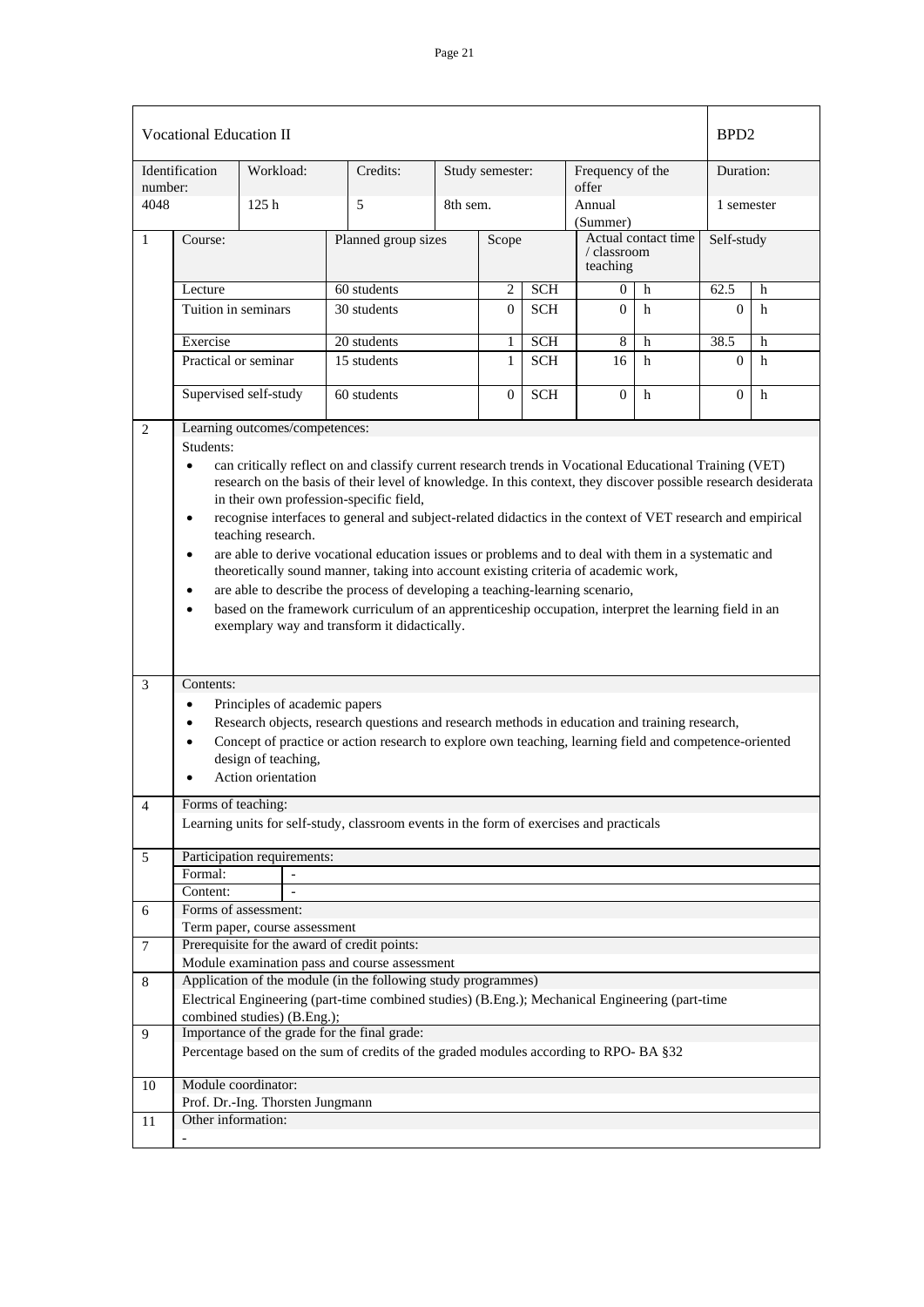|                | Diagnosis and Support                                                         |                                          |                                                                                                                                                                                                                                                                                                                                                                                                                                                                                                                                                                                                                                                                                                                                                                                                                                                                                                                                                                                                                                                                                                                                                                                                                                                                                                                    |          |                 |            |                           |                     | DF             |   |
|----------------|-------------------------------------------------------------------------------|------------------------------------------|--------------------------------------------------------------------------------------------------------------------------------------------------------------------------------------------------------------------------------------------------------------------------------------------------------------------------------------------------------------------------------------------------------------------------------------------------------------------------------------------------------------------------------------------------------------------------------------------------------------------------------------------------------------------------------------------------------------------------------------------------------------------------------------------------------------------------------------------------------------------------------------------------------------------------------------------------------------------------------------------------------------------------------------------------------------------------------------------------------------------------------------------------------------------------------------------------------------------------------------------------------------------------------------------------------------------|----------|-----------------|------------|---------------------------|---------------------|----------------|---|
| number:        | Identification                                                                | Workload:                                | Credits:                                                                                                                                                                                                                                                                                                                                                                                                                                                                                                                                                                                                                                                                                                                                                                                                                                                                                                                                                                                                                                                                                                                                                                                                                                                                                                           |          | Study semester: |            | Frequency of the<br>offer |                     | Duration:      |   |
| 4045           |                                                                               | 125h                                     | 5                                                                                                                                                                                                                                                                                                                                                                                                                                                                                                                                                                                                                                                                                                                                                                                                                                                                                                                                                                                                                                                                                                                                                                                                                                                                                                                  | 7th sem. |                 |            | Annual<br>(Winter)        |                     | 1 semester     |   |
| $\mathbf{1}$   | Course:                                                                       |                                          | Planned group sizes                                                                                                                                                                                                                                                                                                                                                                                                                                                                                                                                                                                                                                                                                                                                                                                                                                                                                                                                                                                                                                                                                                                                                                                                                                                                                                |          | Scope           |            | / classroom<br>teaching   | Actual contact time | Self-study     |   |
|                | Lecture                                                                       |                                          | 60 students                                                                                                                                                                                                                                                                                                                                                                                                                                                                                                                                                                                                                                                                                                                                                                                                                                                                                                                                                                                                                                                                                                                                                                                                                                                                                                        |          | $\mathbf{2}$    | <b>SCH</b> | $\Omega$                  | h                   | 62.5           | h |
|                | Tuition in seminars                                                           |                                          | 30 students                                                                                                                                                                                                                                                                                                                                                                                                                                                                                                                                                                                                                                                                                                                                                                                                                                                                                                                                                                                                                                                                                                                                                                                                                                                                                                        |          | $\Omega$        | <b>SCH</b> | $\Omega$                  | h                   | $\Omega$       | h |
|                | Exercise                                                                      |                                          | 20 students                                                                                                                                                                                                                                                                                                                                                                                                                                                                                                                                                                                                                                                                                                                                                                                                                                                                                                                                                                                                                                                                                                                                                                                                                                                                                                        |          | 1               | <b>SCH</b> | 8                         | h                   | 38.5           | h |
|                |                                                                               | Practical or seminar                     | 15 students                                                                                                                                                                                                                                                                                                                                                                                                                                                                                                                                                                                                                                                                                                                                                                                                                                                                                                                                                                                                                                                                                                                                                                                                                                                                                                        |          | $\mathbf{1}$    | <b>SCH</b> | 16                        | h                   | $\overline{0}$ | h |
|                |                                                                               | Supervised self-study                    | 60 students                                                                                                                                                                                                                                                                                                                                                                                                                                                                                                                                                                                                                                                                                                                                                                                                                                                                                                                                                                                                                                                                                                                                                                                                                                                                                                        |          | $\mathbf{0}$    | <b>SCH</b> | $\theta$                  | h                   | $\overline{0}$ | h |
| $\overline{2}$ |                                                                               | Learning outcomes/competences:           |                                                                                                                                                                                                                                                                                                                                                                                                                                                                                                                                                                                                                                                                                                                                                                                                                                                                                                                                                                                                                                                                                                                                                                                                                                                                                                                    |          |                 |            |                           |                     |                |   |
|                | The students<br>$\bullet$<br>$\bullet$<br>$\bullet$<br>$\bullet$<br>$\bullet$ | account empirical findings.<br>learning. | have a basic knowledge and understanding of the structure of diagnostic competence in the context of<br>pedagogical action and can assess and/or derive the significance of diagnostic competence, also taking into<br>know teaching features relevant to learning and can reflect on their significance against the background of<br>their own learning biographical experiences. In this context, they reflect on and/or identify possible objects<br>of exploration for teaching in the context of the orientation practical internship and develop a first basic<br>understanding of research-based learning as a didactic concept for higher education.<br>differentiate selected learning theories from each other and are also able to justifiably point out application<br>references from the different theories. In the process, they develop their own initial understanding of<br>are able to show the importance of competence orientation for the vocational education system and to<br>assess its consequences, especially for the design of competence-oriented examinations.<br>have a critical understanding of the aspects of individuality and heterogeneity in learning groups and, in this<br>context, have basic knowledge of individual support for learners and their learning processes. |          |                 |            |                           |                     |                |   |
| 3              | Contents:<br>$\bullet$<br>$\bullet$                                           |                                          | Basics of diagnostic competence of teachers in the context of pedagogical professionalisation,<br>Research methodological principles of observation, observation and assessment tools,<br>Observation and assessment errors, professional teaching perception, learning theories,<br>Competence orientation, competence-oriented examinations,<br>Individuality and heterogeneity in learning groups, individual support                                                                                                                                                                                                                                                                                                                                                                                                                                                                                                                                                                                                                                                                                                                                                                                                                                                                                           |          |                 |            |                           |                     |                |   |
| $\overline{4}$ | Forms of teaching:                                                            |                                          |                                                                                                                                                                                                                                                                                                                                                                                                                                                                                                                                                                                                                                                                                                                                                                                                                                                                                                                                                                                                                                                                                                                                                                                                                                                                                                                    |          |                 |            |                           |                     |                |   |
|                |                                                                               |                                          | Learning units for self-study, classroom events in the form of exercises and practicals                                                                                                                                                                                                                                                                                                                                                                                                                                                                                                                                                                                                                                                                                                                                                                                                                                                                                                                                                                                                                                                                                                                                                                                                                            |          |                 |            |                           |                     |                |   |
| 5              |                                                                               | Participation requirements:              |                                                                                                                                                                                                                                                                                                                                                                                                                                                                                                                                                                                                                                                                                                                                                                                                                                                                                                                                                                                                                                                                                                                                                                                                                                                                                                                    |          |                 |            |                           |                     |                |   |
|                | Formal:                                                                       |                                          |                                                                                                                                                                                                                                                                                                                                                                                                                                                                                                                                                                                                                                                                                                                                                                                                                                                                                                                                                                                                                                                                                                                                                                                                                                                                                                                    |          |                 |            |                           |                     |                |   |
|                | Content:                                                                      | $\mathbf{r}$                             |                                                                                                                                                                                                                                                                                                                                                                                                                                                                                                                                                                                                                                                                                                                                                                                                                                                                                                                                                                                                                                                                                                                                                                                                                                                                                                                    |          |                 |            |                           |                     |                |   |
| 6              |                                                                               | Forms of assessment:                     | Written or oral examination, course assessment                                                                                                                                                                                                                                                                                                                                                                                                                                                                                                                                                                                                                                                                                                                                                                                                                                                                                                                                                                                                                                                                                                                                                                                                                                                                     |          |                 |            |                           |                     |                |   |
|                |                                                                               |                                          | Prerequisite for the award of credit points:                                                                                                                                                                                                                                                                                                                                                                                                                                                                                                                                                                                                                                                                                                                                                                                                                                                                                                                                                                                                                                                                                                                                                                                                                                                                       |          |                 |            |                           |                     |                |   |
| $\overline{7}$ |                                                                               |                                          | Module examination pass and course assessment                                                                                                                                                                                                                                                                                                                                                                                                                                                                                                                                                                                                                                                                                                                                                                                                                                                                                                                                                                                                                                                                                                                                                                                                                                                                      |          |                 |            |                           |                     |                |   |
| 8              |                                                                               |                                          | Application of the module (in the following study programmes)                                                                                                                                                                                                                                                                                                                                                                                                                                                                                                                                                                                                                                                                                                                                                                                                                                                                                                                                                                                                                                                                                                                                                                                                                                                      |          |                 |            |                           |                     |                |   |
|                |                                                                               |                                          |                                                                                                                                                                                                                                                                                                                                                                                                                                                                                                                                                                                                                                                                                                                                                                                                                                                                                                                                                                                                                                                                                                                                                                                                                                                                                                                    |          |                 |            |                           |                     |                |   |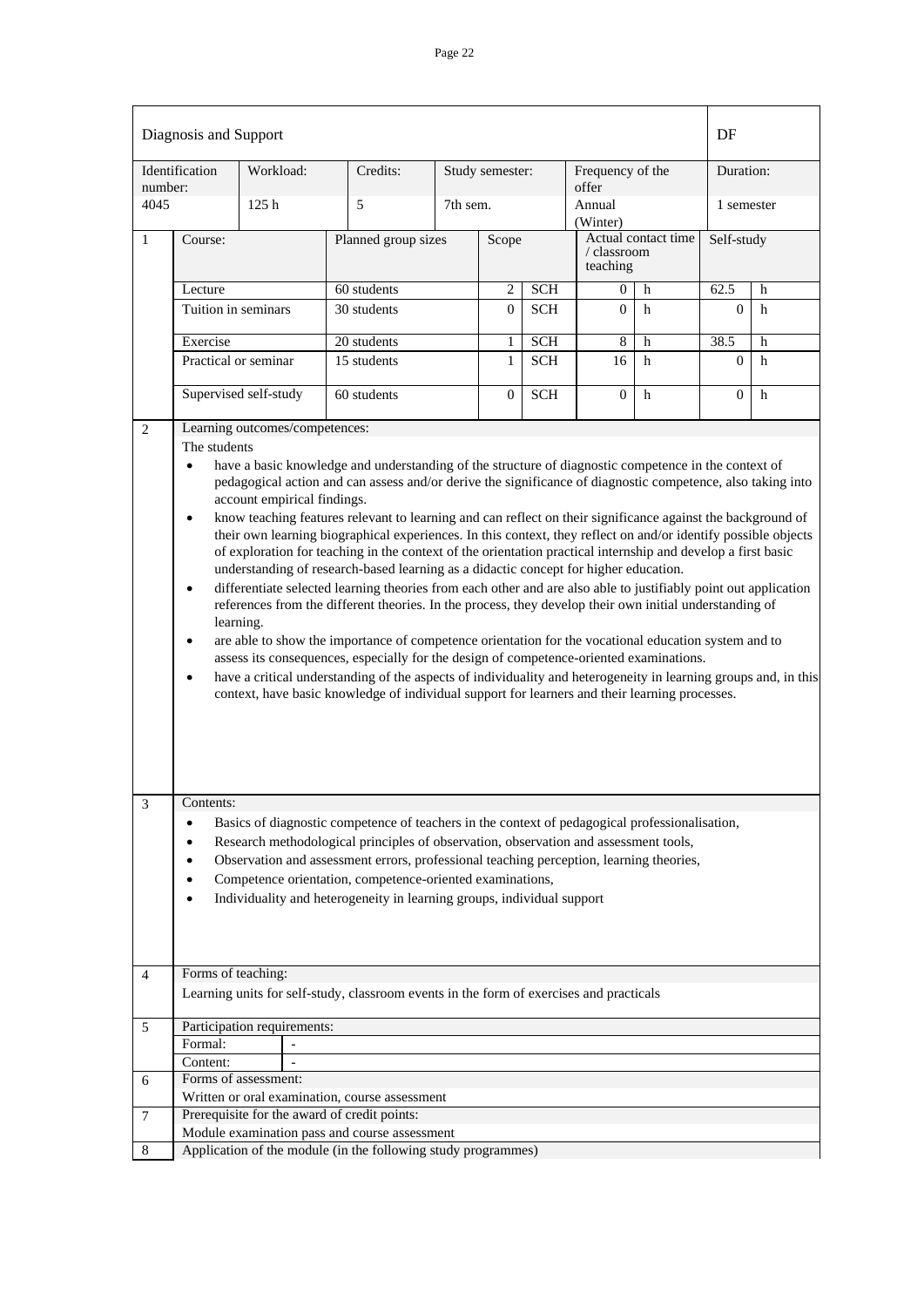|    | Electrical Engineering (part-time combined studies) (B.Eng.); Mechanical Engineering (part-time combined<br>studies) $(B.Eng.)$ ; |
|----|-----------------------------------------------------------------------------------------------------------------------------------|
| 9  | Importance of the grade for the final grade:                                                                                      |
|    | Percentage based on the sum of credits of the graded modules according to RPO- BA §32                                             |
| 10 | Module coordinator:                                                                                                               |
|    | Prof. Dr.-Ing. Thorsten Jungmann                                                                                                  |
|    | Other information:                                                                                                                |
|    |                                                                                                                                   |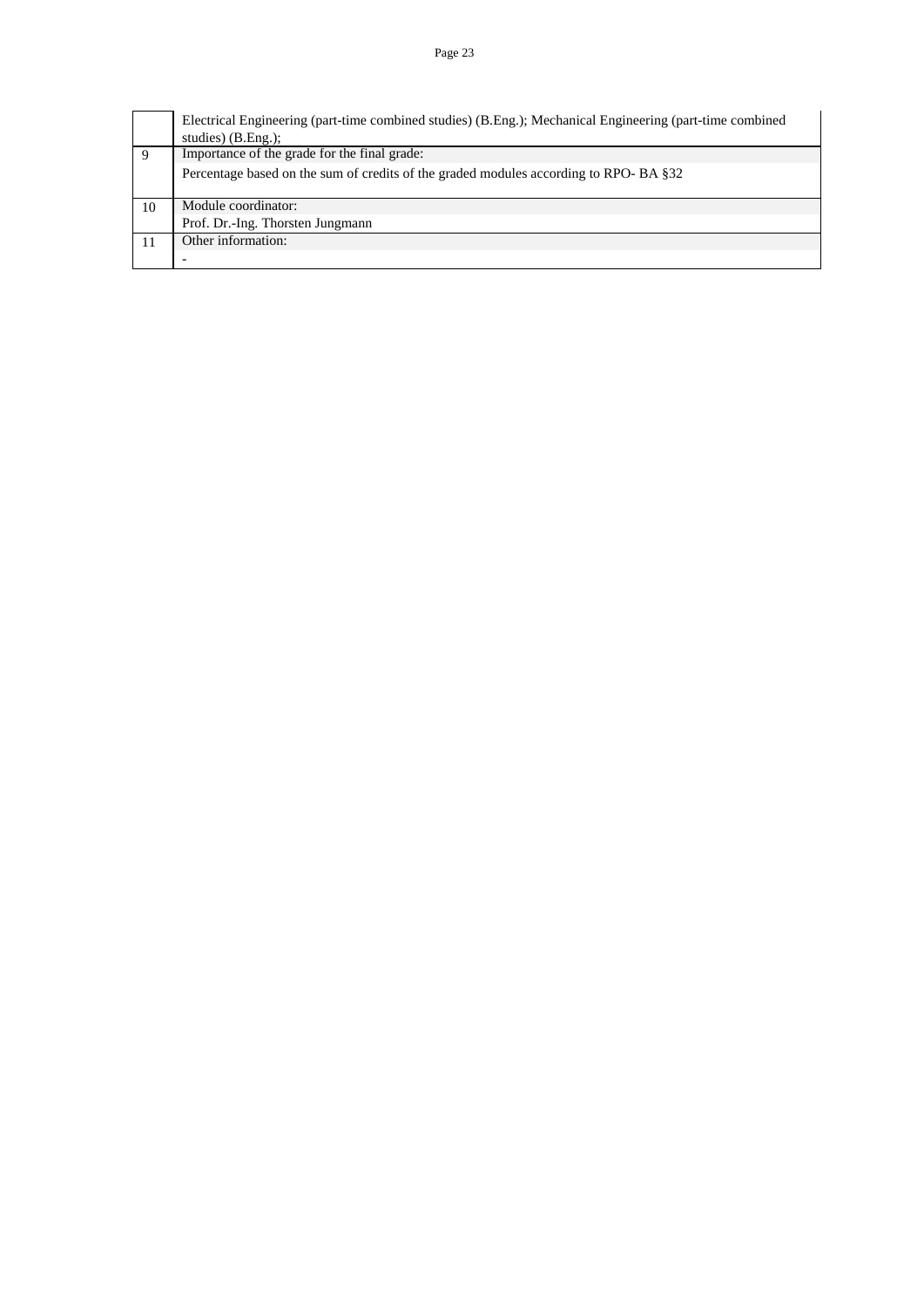|              |                                                                                                                                | <b>Efficient Illumination Technology</b>                                                                                     |                                                                                                                                                                                                                                                                                                                                                                                                                                                     |          |                 |            |                           |                     | <b>ELTE</b>    |   |
|--------------|--------------------------------------------------------------------------------------------------------------------------------|------------------------------------------------------------------------------------------------------------------------------|-----------------------------------------------------------------------------------------------------------------------------------------------------------------------------------------------------------------------------------------------------------------------------------------------------------------------------------------------------------------------------------------------------------------------------------------------------|----------|-----------------|------------|---------------------------|---------------------|----------------|---|
| number:      | Identification                                                                                                                 | Workload:                                                                                                                    | Credits:                                                                                                                                                                                                                                                                                                                                                                                                                                            |          | Study semester: |            | Frequency of the<br>offer |                     | Duration:      |   |
| 4061         |                                                                                                                                | 125h                                                                                                                         | 5                                                                                                                                                                                                                                                                                                                                                                                                                                                   | 5th sem. |                 |            | Annual<br>(Winter)        |                     | 1 semester     |   |
| $\mathbf{1}$ | Course:                                                                                                                        |                                                                                                                              | Planned group sizes                                                                                                                                                                                                                                                                                                                                                                                                                                 |          | Scope           |            | / classroom<br>teaching   | Actual contact time | Self-study     |   |
|              | Lecture                                                                                                                        |                                                                                                                              | 60 students                                                                                                                                                                                                                                                                                                                                                                                                                                         |          | 2               | <b>SCH</b> | $\overline{0}$            | h                   | 62.5           | h |
|              | Tuition in seminars                                                                                                            |                                                                                                                              | 30 students                                                                                                                                                                                                                                                                                                                                                                                                                                         |          | $\Omega$        | <b>SCH</b> | $\theta$                  | h                   | $\mathbf{0}$   | h |
|              | Exercise                                                                                                                       |                                                                                                                              | 20 students                                                                                                                                                                                                                                                                                                                                                                                                                                         |          | $\overline{c}$  | <b>SCH</b> | 16                        | h                   | 46.5           | h |
|              |                                                                                                                                | Practical or seminar                                                                                                         | 15 students                                                                                                                                                                                                                                                                                                                                                                                                                                         |          | $\Omega$        | <b>SCH</b> | $\Omega$                  | h                   | $\overline{0}$ | h |
|              |                                                                                                                                | Supervised self-study                                                                                                        | 60 students                                                                                                                                                                                                                                                                                                                                                                                                                                         |          | $\mathbf{0}$    | <b>SCH</b> | $\mathbf{0}$              | h                   | $\overline{0}$ | h |
| $\mathbf{2}$ | each other.<br>Contents:                                                                                                       | Learning outcomes/competences:                                                                                               | The students know the differences between the basic electrical and light parameters and can illustrate them. They<br>are familiar with the most common methods and tools for measuring basic lighting parameters. Students will be<br>able to plan, analyse and design lighting systems in accordance with the applicable standards and relate them to                                                                                              |          |                 |            |                           |                     |                |   |
| 3            | Light sources:<br>Luminaires:                                                                                                  | Light and basic photometric quantities<br>Photometric measurements<br>Elements of light control<br>Intelligent light control | Properties and characteristic values of lamps and luminaires<br>Thermal radiators (incandescent and halogen lamps)<br>Discharge lamps (low-pressure and high-pressure discharge lamps)<br>Light-emitting diodes (inorganic and organic light-emitting diodes)<br>Luminaire requirements and principles (e.g. indoor and outdoor luminaires)<br>Lighting design using simulation programs<br>Energy considerations according to applicable standards |          |                 |            |                           |                     |                |   |
| 4            | Forms of teaching:                                                                                                             |                                                                                                                              | Learning units for self-study, classroom sessions in the form of exercises                                                                                                                                                                                                                                                                                                                                                                          |          |                 |            |                           |                     |                |   |
| 5            |                                                                                                                                | Participation requirements:                                                                                                  |                                                                                                                                                                                                                                                                                                                                                                                                                                                     |          |                 |            |                           |                     |                |   |
|              | Formal:                                                                                                                        |                                                                                                                              |                                                                                                                                                                                                                                                                                                                                                                                                                                                     |          |                 |            |                           |                     |                |   |
|              | Content:                                                                                                                       |                                                                                                                              |                                                                                                                                                                                                                                                                                                                                                                                                                                                     |          |                 |            |                           |                     |                |   |
| 6            |                                                                                                                                | Forms of assessment:                                                                                                         |                                                                                                                                                                                                                                                                                                                                                                                                                                                     |          |                 |            |                           |                     |                |   |
|              |                                                                                                                                |                                                                                                                              | Written examination or oral examination                                                                                                                                                                                                                                                                                                                                                                                                             |          |                 |            |                           |                     |                |   |
| $\tau$       |                                                                                                                                |                                                                                                                              | Prerequisite for the award of credit points:                                                                                                                                                                                                                                                                                                                                                                                                        |          |                 |            |                           |                     |                |   |
|              |                                                                                                                                | Module examination pass                                                                                                      |                                                                                                                                                                                                                                                                                                                                                                                                                                                     |          |                 |            |                           |                     |                |   |
| 8            | Application of the module (in the following study programmes)<br>Electrical Engineering (part-time combined studies) (B.Eng.); |                                                                                                                              |                                                                                                                                                                                                                                                                                                                                                                                                                                                     |          |                 |            |                           |                     |                |   |
| 9            |                                                                                                                                |                                                                                                                              | Importance of the grade for the final grade:                                                                                                                                                                                                                                                                                                                                                                                                        |          |                 |            |                           |                     |                |   |
|              |                                                                                                                                |                                                                                                                              | Percentage based on the sum of credits of the graded modules according to RPO-BA §32.                                                                                                                                                                                                                                                                                                                                                               |          |                 |            |                           |                     |                |   |
| 10           |                                                                                                                                | Module coordinator:                                                                                                          |                                                                                                                                                                                                                                                                                                                                                                                                                                                     |          |                 |            |                           |                     |                |   |
|              |                                                                                                                                |                                                                                                                              | Prof. Dr.-Ing. Eva Schwenzfeier-Hellkamp                                                                                                                                                                                                                                                                                                                                                                                                            |          |                 |            |                           |                     |                |   |
| 11           | Other information:                                                                                                             |                                                                                                                              |                                                                                                                                                                                                                                                                                                                                                                                                                                                     |          |                 |            |                           |                     |                |   |
|              |                                                                                                                                |                                                                                                                              |                                                                                                                                                                                                                                                                                                                                                                                                                                                     |          |                 |            |                           |                     |                |   |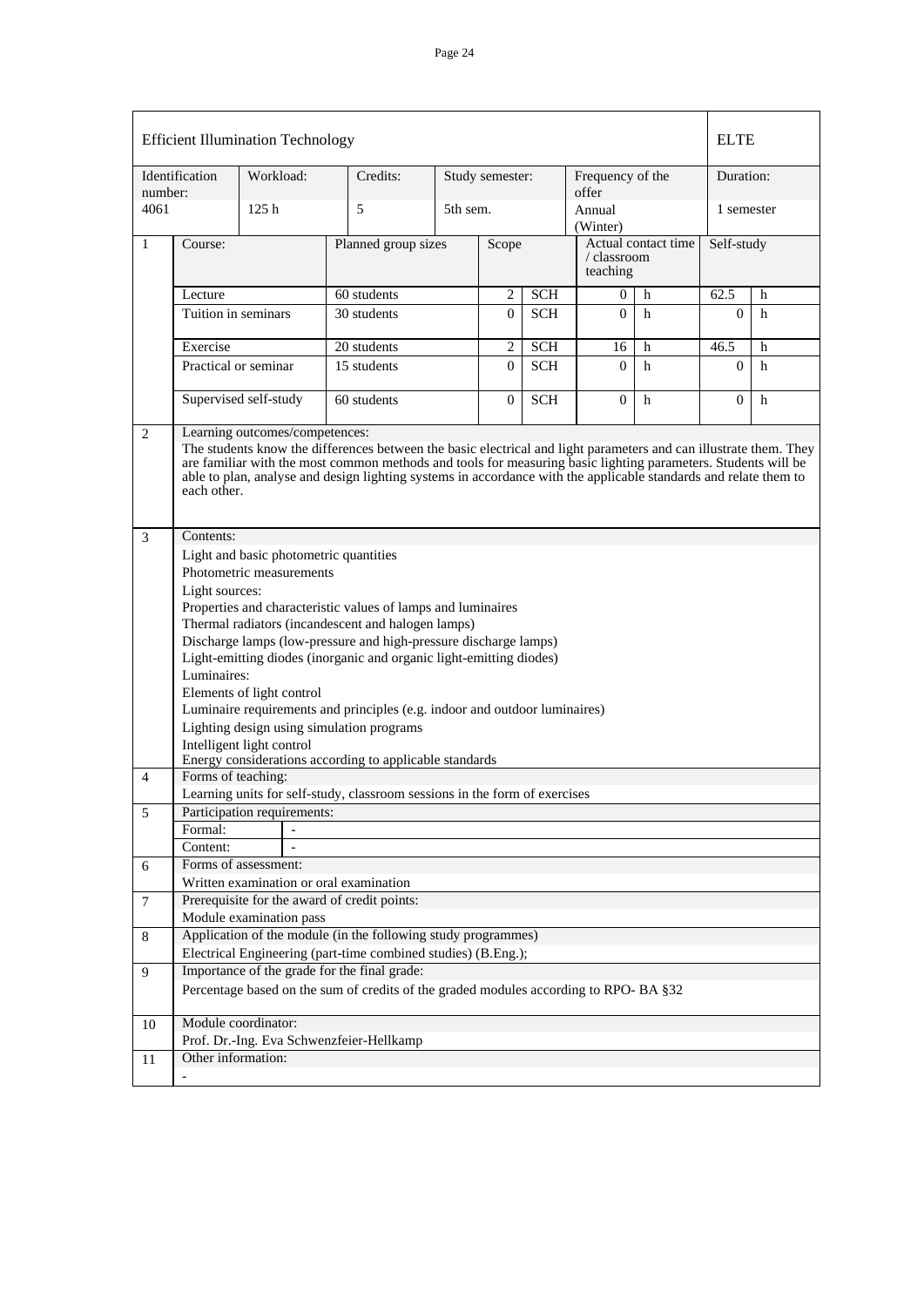| <b>Electrical Machines</b> |                     |                                         |                                                                                                                                                                                                                                                                                                                                                                                                                                                                                |          |                  |            |                           |                     | <b>ELM</b> |   |
|----------------------------|---------------------|-----------------------------------------|--------------------------------------------------------------------------------------------------------------------------------------------------------------------------------------------------------------------------------------------------------------------------------------------------------------------------------------------------------------------------------------------------------------------------------------------------------------------------------|----------|------------------|------------|---------------------------|---------------------|------------|---|
| number:                    | Identification      | Workload:                               | Credits:                                                                                                                                                                                                                                                                                                                                                                                                                                                                       |          | Study semester:  |            | Frequency of the<br>offer |                     | Duration:  |   |
| 4054                       |                     | 125h                                    | 5                                                                                                                                                                                                                                                                                                                                                                                                                                                                              | 4th sem. |                  |            | Annual<br>(Summer)        |                     | 1 semester |   |
| 1                          | Course:             |                                         | Planned group sizes                                                                                                                                                                                                                                                                                                                                                                                                                                                            |          | Scope            |            | / classroom<br>teaching   | Actual contact time | Self-study |   |
|                            | Lecture             |                                         | 60 students                                                                                                                                                                                                                                                                                                                                                                                                                                                                    |          | $\boldsymbol{2}$ | <b>SCH</b> | $\overline{0}$            | h                   | 62.5       | h |
|                            | Tuition in seminars |                                         | 30 students                                                                                                                                                                                                                                                                                                                                                                                                                                                                    |          | $\Omega$         | <b>SCH</b> | $\Omega$                  | h                   | $\Omega$   | h |
|                            | Exercise            |                                         | 20 students                                                                                                                                                                                                                                                                                                                                                                                                                                                                    |          | 1                | <b>SCH</b> | 8                         | h                   | 38.5       | h |
|                            |                     | Practical or seminar                    | 15 students                                                                                                                                                                                                                                                                                                                                                                                                                                                                    |          | $\mathbf{1}$     | <b>SCH</b> | 16                        | h                   | $\Omega$   | h |
|                            |                     | Supervised self-study                   | 60 students                                                                                                                                                                                                                                                                                                                                                                                                                                                                    |          | $\overline{0}$   | <b>SCH</b> | $\overline{0}$            | h                   | $\theta$   | h |
| 2                          |                     | Learning outcomes/competences:          | The students can understand the mathematical description and the magnetic properties, as well as the equivalent<br>circuit diagrams, pointer diagrams and locus curves of electrical machines and transformers.<br>They will be able to design electrical machines for more complex drive systems and recognise the steady-state<br>and dynamic relationships between the electrical, magnetic and mechanical variables.                                                       |          |                  |            |                           |                     |            |   |
| 3                          | Contents:           | Laboratory exercises:                   | Motor and generator properties of electrical machines direct current machines, transformers, three-phase<br>machines, linear motors modern control and regulation methods for electrical machines<br>Small and special motors for precision engineering and information technology<br>Measurement of the characteristics of a DC machine<br>Short-circuit and no-load measurement of a transformer<br>Measurement of the characteristics of a three-phase asynchronous machine |          |                  |            |                           |                     |            |   |
| $\overline{4}$             | Forms of teaching:  |                                         |                                                                                                                                                                                                                                                                                                                                                                                                                                                                                |          |                  |            |                           |                     |            |   |
|                            |                     |                                         | Learning units for self-study, classroom events in the form of exercises and practicals                                                                                                                                                                                                                                                                                                                                                                                        |          |                  |            |                           |                     |            |   |
| 5                          |                     | Participation requirements:             |                                                                                                                                                                                                                                                                                                                                                                                                                                                                                |          |                  |            |                           |                     |            |   |
|                            | Formal:             |                                         |                                                                                                                                                                                                                                                                                                                                                                                                                                                                                |          |                  |            |                           |                     |            |   |
|                            | Content:            | $\overline{a}$                          |                                                                                                                                                                                                                                                                                                                                                                                                                                                                                |          |                  |            |                           |                     |            |   |
| 6                          |                     | Forms of assessment:                    |                                                                                                                                                                                                                                                                                                                                                                                                                                                                                |          |                  |            |                           |                     |            |   |
| 7                          |                     | Written examination or oral examination | Prerequisite for the award of credit points:                                                                                                                                                                                                                                                                                                                                                                                                                                   |          |                  |            |                           |                     |            |   |
|                            |                     |                                         | Module examination pass and course assessment                                                                                                                                                                                                                                                                                                                                                                                                                                  |          |                  |            |                           |                     |            |   |
| $\,8\,$                    |                     |                                         | Application of the module (in the following study programmes)                                                                                                                                                                                                                                                                                                                                                                                                                  |          |                  |            |                           |                     |            |   |
|                            |                     |                                         | Electrical Engineering (part-time combined studies) (B.Eng.);                                                                                                                                                                                                                                                                                                                                                                                                                  |          |                  |            |                           |                     |            |   |
| 9                          |                     |                                         | Importance of the grade for the final grade:                                                                                                                                                                                                                                                                                                                                                                                                                                   |          |                  |            |                           |                     |            |   |
|                            |                     |                                         | Percentage based on the sum of credits of the graded modules according to RPO-BA §32                                                                                                                                                                                                                                                                                                                                                                                           |          |                  |            |                           |                     |            |   |
| 10                         |                     | Module coordinator:                     |                                                                                                                                                                                                                                                                                                                                                                                                                                                                                |          |                  |            |                           |                     |            |   |
|                            |                     | Prof. Dr. Ing. habil. Klaus Hofer       |                                                                                                                                                                                                                                                                                                                                                                                                                                                                                |          |                  |            |                           |                     |            |   |
| 11                         | Other information:  |                                         |                                                                                                                                                                                                                                                                                                                                                                                                                                                                                |          |                  |            |                           |                     |            |   |
|                            |                     |                                         |                                                                                                                                                                                                                                                                                                                                                                                                                                                                                |          |                  |            |                           |                     |            |   |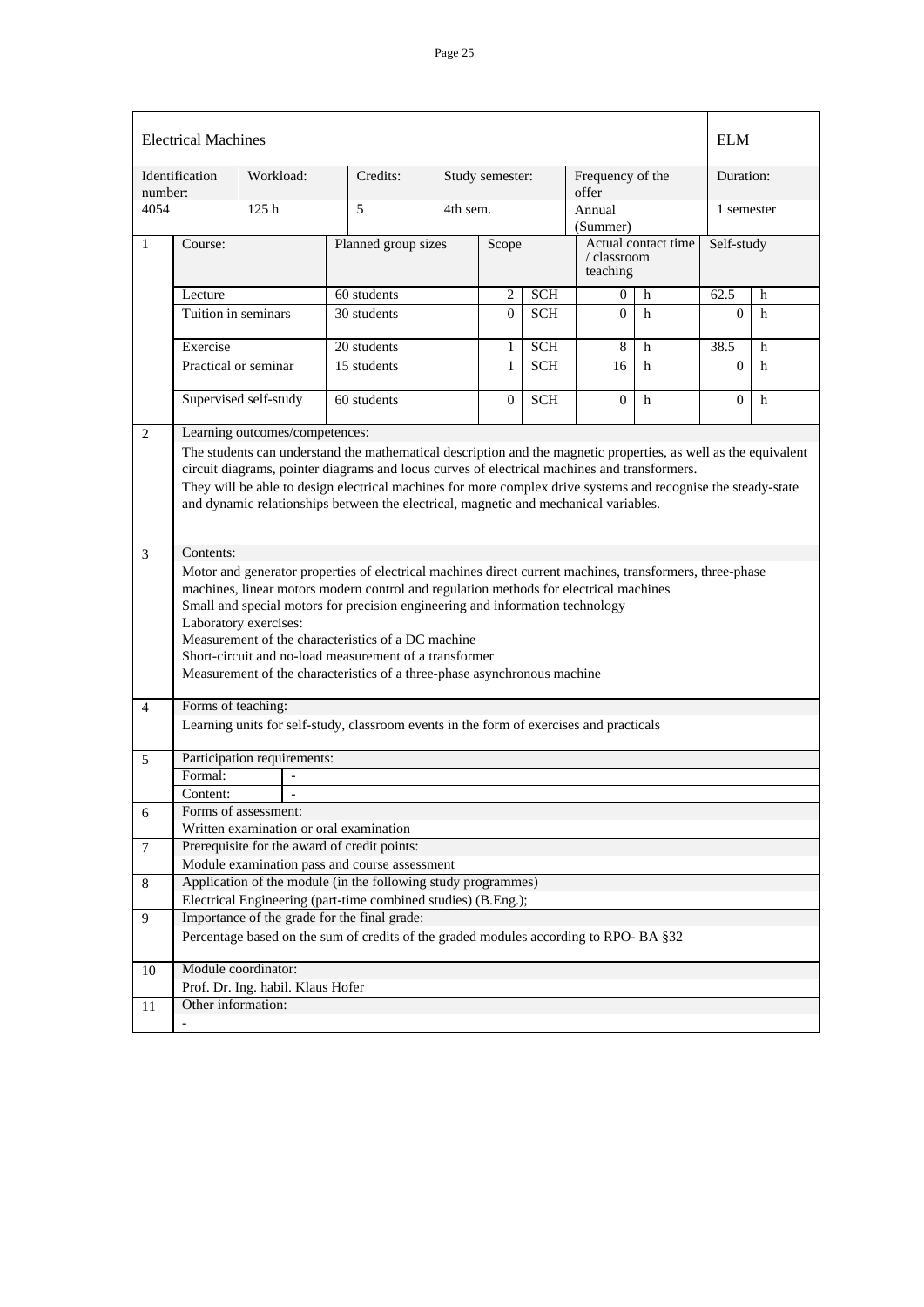|                     | Power Systems                                                                                                                                                                                                                                                                                            |                                                                                                                                                                                  |                                                                                                                                                                   |          |                 |            |                           |                     | <b>ELN</b>     |   |
|---------------------|----------------------------------------------------------------------------------------------------------------------------------------------------------------------------------------------------------------------------------------------------------------------------------------------------------|----------------------------------------------------------------------------------------------------------------------------------------------------------------------------------|-------------------------------------------------------------------------------------------------------------------------------------------------------------------|----------|-----------------|------------|---------------------------|---------------------|----------------|---|
| number:             | Identification                                                                                                                                                                                                                                                                                           | Workload:                                                                                                                                                                        | Credits:                                                                                                                                                          |          | Study semester: |            | Frequency of the<br>offer |                     | Duration:      |   |
| 4059                |                                                                                                                                                                                                                                                                                                          | 125h                                                                                                                                                                             | 5                                                                                                                                                                 | 5th sem. |                 |            | Annual<br>(Winter)        |                     | 1 semester     |   |
| $\mathbf{1}$        | Course:                                                                                                                                                                                                                                                                                                  |                                                                                                                                                                                  | Planned group sizes                                                                                                                                               |          | Scope           |            | / classroom<br>teaching   | Actual contact time | Self-study     |   |
|                     | Lecture                                                                                                                                                                                                                                                                                                  |                                                                                                                                                                                  | 60 students                                                                                                                                                       |          | 2               | <b>SCH</b> | $\overline{0}$            | h                   | 62.5           | h |
|                     |                                                                                                                                                                                                                                                                                                          | Tuition in seminars                                                                                                                                                              | 30 students                                                                                                                                                       |          | $\Omega$        | <b>SCH</b> | $\Omega$                  | h                   | $\overline{0}$ | h |
|                     | Exercise                                                                                                                                                                                                                                                                                                 |                                                                                                                                                                                  | 20 students                                                                                                                                                       |          | $\overline{2}$  | <b>SCH</b> | 16                        | h                   | 46.5           | h |
|                     |                                                                                                                                                                                                                                                                                                          | Practical or seminar                                                                                                                                                             | 15 students                                                                                                                                                       |          | $\Omega$        | <b>SCH</b> | $\Omega$                  | h                   | $\overline{0}$ | h |
|                     |                                                                                                                                                                                                                                                                                                          | Supervised self-study                                                                                                                                                            | 60 students                                                                                                                                                       |          | $\mathbf{0}$    | <b>SCH</b> | $\overline{0}$            | h                   | $\overline{0}$ | h |
| $\overline{2}$<br>3 | Learning outcomes/competences:<br>The students know the calculation methods for calculating electrical networks and can apply them. They can<br>calculate the load flow for a specific task. They can analyse symmetrical and non-symmetrical error cases and<br>treat them mathematically.<br>Contents: |                                                                                                                                                                                  |                                                                                                                                                                   |          |                 |            |                           |                     |                |   |
|                     |                                                                                                                                                                                                                                                                                                          | Operation of electrical supply networks<br>Network regulation<br>Symmetrical short-circuit currents<br>Symmetrical components<br>Treatment of unbalances<br>Star point treatment | Standardisation to related network data (per unit values)<br>Calculation of energy transmission systems and networks<br>Network protection and control technology |          |                 |            |                           |                     |                |   |
| $\overline{4}$      | Forms of teaching:                                                                                                                                                                                                                                                                                       |                                                                                                                                                                                  |                                                                                                                                                                   |          |                 |            |                           |                     |                |   |
|                     |                                                                                                                                                                                                                                                                                                          |                                                                                                                                                                                  | Learning units for self-study, classroom sessions in the form of exercises                                                                                        |          |                 |            |                           |                     |                |   |
| 5                   |                                                                                                                                                                                                                                                                                                          | Participation requirements:                                                                                                                                                      |                                                                                                                                                                   |          |                 |            |                           |                     |                |   |
|                     | Formal:                                                                                                                                                                                                                                                                                                  |                                                                                                                                                                                  |                                                                                                                                                                   |          |                 |            |                           |                     |                |   |
|                     | Content:                                                                                                                                                                                                                                                                                                 |                                                                                                                                                                                  |                                                                                                                                                                   |          |                 |            |                           |                     |                |   |
| 6                   |                                                                                                                                                                                                                                                                                                          | Forms of assessment:                                                                                                                                                             |                                                                                                                                                                   |          |                 |            |                           |                     |                |   |
|                     |                                                                                                                                                                                                                                                                                                          | Written examination or oral examination                                                                                                                                          | Prerequisite for the award of credit points:                                                                                                                      |          |                 |            |                           |                     |                |   |
| $\tau$              |                                                                                                                                                                                                                                                                                                          | Module examination pass                                                                                                                                                          |                                                                                                                                                                   |          |                 |            |                           |                     |                |   |
|                     |                                                                                                                                                                                                                                                                                                          |                                                                                                                                                                                  | Application of the module (in the following study programmes)                                                                                                     |          |                 |            |                           |                     |                |   |
| $\,8\,$             |                                                                                                                                                                                                                                                                                                          |                                                                                                                                                                                  | Electrical Engineering (part-time combined studies) (B.Eng.);                                                                                                     |          |                 |            |                           |                     |                |   |
| 9                   |                                                                                                                                                                                                                                                                                                          |                                                                                                                                                                                  | Importance of the grade for the final grade:                                                                                                                      |          |                 |            |                           |                     |                |   |
|                     |                                                                                                                                                                                                                                                                                                          |                                                                                                                                                                                  | Percentage based on the sum of credits of the graded modules according to RPO-BA §32                                                                              |          |                 |            |                           |                     |                |   |
| 10                  |                                                                                                                                                                                                                                                                                                          | Module coordinator:                                                                                                                                                              |                                                                                                                                                                   |          |                 |            |                           |                     |                |   |
|                     |                                                                                                                                                                                                                                                                                                          | Prof. Dr.-Ing. Jens Haubrock                                                                                                                                                     |                                                                                                                                                                   |          |                 |            |                           |                     |                |   |
| $11\,$              | Other information:                                                                                                                                                                                                                                                                                       |                                                                                                                                                                                  |                                                                                                                                                                   |          |                 |            |                           |                     |                |   |
|                     |                                                                                                                                                                                                                                                                                                          |                                                                                                                                                                                  |                                                                                                                                                                   |          |                 |            |                           |                     |                |   |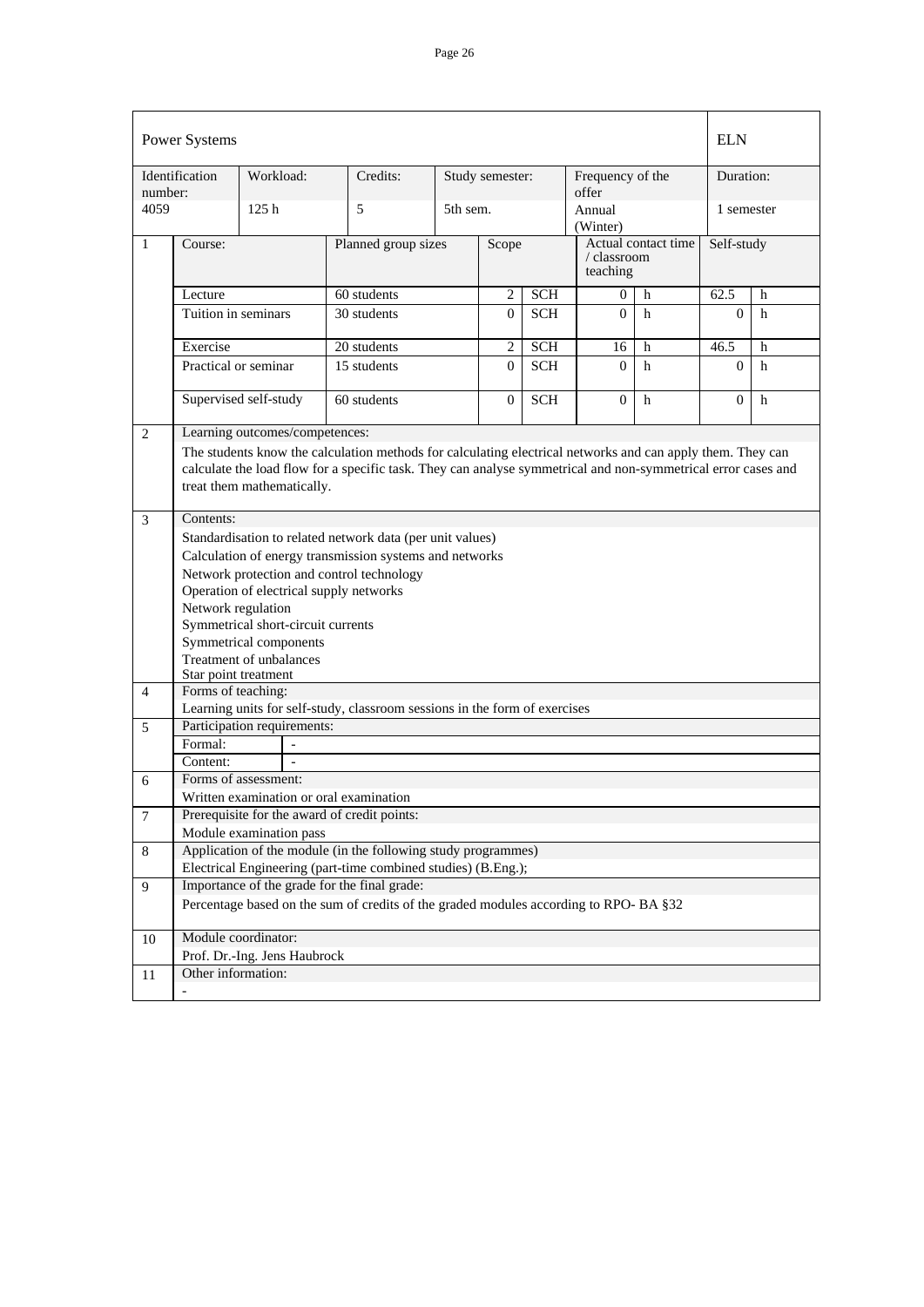|                | Electronics<br><b>ELK</b>                                                                                                                                                                                                                                                                                                                                                                                                                                                                                                                                                                      |                             |                                                                                         |          |                 |            |                           |                     |                |   |
|----------------|------------------------------------------------------------------------------------------------------------------------------------------------------------------------------------------------------------------------------------------------------------------------------------------------------------------------------------------------------------------------------------------------------------------------------------------------------------------------------------------------------------------------------------------------------------------------------------------------|-----------------------------|-----------------------------------------------------------------------------------------|----------|-----------------|------------|---------------------------|---------------------|----------------|---|
| number:        | Identification                                                                                                                                                                                                                                                                                                                                                                                                                                                                                                                                                                                 | Workload:                   | Credits:                                                                                |          | Study semester: |            | Frequency of the<br>offer |                     | Duration:      |   |
| 4052           |                                                                                                                                                                                                                                                                                                                                                                                                                                                                                                                                                                                                | 125 <sub>h</sub>            | 5                                                                                       | 3rd sem. |                 |            | Annual<br>(Winter)        |                     | 1 semester     |   |
| 1              | Course:                                                                                                                                                                                                                                                                                                                                                                                                                                                                                                                                                                                        |                             | Planned group sizes                                                                     |          | Scope           |            | / classroom<br>teaching   | Actual contact time | Self-study     |   |
|                | Lecture                                                                                                                                                                                                                                                                                                                                                                                                                                                                                                                                                                                        |                             | 60 students                                                                             |          | $\overline{c}$  | <b>SCH</b> | $\overline{0}$            | h                   | 62.5           | h |
|                | Tuition in seminars                                                                                                                                                                                                                                                                                                                                                                                                                                                                                                                                                                            |                             | 30 students                                                                             |          | $\overline{0}$  | SCH        | $\Omega$                  | h                   | $\overline{0}$ | h |
|                | Exercise                                                                                                                                                                                                                                                                                                                                                                                                                                                                                                                                                                                       |                             | 20 students                                                                             |          | $\overline{2}$  | <b>SCH</b> | 16                        | h                   | 46.5           | h |
|                |                                                                                                                                                                                                                                                                                                                                                                                                                                                                                                                                                                                                | Practical or seminar        | 15 students                                                                             |          | 0               | <b>SCH</b> | $\Omega$                  | h                   | $\Omega$       | h |
|                | Supervised self<br>study                                                                                                                                                                                                                                                                                                                                                                                                                                                                                                                                                                       |                             | 60 students                                                                             |          | $\overline{0}$  | <b>SCH</b> | $\mathbf{0}$              | h                   | $\mathbf{0}$   | h |
| 2              | Learning outcomes/competences:<br>Students recognise the physical properties and effects of PN transitions. Based on this, they will understand the<br>characteristics, curves and models and verify the possible applications of diodes, bipolar and MOSFET transistors.<br>They understand the basic circuits of the above-mentioned components, dimension them correctly and are able to<br>assemble them and check them for faults.                                                                                                                                                        |                             |                                                                                         |          |                 |            |                           |                     |                |   |
| 3              | Contents:<br>Diodes<br>Parameters, diode types, models, characteristics and data sheets<br>Rectifier circuits<br>Voltage stabiliser with Z-diode<br>Voltage multiplier<br>Bipolar transistor<br>Design, operating principle, types, characteristic curves, model parameters and data sheets<br>Voltage stabilisation and constant current source with bipolar transistor<br>Operating point stabilisation and AC voltage amplifier<br>Field effect transistor<br>Design, operating principle, types, characteristic curves, model parameters and data sheets DC and AC<br>voltage applications |                             |                                                                                         |          |                 |            |                           |                     |                |   |
| 4              | Forms of teaching:                                                                                                                                                                                                                                                                                                                                                                                                                                                                                                                                                                             |                             | Application of transistors as switches in switching power supplies                      |          |                 |            |                           |                     |                |   |
|                |                                                                                                                                                                                                                                                                                                                                                                                                                                                                                                                                                                                                |                             | Learning units for self-study, classroom sessions in the form of exercises              |          |                 |            |                           |                     |                |   |
| 5              |                                                                                                                                                                                                                                                                                                                                                                                                                                                                                                                                                                                                | Participation requirements: |                                                                                         |          |                 |            |                           |                     |                |   |
|                | Formal:                                                                                                                                                                                                                                                                                                                                                                                                                                                                                                                                                                                        |                             |                                                                                         |          |                 |            |                           |                     |                |   |
|                | Content:                                                                                                                                                                                                                                                                                                                                                                                                                                                                                                                                                                                       |                             |                                                                                         |          |                 |            |                           |                     |                |   |
| 6              |                                                                                                                                                                                                                                                                                                                                                                                                                                                                                                                                                                                                | Forms of assessment:        |                                                                                         |          |                 |            |                           |                     |                |   |
|                |                                                                                                                                                                                                                                                                                                                                                                                                                                                                                                                                                                                                |                             | Written examination or oral examination<br>Prerequisite for the award of credit points: |          |                 |            |                           |                     |                |   |
| $\overline{7}$ |                                                                                                                                                                                                                                                                                                                                                                                                                                                                                                                                                                                                | Module examination pass     |                                                                                         |          |                 |            |                           |                     |                |   |
| 8              |                                                                                                                                                                                                                                                                                                                                                                                                                                                                                                                                                                                                |                             | Application of the module (in the following study programmes)                           |          |                 |            |                           |                     |                |   |
|                |                                                                                                                                                                                                                                                                                                                                                                                                                                                                                                                                                                                                |                             | Electrical Engineering (part-time combined studies) (B.Eng.);                           |          |                 |            |                           |                     |                |   |
| 9              |                                                                                                                                                                                                                                                                                                                                                                                                                                                                                                                                                                                                |                             | Importance of the grade for the final grade:                                            |          |                 |            |                           |                     |                |   |
|                |                                                                                                                                                                                                                                                                                                                                                                                                                                                                                                                                                                                                |                             | Percentage based on the sum of credits of the graded modules according to RPO-BA §32    |          |                 |            |                           |                     |                |   |
| 10             | N. N.                                                                                                                                                                                                                                                                                                                                                                                                                                                                                                                                                                                          | Module coordinator:         |                                                                                         |          |                 |            |                           |                     |                |   |
| 11             | Other information:                                                                                                                                                                                                                                                                                                                                                                                                                                                                                                                                                                             |                             |                                                                                         |          |                 |            |                           |                     |                |   |
|                |                                                                                                                                                                                                                                                                                                                                                                                                                                                                                                                                                                                                |                             |                                                                                         |          |                 |            |                           |                     |                |   |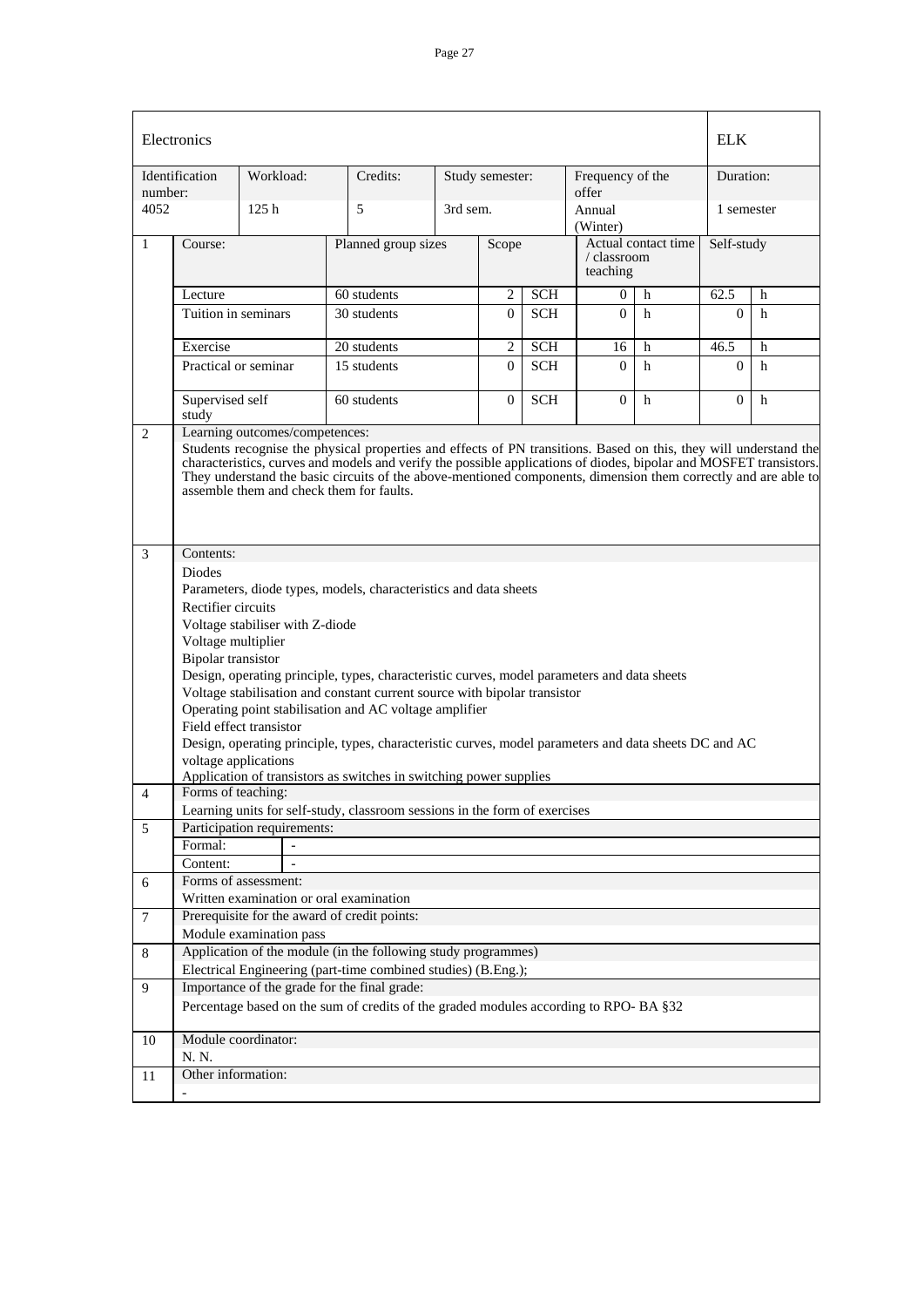|                | <b>ESY</b><br><b>Energy Systems</b> |                                                                                                                                                                                                                                                                                                                                                                                                   |                                                                                                                                       |          |                 |            |                           |                     |                |   |
|----------------|-------------------------------------|---------------------------------------------------------------------------------------------------------------------------------------------------------------------------------------------------------------------------------------------------------------------------------------------------------------------------------------------------------------------------------------------------|---------------------------------------------------------------------------------------------------------------------------------------|----------|-----------------|------------|---------------------------|---------------------|----------------|---|
| number:        | Identification                      | Workload:                                                                                                                                                                                                                                                                                                                                                                                         | Credits:                                                                                                                              |          | Study semester: |            | Frequency of the<br>offer |                     | Duration:      |   |
| 4073           |                                     | 125h                                                                                                                                                                                                                                                                                                                                                                                              | 5                                                                                                                                     | 6th sem. |                 |            | Annual<br>(Summer)        |                     | 1 semester     |   |
| 1              | Course:                             |                                                                                                                                                                                                                                                                                                                                                                                                   | Planned group sizes                                                                                                                   |          | Scope           |            | / classroom<br>teaching   | Actual contact time | Self-study     |   |
|                | Lecture                             |                                                                                                                                                                                                                                                                                                                                                                                                   | 60 students                                                                                                                           |          | 2               | <b>SCH</b> | $\theta$                  | h                   | 62.5           | h |
|                | Tuition in seminars                 |                                                                                                                                                                                                                                                                                                                                                                                                   | 30 students                                                                                                                           |          | $\Omega$        | <b>SCH</b> | $\Omega$                  | h                   | $\mathbf{0}$   | h |
|                | Exercise                            |                                                                                                                                                                                                                                                                                                                                                                                                   | 20 students                                                                                                                           |          | 2               | <b>SCH</b> | 16                        | h                   | 46.5           | h |
|                | Practical or seminar                |                                                                                                                                                                                                                                                                                                                                                                                                   | 15 students                                                                                                                           |          | $\Omega$        | <b>SCH</b> | $\Omega$                  | h                   | $\overline{0}$ | h |
|                |                                     | Supervised self-study                                                                                                                                                                                                                                                                                                                                                                             | 60 students                                                                                                                           |          | $\mathbf{0}$    | <b>SCH</b> | $\overline{0}$            | h                   | $\overline{0}$ | h |
| $\overline{2}$ |                                     | Learning outcomes/competences:<br>Graduates of the module are able to describe and explain the basic structure of energy systems for the supply of<br>electricity and heat. They can represent the components of decentralised energy systems and combine them. They<br>have mastered the basic contexts for modelling decentralised energy systems and can manage energy systems<br>competently. |                                                                                                                                       |          |                 |            |                           |                     |                |   |
| 3              | Contents:                           | Selected combined heat and power plants<br>Smart grids and micro grids<br>Energy and load management systems                                                                                                                                                                                                                                                                                      | Design and structure of decentralised energy supply systems<br>Virtual power plants with control and regulation                       |          |                 |            |                           |                     |                |   |
| $\overline{4}$ | Forms of teaching:                  |                                                                                                                                                                                                                                                                                                                                                                                                   | Learning units for self-study, classroom sessions in the form of exercises                                                            |          |                 |            |                           |                     |                |   |
| 5              |                                     | Participation requirements:                                                                                                                                                                                                                                                                                                                                                                       |                                                                                                                                       |          |                 |            |                           |                     |                |   |
|                | Formal:                             |                                                                                                                                                                                                                                                                                                                                                                                                   |                                                                                                                                       |          |                 |            |                           |                     |                |   |
|                | Content:                            | $\overline{a}$                                                                                                                                                                                                                                                                                                                                                                                    |                                                                                                                                       |          |                 |            |                           |                     |                |   |
| 6              |                                     | Forms of assessment:                                                                                                                                                                                                                                                                                                                                                                              |                                                                                                                                       |          |                 |            |                           |                     |                |   |
|                |                                     |                                                                                                                                                                                                                                                                                                                                                                                                   | Written or oral examination or combination examination                                                                                |          |                 |            |                           |                     |                |   |
| 7              |                                     | Prerequisite for the award of credit points:                                                                                                                                                                                                                                                                                                                                                      |                                                                                                                                       |          |                 |            |                           |                     |                |   |
|                |                                     | Module examination pass                                                                                                                                                                                                                                                                                                                                                                           |                                                                                                                                       |          |                 |            |                           |                     |                |   |
| 8              |                                     |                                                                                                                                                                                                                                                                                                                                                                                                   | Application of the module (in the following study programmes)                                                                         |          |                 |            |                           |                     |                |   |
|                |                                     |                                                                                                                                                                                                                                                                                                                                                                                                   | Electrical Engineering (part-time combined studies) (B.Eng.);                                                                         |          |                 |            |                           |                     |                |   |
| 9              |                                     |                                                                                                                                                                                                                                                                                                                                                                                                   | Importance of the grade for the final grade:<br>Percentage based on the sum of credits of the graded modules according to RPO- BA §32 |          |                 |            |                           |                     |                |   |
|                |                                     | Module coordinator:                                                                                                                                                                                                                                                                                                                                                                               |                                                                                                                                       |          |                 |            |                           |                     |                |   |
| 10             |                                     |                                                                                                                                                                                                                                                                                                                                                                                                   | Prof. Dr.-Ing. Jens Haubrock (Dr. Thomas Wehlage)                                                                                     |          |                 |            |                           |                     |                |   |
| 11             | Other information:                  |                                                                                                                                                                                                                                                                                                                                                                                                   |                                                                                                                                       |          |                 |            |                           |                     |                |   |
|                |                                     |                                                                                                                                                                                                                                                                                                                                                                                                   |                                                                                                                                       |          |                 |            |                           |                     |                |   |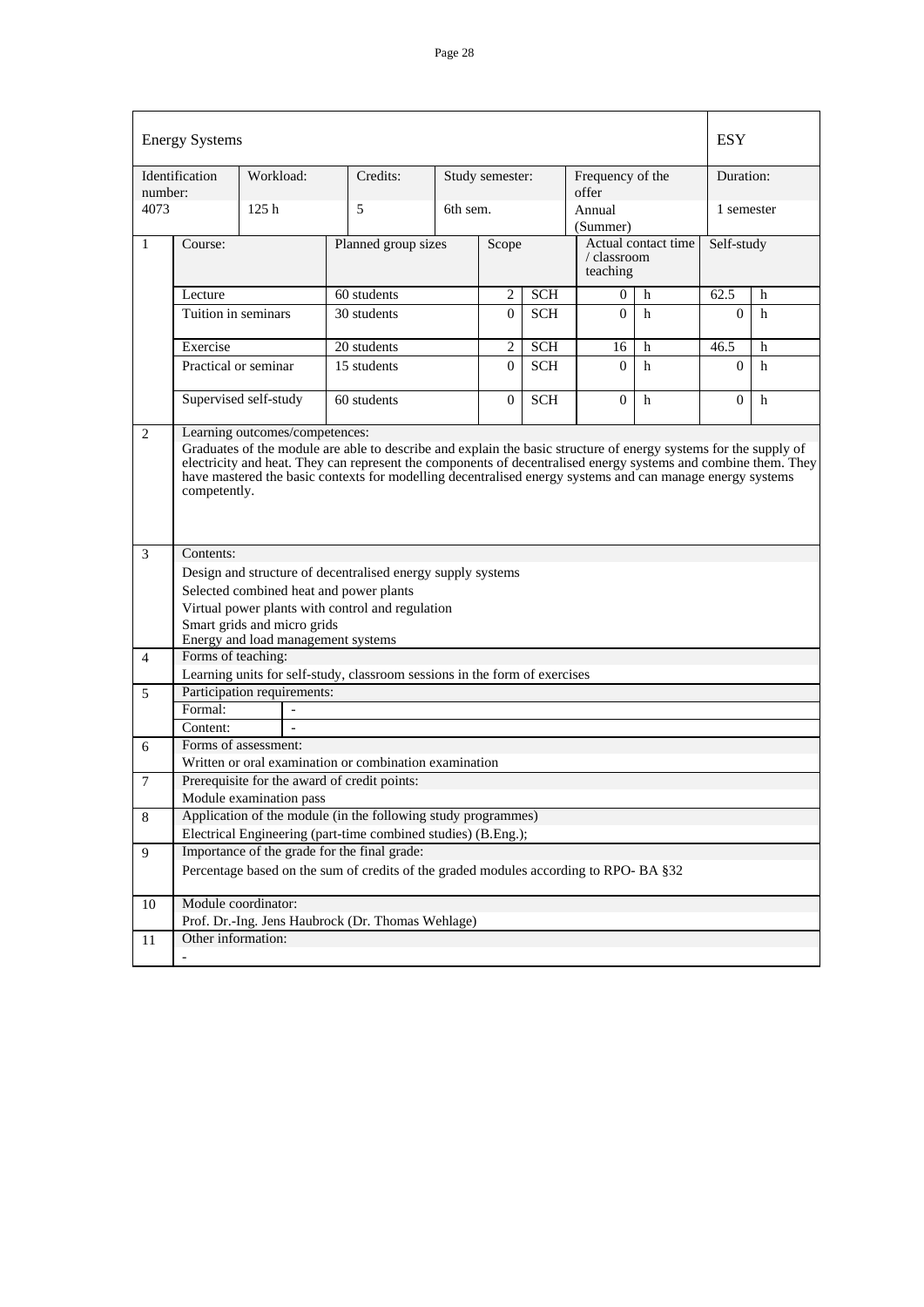|                | Renewable and Conventional Power<br>Study semester:                                                                                          |                                 |                                                                                                                                                                                                 |          |                |            |                           |                     |                |   |
|----------------|----------------------------------------------------------------------------------------------------------------------------------------------|---------------------------------|-------------------------------------------------------------------------------------------------------------------------------------------------------------------------------------------------|----------|----------------|------------|---------------------------|---------------------|----------------|---|
| number:        | Identification                                                                                                                               | Workload:                       | Credits:                                                                                                                                                                                        |          |                |            | Frequency of the<br>offer |                     | Duration:      |   |
| 4068           |                                                                                                                                              | 125h                            | 5                                                                                                                                                                                               | 8th sem. |                |            | Annual<br>(Summer)        |                     | 1 semester     |   |
| $\mathbf{1}$   | Course:                                                                                                                                      |                                 | Planned group sizes                                                                                                                                                                             |          | Scope          |            | / classroom<br>teaching   | Actual contact time | Self-study     |   |
|                | Lecture                                                                                                                                      |                                 | 60 students                                                                                                                                                                                     |          | $\overline{c}$ | <b>SCH</b> | 0                         | h                   | 62.5           | h |
|                | Tuition in seminars                                                                                                                          |                                 | 30 students                                                                                                                                                                                     |          | $\theta$       | <b>SCH</b> | $\Omega$                  | h                   | $\overline{0}$ | h |
|                | Exercise                                                                                                                                     |                                 | 20 students                                                                                                                                                                                     |          | 1              | <b>SCH</b> | 8                         | h                   | 38.5           | h |
|                |                                                                                                                                              | Practical or seminar            | 15 students                                                                                                                                                                                     |          | 1              | <b>SCH</b> | 16                        | h                   | $\overline{0}$ | h |
|                | Supervised self-study<br>60 students<br>$\Omega$<br><b>SCH</b><br>$\overline{0}$<br>h<br>$\mathbf{0}$<br>h<br>Learning outcomes/competences: |                                 |                                                                                                                                                                                                 |          |                |            |                           |                     |                |   |
|                |                                                                                                                                              |                                 | generation. Furthermore, they can design and calculate these systems. They can describe, dimension and design<br>conventional electricity generation plants and combined heat and power plants. |          |                |            |                           |                     |                |   |
| 3              | Contents:                                                                                                                                    |                                 |                                                                                                                                                                                                 |          |                |            |                           |                     |                |   |
|                |                                                                                                                                              | Renewable energy supply         |                                                                                                                                                                                                 |          |                |            |                           |                     |                |   |
|                |                                                                                                                                              | Use of renewable energy sources |                                                                                                                                                                                                 |          |                |            |                           |                     |                |   |
|                | CHP plants                                                                                                                                   | Conventional power plants       |                                                                                                                                                                                                 |          |                |            |                           |                     |                |   |
| $\overline{4}$ | Forms of teaching:                                                                                                                           |                                 |                                                                                                                                                                                                 |          |                |            |                           |                     |                |   |
|                |                                                                                                                                              |                                 | Learning units for self-study, classroom events in the form of exercises and practicals                                                                                                         |          |                |            |                           |                     |                |   |
| 5              |                                                                                                                                              | Participation requirements:     |                                                                                                                                                                                                 |          |                |            |                           |                     |                |   |
|                | Formal:                                                                                                                                      |                                 |                                                                                                                                                                                                 |          |                |            |                           |                     |                |   |
|                | Content:                                                                                                                                     | $\overline{a}$                  |                                                                                                                                                                                                 |          |                |            |                           |                     |                |   |
| 6              |                                                                                                                                              | Forms of assessment:            |                                                                                                                                                                                                 |          |                |            |                           |                     |                |   |
|                |                                                                                                                                              |                                 | Written or oral examination or combination examination                                                                                                                                          |          |                |            |                           |                     |                |   |
| 7              |                                                                                                                                              |                                 | Prerequisite for the award of credit points:                                                                                                                                                    |          |                |            |                           |                     |                |   |
| 8              |                                                                                                                                              |                                 | Module examination pass and course assessment<br>Application of the module (in the following study programmes)                                                                                  |          |                |            |                           |                     |                |   |
|                |                                                                                                                                              |                                 | Electrical Engineering (part-time combined studies) (B.Eng.);                                                                                                                                   |          |                |            |                           |                     |                |   |
| 9              |                                                                                                                                              |                                 | Importance of the grade for the final grade:                                                                                                                                                    |          |                |            |                           |                     |                |   |
|                |                                                                                                                                              |                                 | Percentage based on the sum of credits of the graded modules according to RPO-BA §32                                                                                                            |          |                |            |                           |                     |                |   |
| 10             |                                                                                                                                              | Module coordinator:             |                                                                                                                                                                                                 |          |                |            |                           |                     |                |   |
|                |                                                                                                                                              | Prof. Dr.-Ing. Jens Haubrock    |                                                                                                                                                                                                 |          |                |            |                           |                     |                |   |
| 11             | Other information:                                                                                                                           |                                 |                                                                                                                                                                                                 |          |                |            |                           |                     |                |   |
|                | $\overline{\phantom{a}}$                                                                                                                     |                                 |                                                                                                                                                                                                 |          |                |            |                           |                     |                |   |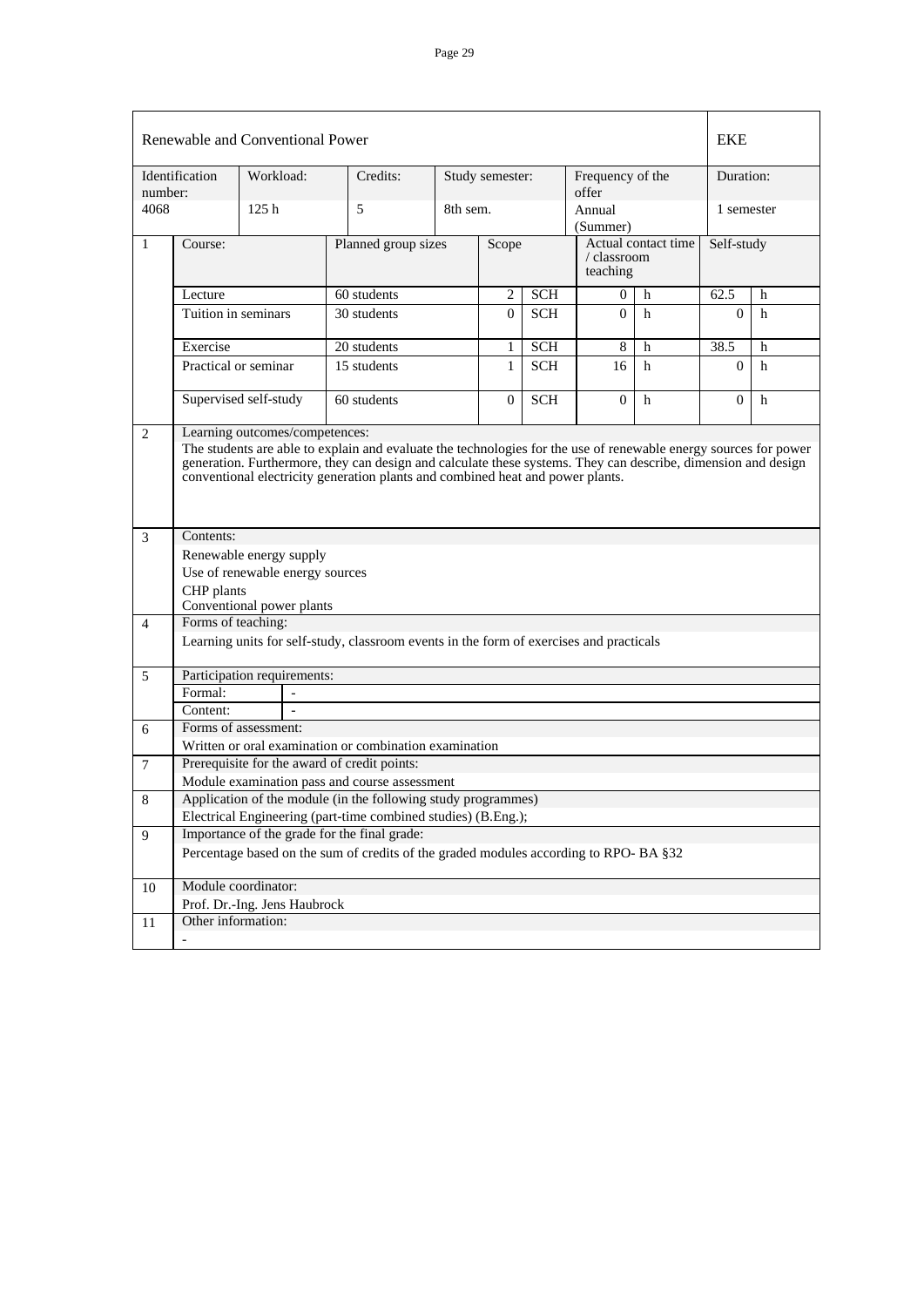|                | Electrical Engineering I                                                                                                                                                                                                                                                                                                                                                               |                                    |                                                                                         |          |                 |            |                           |                     | GET <sub>1</sub> |   |
|----------------|----------------------------------------------------------------------------------------------------------------------------------------------------------------------------------------------------------------------------------------------------------------------------------------------------------------------------------------------------------------------------------------|------------------------------------|-----------------------------------------------------------------------------------------|----------|-----------------|------------|---------------------------|---------------------|------------------|---|
| number:        | Identification                                                                                                                                                                                                                                                                                                                                                                         | Workload:                          | Credits:                                                                                |          | Study semester: |            | Frequency of the<br>offer |                     | Duration:        |   |
| 4084           |                                                                                                                                                                                                                                                                                                                                                                                        | 125h                               | 5                                                                                       | 1st sem. |                 |            | Annual<br>(Winter)        |                     | 1 semester       |   |
| 1              | Course:                                                                                                                                                                                                                                                                                                                                                                                |                                    | Planned group sizes                                                                     |          | Scope           |            | / classroom<br>teaching   | Actual contact time | Self-study       |   |
|                | Lecture                                                                                                                                                                                                                                                                                                                                                                                |                                    | 60 students                                                                             |          | 2               | <b>SCH</b> | 0                         | h                   | 62.5             | h |
|                | Tuition in seminars                                                                                                                                                                                                                                                                                                                                                                    |                                    | 30 students                                                                             |          | $\Omega$        | <b>SCH</b> | $\Omega$                  | h                   | $\Omega$         | h |
|                | Exercise                                                                                                                                                                                                                                                                                                                                                                               |                                    | 20 students                                                                             |          | 1               | <b>SCH</b> | 8                         | h                   | 38.5             | h |
|                |                                                                                                                                                                                                                                                                                                                                                                                        | Practical or seminar               | 15 students                                                                             |          | $\mathbf{1}$    | <b>SCH</b> | 16                        | h                   | $\Omega$         | h |
|                |                                                                                                                                                                                                                                                                                                                                                                                        | Supervised self-study              | 60 students                                                                             |          | $\Omega$        | <b>SCH</b> | $\theta$                  | h                   | $\Omega$         | h |
| 2              | Learning outcomes/competences:<br>The students have knowledge of the terms of electrical engineering and can explain them. They are able to<br>represent and calculate electrical direct current circuits. Furthermore, they can apply methods for calculating<br>electrical networks. They can understand the basics of electric fields (static field and flow field) and apply them. |                                    |                                                                                         |          |                 |            |                           |                     |                  |   |
| $\mathfrak{Z}$ | Contents:                                                                                                                                                                                                                                                                                                                                                                              |                                    |                                                                                         |          |                 |            |                           |                     |                  |   |
|                |                                                                                                                                                                                                                                                                                                                                                                                        | Lecture and seminar:               |                                                                                         |          |                 |            |                           |                     |                  |   |
|                |                                                                                                                                                                                                                                                                                                                                                                                        |                                    | Basic physical terms in electrical engineering                                          |          |                 |            |                           |                     |                  |   |
|                |                                                                                                                                                                                                                                                                                                                                                                                        | Two poles, four poles              |                                                                                         |          |                 |            |                           |                     |                  |   |
|                |                                                                                                                                                                                                                                                                                                                                                                                        | Calculation of electrical circuits |                                                                                         |          |                 |            |                           |                     |                  |   |
|                | Equivalent circuits                                                                                                                                                                                                                                                                                                                                                                    |                                    | Calculation of electrical direct current networks                                       |          |                 |            |                           |                     |                  |   |
|                |                                                                                                                                                                                                                                                                                                                                                                                        |                                    | Electrostatic field, electric flow field, stationary magnetic field                     |          |                 |            |                           |                     |                  |   |
|                | Practicals:                                                                                                                                                                                                                                                                                                                                                                            |                                    |                                                                                         |          |                 |            |                           |                     |                  |   |
|                | Voltage source                                                                                                                                                                                                                                                                                                                                                                         |                                    |                                                                                         |          |                 |            |                           |                     |                  |   |
|                |                                                                                                                                                                                                                                                                                                                                                                                        | Temperature-dependent resistance   |                                                                                         |          |                 |            |                           |                     |                  |   |
|                | Magnetic circuit                                                                                                                                                                                                                                                                                                                                                                       |                                    |                                                                                         |          |                 |            |                           |                     |                  |   |
| $\overline{4}$ | Forms of teaching:                                                                                                                                                                                                                                                                                                                                                                     |                                    |                                                                                         |          |                 |            |                           |                     |                  |   |
|                |                                                                                                                                                                                                                                                                                                                                                                                        |                                    | Learning units for self-study, classroom events in the form of exercises and practicals |          |                 |            |                           |                     |                  |   |
| 5              |                                                                                                                                                                                                                                                                                                                                                                                        | Participation requirements:        |                                                                                         |          |                 |            |                           |                     |                  |   |
|                | Formal:                                                                                                                                                                                                                                                                                                                                                                                |                                    |                                                                                         |          |                 |            |                           |                     |                  |   |
|                | Content:                                                                                                                                                                                                                                                                                                                                                                               | Forms of assessment:               |                                                                                         |          |                 |            |                           |                     |                  |   |
| 6              |                                                                                                                                                                                                                                                                                                                                                                                        | Written examination                |                                                                                         |          |                 |            |                           |                     |                  |   |
| 7              |                                                                                                                                                                                                                                                                                                                                                                                        |                                    | Prerequisite for the award of credit points:                                            |          |                 |            |                           |                     |                  |   |
|                |                                                                                                                                                                                                                                                                                                                                                                                        |                                    | Module examination pass and course assessment                                           |          |                 |            |                           |                     |                  |   |
| 8              |                                                                                                                                                                                                                                                                                                                                                                                        |                                    | Application of the module (in the following study programmes)                           |          |                 |            |                           |                     |                  |   |
|                |                                                                                                                                                                                                                                                                                                                                                                                        |                                    | Electrical Engineering (part-time combined studies) (B.Eng.);                           |          |                 |            |                           |                     |                  |   |
| 9              |                                                                                                                                                                                                                                                                                                                                                                                        |                                    | Importance of the grade for the final grade:                                            |          |                 |            |                           |                     |                  |   |
|                |                                                                                                                                                                                                                                                                                                                                                                                        |                                    | Percentage based on the sum of credits of the graded modules according to RPO-BA §32    |          |                 |            |                           |                     |                  |   |
| 10             |                                                                                                                                                                                                                                                                                                                                                                                        | Module coordinator:                |                                                                                         |          |                 |            |                           |                     |                  |   |
|                |                                                                                                                                                                                                                                                                                                                                                                                        | Prof. Dr.-Ing. Jens Haubrock       |                                                                                         |          |                 |            |                           |                     |                  |   |
| 11             | Other information:                                                                                                                                                                                                                                                                                                                                                                     |                                    |                                                                                         |          |                 |            |                           |                     |                  |   |
|                |                                                                                                                                                                                                                                                                                                                                                                                        |                                    |                                                                                         |          |                 |            |                           |                     |                  |   |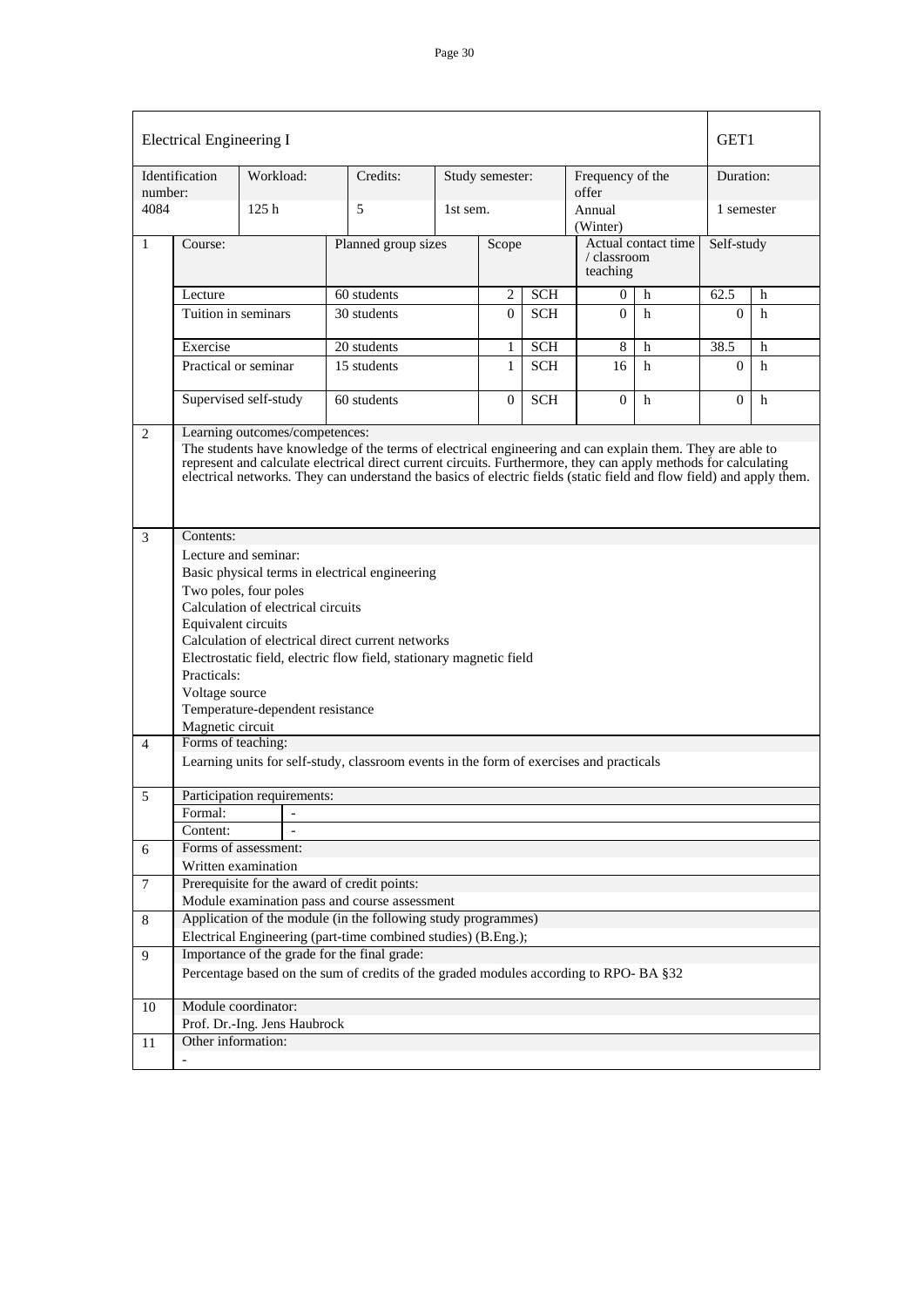| <b>Electrical Engineering II</b> |                                |                                         |                                                                                                                                                                      |          |                 |            |                                     | GET <sub>2</sub>    |                |   |
|----------------------------------|--------------------------------|-----------------------------------------|----------------------------------------------------------------------------------------------------------------------------------------------------------------------|----------|-----------------|------------|-------------------------------------|---------------------|----------------|---|
| number:                          | Identification                 | Workload:                               | Credits:                                                                                                                                                             |          | Study semester: |            | Frequency of the<br>offer           |                     | Duration:      |   |
| 4015                             |                                | 125 <sub>h</sub>                        | 5                                                                                                                                                                    | 2nd sem. |                 |            | Annual                              |                     | 1 semester     |   |
| 1                                | Course:                        |                                         | Planned group sizes                                                                                                                                                  |          | Scope           |            | (Summer)<br>/ classroom<br>teaching | Actual contact time | Self-study     |   |
|                                  | Lecture                        |                                         | 60 students                                                                                                                                                          |          | $\overline{c}$  | <b>SCH</b> | $\overline{0}$                      | h                   | 62.5           | h |
|                                  | Tuition in seminars            |                                         | 30 students                                                                                                                                                          |          | $\Omega$        | <b>SCH</b> | $\Omega$                            | h                   | $\overline{0}$ | h |
|                                  | Exercise                       |                                         | 20 students                                                                                                                                                          |          | 1               | <b>SCH</b> | 8                                   | h                   | 38.5           | h |
|                                  | Practical or seminar           |                                         | 15 students                                                                                                                                                          |          | $\mathbf{1}$    | <b>SCH</b> | 16                                  | h                   | $\Omega$       | h |
|                                  |                                | Supervised self-study                   | 60 students                                                                                                                                                          |          | $\overline{0}$  | <b>SCH</b> | $\overline{0}$                      | h                   | $\theta$       | h |
| $\overline{2}$                   | Learning outcomes/competences: |                                         |                                                                                                                                                                      |          |                 |            |                                     |                     |                |   |
|                                  |                                |                                         | Students can describe, explain and calculate the properties of electromagnetic fields. They can calculate, measure<br>and analyse linear AC and three-phase systems. |          |                 |            |                                     |                     |                |   |
| 3                                | Contents:                      |                                         |                                                                                                                                                                      |          |                 |            |                                     |                     |                |   |
|                                  |                                | Lecture and seminar:                    |                                                                                                                                                                      |          |                 |            |                                     |                     |                |   |
|                                  |                                | The time-varying electromagnetic field  |                                                                                                                                                                      |          |                 |            |                                     |                     |                |   |
|                                  |                                | AC voltage and AC current               |                                                                                                                                                                      |          |                 |            |                                     |                     |                |   |
|                                  |                                | Complex alternating current calculation |                                                                                                                                                                      |          |                 |            |                                     |                     |                |   |
|                                  |                                | Energy and power in alternating current |                                                                                                                                                                      |          |                 |            |                                     |                     |                |   |
|                                  |                                | Symmetrical three-phase systems         |                                                                                                                                                                      |          |                 |            |                                     |                     |                |   |
|                                  |                                | Power and energy with symmetrical load  |                                                                                                                                                                      |          |                 |            |                                     |                     |                |   |
|                                  | Practicals:                    |                                         |                                                                                                                                                                      |          |                 |            |                                     |                     |                |   |
|                                  |                                | Modelling of real passive components    |                                                                                                                                                                      |          |                 |            |                                     |                     |                |   |
|                                  |                                | Characteristics of AC circuits          |                                                                                                                                                                      |          |                 |            |                                     |                     |                |   |
| $\overline{4}$                   | Forms of teaching:             |                                         | Symmetrical/unbalanced three-phase network                                                                                                                           |          |                 |            |                                     |                     |                |   |
|                                  |                                |                                         | Learning units for self-study, classroom events in the form of exercises and practicals                                                                              |          |                 |            |                                     |                     |                |   |
|                                  |                                |                                         |                                                                                                                                                                      |          |                 |            |                                     |                     |                |   |
| 5                                |                                | Participation requirements:             |                                                                                                                                                                      |          |                 |            |                                     |                     |                |   |
|                                  | Formal:                        |                                         |                                                                                                                                                                      |          |                 |            |                                     |                     |                |   |
|                                  | Content:                       | $\blacksquare$                          |                                                                                                                                                                      |          |                 |            |                                     |                     |                |   |
| 6                                |                                | Forms of assessment:                    |                                                                                                                                                                      |          |                 |            |                                     |                     |                |   |
|                                  |                                | Written examination                     |                                                                                                                                                                      |          |                 |            |                                     |                     |                |   |
| $\overline{7}$                   |                                |                                         | Prerequisite for the award of credit points:                                                                                                                         |          |                 |            |                                     |                     |                |   |
|                                  |                                |                                         | Module examination pass and course assessment                                                                                                                        |          |                 |            |                                     |                     |                |   |
| 8                                |                                |                                         | Application of the module (in the following study programmes)                                                                                                        |          |                 |            |                                     |                     |                |   |
|                                  |                                |                                         | Electrical Engineering (part-time combined studies) (B.Eng.);                                                                                                        |          |                 |            |                                     |                     |                |   |
| 9                                |                                |                                         | Importance of the grade for the final grade:<br>Percentage based on the sum of credits of the graded modules according to RPO-BA §32                                 |          |                 |            |                                     |                     |                |   |
| 10                               |                                | Module coordinator:                     |                                                                                                                                                                      |          |                 |            |                                     |                     |                |   |
|                                  |                                | Prof. Dr.-Ing. Jens Haubrock            |                                                                                                                                                                      |          |                 |            |                                     |                     |                |   |
| 11                               | Other information:             |                                         |                                                                                                                                                                      |          |                 |            |                                     |                     |                |   |
|                                  |                                |                                         |                                                                                                                                                                      |          |                 |            |                                     |                     |                |   |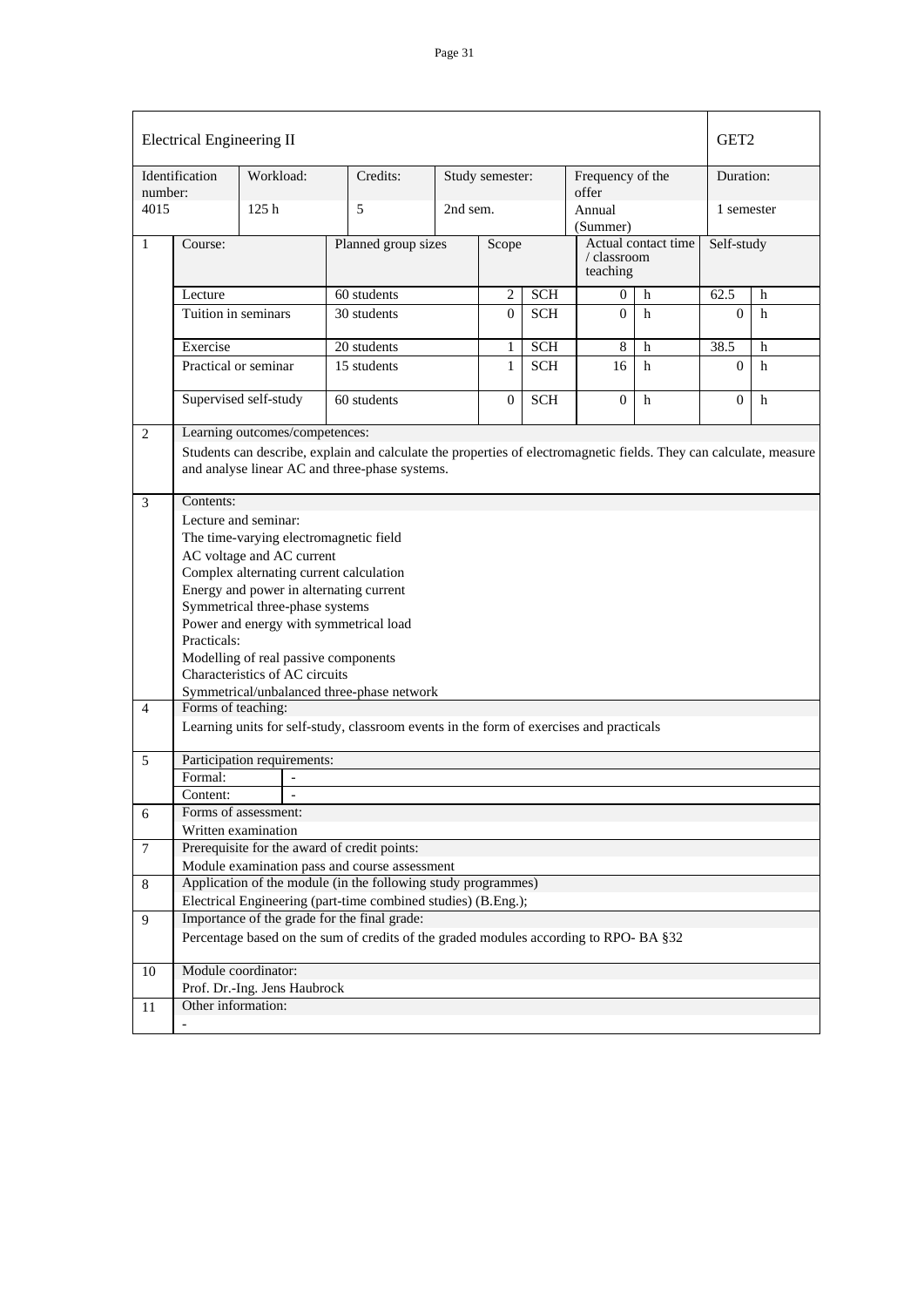|                |                                                                                                                                                                                                                                                                      | <b>Fundamentals of Energy Technology</b> |                                                                                              |          |                  |            |                           |                     | <b>GETK</b>    |   |
|----------------|----------------------------------------------------------------------------------------------------------------------------------------------------------------------------------------------------------------------------------------------------------------------|------------------------------------------|----------------------------------------------------------------------------------------------|----------|------------------|------------|---------------------------|---------------------|----------------|---|
| number:        | Identification                                                                                                                                                                                                                                                       | Workload:                                | Credits:                                                                                     |          | Study semester:  |            | Frequency of the<br>offer |                     | Duration:      |   |
| 4051           |                                                                                                                                                                                                                                                                      | 125 <sub>h</sub>                         | 5                                                                                            | 3rd sem. |                  |            | Annual<br>(Winter)        |                     | 1 semester     |   |
| $\mathbf{1}$   | Course:                                                                                                                                                                                                                                                              |                                          | Planned group sizes                                                                          |          | Scope            |            | / classroom<br>teaching   | Actual contact time | Self-study     |   |
|                | Lecture                                                                                                                                                                                                                                                              |                                          | 60 students                                                                                  |          | $\overline{c}$   | <b>SCH</b> | 0                         | h                   | 62.5           | h |
|                | Tuition in seminars                                                                                                                                                                                                                                                  |                                          | 30 students                                                                                  |          | $\boldsymbol{0}$ | <b>SCH</b> | $\Omega$                  | h                   | $\Omega$       | h |
|                | Exercise                                                                                                                                                                                                                                                             |                                          | 20 students                                                                                  |          | $\overline{2}$   | <b>SCH</b> | 16                        | h                   | 46.5           | h |
|                | Practical or seminar                                                                                                                                                                                                                                                 |                                          | 15 students                                                                                  |          | $\Omega$         | <b>SCH</b> | $\Omega$                  | h                   | $\overline{0}$ | h |
|                |                                                                                                                                                                                                                                                                      | Supervised self-study                    | 60 students                                                                                  |          | $\mathbf{0}$     | <b>SCH</b> | $\overline{0}$            | h                   | $\theta$       | h |
| $\overline{2}$ |                                                                                                                                                                                                                                                                      | Learning outcomes/competences:           |                                                                                              |          |                  |            |                           |                     |                |   |
|                | Graduates are able to describe and analyse the structure of electrical high-voltage systems. They are able to<br>present and explain electrical generators and the function of the equipment in the electrical network. They can<br>calculate energy supply systems. |                                          |                                                                                              |          |                  |            |                           |                     |                |   |
| 3              | Contents:                                                                                                                                                                                                                                                            |                                          |                                                                                              |          |                  |            |                           |                     |                |   |
|                |                                                                                                                                                                                                                                                                      | High-voltage three-phase system          |                                                                                              |          |                  |            |                           |                     |                |   |
|                |                                                                                                                                                                                                                                                                      |                                          | High-voltage direct current transmission<br>Design of transmission and distribution networks |          |                  |            |                           |                     |                |   |
|                |                                                                                                                                                                                                                                                                      | Synchronous generator                    | Power transmission and distribution equipment                                                |          |                  |            |                           |                     |                |   |
| $\overline{4}$ | Forms of teaching:                                                                                                                                                                                                                                                   |                                          |                                                                                              |          |                  |            |                           |                     |                |   |
|                |                                                                                                                                                                                                                                                                      |                                          | Learning units for self-study, classroom sessions in the form of exercises                   |          |                  |            |                           |                     |                |   |
| 5              |                                                                                                                                                                                                                                                                      | Participation requirements:              |                                                                                              |          |                  |            |                           |                     |                |   |
|                | Formal:                                                                                                                                                                                                                                                              |                                          |                                                                                              |          |                  |            |                           |                     |                |   |
|                | Content:                                                                                                                                                                                                                                                             |                                          |                                                                                              |          |                  |            |                           |                     |                |   |
| 6              |                                                                                                                                                                                                                                                                      | Forms of assessment:                     |                                                                                              |          |                  |            |                           |                     |                |   |
|                |                                                                                                                                                                                                                                                                      |                                          | Written examination or oral examination                                                      |          |                  |            |                           |                     |                |   |
| 7              |                                                                                                                                                                                                                                                                      |                                          | Prerequisite for the award of credit points:                                                 |          |                  |            |                           |                     |                |   |
| 8              |                                                                                                                                                                                                                                                                      | Module examination pass                  | Application of the module (in the following study programmes)                                |          |                  |            |                           |                     |                |   |
|                |                                                                                                                                                                                                                                                                      |                                          | Electrical Engineering (part-time combined studies) (B.Eng.);                                |          |                  |            |                           |                     |                |   |
| $\overline{9}$ |                                                                                                                                                                                                                                                                      |                                          | Importance of the grade for the final grade:                                                 |          |                  |            |                           |                     |                |   |
|                |                                                                                                                                                                                                                                                                      |                                          | Percentage based on the sum of credits of the graded modules according to RPO- BA §32        |          |                  |            |                           |                     |                |   |
| 10             |                                                                                                                                                                                                                                                                      | Module coordinator:                      |                                                                                              |          |                  |            |                           |                     |                |   |
|                |                                                                                                                                                                                                                                                                      | Prof. Dr.-Ing. Jens Haubrock             |                                                                                              |          |                  |            |                           |                     |                |   |
| 11             | Other information:                                                                                                                                                                                                                                                   |                                          |                                                                                              |          |                  |            |                           |                     |                |   |
|                | $\overline{\phantom{a}}$                                                                                                                                                                                                                                             |                                          |                                                                                              |          |                  |            |                           |                     |                |   |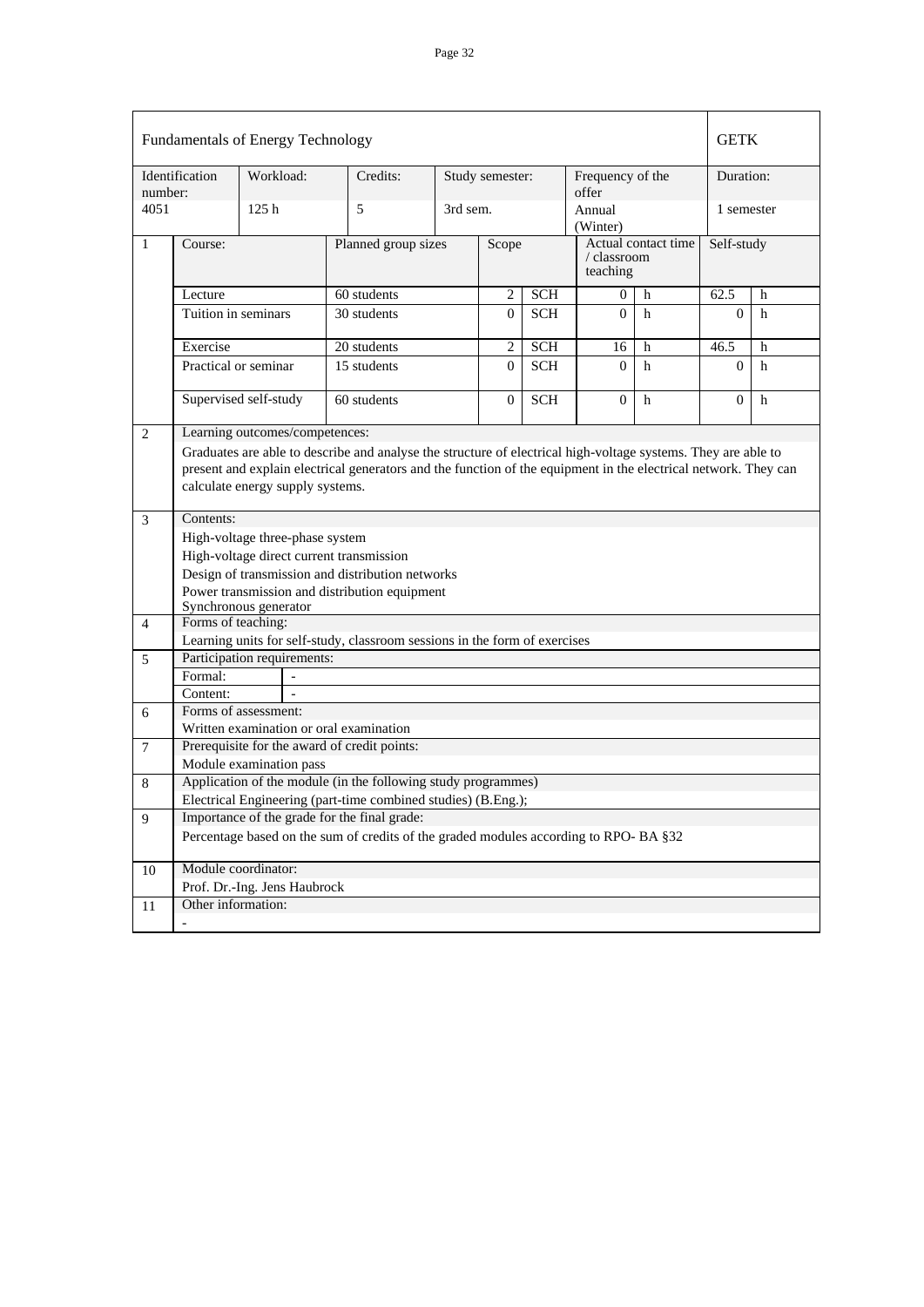|                |                                                                                                                                                                                                                                                                                                                                                                                                                                                                                                   | High-Voltage Technology        |                                                                                                                                                                                                                                                               |          |                 |            |                           |                     | <b>HAST</b>  |   |
|----------------|---------------------------------------------------------------------------------------------------------------------------------------------------------------------------------------------------------------------------------------------------------------------------------------------------------------------------------------------------------------------------------------------------------------------------------------------------------------------------------------------------|--------------------------------|---------------------------------------------------------------------------------------------------------------------------------------------------------------------------------------------------------------------------------------------------------------|----------|-----------------|------------|---------------------------|---------------------|--------------|---|
| number:        | Identification                                                                                                                                                                                                                                                                                                                                                                                                                                                                                    | Workload:                      | Credits:                                                                                                                                                                                                                                                      |          | Study semester: |            | Frequency of the<br>offer |                     | Duration:    |   |
| 4083           |                                                                                                                                                                                                                                                                                                                                                                                                                                                                                                   | 125h                           | 5                                                                                                                                                                                                                                                             | 8th sem. |                 |            | Annual<br>(Summer)        |                     | 1 semester   |   |
| $\mathbf{1}$   | Course:                                                                                                                                                                                                                                                                                                                                                                                                                                                                                           |                                | Planned group sizes                                                                                                                                                                                                                                           |          | Scope           |            | / classroom<br>teaching   | Actual contact time | Self-study   |   |
|                | Lecture                                                                                                                                                                                                                                                                                                                                                                                                                                                                                           |                                | 60 students                                                                                                                                                                                                                                                   |          | 2               | <b>SCH</b> | $\theta$                  | h                   | 62.5         | h |
|                | Tuition in seminars                                                                                                                                                                                                                                                                                                                                                                                                                                                                               |                                | 30 students                                                                                                                                                                                                                                                   |          | $\Omega$        | SCH        | $\Omega$                  | h                   | $\Omega$     | h |
|                | Exercise                                                                                                                                                                                                                                                                                                                                                                                                                                                                                          |                                | 20 students                                                                                                                                                                                                                                                   |          | 2               | <b>SCH</b> | 16                        | h                   | 46.5         | h |
|                | Practical or seminar                                                                                                                                                                                                                                                                                                                                                                                                                                                                              |                                | 15 students                                                                                                                                                                                                                                                   |          | $\Omega$        | <b>SCH</b> | $\Omega$                  | h                   | $\mathbf{0}$ | h |
|                |                                                                                                                                                                                                                                                                                                                                                                                                                                                                                                   | Supervised self-study          | 60 students                                                                                                                                                                                                                                                   |          | $\overline{0}$  | <b>SCH</b> | $\mathbf{0}$              | h                   | $\Omega$     | h |
| 3              | The students are able to present the basics of the test and measurement technology for high-voltage tests, as well<br>as explain and analyse the interrelationships, strength and stress of an insulating material system. Furthermore,<br>they can explain the structure of an insulation system. With regard to both high-voltage three-phase current<br>technology and high-voltage direct current technology, the students are able to summarise and present their<br>knowledge.<br>Contents: |                                |                                                                                                                                                                                                                                                               |          |                 |            |                           |                     |              |   |
|                |                                                                                                                                                                                                                                                                                                                                                                                                                                                                                                   | Calculation of electric fields | Occurrence and application of high voltages or currents<br>Introduction to high-voltage testing technology<br>Basics of high-voltage insulation technology<br>Insulating material systems in high-voltage equipment<br>High-voltage direct current technology |          |                 |            |                           |                     |              |   |
| $\overline{4}$ | Forms of teaching:                                                                                                                                                                                                                                                                                                                                                                                                                                                                                |                                |                                                                                                                                                                                                                                                               |          |                 |            |                           |                     |              |   |
|                |                                                                                                                                                                                                                                                                                                                                                                                                                                                                                                   |                                | Learning units for self-study, classroom sessions in the form of exercises                                                                                                                                                                                    |          |                 |            |                           |                     |              |   |
| 5              | Formal:                                                                                                                                                                                                                                                                                                                                                                                                                                                                                           | Participation requirements:    |                                                                                                                                                                                                                                                               |          |                 |            |                           |                     |              |   |
|                | Content:                                                                                                                                                                                                                                                                                                                                                                                                                                                                                          |                                |                                                                                                                                                                                                                                                               |          |                 |            |                           |                     |              |   |
| 6              |                                                                                                                                                                                                                                                                                                                                                                                                                                                                                                   | Forms of assessment:           |                                                                                                                                                                                                                                                               |          |                 |            |                           |                     |              |   |
|                |                                                                                                                                                                                                                                                                                                                                                                                                                                                                                                   |                                | Written or oral examination or project work                                                                                                                                                                                                                   |          |                 |            |                           |                     |              |   |
| 7              |                                                                                                                                                                                                                                                                                                                                                                                                                                                                                                   |                                | Prerequisite for the award of credit points:                                                                                                                                                                                                                  |          |                 |            |                           |                     |              |   |
|                |                                                                                                                                                                                                                                                                                                                                                                                                                                                                                                   | Module examination pass        |                                                                                                                                                                                                                                                               |          |                 |            |                           |                     |              |   |
| $\,$ 8 $\,$    |                                                                                                                                                                                                                                                                                                                                                                                                                                                                                                   |                                | Application of the module (in the following study programmes)                                                                                                                                                                                                 |          |                 |            |                           |                     |              |   |
|                |                                                                                                                                                                                                                                                                                                                                                                                                                                                                                                   |                                | Electrical Engineering (part-time combined studies) (B.Eng.);                                                                                                                                                                                                 |          |                 |            |                           |                     |              |   |
| 9              | Importance of the grade for the final grade:<br>Percentage based on the sum of credits of the graded modules according to RPO-BA §32                                                                                                                                                                                                                                                                                                                                                              |                                |                                                                                                                                                                                                                                                               |          |                 |            |                           |                     |              |   |
| 10             |                                                                                                                                                                                                                                                                                                                                                                                                                                                                                                   | Module coordinator:            |                                                                                                                                                                                                                                                               |          |                 |            |                           |                     |              |   |
|                |                                                                                                                                                                                                                                                                                                                                                                                                                                                                                                   | Prof. Dr.-Ing. Jens Haubrock   |                                                                                                                                                                                                                                                               |          |                 |            |                           |                     |              |   |
| 11             | Other information:                                                                                                                                                                                                                                                                                                                                                                                                                                                                                |                                |                                                                                                                                                                                                                                                               |          |                 |            |                           |                     |              |   |
|                |                                                                                                                                                                                                                                                                                                                                                                                                                                                                                                   |                                |                                                                                                                                                                                                                                                               |          |                 |            |                           |                     |              |   |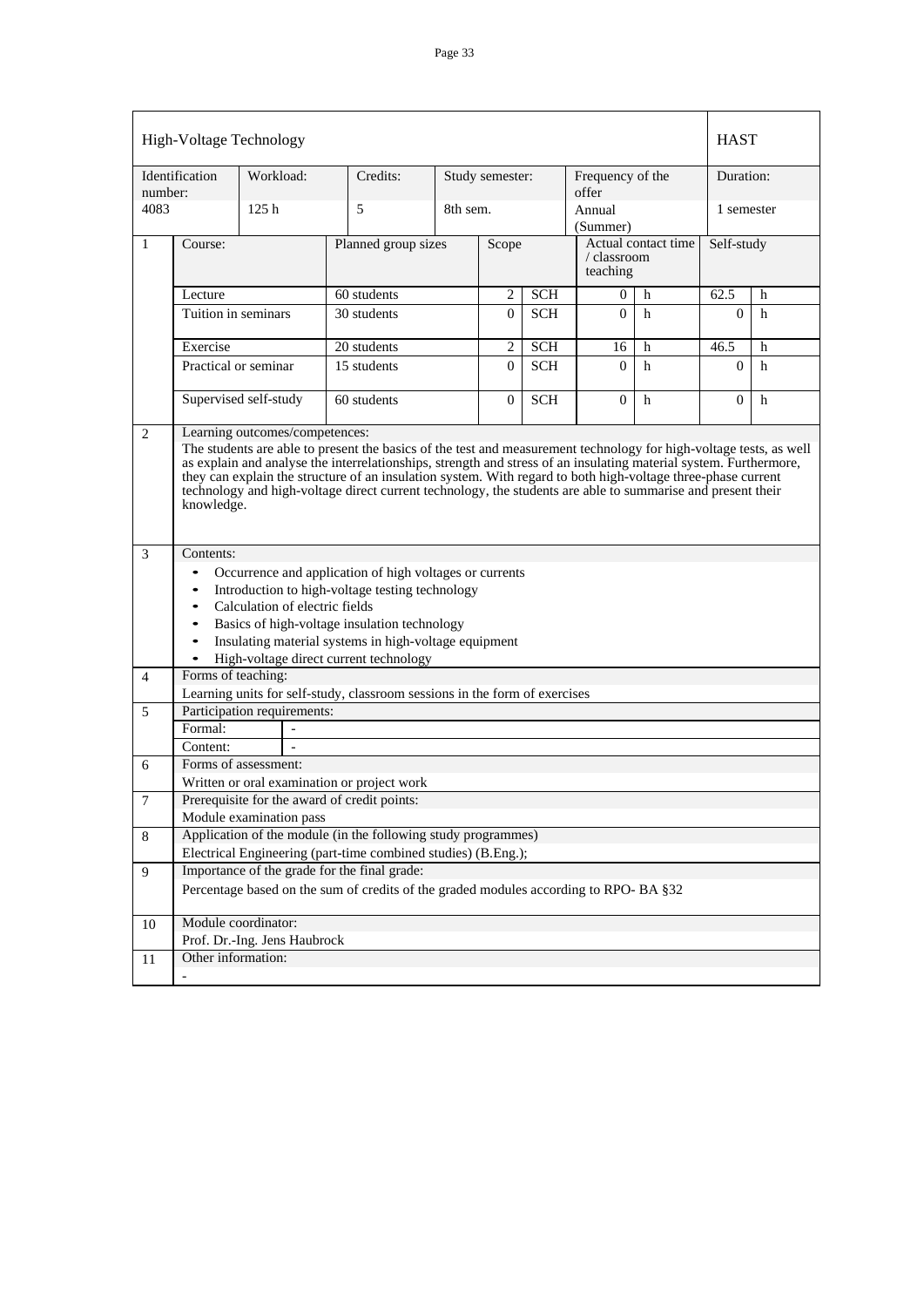|                | <b>Industrial Management</b>                                                          |                                                                                                                                                                                             |                                                                                                                                                                                                                                                                                                                                                                                                                                                                            |          |                  |            |                           |                     | <b>IBL</b>     |   |
|----------------|---------------------------------------------------------------------------------------|---------------------------------------------------------------------------------------------------------------------------------------------------------------------------------------------|----------------------------------------------------------------------------------------------------------------------------------------------------------------------------------------------------------------------------------------------------------------------------------------------------------------------------------------------------------------------------------------------------------------------------------------------------------------------------|----------|------------------|------------|---------------------------|---------------------|----------------|---|
| number:        | Identification                                                                        | Workload:                                                                                                                                                                                   | Credits:                                                                                                                                                                                                                                                                                                                                                                                                                                                                   |          | Study semester:  |            | Frequency of the<br>offer |                     | Duration:      |   |
| 4018           |                                                                                       | 125h                                                                                                                                                                                        | 5                                                                                                                                                                                                                                                                                                                                                                                                                                                                          | 4th sem. |                  |            | Annual<br>(Summer)        |                     | 1 semester     |   |
| 1              | Course:                                                                               |                                                                                                                                                                                             | Planned group sizes                                                                                                                                                                                                                                                                                                                                                                                                                                                        |          | Scope            |            | / classroom<br>teaching   | Actual contact time | Self-study     |   |
|                | Lecture                                                                               |                                                                                                                                                                                             | 60 students                                                                                                                                                                                                                                                                                                                                                                                                                                                                |          | $\overline{c}$   | <b>SCH</b> | $\theta$                  | h                   | 62.5           | h |
|                | Tuition in seminars                                                                   |                                                                                                                                                                                             | 30 students                                                                                                                                                                                                                                                                                                                                                                                                                                                                |          | $\overline{0}$   | <b>SCH</b> | $\Omega$                  | h                   | $\overline{0}$ | h |
|                | Exercise                                                                              |                                                                                                                                                                                             | 20 students                                                                                                                                                                                                                                                                                                                                                                                                                                                                |          | 2                | <b>SCH</b> | 16                        | h                   | 46.5           | h |
|                |                                                                                       | Practical or seminar                                                                                                                                                                        | 15 students                                                                                                                                                                                                                                                                                                                                                                                                                                                                |          | $\Omega$         | <b>SCH</b> | $\Omega$                  | h                   | $\Omega$       | h |
|                |                                                                                       | Supervised self-study                                                                                                                                                                       | 60 students                                                                                                                                                                                                                                                                                                                                                                                                                                                                |          | $\boldsymbol{0}$ | <b>SCH</b> | $\overline{0}$            | h                   | $\overline{0}$ | h |
|                |                                                                                       |                                                                                                                                                                                             |                                                                                                                                                                                                                                                                                                                                                                                                                                                                            |          |                  |            |                           |                     |                |   |
|                | Students are able to<br>$\bullet$<br>$\bullet$<br>$\bullet$<br>$\bullet$<br>$\bullet$ | production, sales and finances.                                                                                                                                                             | understand the economic interrelationships within industrial companies.<br>carry out investment calculations using both simple static and dynamic methods.<br>assess the relevance of key performance indicator systems for evaluating different areas of the company.<br>make rational decisions to solve problems in accordance with the company's objectives.<br>address essential functions and solve problems in the corporate divisions of materials management,     |          |                  |            |                           |                     |                |   |
| 3              | Contents:                                                                             |                                                                                                                                                                                             |                                                                                                                                                                                                                                                                                                                                                                                                                                                                            |          |                  |            |                           |                     |                |   |
|                |                                                                                       | industrial management.<br>Objective of the industrial operation<br>orientation of the company<br>Overview of external accounting<br>Financing and investments<br>Key figures of controlling | Students are taught the business management way of thinking and basic knowledge from the sub-areas of<br>Operational organisation: Process and organisational structure, project management<br>Materials management: Materials, purchasing, materials planning/quantity planning, warehouse management<br>Production management: Production planning and strategy, production programme planning, sales-market<br>Cost types, cost centre accounting, cost unit accounting |          |                  |            |                           |                     |                |   |
| $\overline{4}$ | Forms of teaching:                                                                    |                                                                                                                                                                                             | Learning units for self-study, classroom sessions in the form of exercises                                                                                                                                                                                                                                                                                                                                                                                                 |          |                  |            |                           |                     |                |   |
| 5              |                                                                                       | Participation requirements:                                                                                                                                                                 |                                                                                                                                                                                                                                                                                                                                                                                                                                                                            |          |                  |            |                           |                     |                |   |
|                | Formal:                                                                               | $\overline{a}$                                                                                                                                                                              |                                                                                                                                                                                                                                                                                                                                                                                                                                                                            |          |                  |            |                           |                     |                |   |
|                | Content:                                                                              | $\overline{a}$                                                                                                                                                                              |                                                                                                                                                                                                                                                                                                                                                                                                                                                                            |          |                  |            |                           |                     |                |   |
| 6              |                                                                                       | Forms of assessment:                                                                                                                                                                        |                                                                                                                                                                                                                                                                                                                                                                                                                                                                            |          |                  |            |                           |                     |                |   |
|                |                                                                                       | Written examination or oral examination                                                                                                                                                     |                                                                                                                                                                                                                                                                                                                                                                                                                                                                            |          |                  |            |                           |                     |                |   |
| $\tau$         |                                                                                       |                                                                                                                                                                                             | Prerequisite for the award of credit points:                                                                                                                                                                                                                                                                                                                                                                                                                               |          |                  |            |                           |                     |                |   |
|                |                                                                                       | Module examination pass                                                                                                                                                                     | Application of the module (in the following study programmes)                                                                                                                                                                                                                                                                                                                                                                                                              |          |                  |            |                           |                     |                |   |
| 8              |                                                                                       |                                                                                                                                                                                             | Electrical Engineering (part-time combined studies) (B.Eng.); Mechanical Engineering (part-time                                                                                                                                                                                                                                                                                                                                                                            |          |                  |            |                           |                     |                |   |
|                |                                                                                       | combined studies) (B.Eng.);                                                                                                                                                                 |                                                                                                                                                                                                                                                                                                                                                                                                                                                                            |          |                  |            |                           |                     |                |   |
| 9              |                                                                                       |                                                                                                                                                                                             | Importance of the grade for the final grade:<br>Percentage based on the sum of credits of the graded modules according to RPO-BA §32.                                                                                                                                                                                                                                                                                                                                      |          |                  |            |                           |                     |                |   |
|                |                                                                                       | Module coordinator:                                                                                                                                                                         |                                                                                                                                                                                                                                                                                                                                                                                                                                                                            |          |                  |            |                           |                     |                |   |
| 10             |                                                                                       | Prof. Dr.-Ing. Michael Fahrig                                                                                                                                                               |                                                                                                                                                                                                                                                                                                                                                                                                                                                                            |          |                  |            |                           |                     |                |   |
| 11             | Other information:                                                                    |                                                                                                                                                                                             |                                                                                                                                                                                                                                                                                                                                                                                                                                                                            |          |                  |            |                           |                     |                |   |
|                |                                                                                       |                                                                                                                                                                                             |                                                                                                                                                                                                                                                                                                                                                                                                                                                                            |          |                  |            |                           |                     |                |   |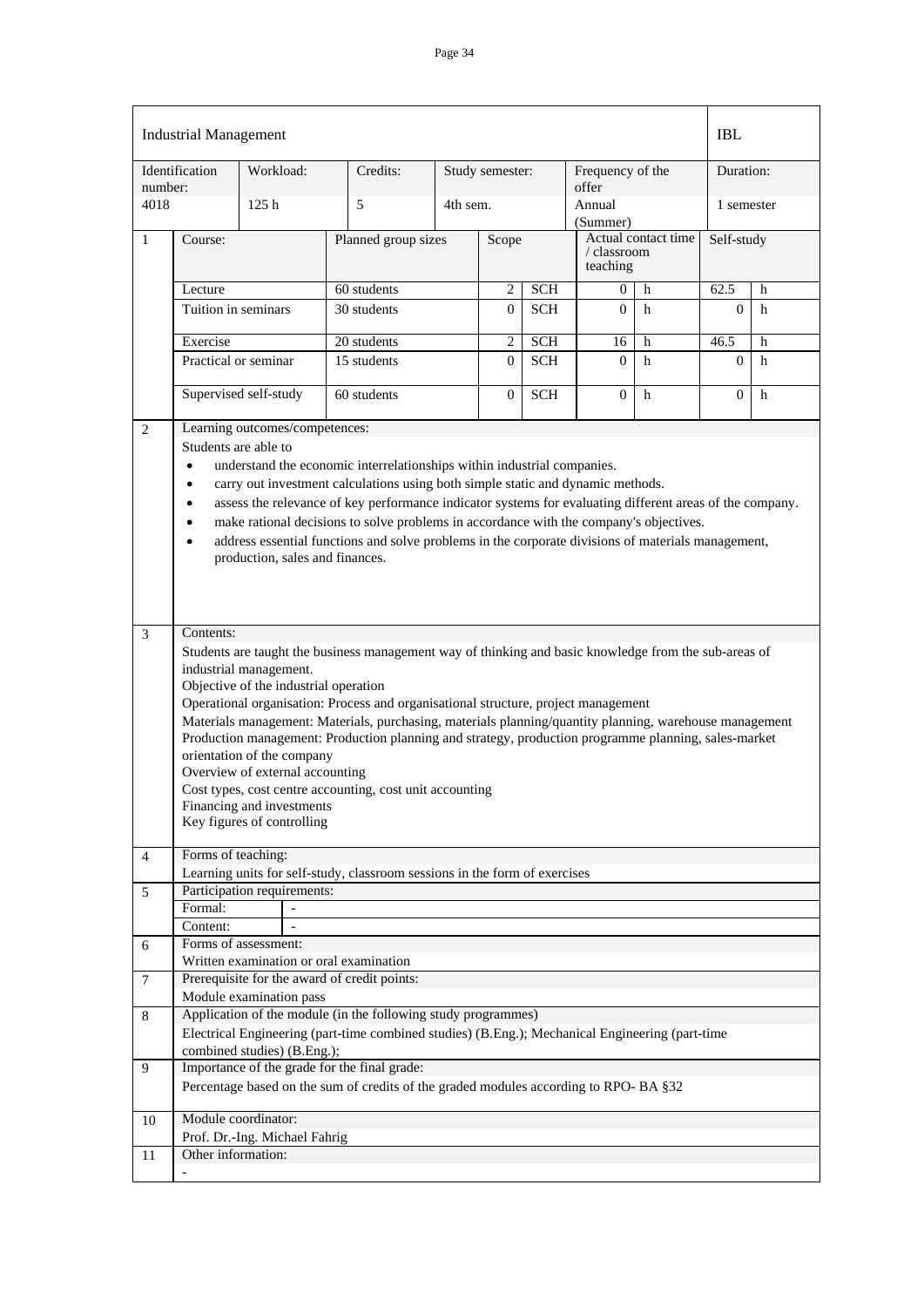|                | <b>Computer Science</b>                                                                                                                                                                                                                                                               |                                               |                                                                                                                                                                                                                                                                                                                                            |          |                 |            |                           |                     | INFO1          |   |
|----------------|---------------------------------------------------------------------------------------------------------------------------------------------------------------------------------------------------------------------------------------------------------------------------------------|-----------------------------------------------|--------------------------------------------------------------------------------------------------------------------------------------------------------------------------------------------------------------------------------------------------------------------------------------------------------------------------------------------|----------|-----------------|------------|---------------------------|---------------------|----------------|---|
| number:        | Identification                                                                                                                                                                                                                                                                        | Workload:                                     | Credits:                                                                                                                                                                                                                                                                                                                                   |          | Study semester: |            | Frequency of the<br>offer |                     | Duration:      |   |
| 4057           |                                                                                                                                                                                                                                                                                       | 125h                                          | 5                                                                                                                                                                                                                                                                                                                                          | 4th sem. |                 |            | Annual<br>(Summer)        |                     | 1 semester     |   |
| $\mathbf{1}$   | Course:                                                                                                                                                                                                                                                                               |                                               | Planned group sizes                                                                                                                                                                                                                                                                                                                        |          | Scope           |            | / classroom<br>teaching   | Actual contact time | Self-study     |   |
|                | Lecture                                                                                                                                                                                                                                                                               |                                               | 60 students                                                                                                                                                                                                                                                                                                                                |          | $\overline{2}$  | <b>SCH</b> | $\overline{0}$            | h                   | 62.5           | h |
|                | Tuition in seminars                                                                                                                                                                                                                                                                   |                                               | 30 students                                                                                                                                                                                                                                                                                                                                |          | $\Omega$        | <b>SCH</b> | $\Omega$                  | h                   | $\Omega$       | h |
|                | Exercise                                                                                                                                                                                                                                                                              |                                               | 20 students                                                                                                                                                                                                                                                                                                                                |          | $\overline{c}$  | <b>SCH</b> | 16                        | h                   | 46.5           | h |
|                | Practical or seminar                                                                                                                                                                                                                                                                  |                                               | 15 students                                                                                                                                                                                                                                                                                                                                |          | $\overline{0}$  | <b>SCH</b> | $\Omega$                  | h                   | $\theta$       | h |
|                |                                                                                                                                                                                                                                                                                       | Supervised self-study                         | 60 students                                                                                                                                                                                                                                                                                                                                |          | $\mathbf{0}$    | <b>SCH</b> | $\overline{0}$            | h                   | $\overline{0}$ | h |
| $\overline{2}$ | Learning outcomes/competences:<br>The students can structurally reproduce the possibilities and limitations of digital computers. They can develop<br>simple imperative/procedural programmes. They are able to describe and apply relevant terms and methods of<br>computer science. |                                               |                                                                                                                                                                                                                                                                                                                                            |          |                 |            |                           |                     |                |   |
| 3              | Contents:                                                                                                                                                                                                                                                                             |                                               |                                                                                                                                                                                                                                                                                                                                            |          |                 |            |                           |                     |                |   |
|                | Contents:<br>$\bullet$<br>$\bullet$<br>$\bullet$<br>$\bullet$                                                                                                                                                                                                                         | data structures and algorithms                | Digital computer: Structure/components, types, interfaces<br>Theory and practice of imperative/procedural programming e.g. in the programming language C<br>Dealing with appropriate development tools graphic aids for design, e.g. programme flow chart basic<br>Finite automata and formal languages with a view to control engineering |          |                 |            |                           |                     |                |   |
| $\overline{4}$ | Forms of teaching:                                                                                                                                                                                                                                                                    |                                               |                                                                                                                                                                                                                                                                                                                                            |          |                 |            |                           |                     |                |   |
|                |                                                                                                                                                                                                                                                                                       |                                               | Learning units for self-study, classroom sessions in the form of exercises                                                                                                                                                                                                                                                                 |          |                 |            |                           |                     |                |   |
| 5              | Formal:                                                                                                                                                                                                                                                                               | Participation requirements:<br>$\overline{a}$ |                                                                                                                                                                                                                                                                                                                                            |          |                 |            |                           |                     |                |   |
|                | Content:                                                                                                                                                                                                                                                                              | $\overline{a}$                                |                                                                                                                                                                                                                                                                                                                                            |          |                 |            |                           |                     |                |   |
| 6              |                                                                                                                                                                                                                                                                                       | Forms of assessment:                          |                                                                                                                                                                                                                                                                                                                                            |          |                 |            |                           |                     |                |   |
|                |                                                                                                                                                                                                                                                                                       |                                               | Written or oral examination or project work                                                                                                                                                                                                                                                                                                |          |                 |            |                           |                     |                |   |
| 7              |                                                                                                                                                                                                                                                                                       |                                               | Prerequisite for the award of credit points:                                                                                                                                                                                                                                                                                               |          |                 |            |                           |                     |                |   |
|                |                                                                                                                                                                                                                                                                                       | Module examination pass                       |                                                                                                                                                                                                                                                                                                                                            |          |                 |            |                           |                     |                |   |
| 8              | Application of the module (in the following study programmes)<br>Electrical Engineering (part-time combined studies) (B.Eng.);                                                                                                                                                        |                                               |                                                                                                                                                                                                                                                                                                                                            |          |                 |            |                           |                     |                |   |
|                |                                                                                                                                                                                                                                                                                       |                                               |                                                                                                                                                                                                                                                                                                                                            |          |                 |            |                           |                     |                |   |
| $\overline{9}$ |                                                                                                                                                                                                                                                                                       |                                               | Importance of the grade for the final grade:<br>Percentage based on the sum of credits of the graded modules according to RPO- BA §32                                                                                                                                                                                                      |          |                 |            |                           |                     |                |   |
| 10             |                                                                                                                                                                                                                                                                                       | Module coordinator:                           |                                                                                                                                                                                                                                                                                                                                            |          |                 |            |                           |                     |                |   |
|                |                                                                                                                                                                                                                                                                                       | Prof. Dr. rer. nat. Jörn Loviscach            |                                                                                                                                                                                                                                                                                                                                            |          |                 |            |                           |                     |                |   |
| 11             | Other information:                                                                                                                                                                                                                                                                    |                                               |                                                                                                                                                                                                                                                                                                                                            |          |                 |            |                           |                     |                |   |
|                |                                                                                                                                                                                                                                                                                       |                                               |                                                                                                                                                                                                                                                                                                                                            |          |                 |            |                           |                     |                |   |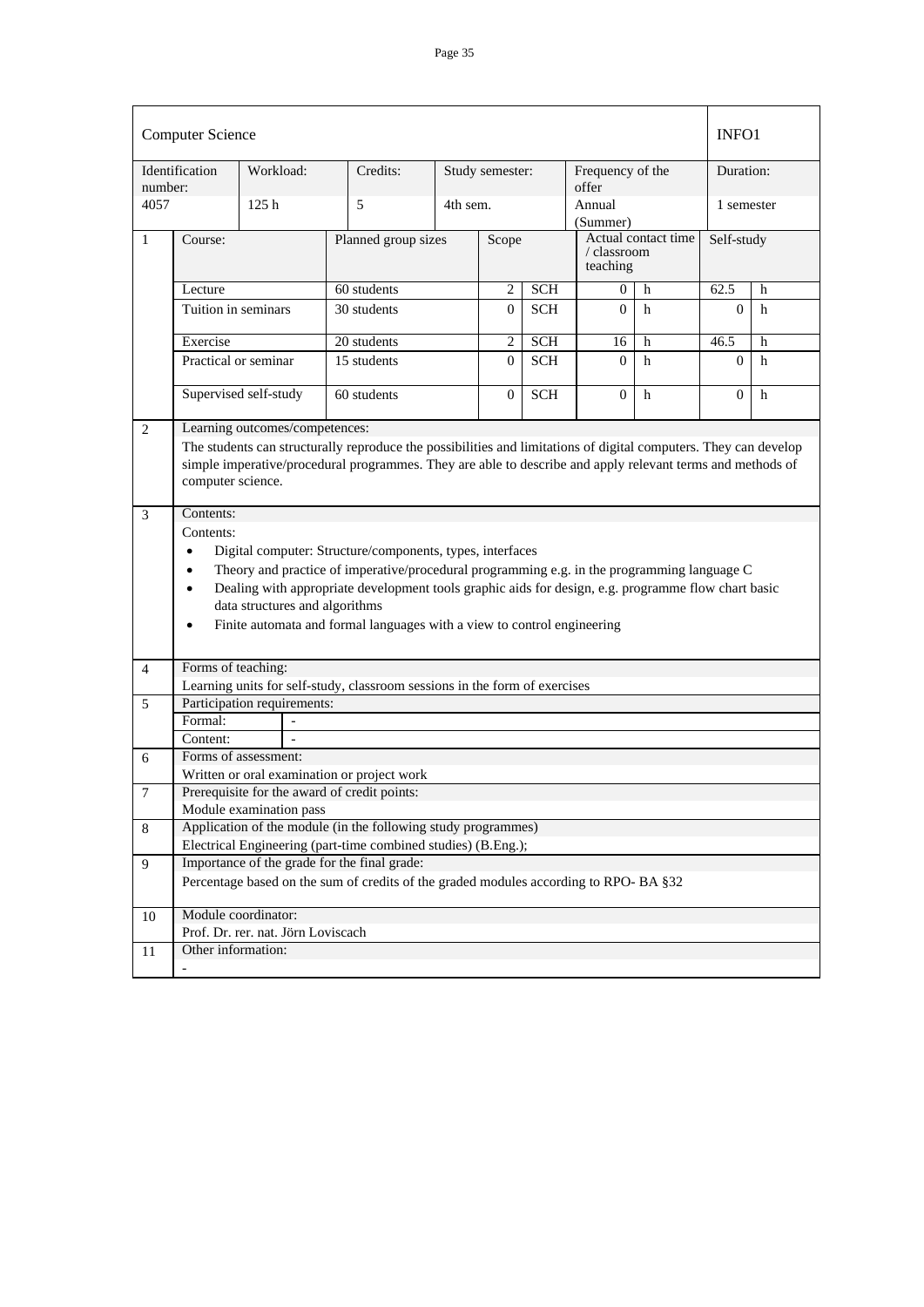|                | Colloquium           |                                |                                                                                                                                                                                                                                                                                                                                                          |          |                 |            |                                                |             | <b>KOL</b>   |   |
|----------------|----------------------|--------------------------------|----------------------------------------------------------------------------------------------------------------------------------------------------------------------------------------------------------------------------------------------------------------------------------------------------------------------------------------------------------|----------|-----------------|------------|------------------------------------------------|-------------|--------------|---|
| number:        | Identification       | Workload:                      | Credits:                                                                                                                                                                                                                                                                                                                                                 |          | Study semester: |            | Frequency of the<br>offer                      |             | Duration:    |   |
| 1290           |                      | 75 h                           | 3                                                                                                                                                                                                                                                                                                                                                        | 9th sem. |                 |            | each semester                                  |             | 1 semester   |   |
| $\mathbf{1}$   | Course:              |                                | Planned group sizes                                                                                                                                                                                                                                                                                                                                      |          | Scope           |            | Actual contact<br>time / classroom<br>teaching |             | Self-study   |   |
|                | Lecture              |                                | 60 students                                                                                                                                                                                                                                                                                                                                              |          | $\mathbf{0}$    | <b>SCH</b> | 0                                              | h           | 75           | h |
|                | Tuition in seminars  |                                | 30 students                                                                                                                                                                                                                                                                                                                                              |          | $\theta$        | <b>SCH</b> | $\Omega$                                       | h           | $\Omega$     | h |
|                | Exercise             |                                | 20 students                                                                                                                                                                                                                                                                                                                                              |          | 0               | <b>SCH</b> | $\overline{0}$                                 | h           | $\Omega$     | h |
|                | Practical or seminar |                                | 15 students                                                                                                                                                                                                                                                                                                                                              |          | $\overline{0}$  | <b>SCH</b> | $\Omega$                                       | $\mathbf h$ | $\Omega$     | h |
|                |                      | Supervised self-study          | 60 students                                                                                                                                                                                                                                                                                                                                              |          | $\overline{0}$  | <b>SCH</b> | $\mathbf{0}$                                   | h           | $\mathbf{0}$ | h |
| $\overline{2}$ |                      | Learning outcomes/competences: |                                                                                                                                                                                                                                                                                                                                                          |          |                 |            |                                                |             |              |   |
|                |                      | significance for practice.     | In the colloquium, the students show that they are able to present the results of the bachelor thesis, its subject-<br>related foundations, its interdisciplinary connections and its extra-subject-related references orally and to<br>justify them themselves. Students can critically question the results of their work and are able to assess their |          |                 |            |                                                |             |              |   |
| $\mathfrak{Z}$ | Contents:            |                                |                                                                                                                                                                                                                                                                                                                                                          |          |                 |            |                                                |             |              |   |
|                |                      | thesis according to the topic  | The colloquium complements the master thesis and is to be assessed independently. Content of the<br>Defence of the procedure used in writing the thesis and in the event of questions arising in the work environment.                                                                                                                                   |          |                 |            |                                                |             |              |   |
| $\overline{4}$ | Forms of teaching:   |                                |                                                                                                                                                                                                                                                                                                                                                          |          |                 |            |                                                |             |              |   |
|                | Oral examination     |                                |                                                                                                                                                                                                                                                                                                                                                          |          |                 |            |                                                |             |              |   |
| 5              |                      | Participation requirements:    |                                                                                                                                                                                                                                                                                                                                                          |          |                 |            |                                                |             |              |   |
|                | Formal:              |                                | All modules of the study programme must be successfully completed. The bachelor thesis<br>must be successfully completed.                                                                                                                                                                                                                                |          |                 |            |                                                |             |              |   |
|                | Content:             |                                | Treatment of the bachelor thesis                                                                                                                                                                                                                                                                                                                         |          |                 |            |                                                |             |              |   |
| 6              |                      | Forms of assessment:           |                                                                                                                                                                                                                                                                                                                                                          |          |                 |            |                                                |             |              |   |
|                |                      |                                | Oral examination for a maximum duration of 75 minutes                                                                                                                                                                                                                                                                                                    |          |                 |            |                                                |             |              |   |
| 7              |                      |                                | Prerequisite for the award of credit points:                                                                                                                                                                                                                                                                                                             |          |                 |            |                                                |             |              |   |
|                | Passed colloquium    |                                |                                                                                                                                                                                                                                                                                                                                                          |          |                 |            |                                                |             |              |   |
| 8              |                      |                                | Application of the module (in the following study programmes)                                                                                                                                                                                                                                                                                            |          |                 |            |                                                |             |              |   |
|                |                      |                                | Electrical Engineering (part-time combined studies) (B.Eng.); Mechanical Engineering (part-time                                                                                                                                                                                                                                                          |          |                 |            |                                                |             |              |   |
| 9              |                      | combined studies) (B.Eng.);    | Importance of the grade for the final grade:                                                                                                                                                                                                                                                                                                             |          |                 |            |                                                |             |              |   |
|                |                      |                                | Percentage based on the sum of credits of the graded modules according to RPO- BA §32                                                                                                                                                                                                                                                                    |          |                 |            |                                                |             |              |   |
| 10             |                      | Module coordinator:            |                                                                                                                                                                                                                                                                                                                                                          |          |                 |            |                                                |             |              |   |
|                |                      | Prof. Dr.-Ing. Michael Fahrig  |                                                                                                                                                                                                                                                                                                                                                          |          |                 |            |                                                |             |              |   |
| 11             | Other information:   |                                |                                                                                                                                                                                                                                                                                                                                                          |          |                 |            |                                                |             |              |   |
|                |                      |                                |                                                                                                                                                                                                                                                                                                                                                          |          |                 |            |                                                |             |              |   |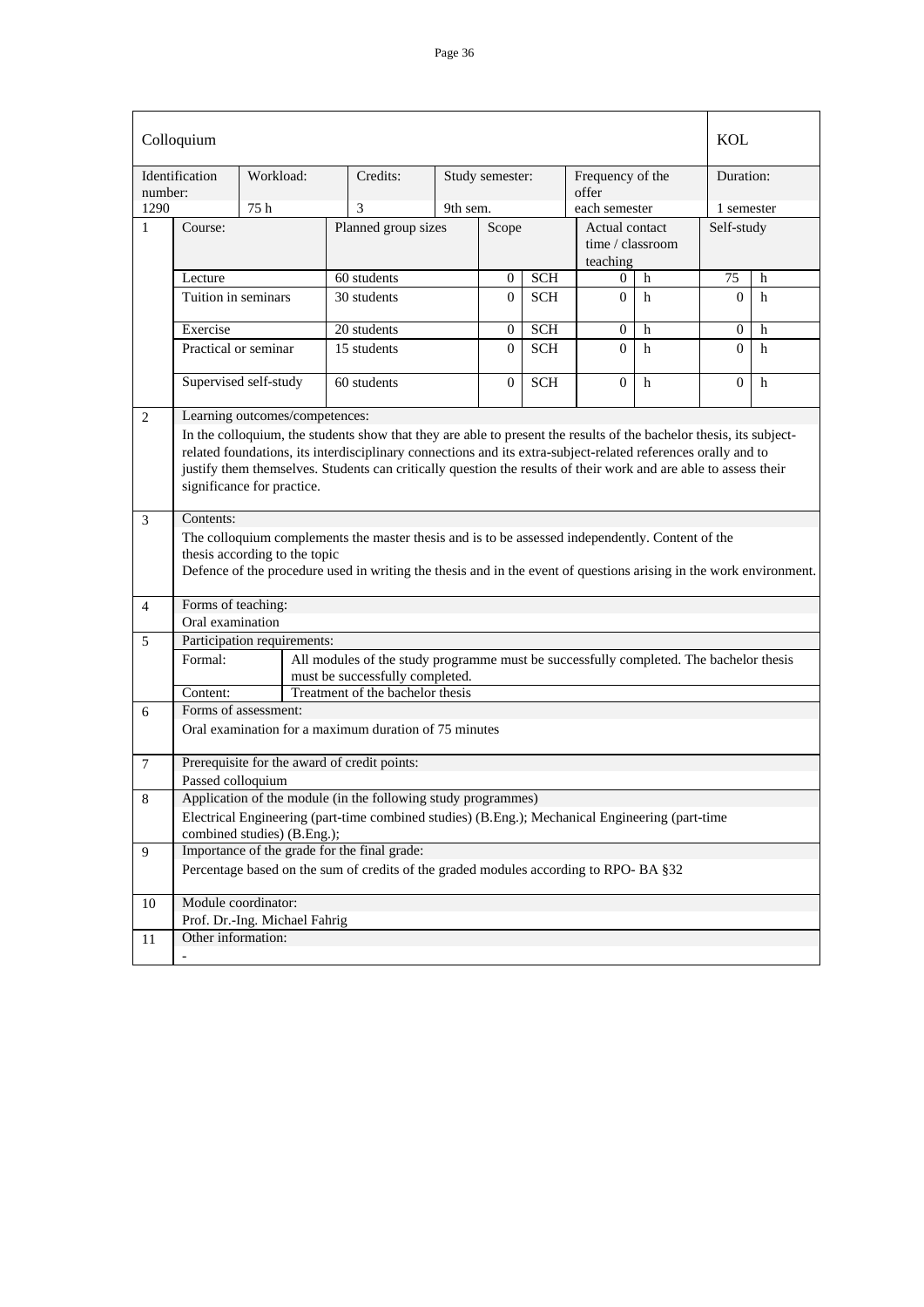|                | <b>Power Electronics</b>                                                                                                                                                                                                                                                                                                                                                                                                                                                                                                                                                                         |                                   |                                                                                                                                                                                                                                                                                                                                                                                                                                                                                                                                                                                                                                                                                       |          |                 |            |                           |                     | <b>LEE</b> |   |
|----------------|--------------------------------------------------------------------------------------------------------------------------------------------------------------------------------------------------------------------------------------------------------------------------------------------------------------------------------------------------------------------------------------------------------------------------------------------------------------------------------------------------------------------------------------------------------------------------------------------------|-----------------------------------|---------------------------------------------------------------------------------------------------------------------------------------------------------------------------------------------------------------------------------------------------------------------------------------------------------------------------------------------------------------------------------------------------------------------------------------------------------------------------------------------------------------------------------------------------------------------------------------------------------------------------------------------------------------------------------------|----------|-----------------|------------|---------------------------|---------------------|------------|---|
| number:        | Identification                                                                                                                                                                                                                                                                                                                                                                                                                                                                                                                                                                                   | Workload:                         | Credits:                                                                                                                                                                                                                                                                                                                                                                                                                                                                                                                                                                                                                                                                              |          | Study semester: |            | Frequency of the<br>offer |                     | Duration:  |   |
| 4064           |                                                                                                                                                                                                                                                                                                                                                                                                                                                                                                                                                                                                  | 125h                              | 5                                                                                                                                                                                                                                                                                                                                                                                                                                                                                                                                                                                                                                                                                     | 6th sem. |                 |            | Annual<br>(Summer)        |                     | 1 semester |   |
| $\mathbf{1}$   | Course:                                                                                                                                                                                                                                                                                                                                                                                                                                                                                                                                                                                          |                                   | Planned group sizes                                                                                                                                                                                                                                                                                                                                                                                                                                                                                                                                                                                                                                                                   |          | Scope           |            | / classroom<br>teaching   | Actual contact time | Self-study |   |
|                | Lecture                                                                                                                                                                                                                                                                                                                                                                                                                                                                                                                                                                                          |                                   | 60 students                                                                                                                                                                                                                                                                                                                                                                                                                                                                                                                                                                                                                                                                           |          | 2               | <b>SCH</b> | $\overline{0}$            | h                   | 62.5       | h |
|                | Tuition in seminars                                                                                                                                                                                                                                                                                                                                                                                                                                                                                                                                                                              |                                   | 30 students                                                                                                                                                                                                                                                                                                                                                                                                                                                                                                                                                                                                                                                                           |          | $\theta$        | <b>SCH</b> | $\Omega$                  | h                   | $\Omega$   | h |
|                | Exercise                                                                                                                                                                                                                                                                                                                                                                                                                                                                                                                                                                                         |                                   | 20 students                                                                                                                                                                                                                                                                                                                                                                                                                                                                                                                                                                                                                                                                           |          | 1               | <b>SCH</b> | 8                         | h                   | 38.5       | h |
|                |                                                                                                                                                                                                                                                                                                                                                                                                                                                                                                                                                                                                  | Practical or seminar              | 15 students                                                                                                                                                                                                                                                                                                                                                                                                                                                                                                                                                                                                                                                                           |          | 1               | <b>SCH</b> | 16                        | h                   | $\Omega$   | h |
|                |                                                                                                                                                                                                                                                                                                                                                                                                                                                                                                                                                                                                  | Supervised self-study             | 60 students                                                                                                                                                                                                                                                                                                                                                                                                                                                                                                                                                                                                                                                                           |          | $\mathbf{0}$    | <b>SCH</b> | $\overline{0}$            | h                   | $\Omega$   | h |
| $\overline{2}$ |                                                                                                                                                                                                                                                                                                                                                                                                                                                                                                                                                                                                  | Learning outcomes/competences:    |                                                                                                                                                                                                                                                                                                                                                                                                                                                                                                                                                                                                                                                                                       |          |                 |            |                           |                     |            |   |
|                | The students are able to describe power electronic components in their function and diversity from simple dimmers<br>in lighting and household appliances to three-phase frequency converters in three-phase applications.<br>They have knowledge of electromagnetic compatibility (EMC) and can therefore present and explain the<br>conditions for the interference-free interaction of micro- and power electronics in a structured manner. After<br>successful completion of the module, the students can, taking into account the harmonics (Fourier analysis) to<br>create power balances. |                                   |                                                                                                                                                                                                                                                                                                                                                                                                                                                                                                                                                                                                                                                                                       |          |                 |            |                           |                     |            |   |
| $\mathfrak{Z}$ | Contents:                                                                                                                                                                                                                                                                                                                                                                                                                                                                                                                                                                                        |                                   |                                                                                                                                                                                                                                                                                                                                                                                                                                                                                                                                                                                                                                                                                       |          |                 |            |                           |                     |            |   |
|                | <b>B6</b> )<br>(power chips)                                                                                                                                                                                                                                                                                                                                                                                                                                                                                                                                                                     | decentralised energy management   | Functional principle of commutatorless, line-commutated and self-commutated converter circuits (W1, W3, B2,<br>Rectifier, inverter, converter and four-quadrant operation<br>Efficiencies, harmonics (Fourier), power calculations<br>Control, protection and cooling of power electronic components<br>Three-phase drives with IGBT frequency converters (space vector modulation)<br>Grid-friendly power converters with power factor control (PFC)<br>Monolithic fusion of power electronics (energy) and microelectronics (information) on one semiconductor chip<br>Innovative fields of application for power electronics in automation technology, in electric vehicles and in |          |                 |            |                           |                     |            |   |
| 4              | Forms of teaching:                                                                                                                                                                                                                                                                                                                                                                                                                                                                                                                                                                               |                                   | Learning units for self-study, classroom events in the form of exercises and practicals                                                                                                                                                                                                                                                                                                                                                                                                                                                                                                                                                                                               |          |                 |            |                           |                     |            |   |
|                |                                                                                                                                                                                                                                                                                                                                                                                                                                                                                                                                                                                                  |                                   |                                                                                                                                                                                                                                                                                                                                                                                                                                                                                                                                                                                                                                                                                       |          |                 |            |                           |                     |            |   |
| 5              |                                                                                                                                                                                                                                                                                                                                                                                                                                                                                                                                                                                                  | Participation requirements:       |                                                                                                                                                                                                                                                                                                                                                                                                                                                                                                                                                                                                                                                                                       |          |                 |            |                           |                     |            |   |
|                | Formal:<br>Content:                                                                                                                                                                                                                                                                                                                                                                                                                                                                                                                                                                              |                                   |                                                                                                                                                                                                                                                                                                                                                                                                                                                                                                                                                                                                                                                                                       |          |                 |            |                           |                     |            |   |
| 6              |                                                                                                                                                                                                                                                                                                                                                                                                                                                                                                                                                                                                  | Forms of assessment:              |                                                                                                                                                                                                                                                                                                                                                                                                                                                                                                                                                                                                                                                                                       |          |                 |            |                           |                     |            |   |
|                |                                                                                                                                                                                                                                                                                                                                                                                                                                                                                                                                                                                                  |                                   | Written examination or oral examination                                                                                                                                                                                                                                                                                                                                                                                                                                                                                                                                                                                                                                               |          |                 |            |                           |                     |            |   |
| $\overline{7}$ |                                                                                                                                                                                                                                                                                                                                                                                                                                                                                                                                                                                                  |                                   | Prerequisite for the award of credit points:                                                                                                                                                                                                                                                                                                                                                                                                                                                                                                                                                                                                                                          |          |                 |            |                           |                     |            |   |
|                |                                                                                                                                                                                                                                                                                                                                                                                                                                                                                                                                                                                                  |                                   | Module examination pass and course assessment                                                                                                                                                                                                                                                                                                                                                                                                                                                                                                                                                                                                                                         |          |                 |            |                           |                     |            |   |
| 8              |                                                                                                                                                                                                                                                                                                                                                                                                                                                                                                                                                                                                  |                                   | Application of the module (in the following study programmes)                                                                                                                                                                                                                                                                                                                                                                                                                                                                                                                                                                                                                         |          |                 |            |                           |                     |            |   |
| 9              |                                                                                                                                                                                                                                                                                                                                                                                                                                                                                                                                                                                                  |                                   | Electrical Engineering (part-time combined studies) (B.Eng.);<br>Importance of the grade for the final grade:                                                                                                                                                                                                                                                                                                                                                                                                                                                                                                                                                                         |          |                 |            |                           |                     |            |   |
|                |                                                                                                                                                                                                                                                                                                                                                                                                                                                                                                                                                                                                  |                                   | Percentage based on the sum of credits of the graded modules according to RPO-BA §32                                                                                                                                                                                                                                                                                                                                                                                                                                                                                                                                                                                                  |          |                 |            |                           |                     |            |   |
| 10             |                                                                                                                                                                                                                                                                                                                                                                                                                                                                                                                                                                                                  | Module coordinator:               |                                                                                                                                                                                                                                                                                                                                                                                                                                                                                                                                                                                                                                                                                       |          |                 |            |                           |                     |            |   |
|                |                                                                                                                                                                                                                                                                                                                                                                                                                                                                                                                                                                                                  | Prof. Dr.-Ing. Sebastian Hoffmann |                                                                                                                                                                                                                                                                                                                                                                                                                                                                                                                                                                                                                                                                                       |          |                 |            |                           |                     |            |   |
| 11             | Other information:                                                                                                                                                                                                                                                                                                                                                                                                                                                                                                                                                                               |                                   |                                                                                                                                                                                                                                                                                                                                                                                                                                                                                                                                                                                                                                                                                       |          |                 |            |                           |                     |            |   |
|                |                                                                                                                                                                                                                                                                                                                                                                                                                                                                                                                                                                                                  |                                   |                                                                                                                                                                                                                                                                                                                                                                                                                                                                                                                                                                                                                                                                                       |          |                 |            |                           |                     |            |   |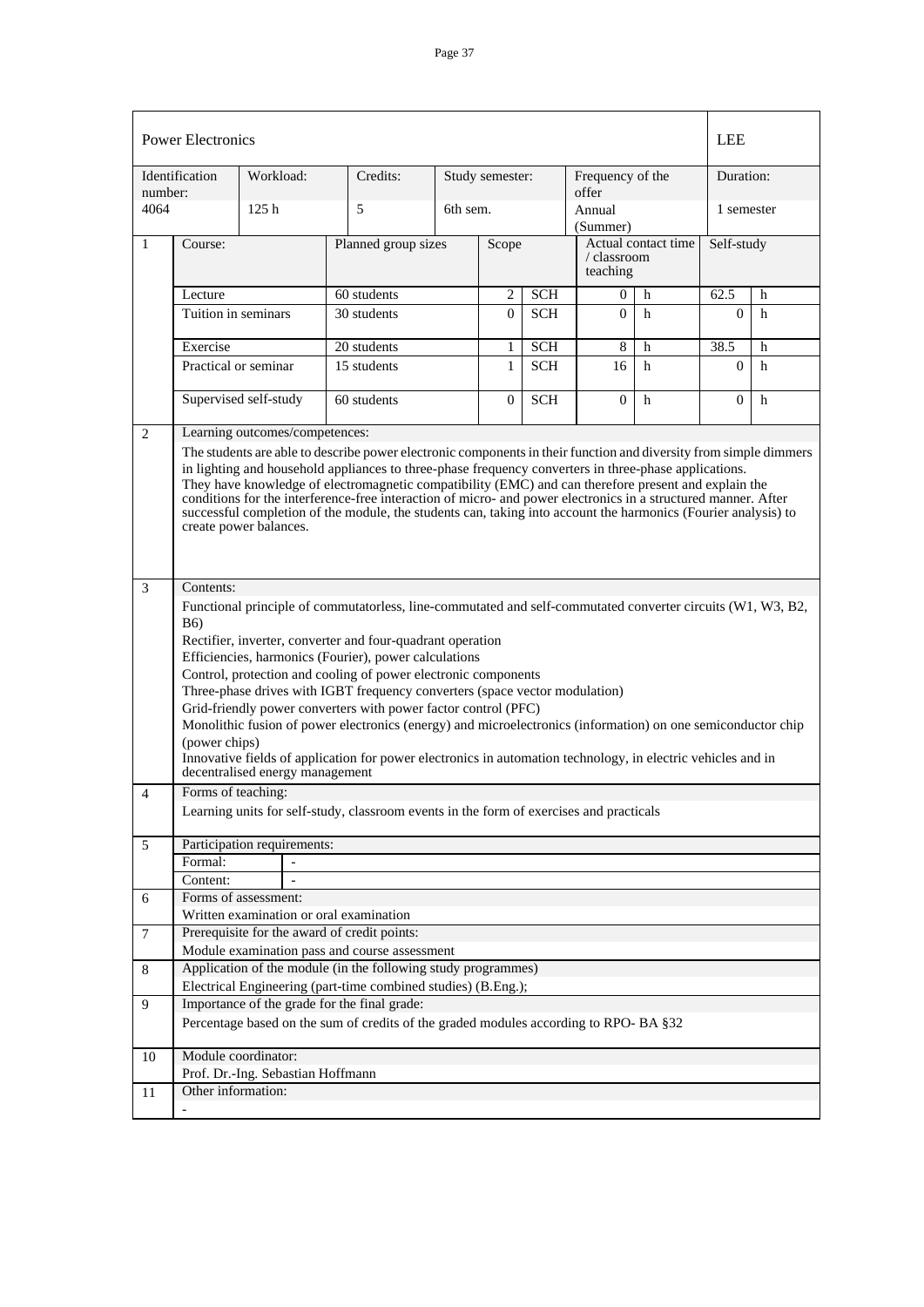|                | Mathematics I         |                                                                                                   |                                                                                                                                                                                                                                                                                                                                                                                                                                                                                                                                                                                                                                                                                                                                                                                                                                                                                                                                                                            |          |                 |            |                           |                     | MAT <sub>1</sub> |   |
|----------------|-----------------------|---------------------------------------------------------------------------------------------------|----------------------------------------------------------------------------------------------------------------------------------------------------------------------------------------------------------------------------------------------------------------------------------------------------------------------------------------------------------------------------------------------------------------------------------------------------------------------------------------------------------------------------------------------------------------------------------------------------------------------------------------------------------------------------------------------------------------------------------------------------------------------------------------------------------------------------------------------------------------------------------------------------------------------------------------------------------------------------|----------|-----------------|------------|---------------------------|---------------------|------------------|---|
| number:        | Identification        | Workload:                                                                                         | Credits:                                                                                                                                                                                                                                                                                                                                                                                                                                                                                                                                                                                                                                                                                                                                                                                                                                                                                                                                                                   |          | Study semester: |            | Frequency of the<br>offer |                     | Duration:        |   |
| 4002           |                       | 125h                                                                                              | 5                                                                                                                                                                                                                                                                                                                                                                                                                                                                                                                                                                                                                                                                                                                                                                                                                                                                                                                                                                          | 1st sem. |                 |            | Annual<br>(Winter)        |                     | 1 semester       |   |
| $\mathbf{1}$   | Course:               |                                                                                                   | Planned group sizes                                                                                                                                                                                                                                                                                                                                                                                                                                                                                                                                                                                                                                                                                                                                                                                                                                                                                                                                                        |          | Scope           |            | / classroom<br>teaching   | Actual contact time | Self-study       |   |
|                | Lecture               |                                                                                                   | 60 students                                                                                                                                                                                                                                                                                                                                                                                                                                                                                                                                                                                                                                                                                                                                                                                                                                                                                                                                                                |          | 2               | <b>SCH</b> | 0                         | h                   | 62.5             | h |
|                | Tuition in seminars   |                                                                                                   | 30 students                                                                                                                                                                                                                                                                                                                                                                                                                                                                                                                                                                                                                                                                                                                                                                                                                                                                                                                                                                |          | $\Omega$        | <b>SCH</b> | $\Omega$                  | h                   | $\Omega$         | h |
|                | Exercise              |                                                                                                   | 20 students                                                                                                                                                                                                                                                                                                                                                                                                                                                                                                                                                                                                                                                                                                                                                                                                                                                                                                                                                                |          | $\overline{2}$  | <b>SCH</b> | 16                        | h                   | 46.5             | h |
|                |                       | Practical or seminar                                                                              | 15 students                                                                                                                                                                                                                                                                                                                                                                                                                                                                                                                                                                                                                                                                                                                                                                                                                                                                                                                                                                |          | $\Omega$        | <b>SCH</b> | $\Omega$                  | h                   | $\Omega$         | h |
|                |                       | Supervised self-study                                                                             | 60 students                                                                                                                                                                                                                                                                                                                                                                                                                                                                                                                                                                                                                                                                                                                                                                                                                                                                                                                                                                |          | $\overline{0}$  | <b>SCH</b> | $\mathbf{0}$              | h                   | $\Omega$         | h |
| 3              | Contents:<br>criteria | limit and continuity of real functions<br>trigonometric functions<br>L'Hospital, curve discussion | the most important special functions and their characteristic properties. In addition, they master the differential<br>calculus of real functions and can apply it to practical applications and questions.<br>Basic feature: Number ranges, set theory, elementary logic, inequalities<br>Complex numbers: Gaussian number plane, polar and exponential form, conversion of the forms of<br>representation, basic arithmetic operations, exponentiation, root extraction and logarithmic operations<br>Sequences and series: Number sequences, properties and limit value of a sequence, infinite series, convergence<br>Real functions: Definition and representation of real functions, calculation with real functions, properties,<br>Special functions: Integral functions, fractional functions, exponential functions, logarithm functions,<br>Differential calculus: Differential quotient, rules of derivation, special derivation rules techniques, rules of de |          |                 |            |                           |                     |                  |   |
|                |                       |                                                                                                   |                                                                                                                                                                                                                                                                                                                                                                                                                                                                                                                                                                                                                                                                                                                                                                                                                                                                                                                                                                            |          |                 |            |                           |                     |                  |   |
| $\overline{4}$ | Forms of teaching:    |                                                                                                   | Learning units for self-study, classroom sessions in the form of exercises                                                                                                                                                                                                                                                                                                                                                                                                                                                                                                                                                                                                                                                                                                                                                                                                                                                                                                 |          |                 |            |                           |                     |                  |   |
| 5              |                       | Participation requirements:                                                                       |                                                                                                                                                                                                                                                                                                                                                                                                                                                                                                                                                                                                                                                                                                                                                                                                                                                                                                                                                                            |          |                 |            |                           |                     |                  |   |
|                | Formal:               | $\blacksquare$                                                                                    |                                                                                                                                                                                                                                                                                                                                                                                                                                                                                                                                                                                                                                                                                                                                                                                                                                                                                                                                                                            |          |                 |            |                           |                     |                  |   |
|                | Content:              |                                                                                                   |                                                                                                                                                                                                                                                                                                                                                                                                                                                                                                                                                                                                                                                                                                                                                                                                                                                                                                                                                                            |          |                 |            |                           |                     |                  |   |
| 6              |                       | Forms of assessment:                                                                              |                                                                                                                                                                                                                                                                                                                                                                                                                                                                                                                                                                                                                                                                                                                                                                                                                                                                                                                                                                            |          |                 |            |                           |                     |                  |   |
|                |                       | Written examination or oral examination                                                           |                                                                                                                                                                                                                                                                                                                                                                                                                                                                                                                                                                                                                                                                                                                                                                                                                                                                                                                                                                            |          |                 |            |                           |                     |                  |   |
| 7              |                       | Module examination pass                                                                           | Prerequisite for the award of credit points:                                                                                                                                                                                                                                                                                                                                                                                                                                                                                                                                                                                                                                                                                                                                                                                                                                                                                                                               |          |                 |            |                           |                     |                  |   |
| $\,8\,$        |                       |                                                                                                   | Application of the module (in the following study programmes)                                                                                                                                                                                                                                                                                                                                                                                                                                                                                                                                                                                                                                                                                                                                                                                                                                                                                                              |          |                 |            |                           |                     |                  |   |
|                |                       | combined studies) (B.Eng.);                                                                       | Electrical Engineering (part-time combined studies) (B.Eng.); Mechanical Engineering (part-time                                                                                                                                                                                                                                                                                                                                                                                                                                                                                                                                                                                                                                                                                                                                                                                                                                                                            |          |                 |            |                           |                     |                  |   |
| 9              |                       |                                                                                                   | Importance of the grade for the final grade:<br>Percentage based on the sum of credits of the graded modules according to RPO- BA §32                                                                                                                                                                                                                                                                                                                                                                                                                                                                                                                                                                                                                                                                                                                                                                                                                                      |          |                 |            |                           |                     |                  |   |
| 10             |                       | Module coordinator:                                                                               |                                                                                                                                                                                                                                                                                                                                                                                                                                                                                                                                                                                                                                                                                                                                                                                                                                                                                                                                                                            |          |                 |            |                           |                     |                  |   |
|                | Sabine Lüke M.Sc.     |                                                                                                   |                                                                                                                                                                                                                                                                                                                                                                                                                                                                                                                                                                                                                                                                                                                                                                                                                                                                                                                                                                            |          |                 |            |                           |                     |                  |   |
| 11             | Other information:    |                                                                                                   |                                                                                                                                                                                                                                                                                                                                                                                                                                                                                                                                                                                                                                                                                                                                                                                                                                                                                                                                                                            |          |                 |            |                           |                     |                  |   |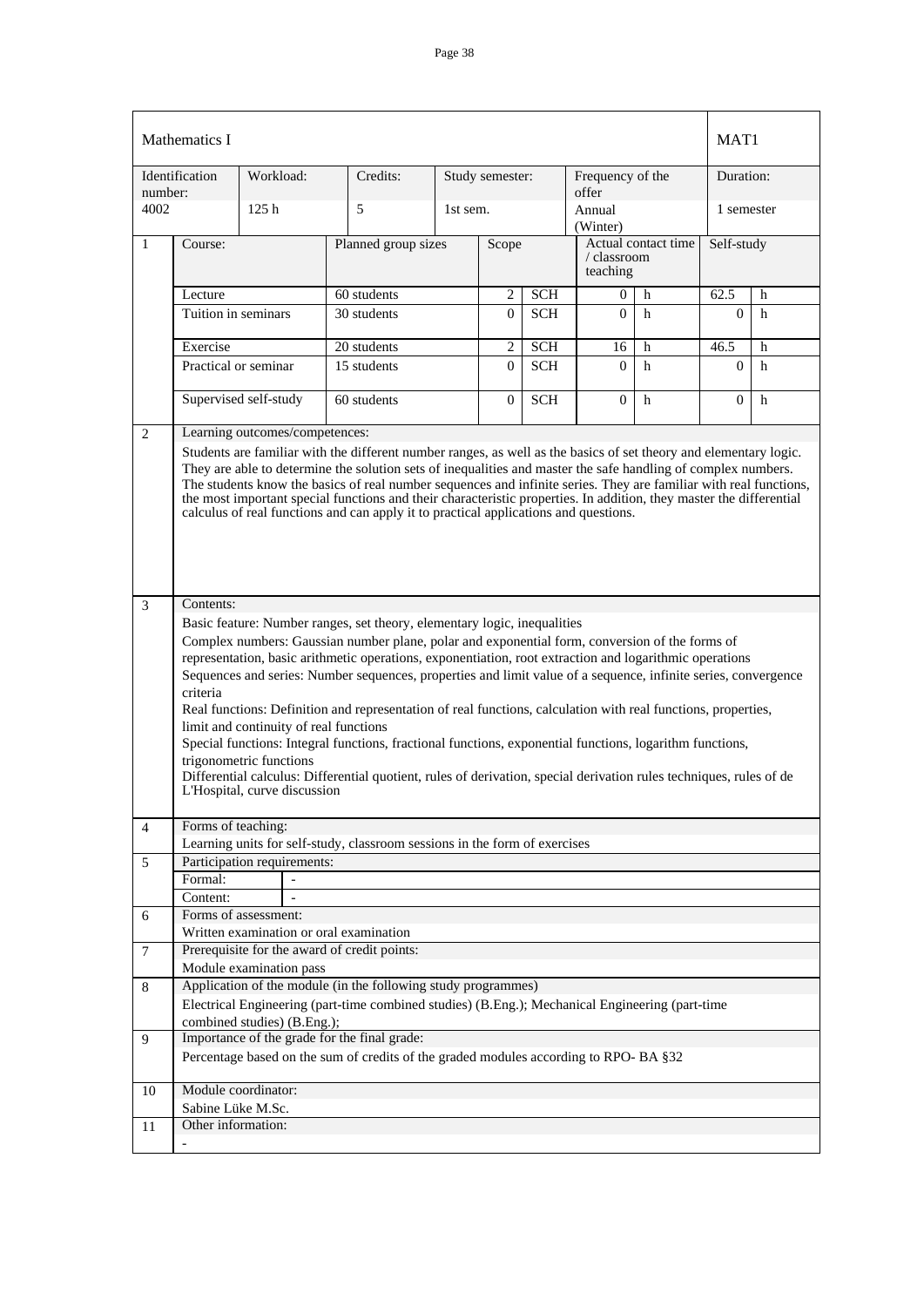|                | Mathematics II                                                                                                                                                                                                                                                                                                                                                                                                                                                                                             |                                |                                                                                                                                                                                                                                                                                                                                                                                                                                                                                                                                                                                                                                                                                                       |          |                 |            |                           |                     | MAT <sub>2</sub> |   |
|----------------|------------------------------------------------------------------------------------------------------------------------------------------------------------------------------------------------------------------------------------------------------------------------------------------------------------------------------------------------------------------------------------------------------------------------------------------------------------------------------------------------------------|--------------------------------|-------------------------------------------------------------------------------------------------------------------------------------------------------------------------------------------------------------------------------------------------------------------------------------------------------------------------------------------------------------------------------------------------------------------------------------------------------------------------------------------------------------------------------------------------------------------------------------------------------------------------------------------------------------------------------------------------------|----------|-----------------|------------|---------------------------|---------------------|------------------|---|
| number:        | Identification                                                                                                                                                                                                                                                                                                                                                                                                                                                                                             | Workload:                      | Credits:                                                                                                                                                                                                                                                                                                                                                                                                                                                                                                                                                                                                                                                                                              |          | Study semester: |            | Frequency of the<br>offer |                     | Duration:        |   |
| 4006           |                                                                                                                                                                                                                                                                                                                                                                                                                                                                                                            | 125 <sub>h</sub>               | 5                                                                                                                                                                                                                                                                                                                                                                                                                                                                                                                                                                                                                                                                                                     | 2nd sem. |                 |            | Annual<br>(Summer)        |                     | 1 semester       |   |
| $\mathbf{1}$   | Course:                                                                                                                                                                                                                                                                                                                                                                                                                                                                                                    |                                | Planned group sizes                                                                                                                                                                                                                                                                                                                                                                                                                                                                                                                                                                                                                                                                                   |          | Scope           |            | / classroom<br>teaching   | Actual contact time | Self-study       |   |
|                | Lecture                                                                                                                                                                                                                                                                                                                                                                                                                                                                                                    |                                | 60 students                                                                                                                                                                                                                                                                                                                                                                                                                                                                                                                                                                                                                                                                                           |          | 2               | <b>SCH</b> | 0                         | h                   | 62.5             | h |
|                | Tuition in seminars                                                                                                                                                                                                                                                                                                                                                                                                                                                                                        |                                | 30 students                                                                                                                                                                                                                                                                                                                                                                                                                                                                                                                                                                                                                                                                                           |          | $\Omega$        | <b>SCH</b> | $\Omega$                  | h                   | $\Omega$         | h |
|                | Exercise                                                                                                                                                                                                                                                                                                                                                                                                                                                                                                   |                                | 20 students                                                                                                                                                                                                                                                                                                                                                                                                                                                                                                                                                                                                                                                                                           |          | 2               | <b>SCH</b> | 16                        | h                   | 46.5             | h |
|                |                                                                                                                                                                                                                                                                                                                                                                                                                                                                                                            | Practical or seminar           | 15 students                                                                                                                                                                                                                                                                                                                                                                                                                                                                                                                                                                                                                                                                                           |          | $\overline{0}$  | <b>SCH</b> | $\Omega$                  | h                   | $\overline{0}$   | h |
|                |                                                                                                                                                                                                                                                                                                                                                                                                                                                                                                            | Supervised self-study          | 60 students                                                                                                                                                                                                                                                                                                                                                                                                                                                                                                                                                                                                                                                                                           |          | $\overline{0}$  | <b>SCH</b> | $\mathbf{0}$              | h                   | $\Omega$         | h |
| $\overline{2}$ |                                                                                                                                                                                                                                                                                                                                                                                                                                                                                                            | Learning outcomes/competences: |                                                                                                                                                                                                                                                                                                                                                                                                                                                                                                                                                                                                                                                                                                       |          |                 |            |                           |                     |                  |   |
|                | Students are familiar with power series and their properties, as well as with Taylor series. They know the basic<br>concepts of integral calculus and can integrate real functions using the techniques covered.<br>The students know the basic concepts of vector calculus, master the various arithmetic operations with vectors<br>and are able to apply them in geometric contexts. They are confident in dealing with matrices and determinants<br>and can use them to solve linear equation systems. |                                |                                                                                                                                                                                                                                                                                                                                                                                                                                                                                                                                                                                                                                                                                                       |          |                 |            |                           |                     |                  |   |
| 3              | Contents:                                                                                                                                                                                                                                                                                                                                                                                                                                                                                                  |                                |                                                                                                                                                                                                                                                                                                                                                                                                                                                                                                                                                                                                                                                                                                       |          |                 |            |                           |                     |                  |   |
|                | determinants                                                                                                                                                                                                                                                                                                                                                                                                                                                                                               |                                | Power series: Convergence behaviour, properties, Taylor series<br>Integral calculus: Definite and indefinite integrals, integration rules, main theorem of differential and<br>integral calculus, basic or master integrals, integration methods, application of integral calculus<br>Vector calculus: Vector operations, scalar product, n-dimensional vector space, linear dependency, vector<br>product, spar product, vector representation of geometric relationships<br>Linear algebra: Calculating with matrices, matrix product, matrix representation of linear systems of equations,<br>row normal form, Gauss-Jordan method, solvability of linear systems of equations, inverse matrices, |          |                 |            |                           |                     |                  |   |
| $\overline{4}$ | Forms of teaching:                                                                                                                                                                                                                                                                                                                                                                                                                                                                                         |                                |                                                                                                                                                                                                                                                                                                                                                                                                                                                                                                                                                                                                                                                                                                       |          |                 |            |                           |                     |                  |   |
|                |                                                                                                                                                                                                                                                                                                                                                                                                                                                                                                            |                                | Learning units for self-study, classroom sessions in the form of exercises                                                                                                                                                                                                                                                                                                                                                                                                                                                                                                                                                                                                                            |          |                 |            |                           |                     |                  |   |
| 5              |                                                                                                                                                                                                                                                                                                                                                                                                                                                                                                            | Participation requirements:    |                                                                                                                                                                                                                                                                                                                                                                                                                                                                                                                                                                                                                                                                                                       |          |                 |            |                           |                     |                  |   |
|                | Formal:                                                                                                                                                                                                                                                                                                                                                                                                                                                                                                    |                                |                                                                                                                                                                                                                                                                                                                                                                                                                                                                                                                                                                                                                                                                                                       |          |                 |            |                           |                     |                  |   |
|                | Content:                                                                                                                                                                                                                                                                                                                                                                                                                                                                                                   |                                |                                                                                                                                                                                                                                                                                                                                                                                                                                                                                                                                                                                                                                                                                                       |          |                 |            |                           |                     |                  |   |
| 6              |                                                                                                                                                                                                                                                                                                                                                                                                                                                                                                            | Forms of assessment:           |                                                                                                                                                                                                                                                                                                                                                                                                                                                                                                                                                                                                                                                                                                       |          |                 |            |                           |                     |                  |   |
|                |                                                                                                                                                                                                                                                                                                                                                                                                                                                                                                            |                                | Written examination or oral examination                                                                                                                                                                                                                                                                                                                                                                                                                                                                                                                                                                                                                                                               |          |                 |            |                           |                     |                  |   |
| $\tau$         |                                                                                                                                                                                                                                                                                                                                                                                                                                                                                                            | Module examination pass        | Prerequisite for the award of credit points:                                                                                                                                                                                                                                                                                                                                                                                                                                                                                                                                                                                                                                                          |          |                 |            |                           |                     |                  |   |
| 8              |                                                                                                                                                                                                                                                                                                                                                                                                                                                                                                            |                                |                                                                                                                                                                                                                                                                                                                                                                                                                                                                                                                                                                                                                                                                                                       |          |                 |            |                           |                     |                  |   |
|                | Application of the module (in the following study programmes)<br>Electrical Engineering (part-time combined studies) (B.Eng.); Mechanical Engineering (part-time<br>combined studies) (B.Eng.);                                                                                                                                                                                                                                                                                                            |                                |                                                                                                                                                                                                                                                                                                                                                                                                                                                                                                                                                                                                                                                                                                       |          |                 |            |                           |                     |                  |   |
| 9              |                                                                                                                                                                                                                                                                                                                                                                                                                                                                                                            |                                | Importance of the grade for the final grade:                                                                                                                                                                                                                                                                                                                                                                                                                                                                                                                                                                                                                                                          |          |                 |            |                           |                     |                  |   |
|                |                                                                                                                                                                                                                                                                                                                                                                                                                                                                                                            |                                | Percentage based on the sum of credits of the graded modules according to RPO- BA §32                                                                                                                                                                                                                                                                                                                                                                                                                                                                                                                                                                                                                 |          |                 |            |                           |                     |                  |   |
| 10             |                                                                                                                                                                                                                                                                                                                                                                                                                                                                                                            | Module coordinator:            |                                                                                                                                                                                                                                                                                                                                                                                                                                                                                                                                                                                                                                                                                                       |          |                 |            |                           |                     |                  |   |
|                | Sabine Lüke M.Sc.                                                                                                                                                                                                                                                                                                                                                                                                                                                                                          |                                |                                                                                                                                                                                                                                                                                                                                                                                                                                                                                                                                                                                                                                                                                                       |          |                 |            |                           |                     |                  |   |
| 11             | Other information:                                                                                                                                                                                                                                                                                                                                                                                                                                                                                         |                                |                                                                                                                                                                                                                                                                                                                                                                                                                                                                                                                                                                                                                                                                                                       |          |                 |            |                           |                     |                  |   |
|                |                                                                                                                                                                                                                                                                                                                                                                                                                                                                                                            |                                |                                                                                                                                                                                                                                                                                                                                                                                                                                                                                                                                                                                                                                                                                                       |          |                 |            |                           |                     |                  |   |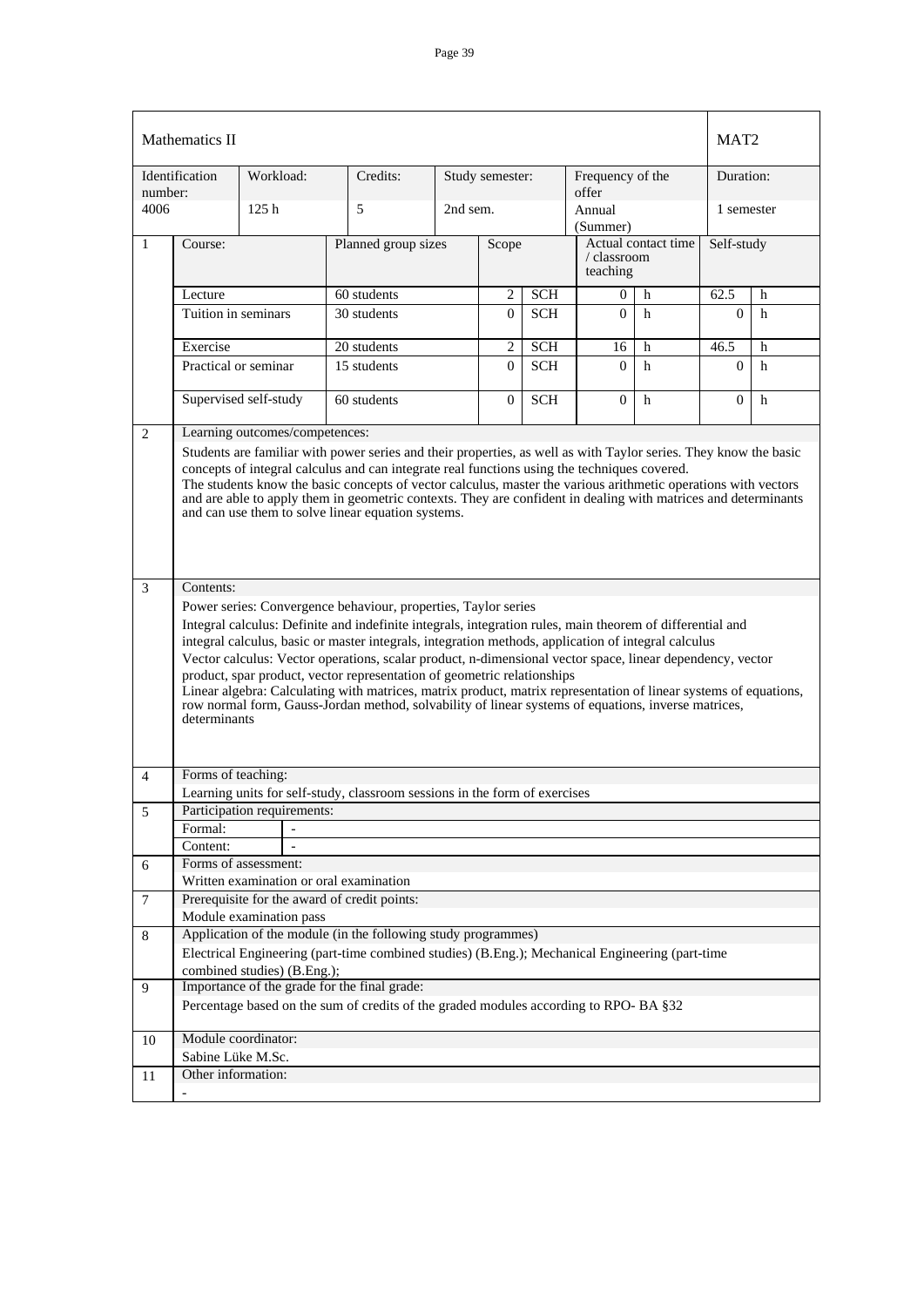|                | Mathematics III     |                                                                         |                                                                                                                                                                                                                                                                                                                                                                                                                                                                                                                     |          |                 |            |                           |                     | MAT <sub>3</sub> |   |
|----------------|---------------------|-------------------------------------------------------------------------|---------------------------------------------------------------------------------------------------------------------------------------------------------------------------------------------------------------------------------------------------------------------------------------------------------------------------------------------------------------------------------------------------------------------------------------------------------------------------------------------------------------------|----------|-----------------|------------|---------------------------|---------------------|------------------|---|
| number:        | Identification      | Workload:                                                               | Credits:                                                                                                                                                                                                                                                                                                                                                                                                                                                                                                            |          | Study semester: |            | Frequency of the<br>offer |                     | Duration:        |   |
| 4009           |                     | 125h                                                                    | 5                                                                                                                                                                                                                                                                                                                                                                                                                                                                                                                   | 3rd sem. |                 |            | Annual<br>(Winter)        |                     | 1 semester       |   |
| $\mathbf{1}$   | Course:             |                                                                         | Planned group sizes                                                                                                                                                                                                                                                                                                                                                                                                                                                                                                 |          | Scope           |            | / classroom<br>teaching   | Actual contact time | Self-study       |   |
|                | Lecture             |                                                                         | 60 students                                                                                                                                                                                                                                                                                                                                                                                                                                                                                                         |          | 2               | <b>SCH</b> | 0                         | h                   | 62.5             | h |
|                | Tuition in seminars |                                                                         | 30 students                                                                                                                                                                                                                                                                                                                                                                                                                                                                                                         |          | $\Omega$        | <b>SCH</b> | $\Omega$                  | h                   | $\Omega$         | h |
|                | Exercise            |                                                                         | 20 students                                                                                                                                                                                                                                                                                                                                                                                                                                                                                                         |          | $\overline{c}$  | <b>SCH</b> | 16                        | h                   | 46.5             | h |
|                |                     | Practical or seminar                                                    | 15 students                                                                                                                                                                                                                                                                                                                                                                                                                                                                                                         |          | $\Omega$        | <b>SCH</b> | $\Omega$                  | h                   | $\overline{0}$   | h |
|                |                     | Supervised self-study                                                   | 60 students                                                                                                                                                                                                                                                                                                                                                                                                                                                                                                         |          | $\Omega$        | <b>SCH</b> | $\Omega$                  | h                   | $\Omega$         | h |
| 2              | calculus.           | Learning outcomes/competences:<br>equations with constant coefficients. | The students are familiar with ordinary differential equations of the 1st order, as well as with systems of<br>linear differential equations with constant coefficients. They are able to set up and solve linear differential<br>The students know the basics for functions of several variables.<br>They have mastered the differential calculus of several variables and can apply it in equalisation and error                                                                                                  |          |                 |            |                           |                     |                  |   |
|                |                     | determination of extrema                                                | Ordinary differential equations: Dgl. 1 order, linear equations of nth order, superposition theorem, product<br>theorem, fundamental systems, exponential theorem, characteristic equation, oscillations, special solution of the<br>inhomogeneous equation, systems of linear equations with constant coefficients<br>Functions of several variables: Definition area, limit value and continuity,<br>Partial and total differentiability, gradient and directional derivative, differentiation, Taylor's theorem, |          |                 |            |                           |                     |                  |   |
| $\overline{4}$ | Forms of teaching:  |                                                                         |                                                                                                                                                                                                                                                                                                                                                                                                                                                                                                                     |          |                 |            |                           |                     |                  |   |
|                |                     |                                                                         | Learning units for self-study, classroom sessions in the form of exercises                                                                                                                                                                                                                                                                                                                                                                                                                                          |          |                 |            |                           |                     |                  |   |
| 5              |                     | Participation requirements:                                             |                                                                                                                                                                                                                                                                                                                                                                                                                                                                                                                     |          |                 |            |                           |                     |                  |   |
|                | Formal:             |                                                                         |                                                                                                                                                                                                                                                                                                                                                                                                                                                                                                                     |          |                 |            |                           |                     |                  |   |
|                | Content:            |                                                                         | Mastery of the learning content of the modules Mathematics I and Mathematics II                                                                                                                                                                                                                                                                                                                                                                                                                                     |          |                 |            |                           |                     |                  |   |
| 6              |                     | Forms of assessment:                                                    |                                                                                                                                                                                                                                                                                                                                                                                                                                                                                                                     |          |                 |            |                           |                     |                  |   |
|                |                     | Written examination or oral examination                                 |                                                                                                                                                                                                                                                                                                                                                                                                                                                                                                                     |          |                 |            |                           |                     |                  |   |
| $\overline{7}$ |                     | Module examination pass                                                 | Prerequisite for the award of credit points:                                                                                                                                                                                                                                                                                                                                                                                                                                                                        |          |                 |            |                           |                     |                  |   |
| 8              |                     |                                                                         | Application of the module (in the following study programmes)                                                                                                                                                                                                                                                                                                                                                                                                                                                       |          |                 |            |                           |                     |                  |   |
|                |                     |                                                                         | Electrical Engineering (part-time combined studies) (B.Eng.); Mechanical Engineering (part-time                                                                                                                                                                                                                                                                                                                                                                                                                     |          |                 |            |                           |                     |                  |   |
|                |                     | combined studies) (B.Eng.);                                             |                                                                                                                                                                                                                                                                                                                                                                                                                                                                                                                     |          |                 |            |                           |                     |                  |   |
| $\overline{9}$ |                     |                                                                         | Importance of the grade for the final grade:                                                                                                                                                                                                                                                                                                                                                                                                                                                                        |          |                 |            |                           |                     |                  |   |
|                |                     |                                                                         | Percentage based on the sum of credits of the graded modules according to RPO-BA §32                                                                                                                                                                                                                                                                                                                                                                                                                                |          |                 |            |                           |                     |                  |   |
| 10             |                     | Module coordinator:                                                     |                                                                                                                                                                                                                                                                                                                                                                                                                                                                                                                     |          |                 |            |                           |                     |                  |   |
|                | Sabine Lüke M.Sc.   |                                                                         |                                                                                                                                                                                                                                                                                                                                                                                                                                                                                                                     |          |                 |            |                           |                     |                  |   |
| 11             | Other information:  |                                                                         |                                                                                                                                                                                                                                                                                                                                                                                                                                                                                                                     |          |                 |            |                           |                     |                  |   |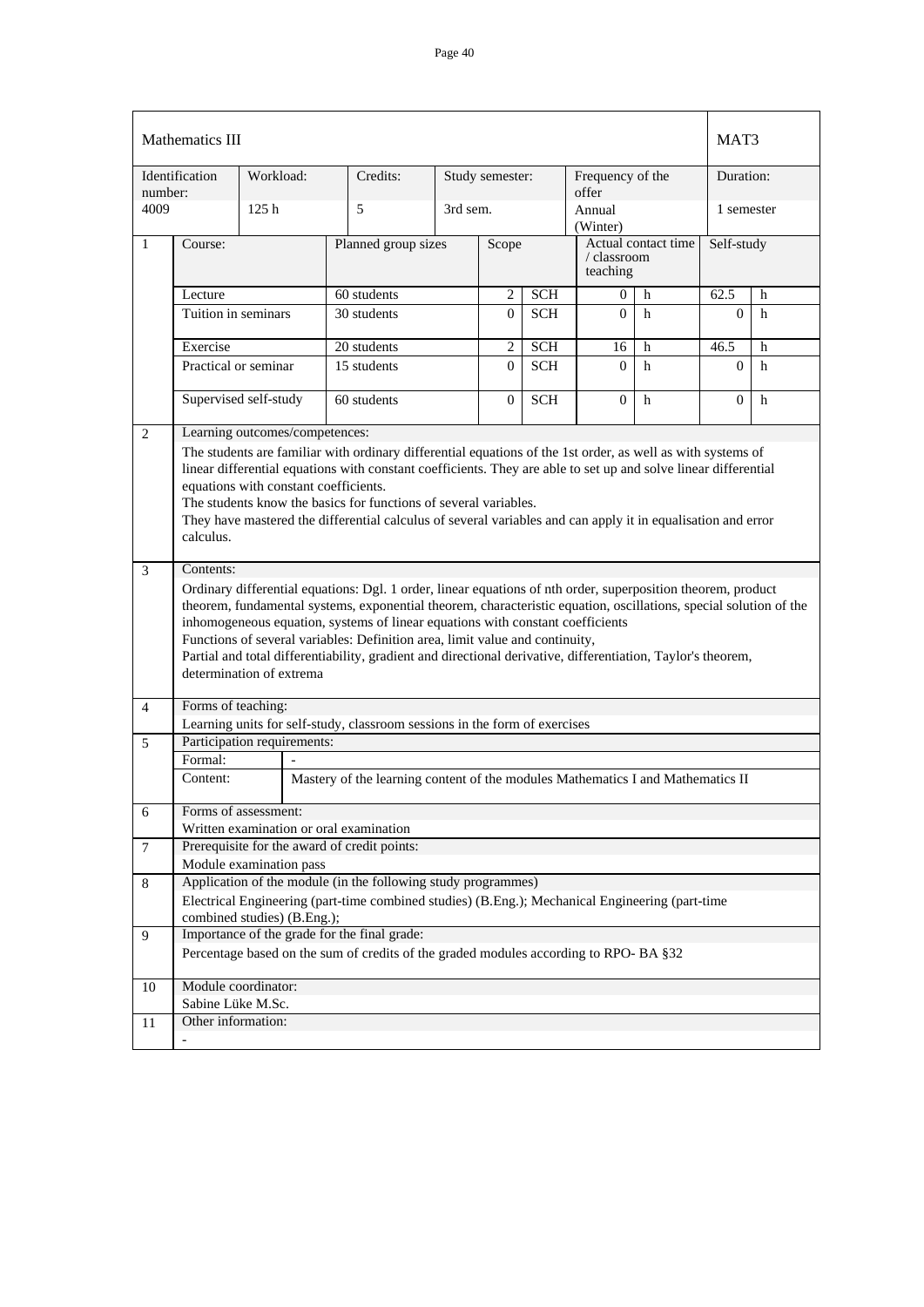|                | Mathematics IV                          |                                             |                                                                                                                                                                                                                                                                                                                                                                                                                                     |          |                 |            |                           |                     | MAT4           |   |
|----------------|-----------------------------------------|---------------------------------------------|-------------------------------------------------------------------------------------------------------------------------------------------------------------------------------------------------------------------------------------------------------------------------------------------------------------------------------------------------------------------------------------------------------------------------------------|----------|-----------------|------------|---------------------------|---------------------|----------------|---|
| number:        | Identification                          | Workload:                                   | Credits:                                                                                                                                                                                                                                                                                                                                                                                                                            |          | Study semester: |            | Frequency of the<br>offer |                     | Duration:      |   |
| 4055           |                                         | 125 <sub>h</sub>                            | 5                                                                                                                                                                                                                                                                                                                                                                                                                                   | 4th sem. |                 |            | Annual<br>(Summer)        |                     | 1 semester     |   |
| $\mathbf{1}$   | Course:                                 |                                             | Planned group sizes                                                                                                                                                                                                                                                                                                                                                                                                                 |          | Scope           |            | / classroom<br>teaching   | Actual contact time | Self-study     |   |
|                | Lecture                                 |                                             | 60 students                                                                                                                                                                                                                                                                                                                                                                                                                         |          | $\overline{2}$  | <b>SCH</b> | $\overline{0}$            | h                   | 62.5           | h |
|                |                                         | Tuition in seminars                         | 30 students                                                                                                                                                                                                                                                                                                                                                                                                                         |          | $\Omega$        | <b>SCH</b> | $\Omega$                  | h                   | $\Omega$       | h |
|                | Exercise                                |                                             | 20 students                                                                                                                                                                                                                                                                                                                                                                                                                         |          | $\overline{2}$  | <b>SCH</b> | 16                        | h                   | 46.5           | h |
|                |                                         | Practical or seminar                        | 15 students                                                                                                                                                                                                                                                                                                                                                                                                                         |          | $\Omega$        | <b>SCH</b> | $\Omega$                  | h                   | $\overline{0}$ | h |
|                |                                         | Supervised self-study                       | 60 students                                                                                                                                                                                                                                                                                                                                                                                                                         |          | $\overline{0}$  | <b>SCH</b> | $\overline{0}$            | h                   | $\overline{0}$ | h |
|                |                                         |                                             | Students have a basic understanding of Fourier series and their development and are able to apply this knowledge<br>to technical problems. They are familiar with the Fourier transform and its advantages in application.<br>The students know the basics of the Laplace transform and its advantages in application. In addition, they<br>are able to solve differential equation systems with the help of the Laplace transform. |          |                 |            |                           |                     |                |   |
| 3              | Contents:                               |                                             |                                                                                                                                                                                                                                                                                                                                                                                                                                     |          |                 |            |                           |                     |                |   |
|                | Fourier series                          |                                             |                                                                                                                                                                                                                                                                                                                                                                                                                                     |          |                 |            |                           |                     |                |   |
|                | Fourier transform                       |                                             |                                                                                                                                                                                                                                                                                                                                                                                                                                     |          |                 |            |                           |                     |                |   |
|                | Laplace transform                       |                                             |                                                                                                                                                                                                                                                                                                                                                                                                                                     |          |                 |            |                           |                     |                |   |
| $\overline{4}$ | Forms of teaching:                      |                                             |                                                                                                                                                                                                                                                                                                                                                                                                                                     |          |                 |            |                           |                     |                |   |
|                |                                         |                                             | Self-study in the form of learning letters, classroom teaching in the form of exercises                                                                                                                                                                                                                                                                                                                                             |          |                 |            |                           |                     |                |   |
| 5              |                                         | Participation requirements:                 |                                                                                                                                                                                                                                                                                                                                                                                                                                     |          |                 |            |                           |                     |                |   |
|                | Formal:                                 |                                             |                                                                                                                                                                                                                                                                                                                                                                                                                                     |          |                 |            |                           |                     |                |   |
|                | Content:                                |                                             |                                                                                                                                                                                                                                                                                                                                                                                                                                     |          |                 |            |                           |                     |                |   |
| 6              |                                         | Forms of assessment:<br>Written examination |                                                                                                                                                                                                                                                                                                                                                                                                                                     |          |                 |            |                           |                     |                |   |
| $\overline{7}$ |                                         |                                             | Prerequisite for the award of credit points:                                                                                                                                                                                                                                                                                                                                                                                        |          |                 |            |                           |                     |                |   |
|                |                                         | Module examination pass                     |                                                                                                                                                                                                                                                                                                                                                                                                                                     |          |                 |            |                           |                     |                |   |
| $\,8\,$        |                                         |                                             | Application of the module (in the following study programmes)                                                                                                                                                                                                                                                                                                                                                                       |          |                 |            |                           |                     |                |   |
|                |                                         |                                             | Electrical Engineering (part-time combined studies) (B.Eng.);                                                                                                                                                                                                                                                                                                                                                                       |          |                 |            |                           |                     |                |   |
| 9              |                                         |                                             | Importance of the grade for the final grade:                                                                                                                                                                                                                                                                                                                                                                                        |          |                 |            |                           |                     |                |   |
|                |                                         |                                             | Percentage based on the sum of credits of the graded modules according to RPO- BA §32                                                                                                                                                                                                                                                                                                                                               |          |                 |            |                           |                     |                |   |
| 10             |                                         | Module coordinator:                         |                                                                                                                                                                                                                                                                                                                                                                                                                                     |          |                 |            |                           |                     |                |   |
|                | Sabine Lüke M.Sc.                       |                                             |                                                                                                                                                                                                                                                                                                                                                                                                                                     |          |                 |            |                           |                     |                |   |
| 11             | Other information:<br>$\qquad \qquad -$ |                                             |                                                                                                                                                                                                                                                                                                                                                                                                                                     |          |                 |            |                           |                     |                |   |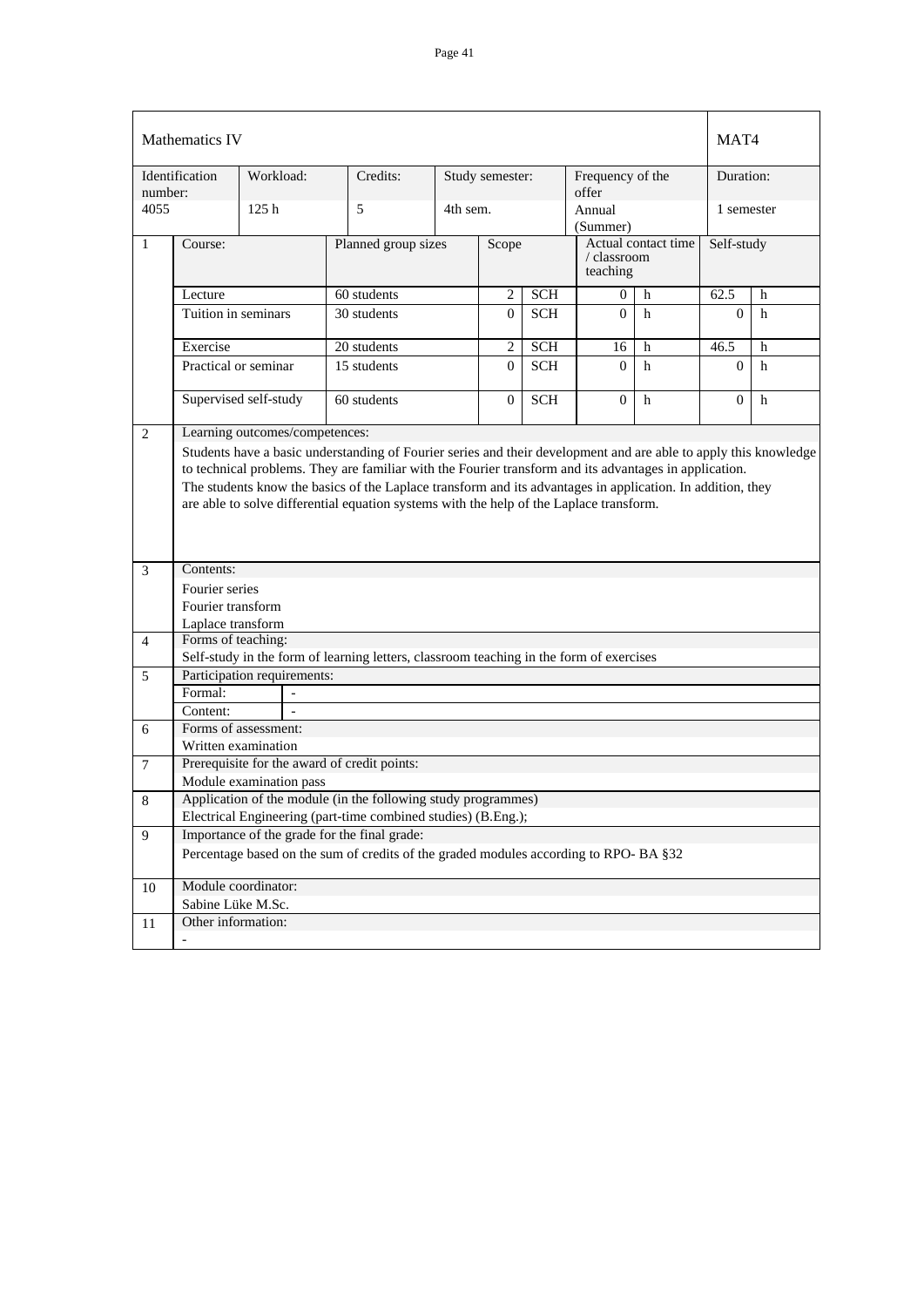|                | Mechatronic Systems |                                     |                                                                                                                                                                                                                                                                                                                                                                                                                                                                                                                                                                                         |          |                 |            |                           |                     | <b>MESY</b>    |   |
|----------------|---------------------|-------------------------------------|-----------------------------------------------------------------------------------------------------------------------------------------------------------------------------------------------------------------------------------------------------------------------------------------------------------------------------------------------------------------------------------------------------------------------------------------------------------------------------------------------------------------------------------------------------------------------------------------|----------|-----------------|------------|---------------------------|---------------------|----------------|---|
| number:        | Identification      | Workload:                           | Credits:                                                                                                                                                                                                                                                                                                                                                                                                                                                                                                                                                                                |          | Study semester: |            | Frequency of the<br>offer |                     | Duration:      |   |
| 4085           |                     | 125h                                | 5                                                                                                                                                                                                                                                                                                                                                                                                                                                                                                                                                                                       | 8th sem. |                 |            | Annual<br>(Summer)        |                     | 1 semester     |   |
| $\mathbf{1}$   | Course:             |                                     | Planned group sizes                                                                                                                                                                                                                                                                                                                                                                                                                                                                                                                                                                     |          | Scope           |            | / classroom<br>teaching   | Actual contact time | Self-study     |   |
|                | Lecture             |                                     | 60 students                                                                                                                                                                                                                                                                                                                                                                                                                                                                                                                                                                             |          | 2               | <b>SCH</b> | 0                         | h                   | 62.5           | h |
|                | Tuition in seminars |                                     | 30 students                                                                                                                                                                                                                                                                                                                                                                                                                                                                                                                                                                             |          | $\overline{0}$  | <b>SCH</b> | $\Omega$                  | h                   | $\overline{0}$ | h |
|                | Exercise            |                                     | 20 students                                                                                                                                                                                                                                                                                                                                                                                                                                                                                                                                                                             |          | $\mathbf{2}$    | <b>SCH</b> | 16                        | h                   | 46.5           | h |
|                |                     | Practical or seminar                | 15 students                                                                                                                                                                                                                                                                                                                                                                                                                                                                                                                                                                             |          | $\overline{0}$  | <b>SCH</b> | $\Omega$                  | h                   | $\overline{0}$ | h |
|                |                     | Supervised self-study               | 60 students                                                                                                                                                                                                                                                                                                                                                                                                                                                                                                                                                                             |          | $\mathbf{0}$    | <b>SCH</b> | $\overline{0}$            | h                   | $\overline{0}$ | h |
| $\overline{c}$ |                     | Learning outcomes/competences:      |                                                                                                                                                                                                                                                                                                                                                                                                                                                                                                                                                                                         |          |                 |            |                           |                     |                |   |
|                |                     | describe their special features.    | The students know different types of mechatronic systems such as household appliances, combine harvesters,<br>machine aggregates, packaging machines, wood processing plants and machine tools and can describe them and<br>The students are able to consistently and systematically develop complex mechatronic and automated<br>systems themselves and to subject them to an orderly development process.<br>They are able to fully apply the knowledge acquired during their studies to the development of mechatronic and<br>automated systems in an everyday business environment. |          |                 |            |                           |                     |                |   |
| 3              | Contents:           |                                     |                                                                                                                                                                                                                                                                                                                                                                                                                                                                                                                                                                                         |          |                 |            |                           |                     |                |   |
|                |                     |                                     | Structure and function of mechatronic and automated systems and their special features, design guidelines for                                                                                                                                                                                                                                                                                                                                                                                                                                                                           |          |                 |            |                           |                     |                |   |
|                |                     | mechatronic and automated systems   |                                                                                                                                                                                                                                                                                                                                                                                                                                                                                                                                                                                         |          |                 |            |                           |                     |                |   |
|                |                     |                                     | Modularisation of machine types and units                                                                                                                                                                                                                                                                                                                                                                                                                                                                                                                                               |          |                 |            |                           |                     |                |   |
|                | Control types       | Control architecture                |                                                                                                                                                                                                                                                                                                                                                                                                                                                                                                                                                                                         |          |                 |            |                           |                     |                |   |
|                |                     |                                     | Development of a mechatronic and automated system                                                                                                                                                                                                                                                                                                                                                                                                                                                                                                                                       |          |                 |            |                           |                     |                |   |
|                |                     | Planning/conception                 |                                                                                                                                                                                                                                                                                                                                                                                                                                                                                                                                                                                         |          |                 |            |                           |                     |                |   |
|                |                     | Concretisation/Modelling/Simulation |                                                                                                                                                                                                                                                                                                                                                                                                                                                                                                                                                                                         |          |                 |            |                           |                     |                |   |
|                |                     |                                     | Realisation/commissioning using appropriate design methods                                                                                                                                                                                                                                                                                                                                                                                                                                                                                                                              |          |                 |            |                           |                     |                |   |
| $\overline{4}$ | Forms of teaching:  | Documentation and presentation      |                                                                                                                                                                                                                                                                                                                                                                                                                                                                                                                                                                                         |          |                 |            |                           |                     |                |   |
|                |                     |                                     | Learning units for self-study, classroom sessions in the form of exercises                                                                                                                                                                                                                                                                                                                                                                                                                                                                                                              |          |                 |            |                           |                     |                |   |
| 5              |                     | Participation requirements:         |                                                                                                                                                                                                                                                                                                                                                                                                                                                                                                                                                                                         |          |                 |            |                           |                     |                |   |
|                | Formal:             |                                     |                                                                                                                                                                                                                                                                                                                                                                                                                                                                                                                                                                                         |          |                 |            |                           |                     |                |   |
| 6              | Content:            | Forms of assessment:                |                                                                                                                                                                                                                                                                                                                                                                                                                                                                                                                                                                                         |          |                 |            |                           |                     |                |   |
|                |                     |                                     | Written or oral examination or project work                                                                                                                                                                                                                                                                                                                                                                                                                                                                                                                                             |          |                 |            |                           |                     |                |   |
| $\overline{7}$ |                     |                                     | Prerequisite for the award of credit points:                                                                                                                                                                                                                                                                                                                                                                                                                                                                                                                                            |          |                 |            |                           |                     |                |   |
|                |                     | Module examination pass             |                                                                                                                                                                                                                                                                                                                                                                                                                                                                                                                                                                                         |          |                 |            |                           |                     |                |   |
| 8              |                     |                                     | Application of the module (in the following study programmes)                                                                                                                                                                                                                                                                                                                                                                                                                                                                                                                           |          |                 |            |                           |                     |                |   |
|                |                     |                                     | Electrical Engineering (part-time combined studies) (B.Eng.);                                                                                                                                                                                                                                                                                                                                                                                                                                                                                                                           |          |                 |            |                           |                     |                |   |
| 9              |                     |                                     | Importance of the grade for the final grade:<br>Percentage based on the sum of credits of the graded modules according to RPO- BA §32                                                                                                                                                                                                                                                                                                                                                                                                                                                   |          |                 |            |                           |                     |                |   |
| 10             |                     | Module coordinator:                 |                                                                                                                                                                                                                                                                                                                                                                                                                                                                                                                                                                                         |          |                 |            |                           |                     |                |   |
|                | N. N.               |                                     |                                                                                                                                                                                                                                                                                                                                                                                                                                                                                                                                                                                         |          |                 |            |                           |                     |                |   |
| 11             | Other information:  |                                     |                                                                                                                                                                                                                                                                                                                                                                                                                                                                                                                                                                                         |          |                 |            |                           |                     |                |   |
|                |                     |                                     |                                                                                                                                                                                                                                                                                                                                                                                                                                                                                                                                                                                         |          |                 |            |                           |                     |                |   |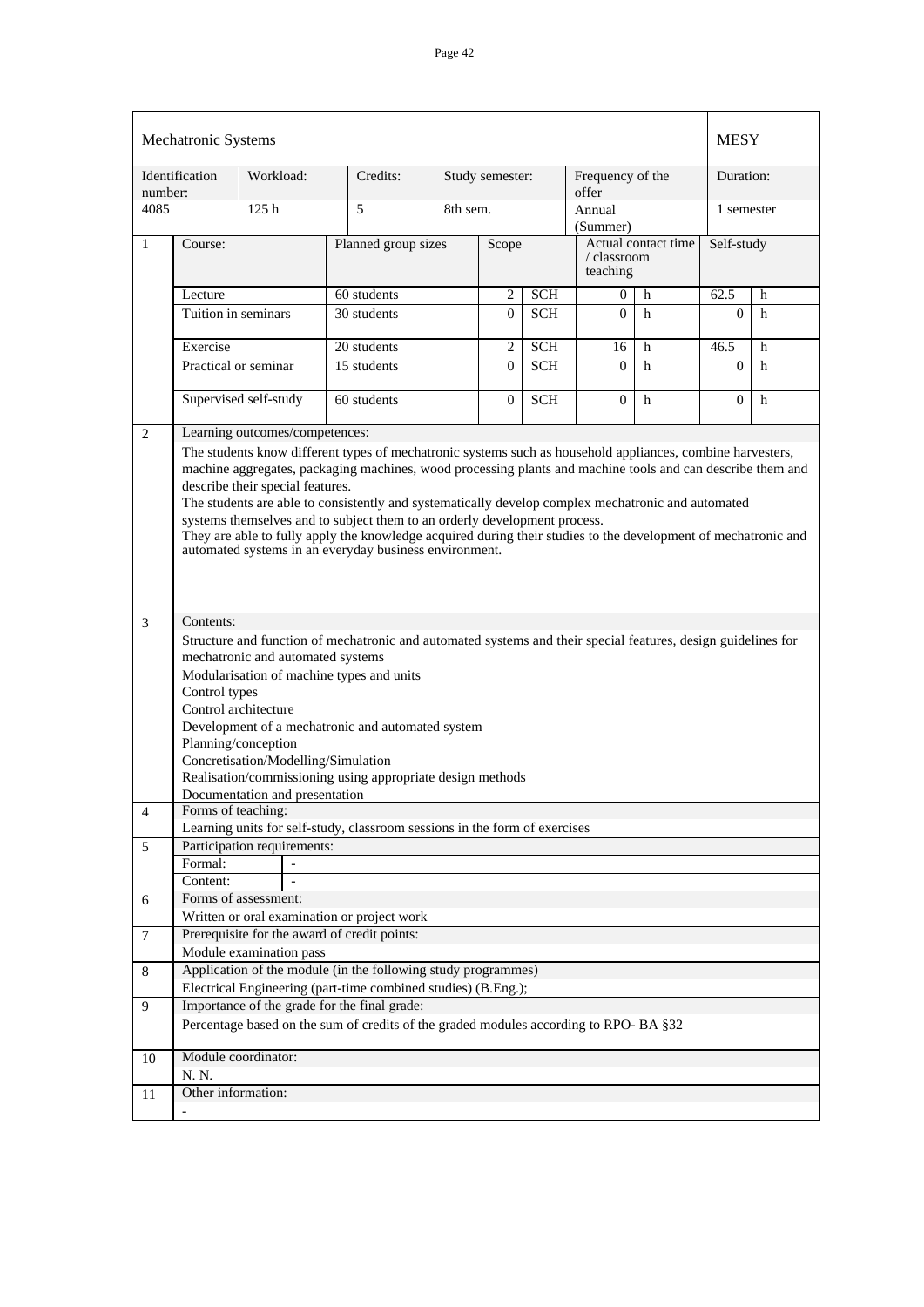|                  | Metrology                                                                            |                                         |                                                                                                                                                                                                                                                                                                                                                                                                                                                                                                                                                                                                                                     |          |                 |            |                           |                     | <b>MST</b>   |   |
|------------------|--------------------------------------------------------------------------------------|-----------------------------------------|-------------------------------------------------------------------------------------------------------------------------------------------------------------------------------------------------------------------------------------------------------------------------------------------------------------------------------------------------------------------------------------------------------------------------------------------------------------------------------------------------------------------------------------------------------------------------------------------------------------------------------------|----------|-----------------|------------|---------------------------|---------------------|--------------|---|
| number:          | Identification                                                                       | Workload:                               | Credits:                                                                                                                                                                                                                                                                                                                                                                                                                                                                                                                                                                                                                            |          | Study semester: |            | Frequency of the<br>offer |                     | Duration:    |   |
| 4053             |                                                                                      | 125h                                    | 5                                                                                                                                                                                                                                                                                                                                                                                                                                                                                                                                                                                                                                   | 3rd sem. |                 |            | Annual<br>(Winter)        |                     | 1 semester   |   |
| $\mathbf{1}$     | Course:                                                                              |                                         | Planned group sizes                                                                                                                                                                                                                                                                                                                                                                                                                                                                                                                                                                                                                 |          | Scope           |            | / classroom<br>teaching   | Actual contact time | Self-study   |   |
|                  | Lecture                                                                              |                                         | 60 students                                                                                                                                                                                                                                                                                                                                                                                                                                                                                                                                                                                                                         |          | 2               | <b>SCH</b> | 0                         | h                   | 62.5         | h |
|                  | Tuition in seminars                                                                  |                                         | 30 students                                                                                                                                                                                                                                                                                                                                                                                                                                                                                                                                                                                                                         |          | $\Omega$        | <b>SCH</b> | $\Omega$                  | h                   | $\Omega$     | h |
|                  | Exercise                                                                             |                                         | 20 students                                                                                                                                                                                                                                                                                                                                                                                                                                                                                                                                                                                                                         |          | 1               | <b>SCH</b> | 8                         | h                   | 38.5         | h |
|                  |                                                                                      | Practical or seminar                    | 15 students                                                                                                                                                                                                                                                                                                                                                                                                                                                                                                                                                                                                                         |          | 1               | <b>SCH</b> | 16                        | h                   | $\Omega$     | h |
|                  |                                                                                      | Supervised self-study                   | 60 students                                                                                                                                                                                                                                                                                                                                                                                                                                                                                                                                                                                                                         |          | 0               | <b>SCH</b> | $\overline{0}$            | h                   | $\mathbf{0}$ | h |
| 2<br>3           | reports.<br>Contents:<br>Oscilloscope                                                | Learning outcomes/competences:          | The students have acquired knowledge of measurands and units of measurement as well as knowledge and<br>action competence for measuring electrical quantities and are able to classify these in the context.<br>They can record non-electrical quantities electronically. They have skills in the assessment of dynamic<br>processes, as well as in the overall assessment of error and accuracy. The students can create measurement<br>Measured quantities and units of measurement<br>Measurement errors in stationary systems<br>Dynamic behaviour and model description<br>Electrical quantities and their measurement methods |          |                 |            |                           |                     |              |   |
| $\overline{4}$   | Digital metrology<br>Forms of teaching:                                              |                                         |                                                                                                                                                                                                                                                                                                                                                                                                                                                                                                                                                                                                                                     |          |                 |            |                           |                     |              |   |
|                  |                                                                                      |                                         | Learning units for self-study, classroom events in the form of exercises and practicals                                                                                                                                                                                                                                                                                                                                                                                                                                                                                                                                             |          |                 |            |                           |                     |              |   |
| 5                |                                                                                      | Participation requirements:             |                                                                                                                                                                                                                                                                                                                                                                                                                                                                                                                                                                                                                                     |          |                 |            |                           |                     |              |   |
|                  | Formal:                                                                              |                                         |                                                                                                                                                                                                                                                                                                                                                                                                                                                                                                                                                                                                                                     |          |                 |            |                           |                     |              |   |
|                  | Content:                                                                             | $\mathbf{r}$                            |                                                                                                                                                                                                                                                                                                                                                                                                                                                                                                                                                                                                                                     |          |                 |            |                           |                     |              |   |
| 6                |                                                                                      | Forms of assessment:                    |                                                                                                                                                                                                                                                                                                                                                                                                                                                                                                                                                                                                                                     |          |                 |            |                           |                     |              |   |
| $\boldsymbol{7}$ |                                                                                      | Written examination or oral examination | Prerequisite for the award of credit points:                                                                                                                                                                                                                                                                                                                                                                                                                                                                                                                                                                                        |          |                 |            |                           |                     |              |   |
|                  |                                                                                      |                                         | Module examination pass and course assessment                                                                                                                                                                                                                                                                                                                                                                                                                                                                                                                                                                                       |          |                 |            |                           |                     |              |   |
| 8                |                                                                                      |                                         | Application of the module (in the following study programmes)                                                                                                                                                                                                                                                                                                                                                                                                                                                                                                                                                                       |          |                 |            |                           |                     |              |   |
|                  | Electrical Engineering (part-time combined studies) (B.Eng.);                        |                                         |                                                                                                                                                                                                                                                                                                                                                                                                                                                                                                                                                                                                                                     |          |                 |            |                           |                     |              |   |
| 9                |                                                                                      |                                         | Importance of the grade for the final grade:                                                                                                                                                                                                                                                                                                                                                                                                                                                                                                                                                                                        |          |                 |            |                           |                     |              |   |
|                  | Percentage based on the sum of credits of the graded modules according to RPO-BA §32 |                                         |                                                                                                                                                                                                                                                                                                                                                                                                                                                                                                                                                                                                                                     |          |                 |            |                           |                     |              |   |
| 10               |                                                                                      | Module coordinator:                     |                                                                                                                                                                                                                                                                                                                                                                                                                                                                                                                                                                                                                                     |          |                 |            |                           |                     |              |   |
|                  | N. N.                                                                                |                                         |                                                                                                                                                                                                                                                                                                                                                                                                                                                                                                                                                                                                                                     |          |                 |            |                           |                     |              |   |
| 11               | Other information:                                                                   |                                         |                                                                                                                                                                                                                                                                                                                                                                                                                                                                                                                                                                                                                                     |          |                 |            |                           |                     |              |   |
|                  |                                                                                      |                                         |                                                                                                                                                                                                                                                                                                                                                                                                                                                                                                                                                                                                                                     |          |                 |            |                           |                     |              |   |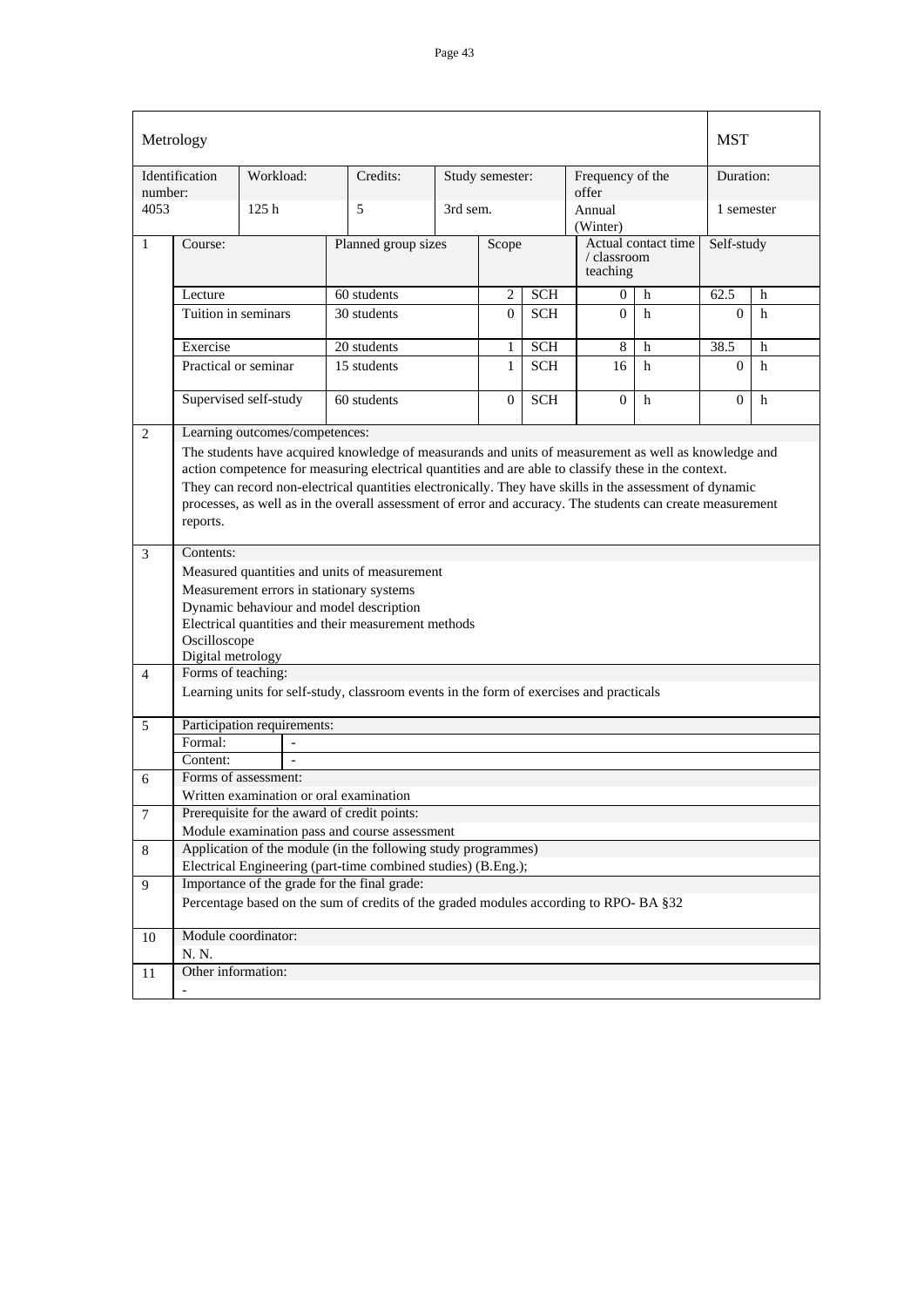|                | Modern Energy Policy                                                                                                                                                                                                                                                                                                                                                                                    |                                          |                                                                                      |          |                  |            |                           |                     | <b>MEPO</b>      |   |
|----------------|---------------------------------------------------------------------------------------------------------------------------------------------------------------------------------------------------------------------------------------------------------------------------------------------------------------------------------------------------------------------------------------------------------|------------------------------------------|--------------------------------------------------------------------------------------|----------|------------------|------------|---------------------------|---------------------|------------------|---|
| number:        | Identification                                                                                                                                                                                                                                                                                                                                                                                          | Workload:                                | Credits:                                                                             |          | Study semester:  |            | Frequency of the<br>offer |                     | Duration:        |   |
| 4082           |                                                                                                                                                                                                                                                                                                                                                                                                         | 125 h                                    | 5                                                                                    | 7th sem. |                  |            | Annual<br>(Winter)        |                     | 1 semester       |   |
| 1              | Course:                                                                                                                                                                                                                                                                                                                                                                                                 |                                          | Planned group sizes                                                                  |          | Scope            |            | / classroom<br>teaching   | Actual contact time | Self-study       |   |
|                | Lecture                                                                                                                                                                                                                                                                                                                                                                                                 |                                          | 60 students                                                                          |          | $\overline{c}$   | <b>SCH</b> | $\overline{0}$            | h                   | 62.5             | h |
|                | Tuition in seminars                                                                                                                                                                                                                                                                                                                                                                                     |                                          | 30 students                                                                          |          | $\overline{0}$   | <b>SCH</b> | $\theta$                  | h                   | $\mathbf{0}$     | h |
|                | Exercise                                                                                                                                                                                                                                                                                                                                                                                                |                                          | 20 students                                                                          |          | $\overline{2}$   | <b>SCH</b> | 16                        | h                   | 46.5             | h |
|                |                                                                                                                                                                                                                                                                                                                                                                                                         | Practical or seminar                     | 15 students                                                                          |          | $\mathbf{0}$     | <b>SCH</b> | $\Omega$                  | h                   | $\Omega$         | h |
|                |                                                                                                                                                                                                                                                                                                                                                                                                         | Supervised self-study                    | 60 students                                                                          |          | $\boldsymbol{0}$ | <b>SCH</b> | $\overline{0}$            | h                   | $\boldsymbol{0}$ | h |
| 2              | Learning outcomes/competences:                                                                                                                                                                                                                                                                                                                                                                          |                                          |                                                                                      |          |                  |            |                           |                     |                  |   |
|                | After completing the module, students will be able to<br>engage in a discourse on current energy policy issues and discuss them in the group.<br>$\bullet$<br>develop a strategic concept.<br>$\bullet$<br>present technical projects to the public.<br>$\bullet$<br>evaluate the consequences of technology politically.<br>$\bullet$<br>successfully manage discussions and information.<br>$\bullet$ |                                          |                                                                                      |          |                  |            |                           |                     |                  |   |
| $\overline{3}$ | Contents:                                                                                                                                                                                                                                                                                                                                                                                               |                                          |                                                                                      |          |                  |            |                           |                     |                  |   |
|                | $\bullet$<br>$\bullet$                                                                                                                                                                                                                                                                                                                                                                                  | Wind energy projects<br>Solar energy use | Treatment of technical energy projects, e.g. e-mobility                              |          |                  |            |                           |                     |                  |   |
|                | $\bullet$                                                                                                                                                                                                                                                                                                                                                                                               | Biomass and agriculture                  |                                                                                      |          |                  |            |                           |                     |                  |   |
|                |                                                                                                                                                                                                                                                                                                                                                                                                         |                                          | Water and wastewater management                                                      |          |                  |            |                           |                     |                  |   |
|                |                                                                                                                                                                                                                                                                                                                                                                                                         |                                          | Legal framework of energy policy, e.g.                                               |          |                  |            |                           |                     |                  |   |
|                | $\bullet$                                                                                                                                                                                                                                                                                                                                                                                               |                                          | EU framework on energy efficiency                                                    |          |                  |            |                           |                     |                  |   |
|                | $\bullet$                                                                                                                                                                                                                                                                                                                                                                                               |                                          | National and EU law on the energy industry                                           |          |                  |            |                           |                     |                  |   |
|                |                                                                                                                                                                                                                                                                                                                                                                                                         |                                          | Structures of the energy industry and trade flows                                    |          |                  |            |                           |                     |                  |   |
| $\overline{4}$ | Forms of teaching:                                                                                                                                                                                                                                                                                                                                                                                      |                                          |                                                                                      |          |                  |            |                           |                     |                  |   |
|                |                                                                                                                                                                                                                                                                                                                                                                                                         |                                          | Learning units for self-study, classroom sessions in the form of exercises           |          |                  |            |                           |                     |                  |   |
| 5              |                                                                                                                                                                                                                                                                                                                                                                                                         | Participation requirements:              |                                                                                      |          |                  |            |                           |                     |                  |   |
|                | Formal:                                                                                                                                                                                                                                                                                                                                                                                                 |                                          |                                                                                      |          |                  |            |                           |                     |                  |   |
|                | Content:                                                                                                                                                                                                                                                                                                                                                                                                |                                          |                                                                                      |          |                  |            |                           |                     |                  |   |
| 6              |                                                                                                                                                                                                                                                                                                                                                                                                         | Forms of assessment:                     |                                                                                      |          |                  |            |                           |                     |                  |   |
| $\tau$         | Term paper                                                                                                                                                                                                                                                                                                                                                                                              |                                          | Prerequisite for the award of credit points:                                         |          |                  |            |                           |                     |                  |   |
|                |                                                                                                                                                                                                                                                                                                                                                                                                         | Module examination pass                  |                                                                                      |          |                  |            |                           |                     |                  |   |
| $\,8\,$        |                                                                                                                                                                                                                                                                                                                                                                                                         |                                          | Application of the module (in the following study programmes)                        |          |                  |            |                           |                     |                  |   |
|                | Electrical Engineering (part-time combined studies) (B.Eng.);                                                                                                                                                                                                                                                                                                                                           |                                          |                                                                                      |          |                  |            |                           |                     |                  |   |
| 9              |                                                                                                                                                                                                                                                                                                                                                                                                         |                                          | Importance of the grade for the final grade:                                         |          |                  |            |                           |                     |                  |   |
|                |                                                                                                                                                                                                                                                                                                                                                                                                         |                                          | Percentage based on the sum of credits of the graded modules according to RPO BA §32 |          |                  |            |                           |                     |                  |   |
| 10             |                                                                                                                                                                                                                                                                                                                                                                                                         | Module coordinator:                      |                                                                                      |          |                  |            |                           |                     |                  |   |
|                |                                                                                                                                                                                                                                                                                                                                                                                                         |                                          | Prof. Dr.-Ing. Jens Haubrock / Dr.-Ing. Martin Stötzer                               |          |                  |            |                           |                     |                  |   |
| 11             | Other information:                                                                                                                                                                                                                                                                                                                                                                                      |                                          |                                                                                      |          |                  |            |                           |                     |                  |   |
|                | Supplementary literature depending on the topic                                                                                                                                                                                                                                                                                                                                                         |                                          |                                                                                      |          |                  |            |                           |                     |                  |   |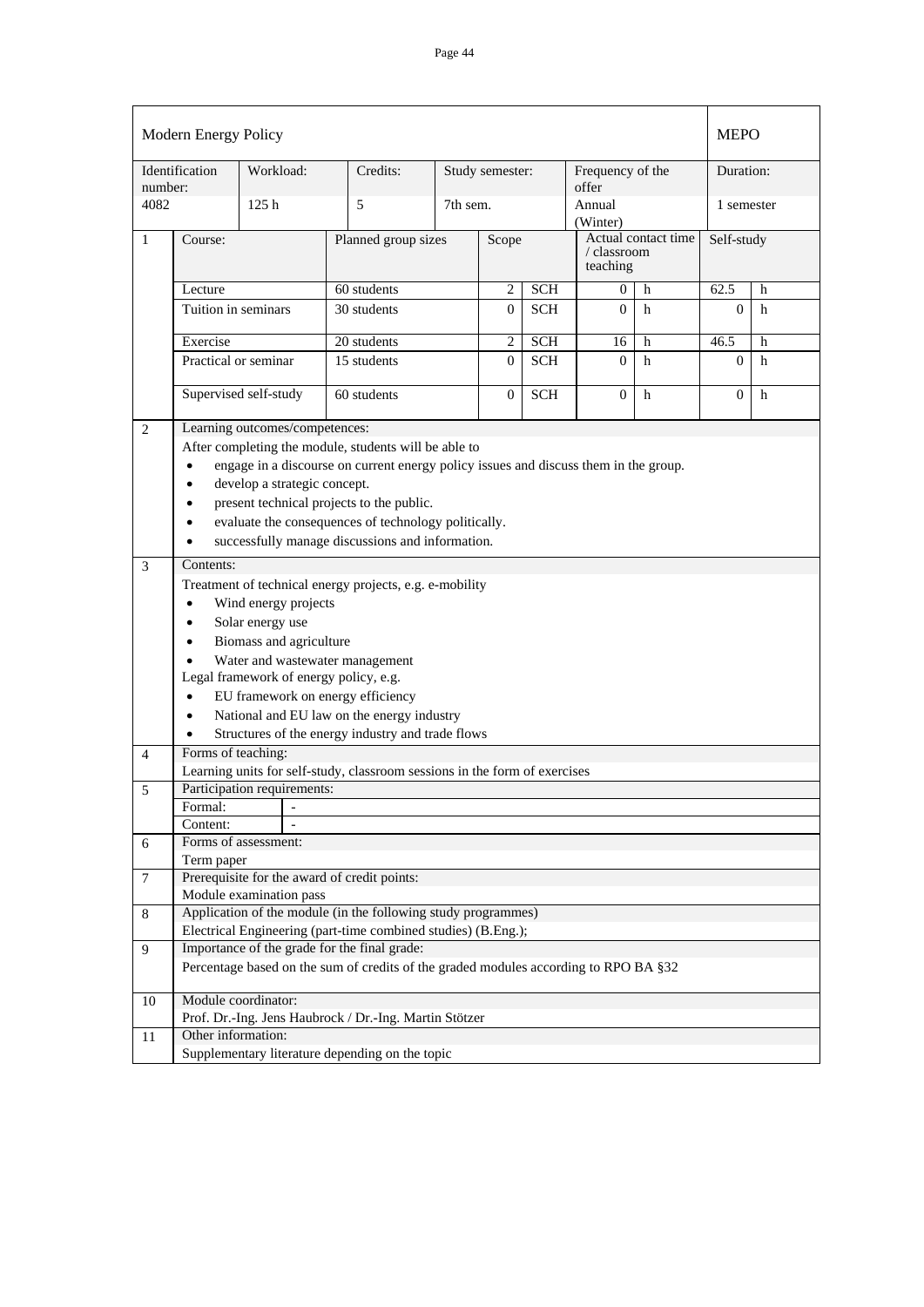| Physics I    |                                                                                                                                                                                                                                                                                                                                                                                                                                                                                                                                                                                                                                                                                                                                                    |                                                                                                                     |                                                                                                                                                    |                |                 |              |                           |                     | PH <sub>1</sub> |   |
|--------------|----------------------------------------------------------------------------------------------------------------------------------------------------------------------------------------------------------------------------------------------------------------------------------------------------------------------------------------------------------------------------------------------------------------------------------------------------------------------------------------------------------------------------------------------------------------------------------------------------------------------------------------------------------------------------------------------------------------------------------------------------|---------------------------------------------------------------------------------------------------------------------|----------------------------------------------------------------------------------------------------------------------------------------------------|----------------|-----------------|--------------|---------------------------|---------------------|-----------------|---|
| number:      | Identification                                                                                                                                                                                                                                                                                                                                                                                                                                                                                                                                                                                                                                                                                                                                     | Workload:                                                                                                           | Credits:                                                                                                                                           |                | Study semester: |              | Frequency of the<br>offer |                     | Duration:       |   |
| 4081         |                                                                                                                                                                                                                                                                                                                                                                                                                                                                                                                                                                                                                                                                                                                                                    | 125 <sub>h</sub>                                                                                                    | 5                                                                                                                                                  | 1st sem.       |                 |              | Annual<br>(Winter)        |                     | 1 semester      |   |
| $\mathbf{1}$ | Course:                                                                                                                                                                                                                                                                                                                                                                                                                                                                                                                                                                                                                                                                                                                                            |                                                                                                                     | Planned group sizes                                                                                                                                |                | Scope           |              | / classroom<br>teaching   | Actual contact time | Self-study      |   |
|              | Lecture                                                                                                                                                                                                                                                                                                                                                                                                                                                                                                                                                                                                                                                                                                                                            |                                                                                                                     | 60 students                                                                                                                                        |                | 2               | <b>SCH</b>   | $\mathbf{0}$              | h                   | 62.5            | h |
|              | Tuition in seminars                                                                                                                                                                                                                                                                                                                                                                                                                                                                                                                                                                                                                                                                                                                                |                                                                                                                     | 30 students                                                                                                                                        |                | $\overline{0}$  | <b>SCH</b>   | $\Omega$                  | h                   | $\Omega$        | h |
|              | Exercise                                                                                                                                                                                                                                                                                                                                                                                                                                                                                                                                                                                                                                                                                                                                           |                                                                                                                     | 20 students                                                                                                                                        |                | 2               | <b>SCH</b>   | 16                        | h                   | 46.5            | h |
|              | Practical or seminar                                                                                                                                                                                                                                                                                                                                                                                                                                                                                                                                                                                                                                                                                                                               |                                                                                                                     | 15 students                                                                                                                                        |                | $\overline{0}$  | <b>SCH</b>   | $\Omega$                  | h                   | $\Omega$        | h |
|              |                                                                                                                                                                                                                                                                                                                                                                                                                                                                                                                                                                                                                                                                                                                                                    | Supervised self-study<br>60 students                                                                                |                                                                                                                                                    | $\overline{0}$ | <b>SCH</b>      | $\mathbf{0}$ | h                         | $\Omega$            | h               |   |
| 3            | The students have an overview of the structure and methodology of physics and can reproduce their basic<br>knowledge of the fundamental natural laws of mechanics.<br>The students can analyse and mathematically describe motion sequences of mass points and simple bodies.<br>The students know the elementary principles of the mechanics of stationary and moving liquids and gases and<br>can relate these to each other.<br>The students have initial experience in recognising problem interrelationships and in the methods of solving<br>technical questions and problems independently and are also able to present and explain them.<br>Contents:<br>Physical quantities: Notation, rules, unit systems<br>Basic concepts of mechanics |                                                                                                                     |                                                                                                                                                    |                |                 |              |                           |                     |                 |   |
|              | Work and energy<br>Laws of impact                                                                                                                                                                                                                                                                                                                                                                                                                                                                                                                                                                                                                                                                                                                  | Kinematics: Translation and rotation<br>Mechanics of liquids and gases at rest<br>Basic concepts of fluid mechanics | Newtonian mechanics: Mass, force, momentum, moment of inertia, torque, angular momentum<br>Conservation laws of energy, momentum, angular momentum |                |                 |              |                           |                     |                 |   |
| 4            | Forms of teaching:                                                                                                                                                                                                                                                                                                                                                                                                                                                                                                                                                                                                                                                                                                                                 |                                                                                                                     | Learning units for self-study, classroom sessions in the form of exercises                                                                         |                |                 |              |                           |                     |                 |   |
| 5            |                                                                                                                                                                                                                                                                                                                                                                                                                                                                                                                                                                                                                                                                                                                                                    | Participation requirements:                                                                                         |                                                                                                                                                    |                |                 |              |                           |                     |                 |   |
|              | Formal:                                                                                                                                                                                                                                                                                                                                                                                                                                                                                                                                                                                                                                                                                                                                            |                                                                                                                     |                                                                                                                                                    |                |                 |              |                           |                     |                 |   |
|              | Content:                                                                                                                                                                                                                                                                                                                                                                                                                                                                                                                                                                                                                                                                                                                                           |                                                                                                                     |                                                                                                                                                    |                |                 |              |                           |                     |                 |   |
| 6            |                                                                                                                                                                                                                                                                                                                                                                                                                                                                                                                                                                                                                                                                                                                                                    | Forms of assessment:                                                                                                |                                                                                                                                                    |                |                 |              |                           |                     |                 |   |
|              |                                                                                                                                                                                                                                                                                                                                                                                                                                                                                                                                                                                                                                                                                                                                                    | Written examination                                                                                                 |                                                                                                                                                    |                |                 |              |                           |                     |                 |   |
| 7            |                                                                                                                                                                                                                                                                                                                                                                                                                                                                                                                                                                                                                                                                                                                                                    | Module examination pass                                                                                             | Prerequisite for the award of credit points:                                                                                                       |                |                 |              |                           |                     |                 |   |
| 8            |                                                                                                                                                                                                                                                                                                                                                                                                                                                                                                                                                                                                                                                                                                                                                    |                                                                                                                     | Application of the module (in the following study programmes)                                                                                      |                |                 |              |                           |                     |                 |   |
|              |                                                                                                                                                                                                                                                                                                                                                                                                                                                                                                                                                                                                                                                                                                                                                    |                                                                                                                     | Electrical Engineering (part-time combined studies) (B.Eng.);                                                                                      |                |                 |              |                           |                     |                 |   |
| 9            |                                                                                                                                                                                                                                                                                                                                                                                                                                                                                                                                                                                                                                                                                                                                                    |                                                                                                                     | Importance of the grade for the final grade:<br>Percentage based on the sum of credits of the graded modules according to RPO- BA §32              |                |                 |              |                           |                     |                 |   |
| 10           |                                                                                                                                                                                                                                                                                                                                                                                                                                                                                                                                                                                                                                                                                                                                                    | Module coordinator:                                                                                                 |                                                                                                                                                    |                |                 |              |                           |                     |                 |   |
|              |                                                                                                                                                                                                                                                                                                                                                                                                                                                                                                                                                                                                                                                                                                                                                    | Prof. Dr. rer. nat. Sonja Schöning                                                                                  |                                                                                                                                                    |                |                 |              |                           |                     |                 |   |
| 11           | Other information:                                                                                                                                                                                                                                                                                                                                                                                                                                                                                                                                                                                                                                                                                                                                 |                                                                                                                     |                                                                                                                                                    |                |                 |              |                           |                     |                 |   |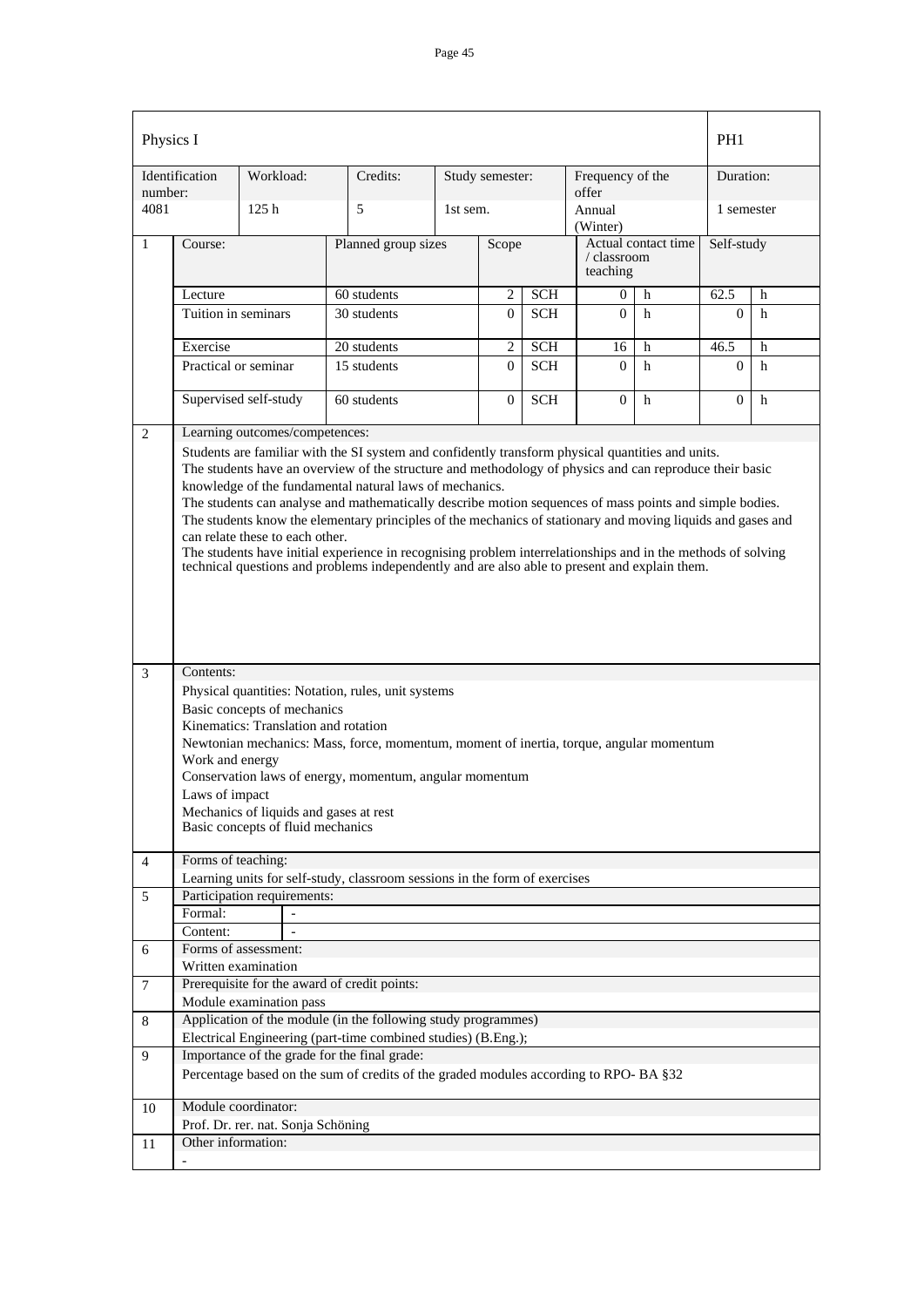| Physics II     |                                                                                                                                                                                                                                                                                                                                                                                                                                                                                                                                                                                                                                                                                          |                                    |                                                                                               |          |                 |            |                           |                     | PHY <sub>2</sub> |   |  |
|----------------|------------------------------------------------------------------------------------------------------------------------------------------------------------------------------------------------------------------------------------------------------------------------------------------------------------------------------------------------------------------------------------------------------------------------------------------------------------------------------------------------------------------------------------------------------------------------------------------------------------------------------------------------------------------------------------------|------------------------------------|-----------------------------------------------------------------------------------------------|----------|-----------------|------------|---------------------------|---------------------|------------------|---|--|
| number:        | Identification                                                                                                                                                                                                                                                                                                                                                                                                                                                                                                                                                                                                                                                                           | Workload:                          | Credits:                                                                                      |          | Study semester: |            | Frequency of the<br>offer |                     | Duration:        |   |  |
| 4050           |                                                                                                                                                                                                                                                                                                                                                                                                                                                                                                                                                                                                                                                                                          | 125 <sub>h</sub>                   | 5                                                                                             | 2nd sem. |                 |            | Annual<br>(Summer)        |                     | 1 semester       |   |  |
| $\mathbf{1}$   | Course:                                                                                                                                                                                                                                                                                                                                                                                                                                                                                                                                                                                                                                                                                  |                                    | Planned group sizes                                                                           |          | Scope           |            | / classroom<br>teaching   | Actual contact time | Self-study       |   |  |
|                | Lecture                                                                                                                                                                                                                                                                                                                                                                                                                                                                                                                                                                                                                                                                                  |                                    | 60 students                                                                                   |          | 2               | SCH        | 0                         | h                   | 62.5             | h |  |
|                | Tuition in seminars                                                                                                                                                                                                                                                                                                                                                                                                                                                                                                                                                                                                                                                                      |                                    | 30 students                                                                                   |          | $\Omega$        | <b>SCH</b> | $\Omega$                  | h                   | $\Omega$         | h |  |
|                | Exercise                                                                                                                                                                                                                                                                                                                                                                                                                                                                                                                                                                                                                                                                                 |                                    | 20 students                                                                                   |          | $\mathbf{1}$    | <b>SCH</b> | 8                         | h                   | 38.5             | h |  |
|                |                                                                                                                                                                                                                                                                                                                                                                                                                                                                                                                                                                                                                                                                                          | Practical or seminar               | 15 students                                                                                   |          | $\mathbf{1}$    | <b>SCH</b> | 16                        | h                   | $\Omega$         | h |  |
|                |                                                                                                                                                                                                                                                                                                                                                                                                                                                                                                                                                                                                                                                                                          | Supervised self-study              | 60 students                                                                                   |          | 0               | <b>SCH</b> | $\mathbf{0}$              | h                   | $\overline{0}$   | h |  |
| $\overline{2}$ |                                                                                                                                                                                                                                                                                                                                                                                                                                                                                                                                                                                                                                                                                          | Learning outcomes/competences:     |                                                                                               |          |                 |            |                           |                     |                  |   |  |
|                | Students can analyse oscillations and waves and describe them mathematically. They know the elementary basics<br>of thermodynamics. The students understand the essential principles of the formation and properties of imaging<br>through ray optics. They know the terms coherence, interference and diffraction.<br>The students recognise problem contexts and can solve technical questions independently.<br>Students are familiar with the skills of simple experimentation and the presentation of measurement results. They<br>have mastered the error analysis of measurement results and the creation of protocols for the laboratory<br>experiments of the practical course. |                                    |                                                                                               |          |                 |            |                           |                     |                  |   |  |
| 3              | Contents:<br>Oscillation and waves: Basic concepts of oscillation (harmonic oscillation, damping, forced oscillation);<br>waves (mathematical description, standing waves, interference, refraction, diffraction, Doppler effect)<br>Thermodynamics: physical quantities of thermodynamics, gas laws, main theorems, real gases, circular<br>processes<br>Geometrical optics (reflection and refraction, imaging with lenses)<br>Wave optics (interference, diffraction, polarisation)                                                                                                                                                                                                   |                                    |                                                                                               |          |                 |            |                           |                     |                  |   |  |
| 4              | Forms of teaching:                                                                                                                                                                                                                                                                                                                                                                                                                                                                                                                                                                                                                                                                       |                                    | Learning units for self-study, classroom events in the form of exercises and practicals       |          |                 |            |                           |                     |                  |   |  |
|                |                                                                                                                                                                                                                                                                                                                                                                                                                                                                                                                                                                                                                                                                                          |                                    |                                                                                               |          |                 |            |                           |                     |                  |   |  |
| 5              |                                                                                                                                                                                                                                                                                                                                                                                                                                                                                                                                                                                                                                                                                          | Participation requirements:        |                                                                                               |          |                 |            |                           |                     |                  |   |  |
|                | Formal:                                                                                                                                                                                                                                                                                                                                                                                                                                                                                                                                                                                                                                                                                  |                                    |                                                                                               |          |                 |            |                           |                     |                  |   |  |
|                | Content:                                                                                                                                                                                                                                                                                                                                                                                                                                                                                                                                                                                                                                                                                 |                                    |                                                                                               |          |                 |            |                           |                     |                  |   |  |
| 6              |                                                                                                                                                                                                                                                                                                                                                                                                                                                                                                                                                                                                                                                                                          | Forms of assessment:               |                                                                                               |          |                 |            |                           |                     |                  |   |  |
|                |                                                                                                                                                                                                                                                                                                                                                                                                                                                                                                                                                                                                                                                                                          | Written examination                |                                                                                               |          |                 |            |                           |                     |                  |   |  |
| $\overline{7}$ |                                                                                                                                                                                                                                                                                                                                                                                                                                                                                                                                                                                                                                                                                          |                                    | Prerequisite for the award of credit points:<br>Module examination pass and course assessment |          |                 |            |                           |                     |                  |   |  |
| 8              |                                                                                                                                                                                                                                                                                                                                                                                                                                                                                                                                                                                                                                                                                          |                                    | Application of the module (in the following study programmes)                                 |          |                 |            |                           |                     |                  |   |  |
|                |                                                                                                                                                                                                                                                                                                                                                                                                                                                                                                                                                                                                                                                                                          |                                    | Electrical Engineering (part-time combined studies) (B.Eng.);                                 |          |                 |            |                           |                     |                  |   |  |
| 9              |                                                                                                                                                                                                                                                                                                                                                                                                                                                                                                                                                                                                                                                                                          |                                    | Importance of the grade for the final grade:                                                  |          |                 |            |                           |                     |                  |   |  |
|                | Percentage based on the sum of credits of the graded modules according to RPO-MA §32                                                                                                                                                                                                                                                                                                                                                                                                                                                                                                                                                                                                     |                                    |                                                                                               |          |                 |            |                           |                     |                  |   |  |
| 10             |                                                                                                                                                                                                                                                                                                                                                                                                                                                                                                                                                                                                                                                                                          | Module coordinator:                |                                                                                               |          |                 |            |                           |                     |                  |   |  |
|                |                                                                                                                                                                                                                                                                                                                                                                                                                                                                                                                                                                                                                                                                                          | Prof. Dr. rer. nat. Sonja Schöning |                                                                                               |          |                 |            |                           |                     |                  |   |  |
| 11             | Other information:<br>In the practical course, the students carry out a selection of experiments from the following catalogue:<br>Mathematical Pendulum<br><b>Inclined Plane</b><br>Electric resonant circuit                                                                                                                                                                                                                                                                                                                                                                                                                                                                            |                                    |                                                                                               |          |                 |            |                           |                     |                  |   |  |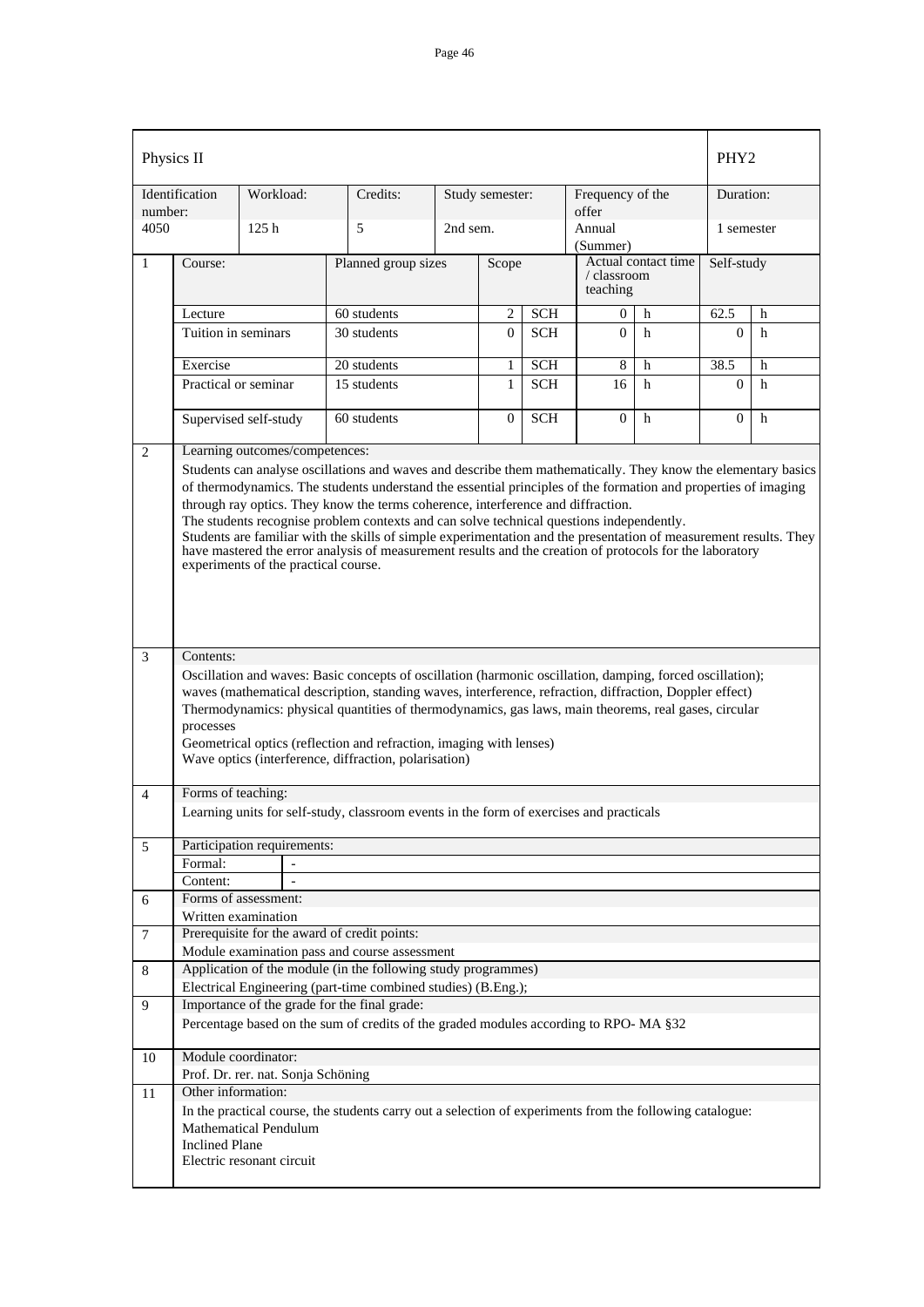Calorimetry Focal length of thin lenses Dispersion at the prism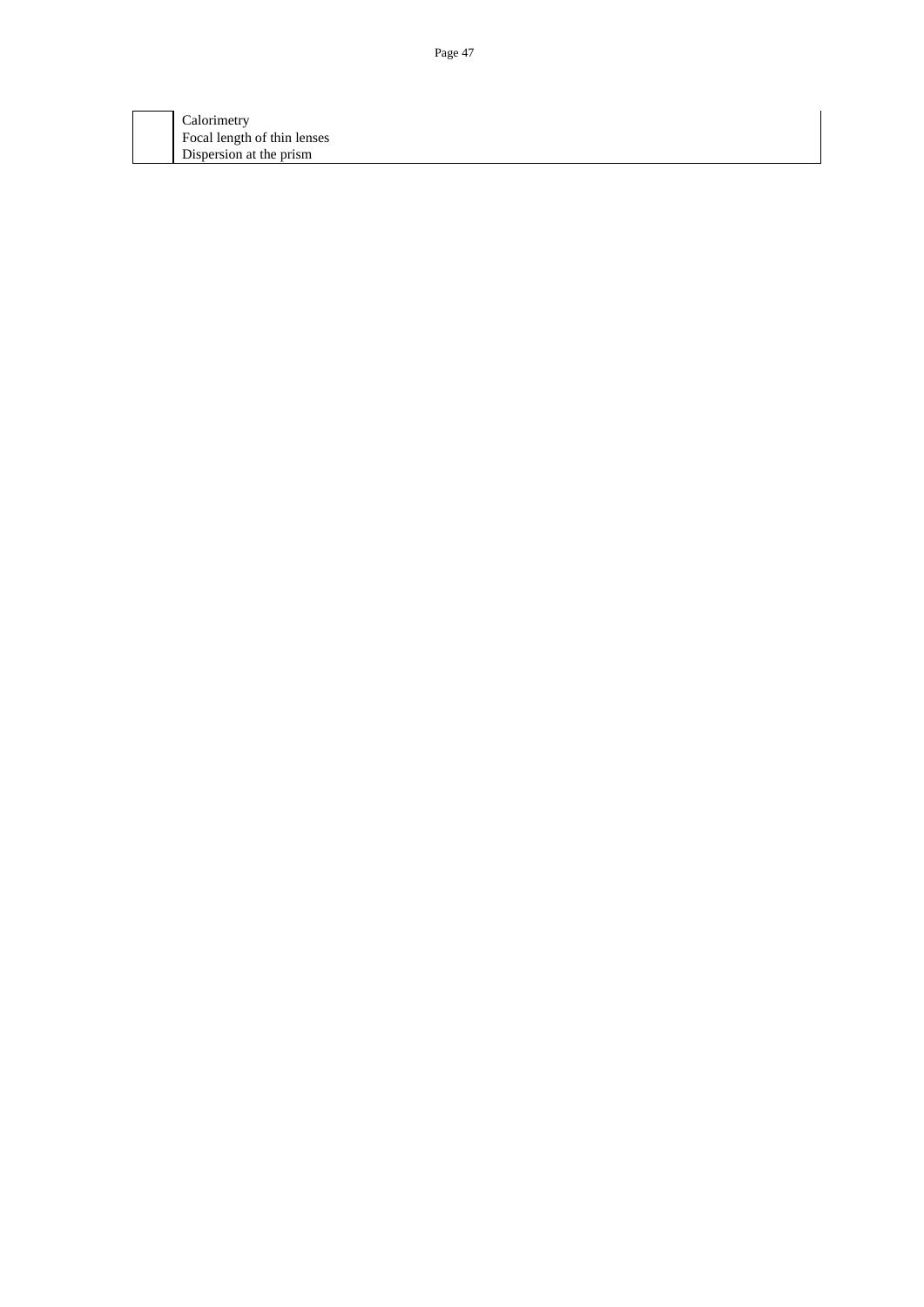|                |                       | <b>Product Risk Management</b>                                                                                      |                                                                                                                          |          |                 |            |                           |                     | <b>PUR</b>   |   |
|----------------|-----------------------|---------------------------------------------------------------------------------------------------------------------|--------------------------------------------------------------------------------------------------------------------------|----------|-----------------|------------|---------------------------|---------------------|--------------|---|
| number:        | Identification        | Workload:                                                                                                           | Credits:                                                                                                                 |          | Study semester: |            | Frequency of the<br>offer |                     | Duration:    |   |
| 4067           |                       | 125h                                                                                                                | 5                                                                                                                        | 7th sem. |                 |            | Annual<br>(Winter)        |                     | 1 semester   |   |
| $\mathbf{1}$   | Course:               |                                                                                                                     | Planned group sizes                                                                                                      |          | Scope           |            | $\prime$                  | Actual contact time | Self-study   |   |
|                |                       |                                                                                                                     |                                                                                                                          |          |                 |            |                           | classroom teaching  |              |   |
|                | Lecture               |                                                                                                                     | 60 students                                                                                                              |          | 2               | <b>SCH</b> | $\overline{0}$            | h                   | 62.5         | h |
|                |                       | Tuition in seminars                                                                                                 | 30 students                                                                                                              |          | $\Omega$        | <b>SCH</b> | $\Omega$                  | h                   | $\theta$     | h |
|                | Exercise              |                                                                                                                     | 20 students                                                                                                              |          | $\overline{c}$  | <b>SCH</b> | 16                        | h                   | 46.5         | h |
|                |                       | Practical or seminar                                                                                                | 15 students                                                                                                              |          | $\Omega$        | <b>SCH</b> | $\Omega$                  | h                   | $\theta$     | h |
|                | Supervised self-study |                                                                                                                     | 60 students                                                                                                              |          | $\Omega$        | <b>SCH</b> | $\overline{0}$            | h                   | $\mathbf{0}$ | h |
| 3              | Contents:             | Risk types/risk identification<br>Methods of risk analysis and risk ranking<br>Methods of technical risk assessment | the measures introduced under technical and business management aspects.<br>Instruments and processes of risk management |          |                 |            |                           |                     |              |   |
|                |                       |                                                                                                                     | Integration of risk management into the product development cycle<br>Instruments of evaluation and documentation         |          |                 |            |                           |                     |              |   |
| $\overline{4}$ | Forms of teaching:    |                                                                                                                     |                                                                                                                          |          |                 |            |                           |                     |              |   |
|                |                       |                                                                                                                     | Learning units for self-study, classroom sessions in the form of exercises                                               |          |                 |            |                           |                     |              |   |
| 5              |                       | Participation requirements:                                                                                         |                                                                                                                          |          |                 |            |                           |                     |              |   |
|                | Formal:               | $\overline{a}$                                                                                                      |                                                                                                                          |          |                 |            |                           |                     |              |   |
|                | Content:              |                                                                                                                     |                                                                                                                          |          |                 |            |                           |                     |              |   |
| 6              |                       | Forms of assessment:                                                                                                |                                                                                                                          |          |                 |            |                           |                     |              |   |
|                |                       |                                                                                                                     | Written or oral examination or term paper                                                                                |          |                 |            |                           |                     |              |   |
| 7              |                       | Module examination pass                                                                                             | Prerequisite for the award of credit points:                                                                             |          |                 |            |                           |                     |              |   |
| 8              |                       |                                                                                                                     | Application of the module (in the following study programmes)                                                            |          |                 |            |                           |                     |              |   |
|                |                       |                                                                                                                     | Electrical Engineering (part-time combined studies) (B.Eng.); Mechanical Engineering (part-time                          |          |                 |            |                           |                     |              |   |
|                |                       | combined studies) (B.Eng.);                                                                                         |                                                                                                                          |          |                 |            |                           |                     |              |   |
| 9              |                       |                                                                                                                     | Importance of the grade for the final grade:                                                                             |          |                 |            |                           |                     |              |   |
|                |                       |                                                                                                                     | Percentage based on the sum of credits of the graded modules according to RPO-BA §32                                     |          |                 |            |                           |                     |              |   |
| 10             |                       | Module coordinator:                                                                                                 |                                                                                                                          |          |                 |            |                           |                     |              |   |
|                |                       |                                                                                                                     | Prof. Dr.-Ing. Eva Schwenzfeier-Hellkamp                                                                                 |          |                 |            |                           |                     |              |   |
| 11             | Other information:    |                                                                                                                     |                                                                                                                          |          |                 |            |                           |                     |              |   |
|                |                       |                                                                                                                     |                                                                                                                          |          |                 |            |                           |                     |              |   |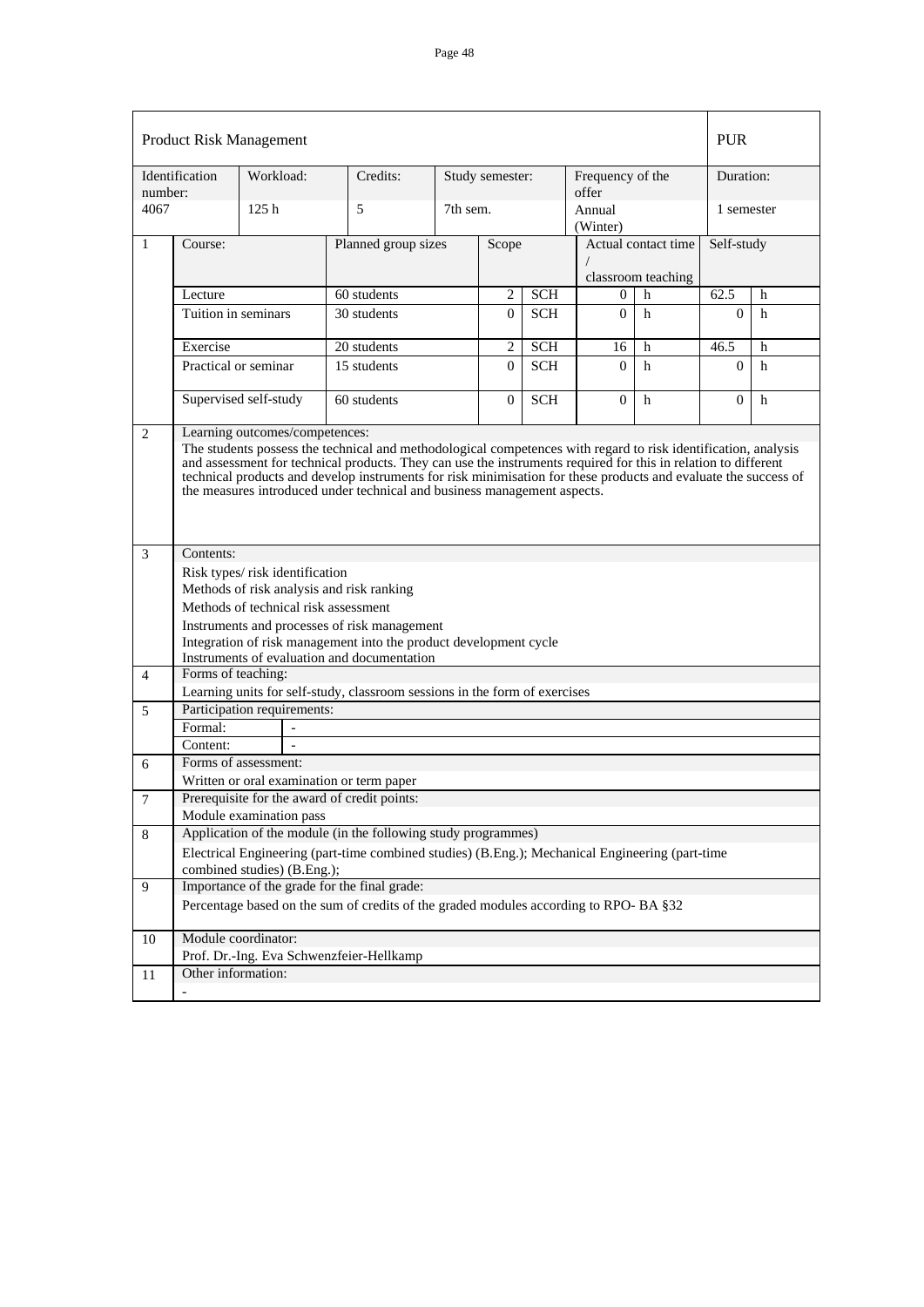|                | Project Management                                                                                                                                                                                                                                                                                                                                                                                                                                                                                                                                                                                                                                                                                                                                                                                                                               |                                                                                                            |                                                                                                                                                                                                                                                                                                                                                                                                                                                                 |          |                 |            |                           |                     | <b>PM</b>    |   |  |
|----------------|--------------------------------------------------------------------------------------------------------------------------------------------------------------------------------------------------------------------------------------------------------------------------------------------------------------------------------------------------------------------------------------------------------------------------------------------------------------------------------------------------------------------------------------------------------------------------------------------------------------------------------------------------------------------------------------------------------------------------------------------------------------------------------------------------------------------------------------------------|------------------------------------------------------------------------------------------------------------|-----------------------------------------------------------------------------------------------------------------------------------------------------------------------------------------------------------------------------------------------------------------------------------------------------------------------------------------------------------------------------------------------------------------------------------------------------------------|----------|-----------------|------------|---------------------------|---------------------|--------------|---|--|
| number:        | Identification                                                                                                                                                                                                                                                                                                                                                                                                                                                                                                                                                                                                                                                                                                                                                                                                                                   | Workload:                                                                                                  | Credits:                                                                                                                                                                                                                                                                                                                                                                                                                                                        |          | Study semester: |            | Frequency of the<br>offer |                     | Duration:    |   |  |
| 4029           |                                                                                                                                                                                                                                                                                                                                                                                                                                                                                                                                                                                                                                                                                                                                                                                                                                                  | 125h                                                                                                       | 5                                                                                                                                                                                                                                                                                                                                                                                                                                                               | 8th sem. |                 |            | Annual<br>(Summer)        |                     | 1 semester   |   |  |
| $\mathbf{1}$   | Course:                                                                                                                                                                                                                                                                                                                                                                                                                                                                                                                                                                                                                                                                                                                                                                                                                                          |                                                                                                            | Planned group sizes                                                                                                                                                                                                                                                                                                                                                                                                                                             |          | Scope           |            | / classroom<br>teaching   | Actual contact time | Self-study   |   |  |
|                | Lecture                                                                                                                                                                                                                                                                                                                                                                                                                                                                                                                                                                                                                                                                                                                                                                                                                                          |                                                                                                            | 60 students                                                                                                                                                                                                                                                                                                                                                                                                                                                     |          | $\overline{2}$  | SCH        | 0                         | h                   | 62.5         | h |  |
|                | Tuition in seminars                                                                                                                                                                                                                                                                                                                                                                                                                                                                                                                                                                                                                                                                                                                                                                                                                              |                                                                                                            | 30 students                                                                                                                                                                                                                                                                                                                                                                                                                                                     |          | $\Omega$        | <b>SCH</b> | $\Omega$                  | h                   | $\Omega$     | h |  |
|                | Exercise                                                                                                                                                                                                                                                                                                                                                                                                                                                                                                                                                                                                                                                                                                                                                                                                                                         |                                                                                                            | 20 students                                                                                                                                                                                                                                                                                                                                                                                                                                                     |          | $\overline{2}$  | <b>SCH</b> | 16                        | h                   | 46.5         | h |  |
|                |                                                                                                                                                                                                                                                                                                                                                                                                                                                                                                                                                                                                                                                                                                                                                                                                                                                  | Practical or seminar                                                                                       | 15 students                                                                                                                                                                                                                                                                                                                                                                                                                                                     |          | $\Omega$        | <b>SCH</b> | $\Omega$                  | h                   | $\mathbf{0}$ | h |  |
|                | Supervised self-study                                                                                                                                                                                                                                                                                                                                                                                                                                                                                                                                                                                                                                                                                                                                                                                                                            |                                                                                                            | 60 students                                                                                                                                                                                                                                                                                                                                                                                                                                                     |          | $\mathbf{0}$    | <b>SCH</b> | 0                         | $\mathbf h$         | $\Omega$     | h |  |
| 2<br>3         | Students are able to<br>carry out the basic tasks of project organisation and project management.<br>$\bullet$<br>describe the detailed procedure for the processing of projects.<br>$\bullet$<br>manage a project in a given process-organisational project organisation.<br>$\bullet$<br>describe the process and schedule planning with network plans and draw up capacity and cost planning on<br>$\bullet$<br>the basis of network plans.<br>apply the elementary technical vocabulary regarding project organisation and project management.<br>$\bullet$<br>explain the specifics of team building and project management<br>$\bullet$<br>They understand how to motivate oneself and teams successfully.<br>They understand the importance of business objectives and are able to understand different leadership cultures.<br>Contents: |                                                                                                            |                                                                                                                                                                                                                                                                                                                                                                                                                                                                 |          |                 |            |                           |                     |              |   |  |
|                | management<br>completion)<br>Self-management                                                                                                                                                                                                                                                                                                                                                                                                                                                                                                                                                                                                                                                                                                                                                                                                     | Tools of project management<br>Innovation and change management<br>Target tracking and project controlling | The basics and practical application of project management are presented<br>Terms and definition, aspects of problem-solving and decision-making processes, project organisation and project<br>Project phases and planning systems (project preparation, project planning, project implementation, project<br>Project management in the organisational structure<br>Project management as a management tool<br>Social, technical and methodological competence |          |                 |            |                           |                     |              |   |  |
| $\overline{4}$ | Forms of teaching:                                                                                                                                                                                                                                                                                                                                                                                                                                                                                                                                                                                                                                                                                                                                                                                                                               |                                                                                                            | Learning units for self-study, classroom sessions in the form of exercises                                                                                                                                                                                                                                                                                                                                                                                      |          |                 |            |                           |                     |              |   |  |
| 5              |                                                                                                                                                                                                                                                                                                                                                                                                                                                                                                                                                                                                                                                                                                                                                                                                                                                  | Participation requirements:                                                                                |                                                                                                                                                                                                                                                                                                                                                                                                                                                                 |          |                 |            |                           |                     |              |   |  |
|                | Formal:                                                                                                                                                                                                                                                                                                                                                                                                                                                                                                                                                                                                                                                                                                                                                                                                                                          | $\blacksquare$                                                                                             |                                                                                                                                                                                                                                                                                                                                                                                                                                                                 |          |                 |            |                           |                     |              |   |  |
|                | Content:                                                                                                                                                                                                                                                                                                                                                                                                                                                                                                                                                                                                                                                                                                                                                                                                                                         | $\overline{a}$                                                                                             |                                                                                                                                                                                                                                                                                                                                                                                                                                                                 |          |                 |            |                           |                     |              |   |  |
|                |                                                                                                                                                                                                                                                                                                                                                                                                                                                                                                                                                                                                                                                                                                                                                                                                                                                  |                                                                                                            |                                                                                                                                                                                                                                                                                                                                                                                                                                                                 |          |                 |            |                           |                     |              |   |  |
| 6              |                                                                                                                                                                                                                                                                                                                                                                                                                                                                                                                                                                                                                                                                                                                                                                                                                                                  | Forms of assessment:                                                                                       |                                                                                                                                                                                                                                                                                                                                                                                                                                                                 |          |                 |            |                           |                     |              |   |  |
|                |                                                                                                                                                                                                                                                                                                                                                                                                                                                                                                                                                                                                                                                                                                                                                                                                                                                  |                                                                                                            | Oral examination or term paper or project work                                                                                                                                                                                                                                                                                                                                                                                                                  |          |                 |            |                           |                     |              |   |  |
| $\overline{7}$ |                                                                                                                                                                                                                                                                                                                                                                                                                                                                                                                                                                                                                                                                                                                                                                                                                                                  |                                                                                                            | Prerequisite for the award of credit points:                                                                                                                                                                                                                                                                                                                                                                                                                    |          |                 |            |                           |                     |              |   |  |
|                |                                                                                                                                                                                                                                                                                                                                                                                                                                                                                                                                                                                                                                                                                                                                                                                                                                                  | Module examination pass                                                                                    |                                                                                                                                                                                                                                                                                                                                                                                                                                                                 |          |                 |            |                           |                     |              |   |  |
| $\,8\,$        |                                                                                                                                                                                                                                                                                                                                                                                                                                                                                                                                                                                                                                                                                                                                                                                                                                                  |                                                                                                            | Application of the module (in the following study programmes)                                                                                                                                                                                                                                                                                                                                                                                                   |          |                 |            |                           |                     |              |   |  |
|                |                                                                                                                                                                                                                                                                                                                                                                                                                                                                                                                                                                                                                                                                                                                                                                                                                                                  |                                                                                                            | Electrical Engineering (part-time combined studies) (B.Eng.); Mechanical Engineering (part-time                                                                                                                                                                                                                                                                                                                                                                 |          |                 |            |                           |                     |              |   |  |
|                |                                                                                                                                                                                                                                                                                                                                                                                                                                                                                                                                                                                                                                                                                                                                                                                                                                                  | combined studies) (B.Eng.);                                                                                |                                                                                                                                                                                                                                                                                                                                                                                                                                                                 |          |                 |            |                           |                     |              |   |  |
| 9              |                                                                                                                                                                                                                                                                                                                                                                                                                                                                                                                                                                                                                                                                                                                                                                                                                                                  |                                                                                                            | Importance of the grade for the final grade:                                                                                                                                                                                                                                                                                                                                                                                                                    |          |                 |            |                           |                     |              |   |  |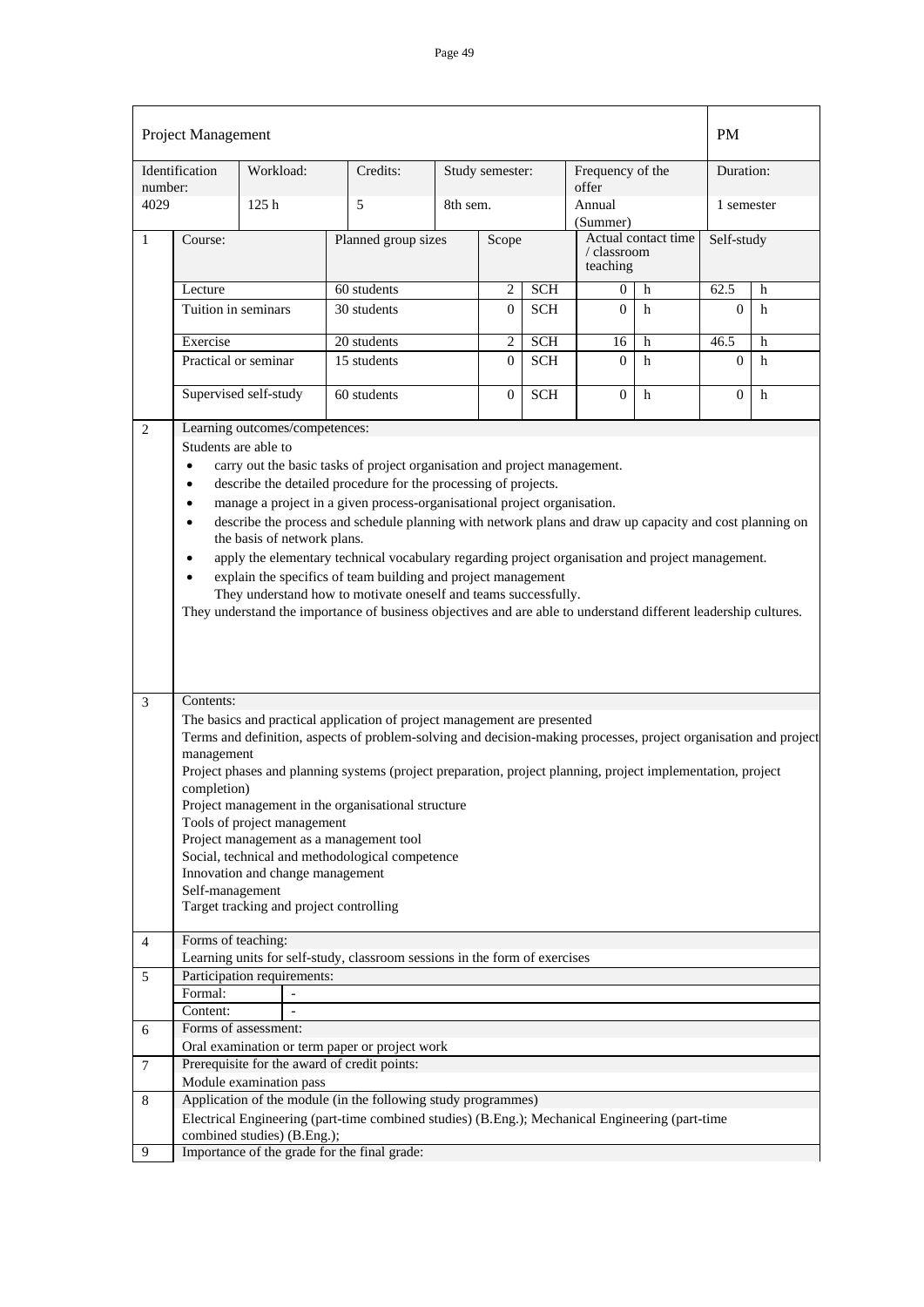Percentage based on the sum of credits of the graded modules according to RPO- BA §32

 $\Gamma$ 

| 10 | Module coordinator:           |
|----|-------------------------------|
|    | Prof. Dr.-Ing. Michael Fahrig |
|    | Other information:            |
|    | -                             |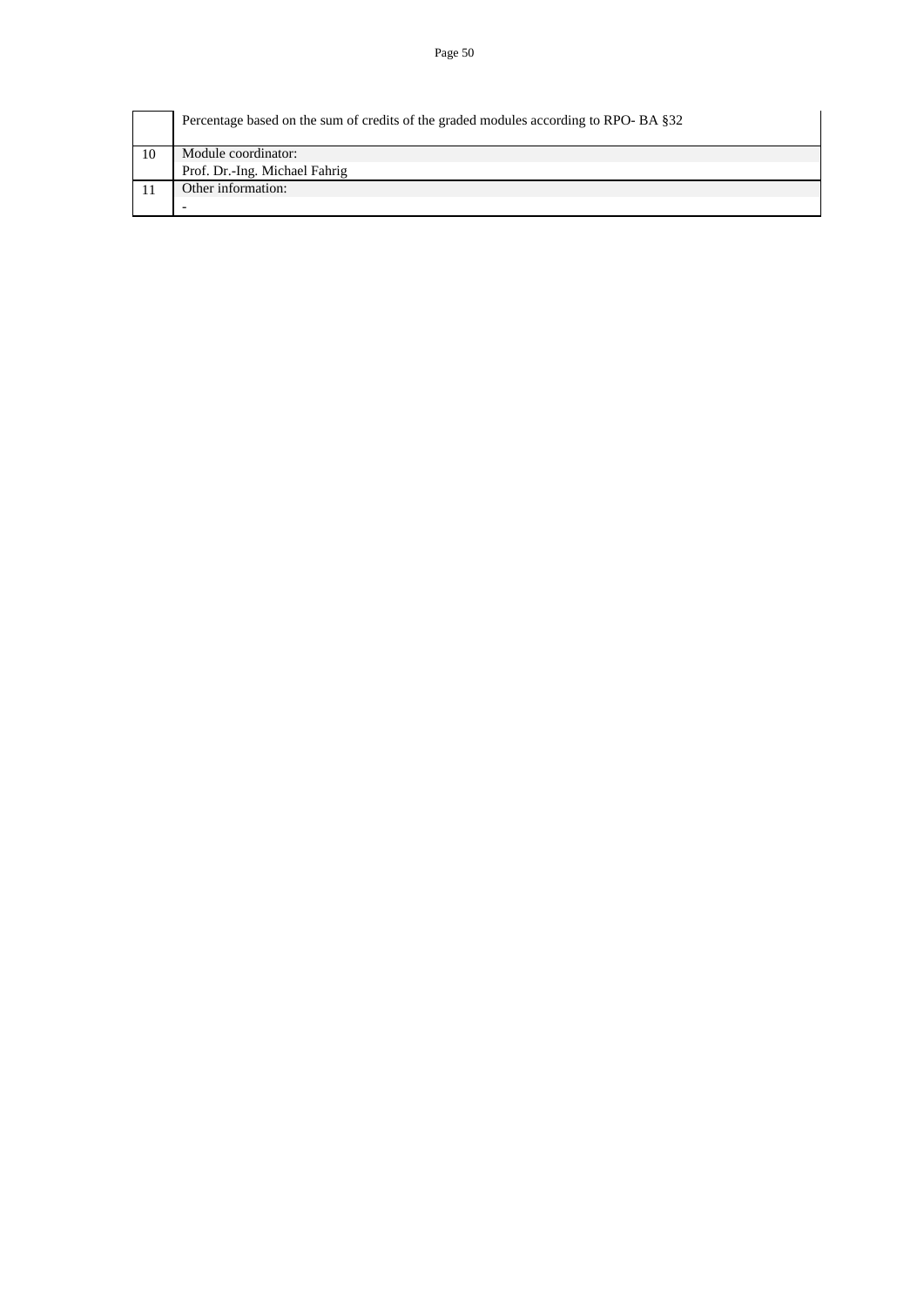|                     | <b>Quality Management</b>                                                                                                                   |                                                                                                                                                                                                                                                                                                                                                                                                                   |                                                                                                                                                                                                                                                                                                                                                                                                                                                                                                                                                                                                                                                                                                                                                                                                                                                                                                                                                                                                                                                                                                                                                                                                                                                                                                                                                                                                                                                                                                                                                                                                                                                                                                                                                                                                       |          |                 |            |                           |                     | <b>QMM</b>     |             |
|---------------------|---------------------------------------------------------------------------------------------------------------------------------------------|-------------------------------------------------------------------------------------------------------------------------------------------------------------------------------------------------------------------------------------------------------------------------------------------------------------------------------------------------------------------------------------------------------------------|-------------------------------------------------------------------------------------------------------------------------------------------------------------------------------------------------------------------------------------------------------------------------------------------------------------------------------------------------------------------------------------------------------------------------------------------------------------------------------------------------------------------------------------------------------------------------------------------------------------------------------------------------------------------------------------------------------------------------------------------------------------------------------------------------------------------------------------------------------------------------------------------------------------------------------------------------------------------------------------------------------------------------------------------------------------------------------------------------------------------------------------------------------------------------------------------------------------------------------------------------------------------------------------------------------------------------------------------------------------------------------------------------------------------------------------------------------------------------------------------------------------------------------------------------------------------------------------------------------------------------------------------------------------------------------------------------------------------------------------------------------------------------------------------------------|----------|-----------------|------------|---------------------------|---------------------|----------------|-------------|
| number:             | Identification                                                                                                                              | Workload:                                                                                                                                                                                                                                                                                                                                                                                                         | Credits:                                                                                                                                                                                                                                                                                                                                                                                                                                                                                                                                                                                                                                                                                                                                                                                                                                                                                                                                                                                                                                                                                                                                                                                                                                                                                                                                                                                                                                                                                                                                                                                                                                                                                                                                                                                              |          | Study semester: |            | Frequency of the<br>offer |                     | Duration:      |             |
| 4033                |                                                                                                                                             | 125 <sub>h</sub>                                                                                                                                                                                                                                                                                                                                                                                                  | 5                                                                                                                                                                                                                                                                                                                                                                                                                                                                                                                                                                                                                                                                                                                                                                                                                                                                                                                                                                                                                                                                                                                                                                                                                                                                                                                                                                                                                                                                                                                                                                                                                                                                                                                                                                                                     | 9th sem. |                 |            | Annual<br>(Winter)        |                     | 1 semester     |             |
| $\mathbf{1}$        | Course:                                                                                                                                     |                                                                                                                                                                                                                                                                                                                                                                                                                   | Planned group sizes                                                                                                                                                                                                                                                                                                                                                                                                                                                                                                                                                                                                                                                                                                                                                                                                                                                                                                                                                                                                                                                                                                                                                                                                                                                                                                                                                                                                                                                                                                                                                                                                                                                                                                                                                                                   |          | Scope           |            | / classroom<br>teaching   | Actual contact time | Self-study     |             |
|                     | Lecture                                                                                                                                     |                                                                                                                                                                                                                                                                                                                                                                                                                   | 60 students                                                                                                                                                                                                                                                                                                                                                                                                                                                                                                                                                                                                                                                                                                                                                                                                                                                                                                                                                                                                                                                                                                                                                                                                                                                                                                                                                                                                                                                                                                                                                                                                                                                                                                                                                                                           |          | $\overline{c}$  | <b>SCH</b> | 0                         | h                   | 62.5           | h           |
|                     | Tuition in seminars                                                                                                                         |                                                                                                                                                                                                                                                                                                                                                                                                                   | 30 students                                                                                                                                                                                                                                                                                                                                                                                                                                                                                                                                                                                                                                                                                                                                                                                                                                                                                                                                                                                                                                                                                                                                                                                                                                                                                                                                                                                                                                                                                                                                                                                                                                                                                                                                                                                           |          | $\overline{0}$  | <b>SCH</b> | $\Omega$                  | h                   | $\Omega$       | h           |
|                     | Exercise                                                                                                                                    |                                                                                                                                                                                                                                                                                                                                                                                                                   | 20 students                                                                                                                                                                                                                                                                                                                                                                                                                                                                                                                                                                                                                                                                                                                                                                                                                                                                                                                                                                                                                                                                                                                                                                                                                                                                                                                                                                                                                                                                                                                                                                                                                                                                                                                                                                                           |          | $\mathbf{1}$    | <b>SCH</b> | 8                         | h                   | 38.5           | h           |
|                     |                                                                                                                                             | Practical or seminar                                                                                                                                                                                                                                                                                                                                                                                              | 15 students                                                                                                                                                                                                                                                                                                                                                                                                                                                                                                                                                                                                                                                                                                                                                                                                                                                                                                                                                                                                                                                                                                                                                                                                                                                                                                                                                                                                                                                                                                                                                                                                                                                                                                                                                                                           |          | 1               | <b>SCH</b> | 16                        | h                   | $\overline{0}$ | h           |
|                     |                                                                                                                                             | Supervised self-study                                                                                                                                                                                                                                                                                                                                                                                             | 60 students                                                                                                                                                                                                                                                                                                                                                                                                                                                                                                                                                                                                                                                                                                                                                                                                                                                                                                                                                                                                                                                                                                                                                                                                                                                                                                                                                                                                                                                                                                                                                                                                                                                                                                                                                                                           |          | $\overline{0}$  | <b>SCH</b> | $\overline{0}$            | $\mathbf h$         | $\mathbf{0}$   | $\mathbf h$ |
| 2<br>$\overline{3}$ | $\bullet$<br>$\bullet$<br>$\bullet$<br>$\bullet$<br>$\bullet$<br>$\bullet$<br>$\bullet$<br>Contents:<br>OM methods<br>chains<br>hypotheses) | Learning outcomes/competences:<br>Students are able to:<br>introduce and audit QM systems.<br>introduce UM and AS systems.<br>customer satisfaction.<br>Basic concepts of quality management:<br>Quality, audit, error, corrective action<br>system, internal auditing of QM systems<br>Customer orientation<br>Continuous improvement process<br>Basic concepts of probability theory:<br>Methods of statistics: | assess the differences between the various QM systems.<br>shape customer loyalty within the framework of a QM system.<br>apply the continuous improvement process and QM methods.<br>Furthermore, the students have knowledge that enables them to:<br>apply the statistical methods dealt with appropriately to technical tasks in order to<br>obtain and evaluate information from data material, prepare decisions under<br>uncertain conditions, check the suitability of technical processes.<br>present the results obtained from statistical investigations; and<br>assess them with regard to correctness and significance.<br>The students work out the basics of quality management (QM) and its importance in the company for<br>Standardisation of quality management systems:<br>DIN EN ISO 9001:2000, ISO/TS 16949:2002, QS-9000, VDA 6.1<br>Process-oriented quality management system:<br>Measurement of processes with key figures, introduction of the QM system, documentation, electronic QM<br>Environmental management and occupational health and safety management systems<br>Random experiments and events, probability space (relative frequency, the probability measure, Laplace<br>experiments, statistical probability), conditional probability (definition of conditional probability, tree<br>diagrams, total probability and Bayesian formula, independent events), Bernoulli experiments and Bernoulli<br>Descriptive statistics (basic terms, empirical frequency distribution, class formation for samples, characteristics<br>of samples, frequency distribution of two-dimensional samples, covariance and correlation coefficient, straight<br>regression), evaluative statistics (sample size and confidence interval, estimations of parameters, testing of |          |                 |            |                           |                     |                |             |
| $\overline{4}$      | Forms of teaching:                                                                                                                          |                                                                                                                                                                                                                                                                                                                                                                                                                   |                                                                                                                                                                                                                                                                                                                                                                                                                                                                                                                                                                                                                                                                                                                                                                                                                                                                                                                                                                                                                                                                                                                                                                                                                                                                                                                                                                                                                                                                                                                                                                                                                                                                                                                                                                                                       |          |                 |            |                           |                     |                |             |
|                     |                                                                                                                                             |                                                                                                                                                                                                                                                                                                                                                                                                                   | Learning units for self-study, classroom events in the form of exercises and practicals                                                                                                                                                                                                                                                                                                                                                                                                                                                                                                                                                                                                                                                                                                                                                                                                                                                                                                                                                                                                                                                                                                                                                                                                                                                                                                                                                                                                                                                                                                                                                                                                                                                                                                               |          |                 |            |                           |                     |                |             |
| 5                   | Participation requirements:                                                                                                                 |                                                                                                                                                                                                                                                                                                                                                                                                                   |                                                                                                                                                                                                                                                                                                                                                                                                                                                                                                                                                                                                                                                                                                                                                                                                                                                                                                                                                                                                                                                                                                                                                                                                                                                                                                                                                                                                                                                                                                                                                                                                                                                                                                                                                                                                       |          |                 |            |                           |                     |                |             |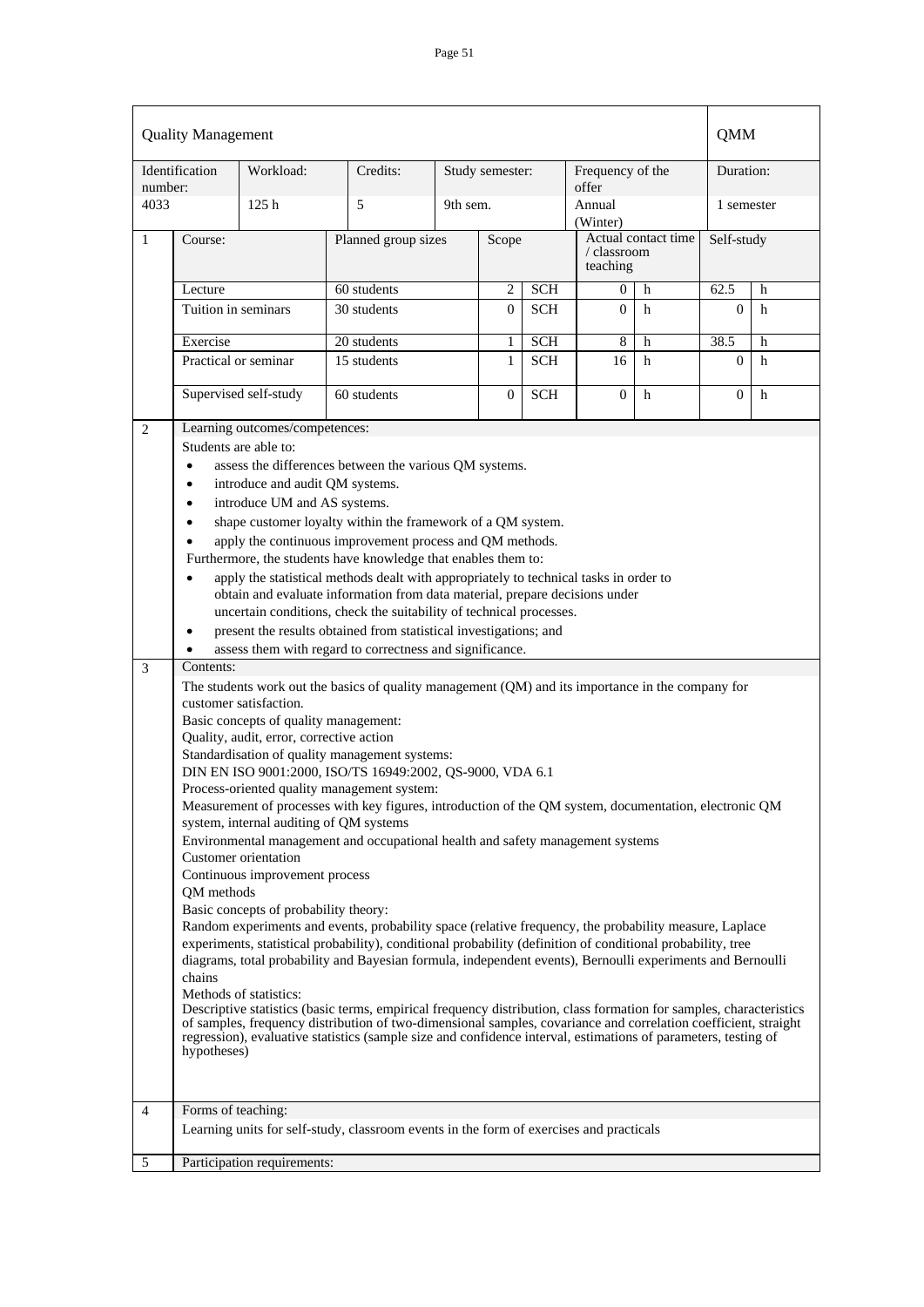|    | Formal:                                       |                                                                                                          |  |  |  |  |  |  |  |
|----|-----------------------------------------------|----------------------------------------------------------------------------------------------------------|--|--|--|--|--|--|--|
|    | Content:                                      |                                                                                                          |  |  |  |  |  |  |  |
| 6  | Forms of assessment:                          |                                                                                                          |  |  |  |  |  |  |  |
|    | Written exam or combination exam              |                                                                                                          |  |  |  |  |  |  |  |
| 7  |                                               | Prerequisite for the award of credit points:                                                             |  |  |  |  |  |  |  |
|    | Module examination pass and course assessment |                                                                                                          |  |  |  |  |  |  |  |
| 8  |                                               | Application of the module (in the following study programmes)                                            |  |  |  |  |  |  |  |
|    |                                               | Electrical Engineering (part-time combined studies) (B.Eng.); Mechanical Engineering (part-time combined |  |  |  |  |  |  |  |
|    | studies) $(B.Eng.)$ ;                         |                                                                                                          |  |  |  |  |  |  |  |
| 9  |                                               | Importance of the grade for the final grade:                                                             |  |  |  |  |  |  |  |
|    |                                               | Percentage based on the sum of credits of the graded modules according to RPO-BA §32                     |  |  |  |  |  |  |  |
|    |                                               |                                                                                                          |  |  |  |  |  |  |  |
| 10 | Module coordinator:                           |                                                                                                          |  |  |  |  |  |  |  |
|    | Prof. Dr.-Ing. Prof. h.c. Lothar Budde        |                                                                                                          |  |  |  |  |  |  |  |
| 11 | Other information:                            |                                                                                                          |  |  |  |  |  |  |  |
|    |                                               |                                                                                                          |  |  |  |  |  |  |  |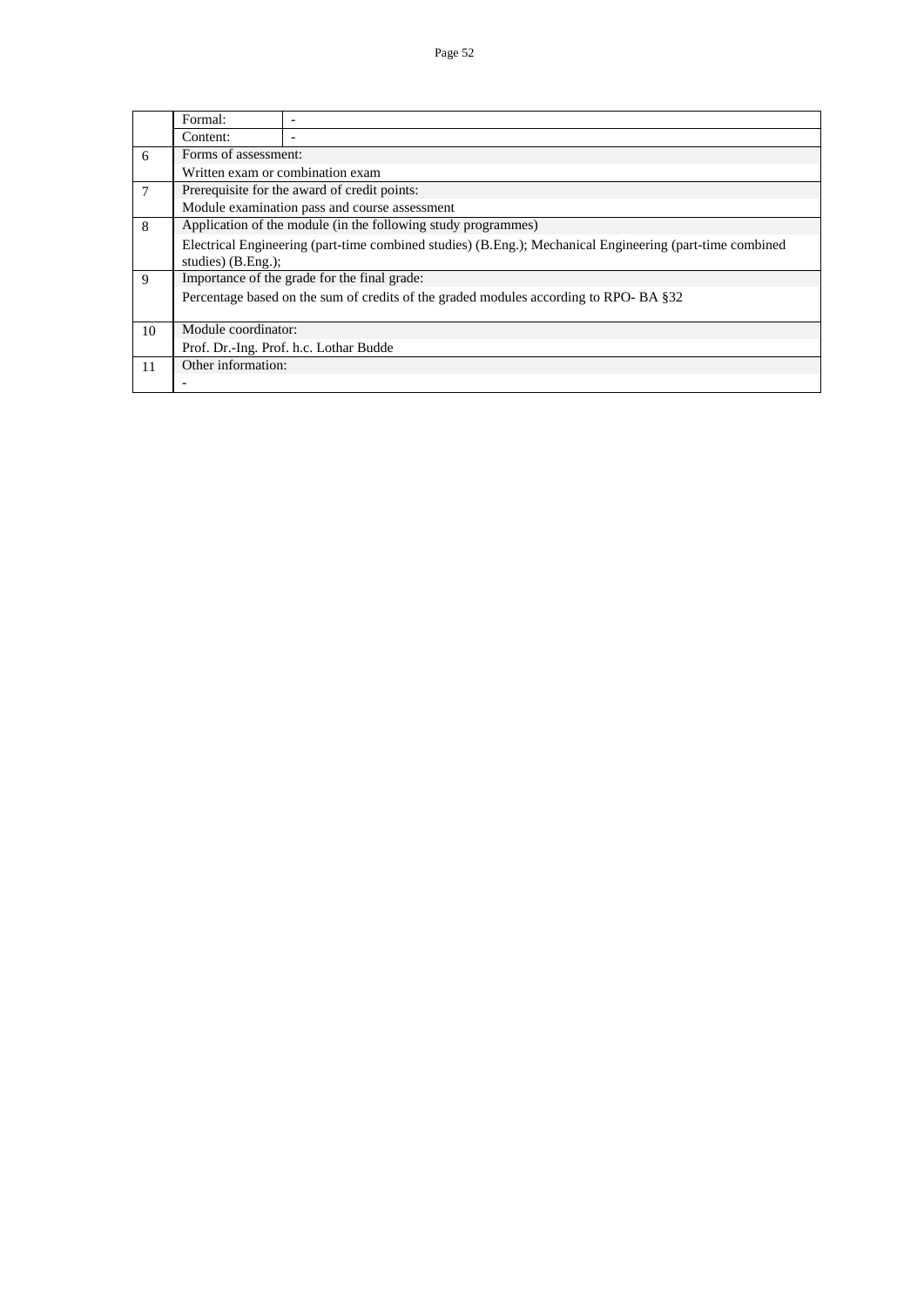|                | Control Engineering                                                                                                                                                                                                                                                                                                                                                                                                                                                                                                                                                                                                           |                                              |                                                                                                                                      |          |                 |            |                           |                     | <b>RGT</b>     |   |
|----------------|-------------------------------------------------------------------------------------------------------------------------------------------------------------------------------------------------------------------------------------------------------------------------------------------------------------------------------------------------------------------------------------------------------------------------------------------------------------------------------------------------------------------------------------------------------------------------------------------------------------------------------|----------------------------------------------|--------------------------------------------------------------------------------------------------------------------------------------|----------|-----------------|------------|---------------------------|---------------------|----------------|---|
| number:        | Identification                                                                                                                                                                                                                                                                                                                                                                                                                                                                                                                                                                                                                | Workload:                                    | Credits:                                                                                                                             |          | Study semester: |            | Frequency of the<br>offer |                     | Duration:      |   |
| 4060           |                                                                                                                                                                                                                                                                                                                                                                                                                                                                                                                                                                                                                               | 125h                                         | 5                                                                                                                                    | 5th sem. |                 |            | Annual<br>(Winter)        |                     | 1 semester     |   |
| $\mathbf{1}$   | Course:                                                                                                                                                                                                                                                                                                                                                                                                                                                                                                                                                                                                                       |                                              | Planned group sizes                                                                                                                  |          | Scope           |            | / classroom<br>teaching   | Actual contact time | Self-study     |   |
|                | Lecture                                                                                                                                                                                                                                                                                                                                                                                                                                                                                                                                                                                                                       |                                              | 60 students                                                                                                                          |          | 2               | <b>SCH</b> | 0                         | h                   | 62.5           | h |
|                | Tuition in seminars                                                                                                                                                                                                                                                                                                                                                                                                                                                                                                                                                                                                           |                                              | 30 students                                                                                                                          |          | $\mathbf{0}$    | <b>SCH</b> | $\Omega$                  | h                   | $\overline{0}$ | h |
|                | Exercise                                                                                                                                                                                                                                                                                                                                                                                                                                                                                                                                                                                                                      |                                              | 20 students                                                                                                                          |          | 1               | <b>SCH</b> | 8                         | h                   | 38.5           | h |
|                | Practical or seminar                                                                                                                                                                                                                                                                                                                                                                                                                                                                                                                                                                                                          |                                              | 15 students                                                                                                                          |          |                 | <b>SCH</b> | 16                        | h                   | $\overline{0}$ | h |
|                |                                                                                                                                                                                                                                                                                                                                                                                                                                                                                                                                                                                                                               | Supervised self-study                        | 60 students                                                                                                                          |          | $\overline{0}$  | <b>SCH</b> | $\overline{0}$            | h                   | $\mathbf{0}$   | h |
| $\mathfrak{Z}$ | Students learn to comprehensively describe and analyse linear, time-invariant systems. After successful<br>completion of the module, the students are able to analyse empirical and model-based designs of single-loop<br>controls as well as to classify them in the technical context.<br>Contents:<br>Basic concepts of control engineering<br>Description and analysis of linear, time-invariant systems in the time domain and frequency domain<br>Properties of single-loop control loops in the time and frequency domain<br>Design of single-loop control loops using root locus and frequency characteristic methods |                                              |                                                                                                                                      |          |                 |            |                           |                     |                |   |
| $\overline{4}$ | Forms of teaching:                                                                                                                                                                                                                                                                                                                                                                                                                                                                                                                                                                                                            |                                              | Learning units for self-study, classroom events in the form of exercises and practicals                                              |          |                 |            |                           |                     |                |   |
| 5              |                                                                                                                                                                                                                                                                                                                                                                                                                                                                                                                                                                                                                               | Participation requirements:                  |                                                                                                                                      |          |                 |            |                           |                     |                |   |
|                | Formal:                                                                                                                                                                                                                                                                                                                                                                                                                                                                                                                                                                                                                       |                                              |                                                                                                                                      |          |                 |            |                           |                     |                |   |
|                | Content:                                                                                                                                                                                                                                                                                                                                                                                                                                                                                                                                                                                                                      |                                              |                                                                                                                                      |          |                 |            |                           |                     |                |   |
| 6              |                                                                                                                                                                                                                                                                                                                                                                                                                                                                                                                                                                                                                               | Forms of assessment:                         |                                                                                                                                      |          |                 |            |                           |                     |                |   |
|                |                                                                                                                                                                                                                                                                                                                                                                                                                                                                                                                                                                                                                               | Written examination or oral examination      |                                                                                                                                      |          |                 |            |                           |                     |                |   |
| 7              |                                                                                                                                                                                                                                                                                                                                                                                                                                                                                                                                                                                                                               | Prerequisite for the award of credit points: |                                                                                                                                      |          |                 |            |                           |                     |                |   |
|                |                                                                                                                                                                                                                                                                                                                                                                                                                                                                                                                                                                                                                               |                                              | Module examination pass and course assessment                                                                                        |          |                 |            |                           |                     |                |   |
| $\,8\,$        |                                                                                                                                                                                                                                                                                                                                                                                                                                                                                                                                                                                                                               |                                              | Application of the module (in the following study programmes)                                                                        |          |                 |            |                           |                     |                |   |
|                |                                                                                                                                                                                                                                                                                                                                                                                                                                                                                                                                                                                                                               |                                              | Electrical Engineering (part-time combined studies) (B.Eng.);                                                                        |          |                 |            |                           |                     |                |   |
| 9              |                                                                                                                                                                                                                                                                                                                                                                                                                                                                                                                                                                                                                               |                                              | Importance of the grade for the final grade:<br>Percentage based on the sum of credits of the graded modules according to RPO-BA §32 |          |                 |            |                           |                     |                |   |
| 10             |                                                                                                                                                                                                                                                                                                                                                                                                                                                                                                                                                                                                                               | Module coordinator:                          |                                                                                                                                      |          |                 |            |                           |                     |                |   |
|                | N. N.                                                                                                                                                                                                                                                                                                                                                                                                                                                                                                                                                                                                                         |                                              |                                                                                                                                      |          |                 |            |                           |                     |                |   |
| 11             | Other information:                                                                                                                                                                                                                                                                                                                                                                                                                                                                                                                                                                                                            |                                              |                                                                                                                                      |          |                 |            |                           |                     |                |   |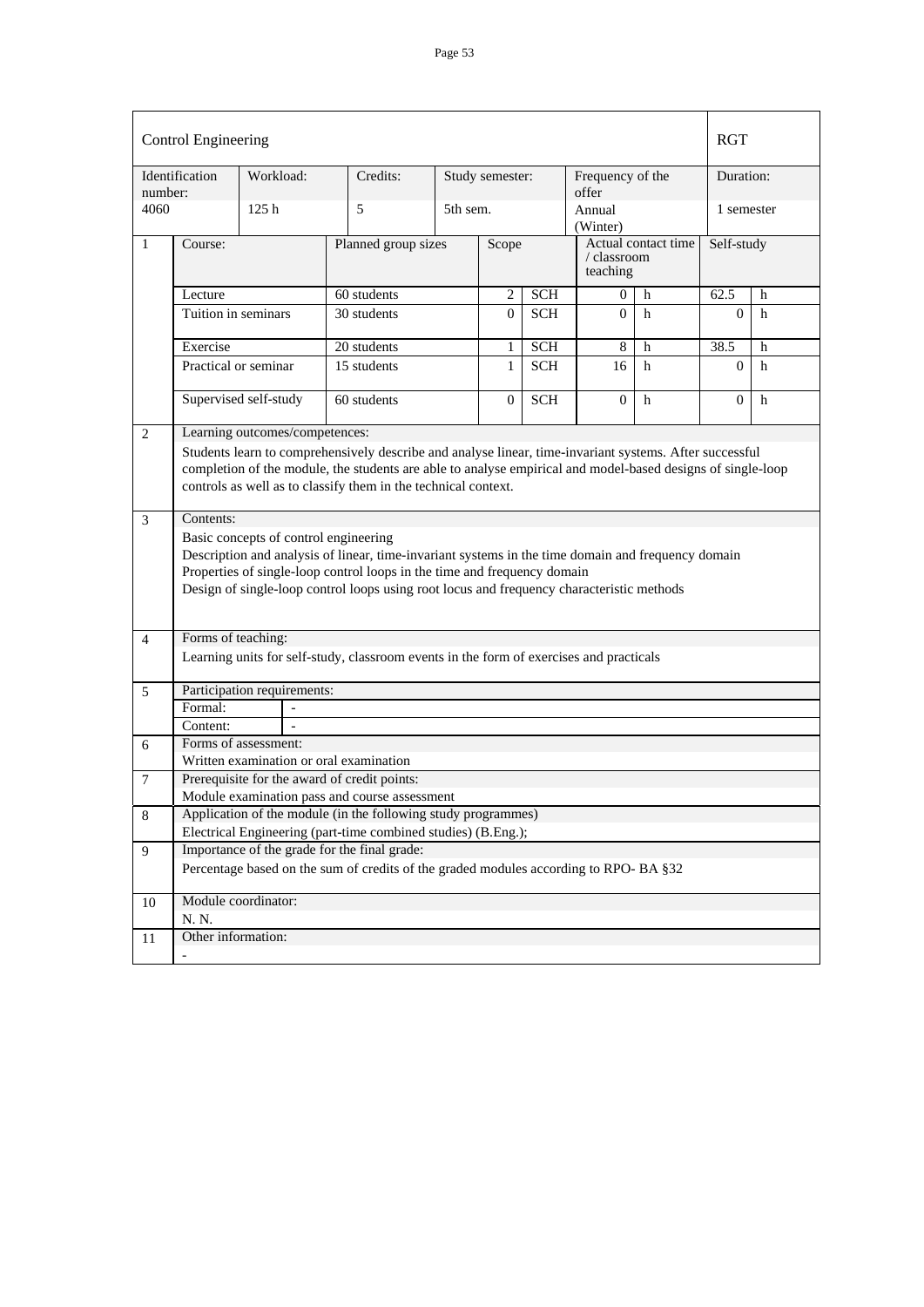|                | Didactics of Technology                                                                                                                                                                                                                                                                                                                                                                                                                                                                                                                                                                                                                                                                                                                                                                                                                                                                                                                                                                                                                                                                                                                                                                                                                                                                                                                                                                                                                                 |                                       |                                                                                                                                                                  |          |                 |            |                                                |   | <b>TDD</b> |   |
|----------------|---------------------------------------------------------------------------------------------------------------------------------------------------------------------------------------------------------------------------------------------------------------------------------------------------------------------------------------------------------------------------------------------------------------------------------------------------------------------------------------------------------------------------------------------------------------------------------------------------------------------------------------------------------------------------------------------------------------------------------------------------------------------------------------------------------------------------------------------------------------------------------------------------------------------------------------------------------------------------------------------------------------------------------------------------------------------------------------------------------------------------------------------------------------------------------------------------------------------------------------------------------------------------------------------------------------------------------------------------------------------------------------------------------------------------------------------------------|---------------------------------------|------------------------------------------------------------------------------------------------------------------------------------------------------------------|----------|-----------------|------------|------------------------------------------------|---|------------|---|
| number:        | Identification                                                                                                                                                                                                                                                                                                                                                                                                                                                                                                                                                                                                                                                                                                                                                                                                                                                                                                                                                                                                                                                                                                                                                                                                                                                                                                                                                                                                                                          | Workload:                             | Credits:                                                                                                                                                         |          | Study semester: |            | Frequency of the<br>offer                      |   | Duration:  |   |
| 4047           |                                                                                                                                                                                                                                                                                                                                                                                                                                                                                                                                                                                                                                                                                                                                                                                                                                                                                                                                                                                                                                                                                                                                                                                                                                                                                                                                                                                                                                                         | 125h                                  | 5                                                                                                                                                                | 8th sem. |                 |            | Annual<br>(Summer)                             |   | 1 semester |   |
| 1              | Course:                                                                                                                                                                                                                                                                                                                                                                                                                                                                                                                                                                                                                                                                                                                                                                                                                                                                                                                                                                                                                                                                                                                                                                                                                                                                                                                                                                                                                                                 |                                       | Planned group sizes                                                                                                                                              |          | Scope           |            | Actual contact time<br>/ classroom<br>teaching |   | Self-study |   |
|                | Lecture                                                                                                                                                                                                                                                                                                                                                                                                                                                                                                                                                                                                                                                                                                                                                                                                                                                                                                                                                                                                                                                                                                                                                                                                                                                                                                                                                                                                                                                 |                                       | 60 students                                                                                                                                                      |          | 2               | <b>SCH</b> | $\theta$                                       | h | 62.5       | h |
|                | Tuition in seminars                                                                                                                                                                                                                                                                                                                                                                                                                                                                                                                                                                                                                                                                                                                                                                                                                                                                                                                                                                                                                                                                                                                                                                                                                                                                                                                                                                                                                                     |                                       | 30 students                                                                                                                                                      |          | $\overline{0}$  | <b>SCH</b> | $\theta$                                       | h | $\Omega$   | h |
|                | Exercise                                                                                                                                                                                                                                                                                                                                                                                                                                                                                                                                                                                                                                                                                                                                                                                                                                                                                                                                                                                                                                                                                                                                                                                                                                                                                                                                                                                                                                                |                                       | 20 students                                                                                                                                                      |          | 1               | <b>SCH</b> | 8                                              | h | 38.5       | h |
|                |                                                                                                                                                                                                                                                                                                                                                                                                                                                                                                                                                                                                                                                                                                                                                                                                                                                                                                                                                                                                                                                                                                                                                                                                                                                                                                                                                                                                                                                         | Practical or seminar                  | 15 students                                                                                                                                                      |          | 1               | <b>SCH</b> | 16                                             | h | $\Omega$   | h |
|                |                                                                                                                                                                                                                                                                                                                                                                                                                                                                                                                                                                                                                                                                                                                                                                                                                                                                                                                                                                                                                                                                                                                                                                                                                                                                                                                                                                                                                                                         | Supervised self-study                 | 60 students                                                                                                                                                      |          | $\mathbf{0}$    | <b>SCH</b> | $\Omega$                                       | h | $\Omega$   | h |
| 2<br>3         | Learning outcomes/competences:<br>Students are able to<br>formulate and justify the objectives, contents and standards of vocational education and training in the<br>$\bullet$<br>industrial-technical occupations in the context of the training objective,<br>plan, prepare, implement and evaluate technology lessons,<br>$\bullet$<br>systematise the methods and media specific to technology lessons,<br>$\bullet$<br>select and use them in a way that is appropriate to the content and the target group,<br>$\bullet$<br>incorporate subject-specific features of mechanical engineering and electrical engineering into didactic<br>$\bullet$<br>concepts,<br>carry out a teaching sequence and to reflect on it afterwards,<br>$\bullet$<br>structure subject-related content in a learning field-oriented way and to transform it didactically,<br>$\bullet$<br>select suitable forms of examination and justify the selection.<br>Contents:<br>Didactic principles of the vocational specialisations (e.g. learning field concept in mechanical and<br>electrical engineering occupations)<br>Theories, models, methods and media (e.g. planning of teaching and learning processes, problem-solving<br>strategies in activity-oriented teaching)<br>Use of modern communication, presentation and learning technology,<br>Educational goals and standards, framework curricula and guidelines of the relevant German federal state (NRW) |                                       |                                                                                                                                                                  |          |                 |            |                                                |   |            |   |
| $\overline{4}$ | Forms of teaching:                                                                                                                                                                                                                                                                                                                                                                                                                                                                                                                                                                                                                                                                                                                                                                                                                                                                                                                                                                                                                                                                                                                                                                                                                                                                                                                                                                                                                                      |                                       | Learning units for self-study, classroom events in the form of exercises and practicals                                                                          |          |                 |            |                                                |   |            |   |
|                |                                                                                                                                                                                                                                                                                                                                                                                                                                                                                                                                                                                                                                                                                                                                                                                                                                                                                                                                                                                                                                                                                                                                                                                                                                                                                                                                                                                                                                                         |                                       |                                                                                                                                                                  |          |                 |            |                                                |   |            |   |
| 5              | Formal:                                                                                                                                                                                                                                                                                                                                                                                                                                                                                                                                                                                                                                                                                                                                                                                                                                                                                                                                                                                                                                                                                                                                                                                                                                                                                                                                                                                                                                                 | Participation requirements:<br>$\sim$ |                                                                                                                                                                  |          |                 |            |                                                |   |            |   |
|                | Content:                                                                                                                                                                                                                                                                                                                                                                                                                                                                                                                                                                                                                                                                                                                                                                                                                                                                                                                                                                                                                                                                                                                                                                                                                                                                                                                                                                                                                                                |                                       |                                                                                                                                                                  |          |                 |            |                                                |   |            |   |
| 6              |                                                                                                                                                                                                                                                                                                                                                                                                                                                                                                                                                                                                                                                                                                                                                                                                                                                                                                                                                                                                                                                                                                                                                                                                                                                                                                                                                                                                                                                         | Forms of assessment:                  |                                                                                                                                                                  |          |                 |            |                                                |   |            |   |
|                | Performance test                                                                                                                                                                                                                                                                                                                                                                                                                                                                                                                                                                                                                                                                                                                                                                                                                                                                                                                                                                                                                                                                                                                                                                                                                                                                                                                                                                                                                                        |                                       |                                                                                                                                                                  |          |                 |            |                                                |   |            |   |
| $\overline{7}$ |                                                                                                                                                                                                                                                                                                                                                                                                                                                                                                                                                                                                                                                                                                                                                                                                                                                                                                                                                                                                                                                                                                                                                                                                                                                                                                                                                                                                                                                         |                                       | Prerequisite for the award of credit points:                                                                                                                     |          |                 |            |                                                |   |            |   |
|                |                                                                                                                                                                                                                                                                                                                                                                                                                                                                                                                                                                                                                                                                                                                                                                                                                                                                                                                                                                                                                                                                                                                                                                                                                                                                                                                                                                                                                                                         |                                       | Module examination pass and course assessment                                                                                                                    |          |                 |            |                                                |   |            |   |
| $\,8\,$        |                                                                                                                                                                                                                                                                                                                                                                                                                                                                                                                                                                                                                                                                                                                                                                                                                                                                                                                                                                                                                                                                                                                                                                                                                                                                                                                                                                                                                                                         |                                       | Application of the module (in the following study programmes)<br>Electrical Engineering (part-time combined studies) (B.Eng.); Mechanical Engineering (part-time |          |                 |            |                                                |   |            |   |
|                |                                                                                                                                                                                                                                                                                                                                                                                                                                                                                                                                                                                                                                                                                                                                                                                                                                                                                                                                                                                                                                                                                                                                                                                                                                                                                                                                                                                                                                                         | combined studies) (B.Eng.);           |                                                                                                                                                                  |          |                 |            |                                                |   |            |   |
| 9              |                                                                                                                                                                                                                                                                                                                                                                                                                                                                                                                                                                                                                                                                                                                                                                                                                                                                                                                                                                                                                                                                                                                                                                                                                                                                                                                                                                                                                                                         |                                       | Importance of the grade for the final grade:                                                                                                                     |          |                 |            |                                                |   |            |   |
|                |                                                                                                                                                                                                                                                                                                                                                                                                                                                                                                                                                                                                                                                                                                                                                                                                                                                                                                                                                                                                                                                                                                                                                                                                                                                                                                                                                                                                                                                         |                                       | Percentage based on the sum of credits of the graded modules according to RPO- BA §32                                                                            |          |                 |            |                                                |   |            |   |
| 10             |                                                                                                                                                                                                                                                                                                                                                                                                                                                                                                                                                                                                                                                                                                                                                                                                                                                                                                                                                                                                                                                                                                                                                                                                                                                                                                                                                                                                                                                         | Module coordinator:                   |                                                                                                                                                                  |          |                 |            |                                                |   |            |   |
|                |                                                                                                                                                                                                                                                                                                                                                                                                                                                                                                                                                                                                                                                                                                                                                                                                                                                                                                                                                                                                                                                                                                                                                                                                                                                                                                                                                                                                                                                         | Prof. Dr.-Ing. Thorsten Jungmann      |                                                                                                                                                                  |          |                 |            |                                                |   |            |   |
| 11             | Other information:                                                                                                                                                                                                                                                                                                                                                                                                                                                                                                                                                                                                                                                                                                                                                                                                                                                                                                                                                                                                                                                                                                                                                                                                                                                                                                                                                                                                                                      |                                       |                                                                                                                                                                  |          |                 |            |                                                |   |            |   |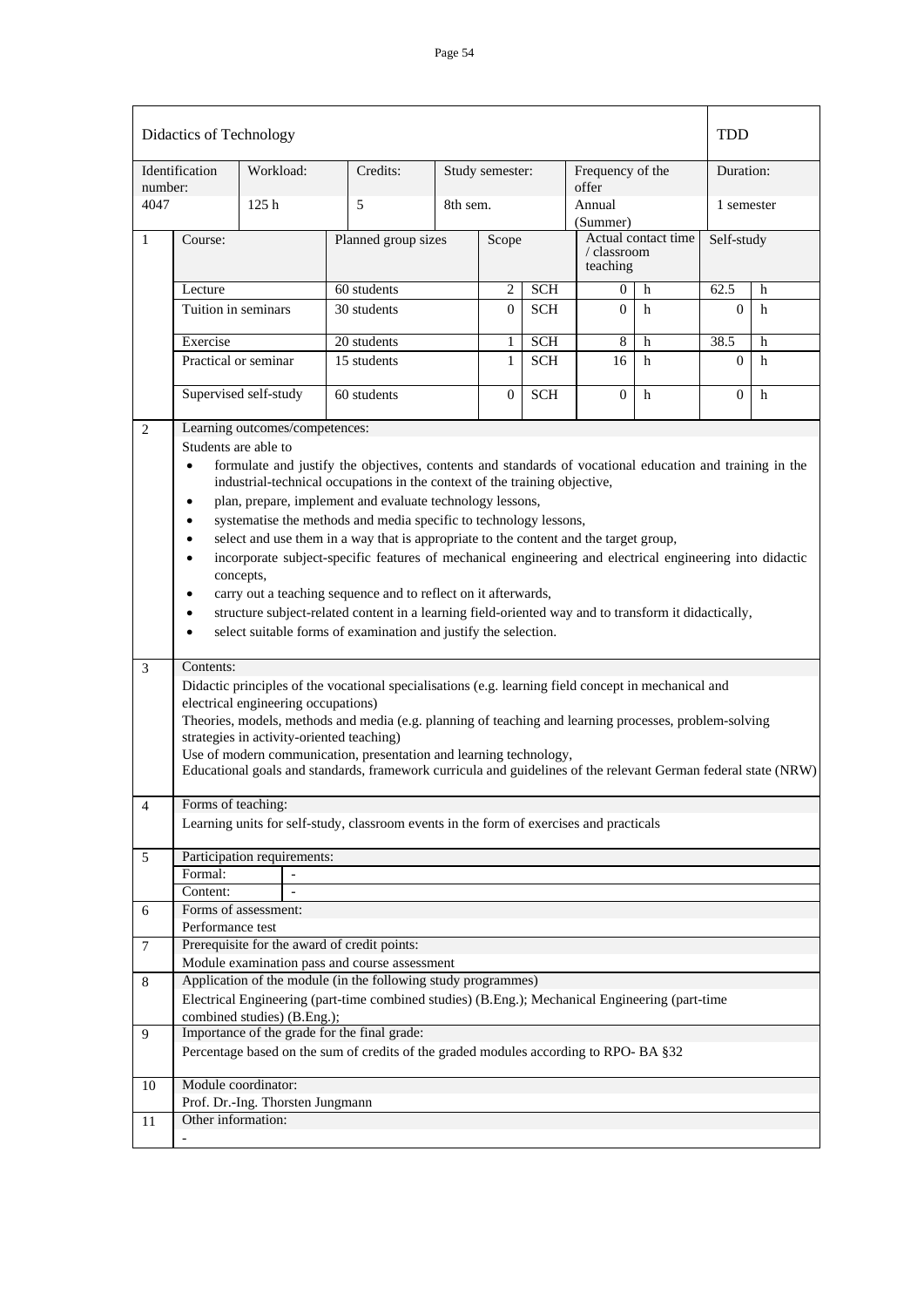| <b>Technical English</b> |                                                                                                                                |                                |                                                                                                       |  |                  |            |                                                | <b>TENG</b> |                |   |
|--------------------------|--------------------------------------------------------------------------------------------------------------------------------|--------------------------------|-------------------------------------------------------------------------------------------------------|--|------------------|------------|------------------------------------------------|-------------|----------------|---|
| number:                  | Identification                                                                                                                 | Workload:                      | Credits:                                                                                              |  | Study semester:  |            | Frequency of the<br>offer                      |             | Duration:      |   |
| 4026                     |                                                                                                                                | 125 <sub>h</sub>               | 5                                                                                                     |  | 2nd or 6th sem.  |            | Annual<br>(Summer)                             |             | 1 semester     |   |
| $\mathbf{1}$             | Course:                                                                                                                        |                                | Planned group sizes                                                                                   |  | Scope            |            | Actual contact time<br>/ classroom<br>teaching |             | Self-study     |   |
|                          | Lecture                                                                                                                        |                                | 60 students                                                                                           |  | $\overline{c}$   | <b>SCH</b> | $\overline{0}$                                 | h           | 62.5           | h |
|                          | Tuition in seminars                                                                                                            |                                | 30 students                                                                                           |  | $\Omega$         | <b>SCH</b> | $\Omega$                                       | h           | $\mathbf{0}$   | h |
|                          | Exercise                                                                                                                       |                                | 20 students                                                                                           |  | $\mathbf{2}$     | <b>SCH</b> | 16                                             | h           | 46.5           | h |
|                          | Practical or seminar                                                                                                           |                                | 15 students                                                                                           |  | $\mathbf{0}$     | <b>SCH</b> | $\Omega$                                       | h           | $\overline{0}$ | h |
|                          |                                                                                                                                | Supervised self-study          | 60 students                                                                                           |  | $\boldsymbol{0}$ | <b>SCH</b> | $\boldsymbol{0}$                               | h           | $\overline{0}$ | h |
| $\overline{2}$           |                                                                                                                                | Learning outcomes/competences: |                                                                                                       |  |                  |            |                                                |             |                |   |
|                          |                                                                                                                                |                                | Expertise: The students acquire an extended active language competence at the upper B2 level.         |  |                  |            |                                                |             |                |   |
|                          |                                                                                                                                |                                | They have a sound specialist vocabulary of Technical English and can combine it with Business         |  |                  |            |                                                |             |                |   |
|                          |                                                                                                                                |                                | English terminology relevant to their profession.                                                     |  |                  |            |                                                |             |                |   |
|                          | -                                                                                                                              |                                | Social competence: they develop sensitivity to differences in intercultural communication,            |  |                  |            |                                                |             |                |   |
|                          |                                                                                                                                |                                | especially in English-speaking business environment.                                                  |  |                  |            |                                                |             |                |   |
|                          | -                                                                                                                              |                                | Methodological competence: They are able to skim specialist texts for essential information and       |  |                  |            |                                                |             |                |   |
|                          |                                                                                                                                |                                | present them shortly and concisely both in speaking and in writing. They establish wider              |  |                  |            |                                                |             |                |   |
|                          |                                                                                                                                |                                | contexts and make a critical assessment.                                                              |  |                  |            |                                                |             |                |   |
|                          |                                                                                                                                |                                | Personal competence: They show English fluency and a pro-active approach to managing                  |  |                  |            |                                                |             |                |   |
|                          |                                                                                                                                | authentic English sources.     |                                                                                                       |  |                  |            |                                                |             |                |   |
| 3                        | Contents:                                                                                                                      |                                |                                                                                                       |  |                  |            |                                                |             |                |   |
|                          |                                                                                                                                |                                | Students can actively participate in international conferences.                                       |  |                  |            |                                                |             |                |   |
|                          | -                                                                                                                              |                                | They master engineering-relevant terminology (e.g. manufacturing processes; mathematical              |  |                  |            |                                                |             |                |   |
|                          |                                                                                                                                |                                | operations; dimensions and shapes; forces and mechanisms; properties of materials; automated          |  |                  |            |                                                |             |                |   |
|                          |                                                                                                                                | systems and Industry 4.0).     |                                                                                                       |  |                  |            |                                                |             |                |   |
|                          | -                                                                                                                              |                                | They possess interdisciplinary skills (e.g. discussing readings and trends; pitching a technical      |  |                  |            |                                                |             |                |   |
|                          |                                                                                                                                |                                | product; managing projects; designing conference posters; academic writing).                          |  |                  |            |                                                |             |                |   |
| $\overline{4}$           | Forms of teaching:                                                                                                             |                                |                                                                                                       |  |                  |            |                                                |             |                |   |
|                          |                                                                                                                                |                                | Seminar-based teaching / individual and group work, etc. / semester project (Assignment)              |  |                  |            |                                                |             |                |   |
| 5                        |                                                                                                                                | Participation requirements:    |                                                                                                       |  |                  |            |                                                |             |                |   |
|                          | Formal:                                                                                                                        |                                | Regular attendance (70%) and active participation                                                     |  |                  |            |                                                |             |                |   |
|                          | Content:                                                                                                                       |                                | English language competence: B2.1 (according to the European Reference<br>Framework for Languages)    |  |                  |            |                                                |             |                |   |
| 6                        |                                                                                                                                | Forms of assessment:           |                                                                                                       |  |                  |            |                                                |             |                |   |
|                          |                                                                                                                                | Combination examination        |                                                                                                       |  |                  |            |                                                |             |                |   |
| $\tau$                   |                                                                                                                                |                                | Prerequisite for the award of credit points:                                                          |  |                  |            |                                                |             |                |   |
|                          |                                                                                                                                |                                | Passed semester project and written exam                                                              |  |                  |            |                                                |             |                |   |
| 8                        |                                                                                                                                |                                | Application of the module (in the following study programmes)                                         |  |                  |            |                                                |             |                |   |
|                          | Electrical Engineering (part-time combined studies) (B.Eng.); Mechanical Engineering (part-time<br>combined studies) (B.Eng.); |                                |                                                                                                       |  |                  |            |                                                |             |                |   |
| 9                        |                                                                                                                                |                                | Importance of the grade for the final grade:                                                          |  |                  |            |                                                |             |                |   |
|                          |                                                                                                                                |                                | Percentage based on the sum of credits of the graded modules according to RPO-BA §32                  |  |                  |            |                                                |             |                |   |
| 10                       |                                                                                                                                | Module coordinator:            |                                                                                                       |  |                  |            |                                                |             |                |   |
|                          |                                                                                                                                | OStR Cornelia Biegler-König    |                                                                                                       |  |                  |            |                                                |             |                |   |
| 11                       | Other information:                                                                                                             |                                |                                                                                                       |  |                  |            |                                                |             |                |   |
|                          | self-study courses                                                                                                             |                                | Literature will be announced at the beginning of the course. Textbook, additional materials, intranet |  |                  |            |                                                |             |                |   |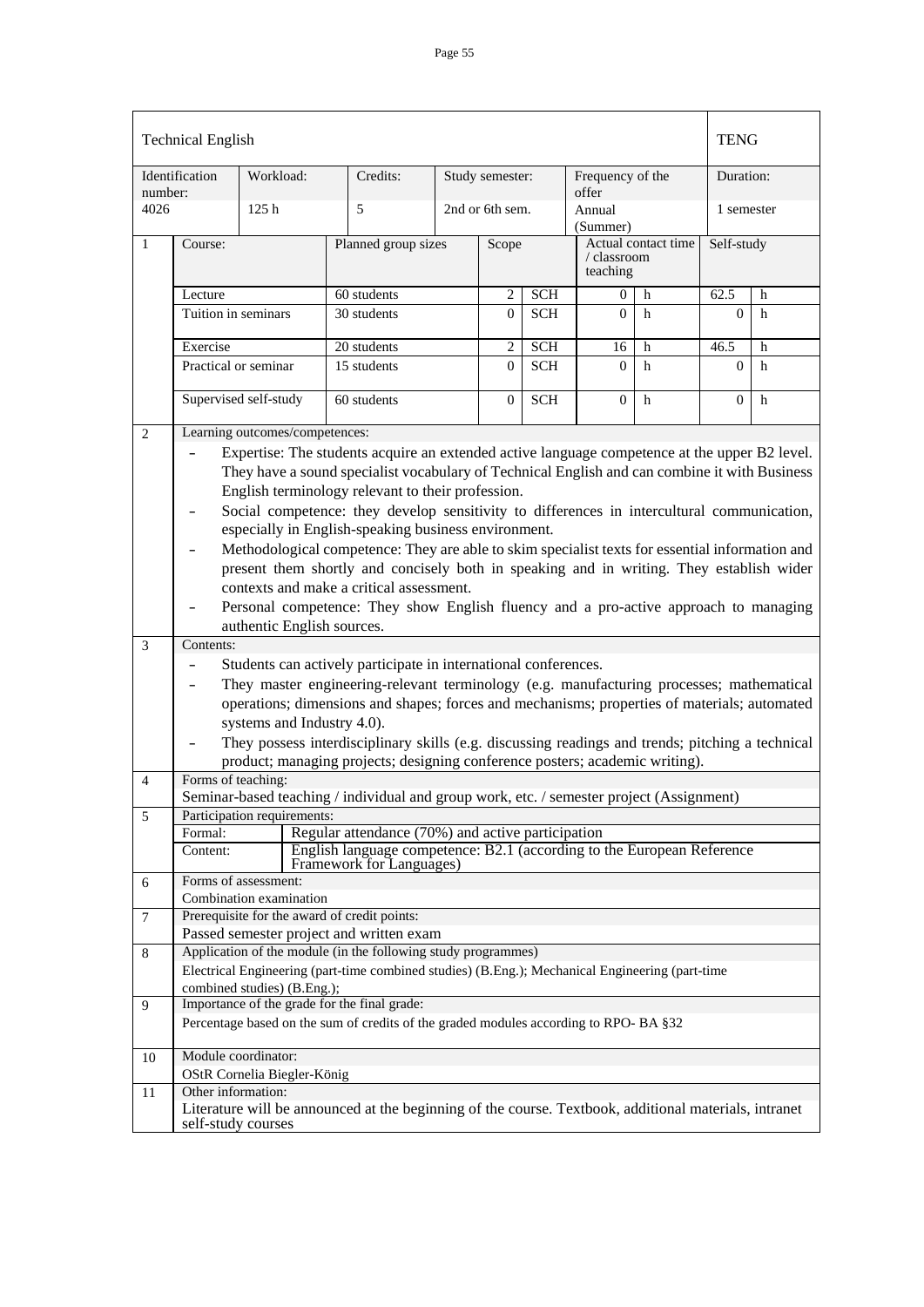|                | Thermodynamics                                                                                                                                                                                                                                                                                                                                                                                                                                                                                                                                                                                                                                                                                                                                                                                                                                                                                                                                                                                                                                                                                                                                                                                                                                                                                                                                                                                                                                                                                                                                                                                                                                   |                             |                                                                                         |              |                 |            |                           |                     | <b>TDY</b> |   |  |  |
|----------------|--------------------------------------------------------------------------------------------------------------------------------------------------------------------------------------------------------------------------------------------------------------------------------------------------------------------------------------------------------------------------------------------------------------------------------------------------------------------------------------------------------------------------------------------------------------------------------------------------------------------------------------------------------------------------------------------------------------------------------------------------------------------------------------------------------------------------------------------------------------------------------------------------------------------------------------------------------------------------------------------------------------------------------------------------------------------------------------------------------------------------------------------------------------------------------------------------------------------------------------------------------------------------------------------------------------------------------------------------------------------------------------------------------------------------------------------------------------------------------------------------------------------------------------------------------------------------------------------------------------------------------------------------|-----------------------------|-----------------------------------------------------------------------------------------|--------------|-----------------|------------|---------------------------|---------------------|------------|---|--|--|
| number:        | Identification                                                                                                                                                                                                                                                                                                                                                                                                                                                                                                                                                                                                                                                                                                                                                                                                                                                                                                                                                                                                                                                                                                                                                                                                                                                                                                                                                                                                                                                                                                                                                                                                                                   | Workload:                   | Credits:                                                                                |              | Study semester: |            | Frequency of the<br>offer |                     | Duration:  |   |  |  |
| 4014           |                                                                                                                                                                                                                                                                                                                                                                                                                                                                                                                                                                                                                                                                                                                                                                                                                                                                                                                                                                                                                                                                                                                                                                                                                                                                                                                                                                                                                                                                                                                                                                                                                                                  | 125h                        | 5                                                                                       |              | 5th or 7th sem. |            | Annual<br>(Winter)        |                     | 1 semester |   |  |  |
| $\mathbf{1}$   | Course:                                                                                                                                                                                                                                                                                                                                                                                                                                                                                                                                                                                                                                                                                                                                                                                                                                                                                                                                                                                                                                                                                                                                                                                                                                                                                                                                                                                                                                                                                                                                                                                                                                          |                             | Planned group sizes                                                                     |              | Scope           |            | / classroom<br>teaching   | Actual contact time | Self-study |   |  |  |
|                | Lecture                                                                                                                                                                                                                                                                                                                                                                                                                                                                                                                                                                                                                                                                                                                                                                                                                                                                                                                                                                                                                                                                                                                                                                                                                                                                                                                                                                                                                                                                                                                                                                                                                                          |                             | 60 students                                                                             |              | $\overline{2}$  | <b>SCH</b> | $\overline{0}$            | h                   | 62.5       | h |  |  |
|                | Tuition in seminars                                                                                                                                                                                                                                                                                                                                                                                                                                                                                                                                                                                                                                                                                                                                                                                                                                                                                                                                                                                                                                                                                                                                                                                                                                                                                                                                                                                                                                                                                                                                                                                                                              |                             | 30 students                                                                             |              | $\overline{0}$  | <b>SCH</b> | $\Omega$                  | h                   | $\Omega$   | h |  |  |
|                | Exercise                                                                                                                                                                                                                                                                                                                                                                                                                                                                                                                                                                                                                                                                                                                                                                                                                                                                                                                                                                                                                                                                                                                                                                                                                                                                                                                                                                                                                                                                                                                                                                                                                                         |                             | 20 students                                                                             |              | 1               | <b>SCH</b> | 8                         | h                   | 38.5       | h |  |  |
|                |                                                                                                                                                                                                                                                                                                                                                                                                                                                                                                                                                                                                                                                                                                                                                                                                                                                                                                                                                                                                                                                                                                                                                                                                                                                                                                                                                                                                                                                                                                                                                                                                                                                  | Practical or seminar        | 15 students                                                                             |              | $\mathbf{1}$    | <b>SCH</b> | 16                        | h                   | $\theta$   | h |  |  |
|                | Supervised self-study<br>60 students<br><b>SCH</b><br>$\mathbf{0}$<br>$\overline{0}$<br>h                                                                                                                                                                                                                                                                                                                                                                                                                                                                                                                                                                                                                                                                                                                                                                                                                                                                                                                                                                                                                                                                                                                                                                                                                                                                                                                                                                                                                                                                                                                                                        |                             |                                                                                         | $\mathbf{0}$ | h               |            |                           |                     |            |   |  |  |
| 2              | Learning outcomes/competences:<br>Students are able to:<br>apply basic thermodynamic concepts safely and simplify thermodynamic problems.<br>$\bullet$<br>set up and solve mass and energy balances.<br>$\bullet$<br>assess energy conversions.<br>$\bullet$<br>apply and distinguish between laws for ideal and real fluids.<br>$\bullet$<br>calculate and evaluate idealised circular processes.<br>$\bullet$<br>explain the structure and function of an internal combustion engine; explain thermodynamic differences<br>$\bullet$<br>between petrol and diesel engines; explain the difference between 2-stroke and 4-stroke engines.<br>solve simple problems of heat transfer.                                                                                                                                                                                                                                                                                                                                                                                                                                                                                                                                                                                                                                                                                                                                                                                                                                                                                                                                                            |                             |                                                                                         |              |                 |            |                           |                     |            |   |  |  |
| $\mathfrak{Z}$ | Contents:                                                                                                                                                                                                                                                                                                                                                                                                                                                                                                                                                                                                                                                                                                                                                                                                                                                                                                                                                                                                                                                                                                                                                                                                                                                                                                                                                                                                                                                                                                                                                                                                                                        |                             |                                                                                         |              |                 |            |                           |                     |            |   |  |  |
|                | The thermodynamic and material basics for technical energy conversions and transfers as well as the basics for<br>questions of rational energy conversion are taught.<br>Thermodynamic basics: Open, closed, confined, homogeneous, heterogeneous and adiabatic systems, system<br>boundary, thermal, specific and molecular state variables, processes, ideal gas, thermal equation of state<br>First law of thermodynamics: Heat, work, enthalpy, internal energy, power, specific heat capacity, law of<br>conservation of energy<br>Second law of thermodynamics: Irreversibility, dissipation, entropy<br>Reversible changes of state: Application of the thermal equation of state, application of the first and second law<br>for reversible isobaric, isothermal, isochoric, isentropic and polytropic changes of state, $p/v$ diagram<br>Real fluids: p/v/T-, log p/h-, T/s- and h/s-diagram for real fluids, two-phase area, boiling line, dew line,<br>saturated and superheated steam, steam content, steam pressure, boiling temperature<br>Circular processes: supercritical and subcritical process, ideal comparative process (Joule, Clausius Rankine),<br>isentropic, Carnot and thermal efficiency, internal combustion engines, diesel and petrol engines, gas turbines<br>in the Joule process, course of processes in $p/v$ , $\log p/h$ , $T/s$ and $h/s$ diagrams<br>Structure and function of an internal combustion engine; diesel and petrol engine; 2-stroke and 4-stroke engine<br>Heat transfer: Heat conduction, natural and forced convection, heat transfer, heat transmission, heat radiation,<br>heat carrier |                             |                                                                                         |              |                 |            |                           |                     |            |   |  |  |
| $\overline{4}$ | Forms of teaching:                                                                                                                                                                                                                                                                                                                                                                                                                                                                                                                                                                                                                                                                                                                                                                                                                                                                                                                                                                                                                                                                                                                                                                                                                                                                                                                                                                                                                                                                                                                                                                                                                               |                             |                                                                                         |              |                 |            |                           |                     |            |   |  |  |
|                |                                                                                                                                                                                                                                                                                                                                                                                                                                                                                                                                                                                                                                                                                                                                                                                                                                                                                                                                                                                                                                                                                                                                                                                                                                                                                                                                                                                                                                                                                                                                                                                                                                                  |                             | Learning units for self-study, classroom events in the form of exercises and practicals |              |                 |            |                           |                     |            |   |  |  |
| 5              |                                                                                                                                                                                                                                                                                                                                                                                                                                                                                                                                                                                                                                                                                                                                                                                                                                                                                                                                                                                                                                                                                                                                                                                                                                                                                                                                                                                                                                                                                                                                                                                                                                                  | Participation requirements: |                                                                                         |              |                 |            |                           |                     |            |   |  |  |
|                | Formal:                                                                                                                                                                                                                                                                                                                                                                                                                                                                                                                                                                                                                                                                                                                                                                                                                                                                                                                                                                                                                                                                                                                                                                                                                                                                                                                                                                                                                                                                                                                                                                                                                                          | $\overline{a}$              |                                                                                         |              |                 |            |                           |                     |            |   |  |  |
|                | Content:                                                                                                                                                                                                                                                                                                                                                                                                                                                                                                                                                                                                                                                                                                                                                                                                                                                                                                                                                                                                                                                                                                                                                                                                                                                                                                                                                                                                                                                                                                                                                                                                                                         | $\overline{\phantom{0}}$    |                                                                                         |              |                 |            |                           |                     |            |   |  |  |
| 6              | Forms of assessment:                                                                                                                                                                                                                                                                                                                                                                                                                                                                                                                                                                                                                                                                                                                                                                                                                                                                                                                                                                                                                                                                                                                                                                                                                                                                                                                                                                                                                                                                                                                                                                                                                             |                             |                                                                                         |              |                 |            |                           |                     |            |   |  |  |
|                |                                                                                                                                                                                                                                                                                                                                                                                                                                                                                                                                                                                                                                                                                                                                                                                                                                                                                                                                                                                                                                                                                                                                                                                                                                                                                                                                                                                                                                                                                                                                                                                                                                                  |                             | Written examination or oral examination                                                 |              |                 |            |                           |                     |            |   |  |  |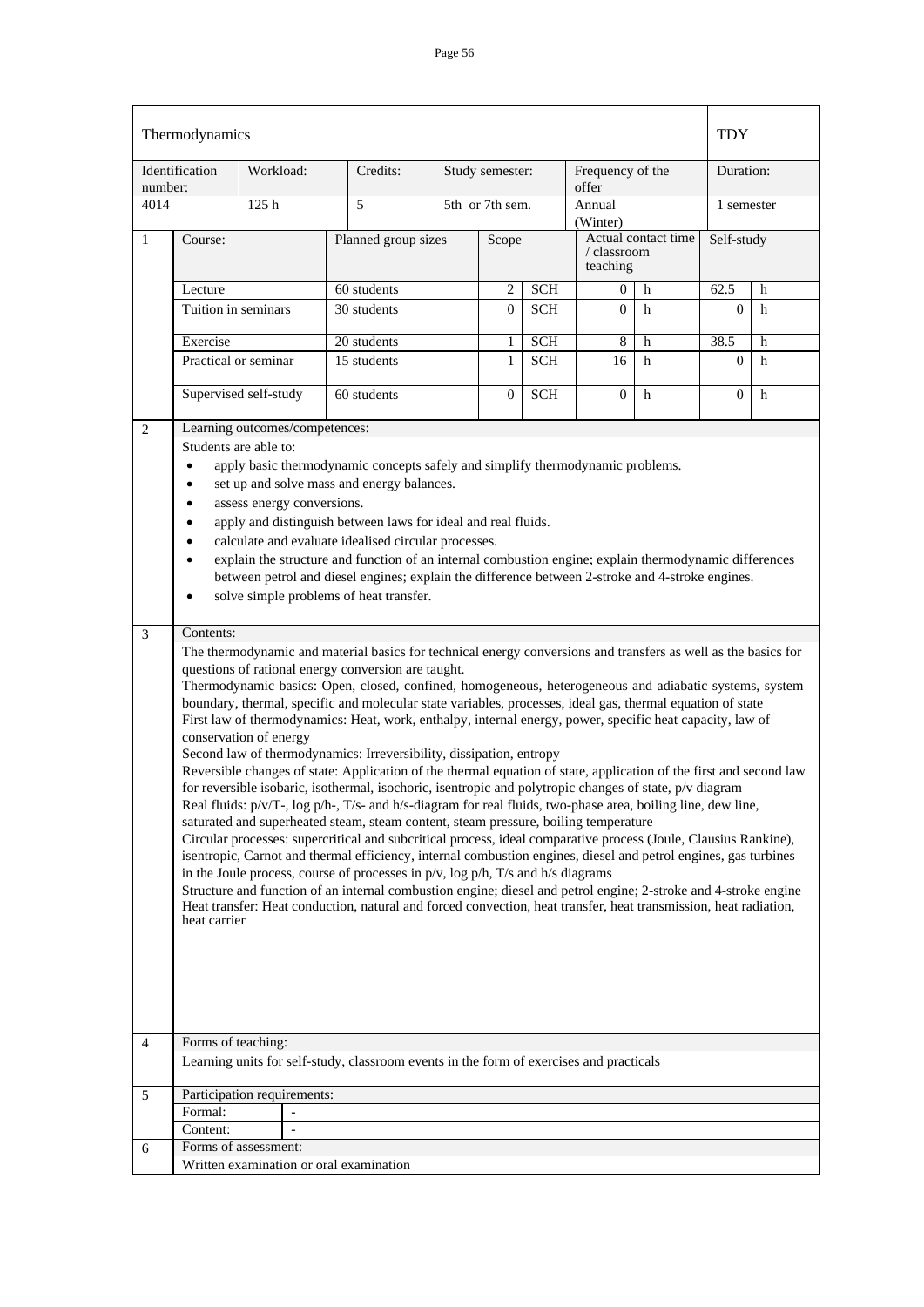|              | Prerequisite for the award of credit points:                                                             |  |  |  |  |  |  |  |  |
|--------------|----------------------------------------------------------------------------------------------------------|--|--|--|--|--|--|--|--|
|              | Module examination pass and course assessment                                                            |  |  |  |  |  |  |  |  |
| 8            | Application of the module (in the following study programmes)                                            |  |  |  |  |  |  |  |  |
|              | Electrical Engineering (part-time combined studies) (B.Eng.); Mechanical Engineering (part-time combined |  |  |  |  |  |  |  |  |
|              | studies) $(B.Eng.)$ ;                                                                                    |  |  |  |  |  |  |  |  |
| $\mathbf{Q}$ | Importance of the grade for the final grade:                                                             |  |  |  |  |  |  |  |  |
|              | Percentage based on the sum of credits of the graded modules according to RPO-BA §32                     |  |  |  |  |  |  |  |  |
|              |                                                                                                          |  |  |  |  |  |  |  |  |
| 10           | Module coordinator:                                                                                      |  |  |  |  |  |  |  |  |
|              | Prof. Dr.-Ing. Jürgen Hermeler                                                                           |  |  |  |  |  |  |  |  |
| -11          | Other information:                                                                                       |  |  |  |  |  |  |  |  |
|              |                                                                                                          |  |  |  |  |  |  |  |  |